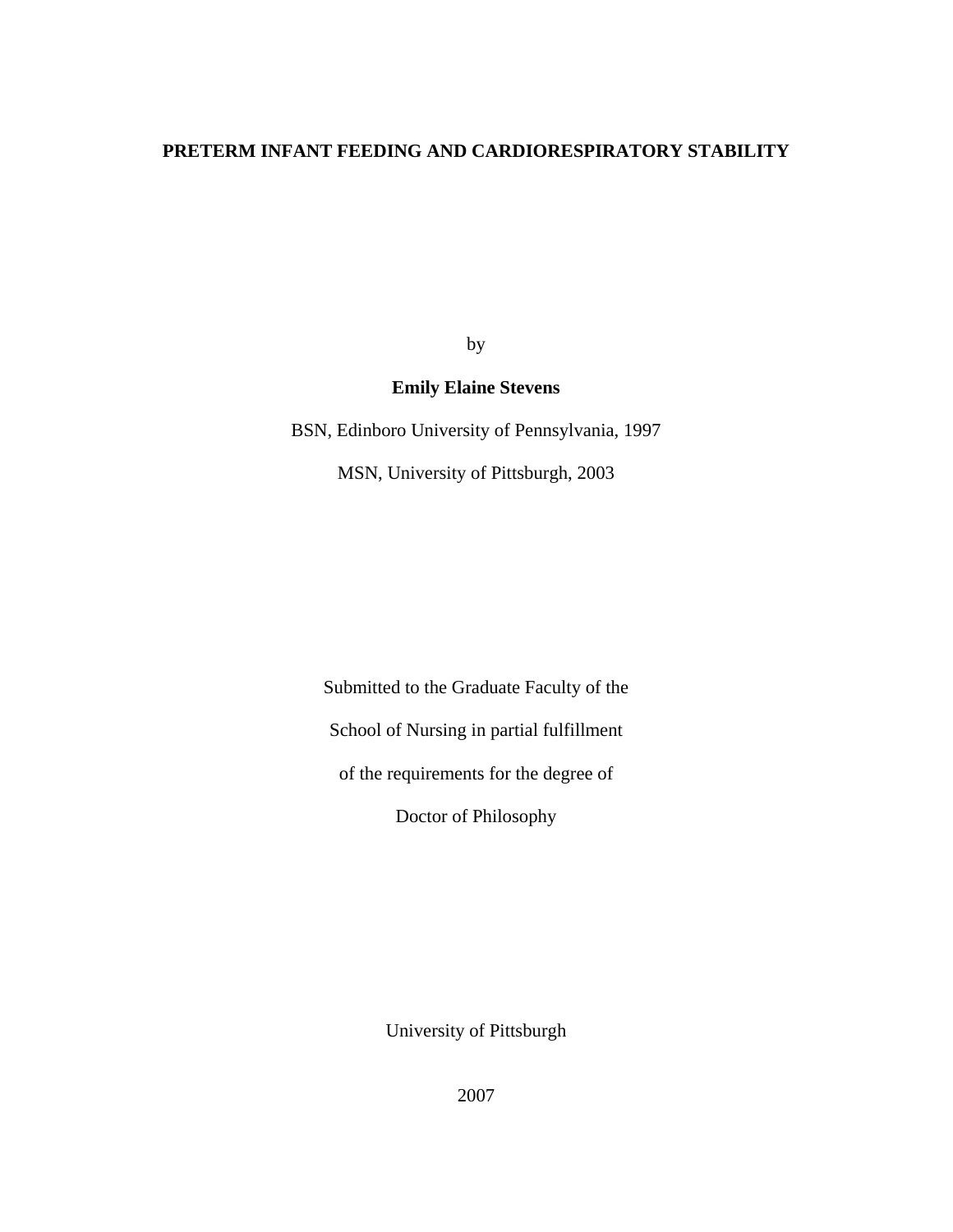#### UNIVERSITY OF PITTSBURGH

#### SCHOOL OF NURSING

This dissertation was presented

by

Emily E. Stevens

It was defended on

March 30, 2007

and approved by

Susan M. Sereika, PhD, Associate Professor, University of Pittsburgh, School of Nursing

and Graduate School of Public Health

Ellen Olshansky, DNSc, RNC, FAAN, Professor, University of Pittsburgh, School of Nursing

Rita H. Pickler, PhD, RN, PNP, Professor, Virginia Commonwealth University,

School of Nursing

Advisor: Thelma E. Patrick, PhD, RN, Assistant Professor, University of Pittsburgh,

School of Nursing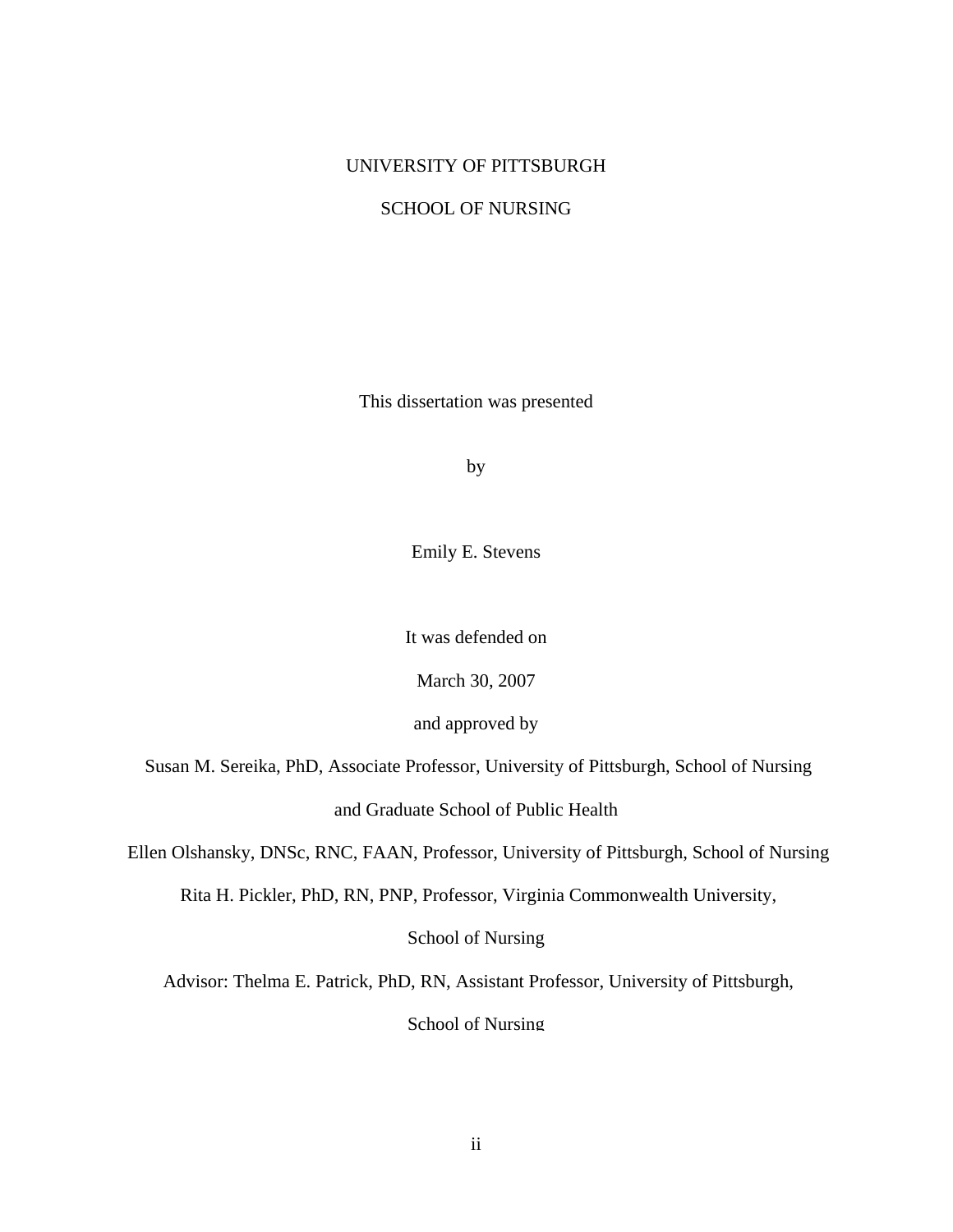Copyright © by Emily E. Stevens

2007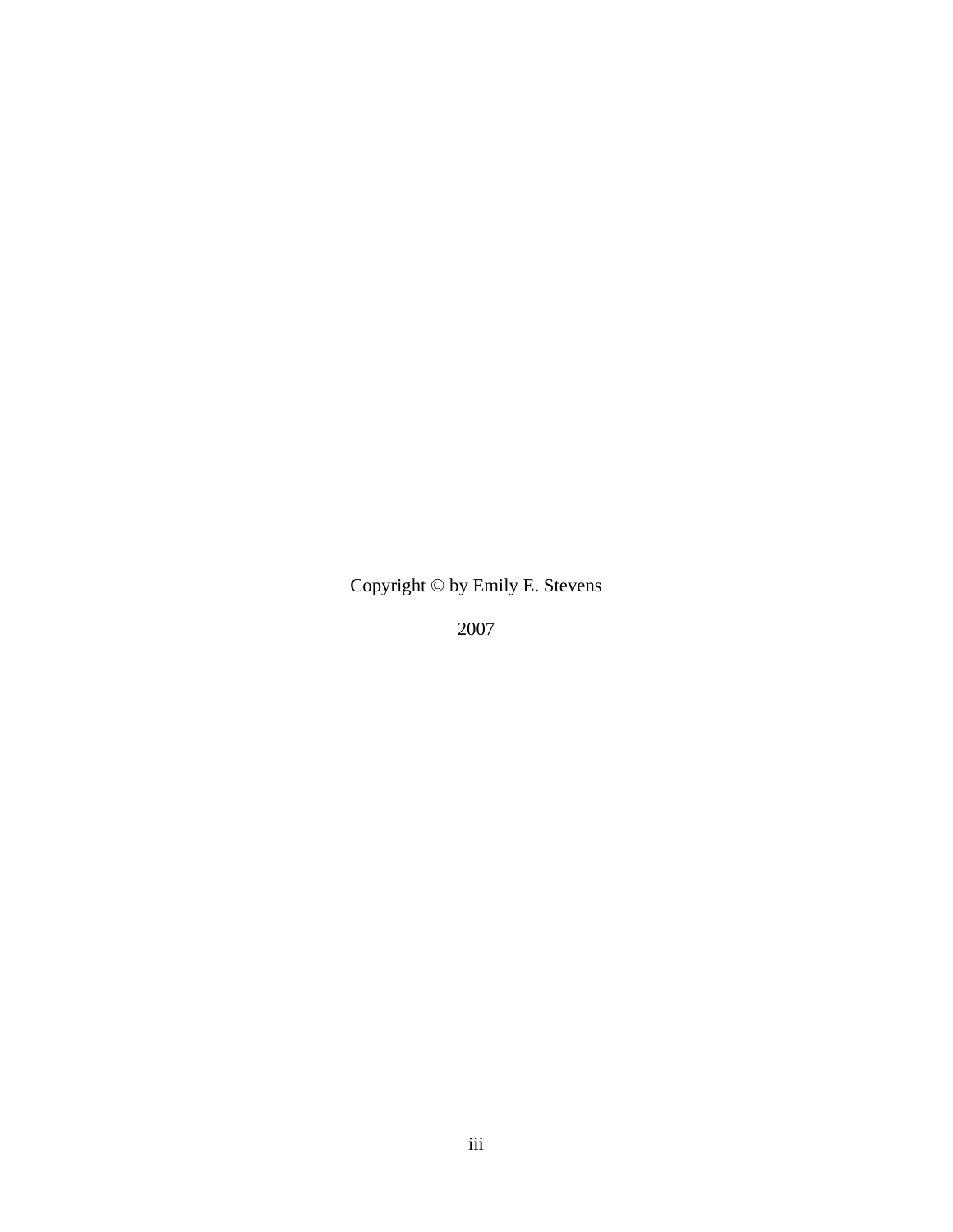#### **PRETERM INFANT FEEDING AND CARDIORESPIRATORY STABILITY**

Emily E. Stevens, PhD, RN, FNP

University of Pittsburgh, 2007

**Purpose:** The primary purpose of this study was to investigate the effect of two different bottle feeding positions on a preterm infant's cardiorespiratory stability while feeding. Other factors associated with feeding success such as feeding duration, volume of consumption, gestational age, and day of life were also examined with respect to the feeding positions used. The long term objective for this line of investigation was to develop a neonatal intensive care unit feeding position protocol in order to decrease length of stay, improve oral feeding success, reduce health care costs, and prevent future feeding problems.

**Background:** Of all live births in the United States, approximately 12% are to premature infants and of those born prematurely 90% will require admission to a neonatal intensive care unit (NICU). Although technological advances have improved preterm infant survival rates, they have failed to decrease medical costs and length of hospital stay. This is due mostly to the preterm infant's failure to oral feed successfully. As a result, research efforts tend to focus on oral feeding skills, the transition period from nasogastric to oral feeding, oral feeding readiness, and oral feeding advancement. However, little attention has been given to bottle feeding positions used and the preterm infant's cardiorespiratory stability.

**Methods:** The study used a randomized, two-period, cross-over design to test Upright (45 degree head up) and Cradle (15 degree head up) feeding positions on cardiorespiratory stability.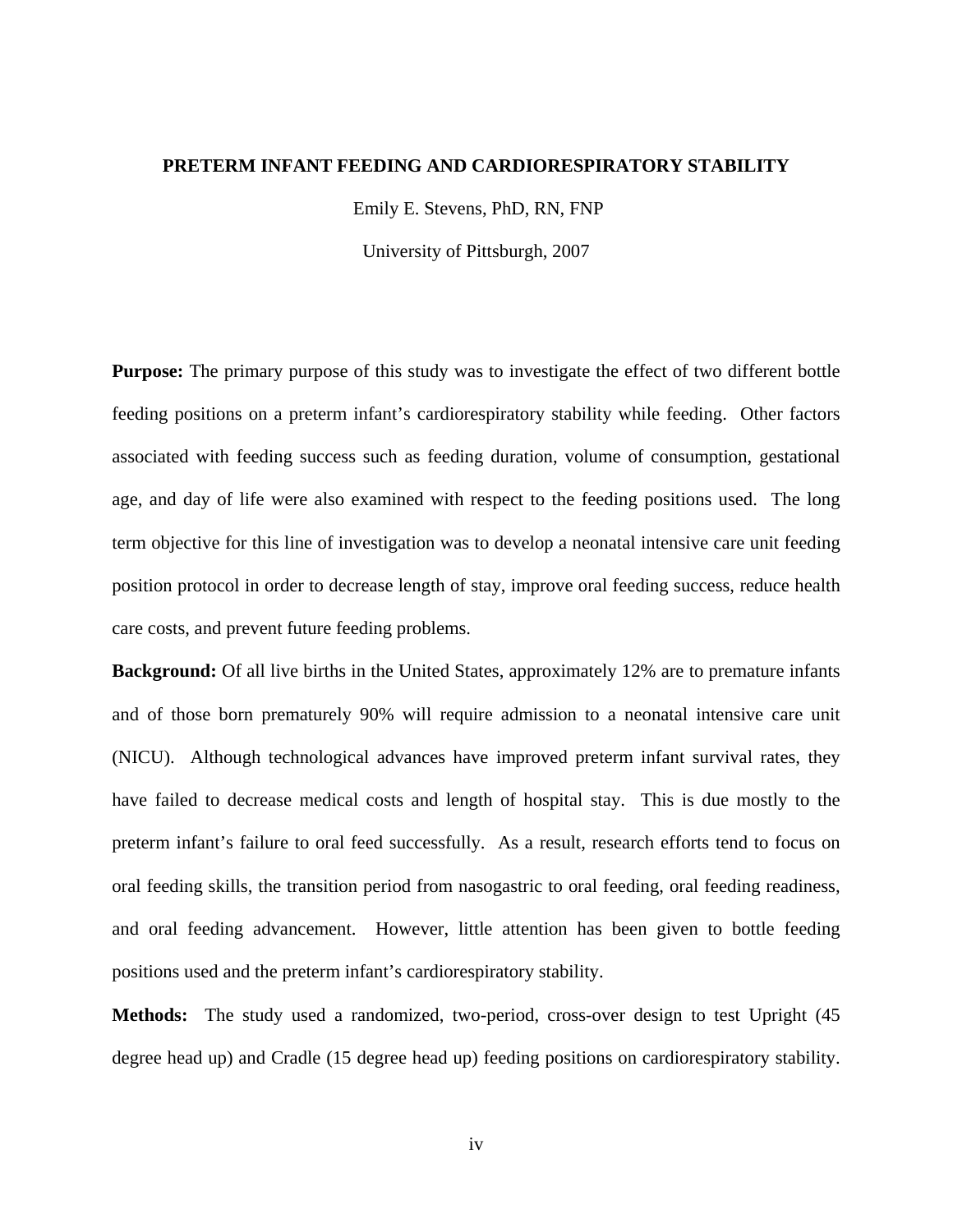Feeding positions were administered by a NICU nurse on 12 medically stable, bottle feeding infants who were  $\leq$  35 weeks gestational age.

**Results:** Subject demographics were similar between each order grouping. Findings indicated that neither the Cradle nor the Upright feeding positions had a statistically significant effect on the preterm infant's cardiorespiratory stability. No significant relationships were found between feeding positions, volume of consumption, gestational age, and day of life as well. However, results suggested that preterm infants experienced a somewhat slower heart rate ( $p = .005$ ), higher oxygen saturation level ( $p = .02$ ), and although non-significant, a slightly shorter feeding duration  $(p = .27)$  when held in an Upright position as compared to the Cradle position.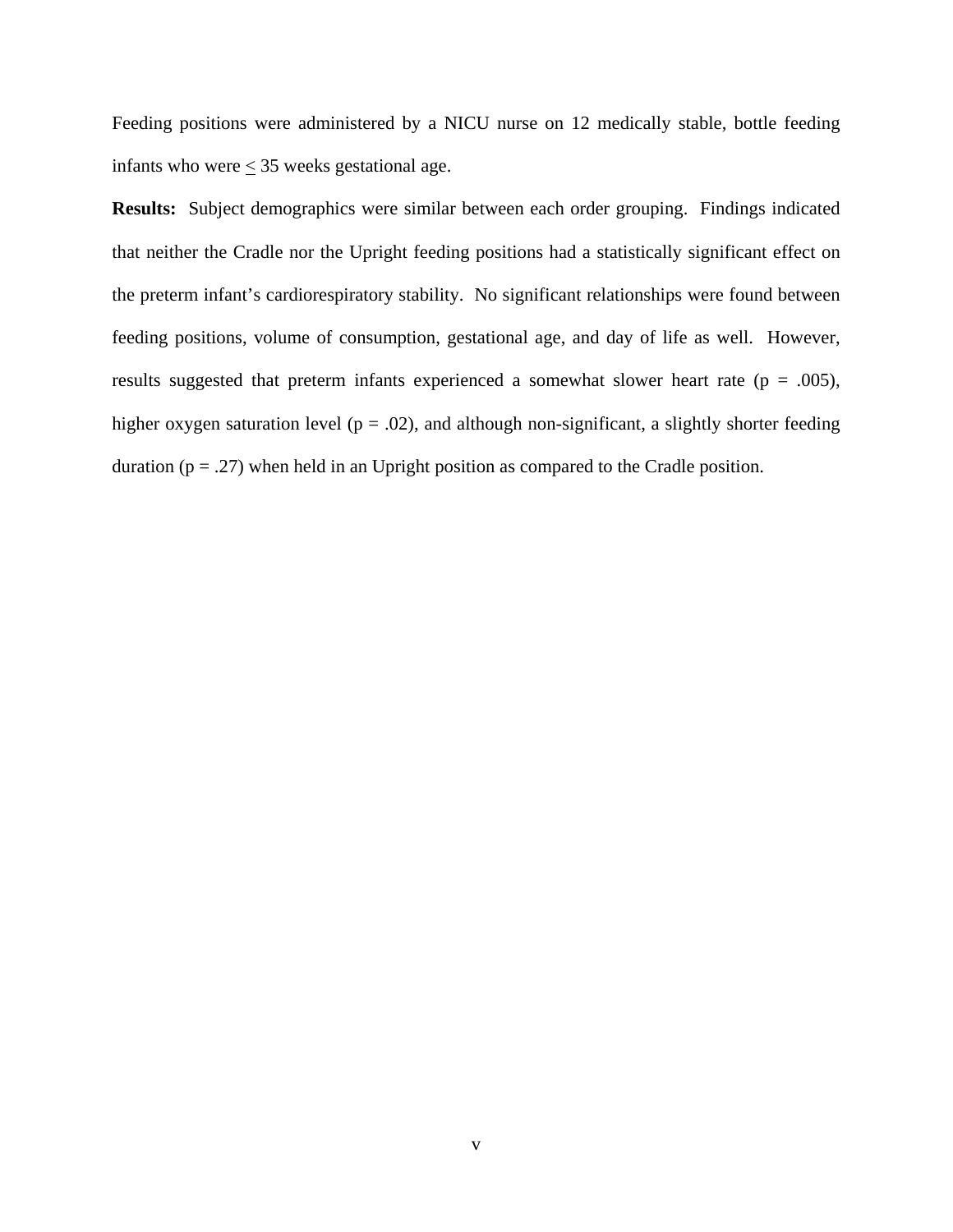# **TABLE OF CONTENTS**

| 1.0 |     |                                                                    |
|-----|-----|--------------------------------------------------------------------|
|     | 1.1 |                                                                    |
|     | 1.2 |                                                                    |
|     | 1.3 |                                                                    |
|     | 1.4 |                                                                    |
|     |     | 1.4.1                                                              |
| 2.0 |     |                                                                    |
|     | 2.1 |                                                                    |
|     |     | 2.1.1                                                              |
|     |     | 2.1.2                                                              |
|     | 2.2 |                                                                    |
|     | 2.3 | <b>BODY POSITION AND FEEDING PERFORMANCE 16</b>                    |
|     | 2.4 |                                                                    |
|     | 2.5 |                                                                    |
| 3.0 |     | THE EFFECT OF PRETERM INFANT FEEDING POSITIONS, CAREGIVER,         |
|     |     | AND FEEDING TYPE ON CARDIORESPIRATORY STABILITY: A PILOT STUDY. 21 |
|     | 3.1 |                                                                    |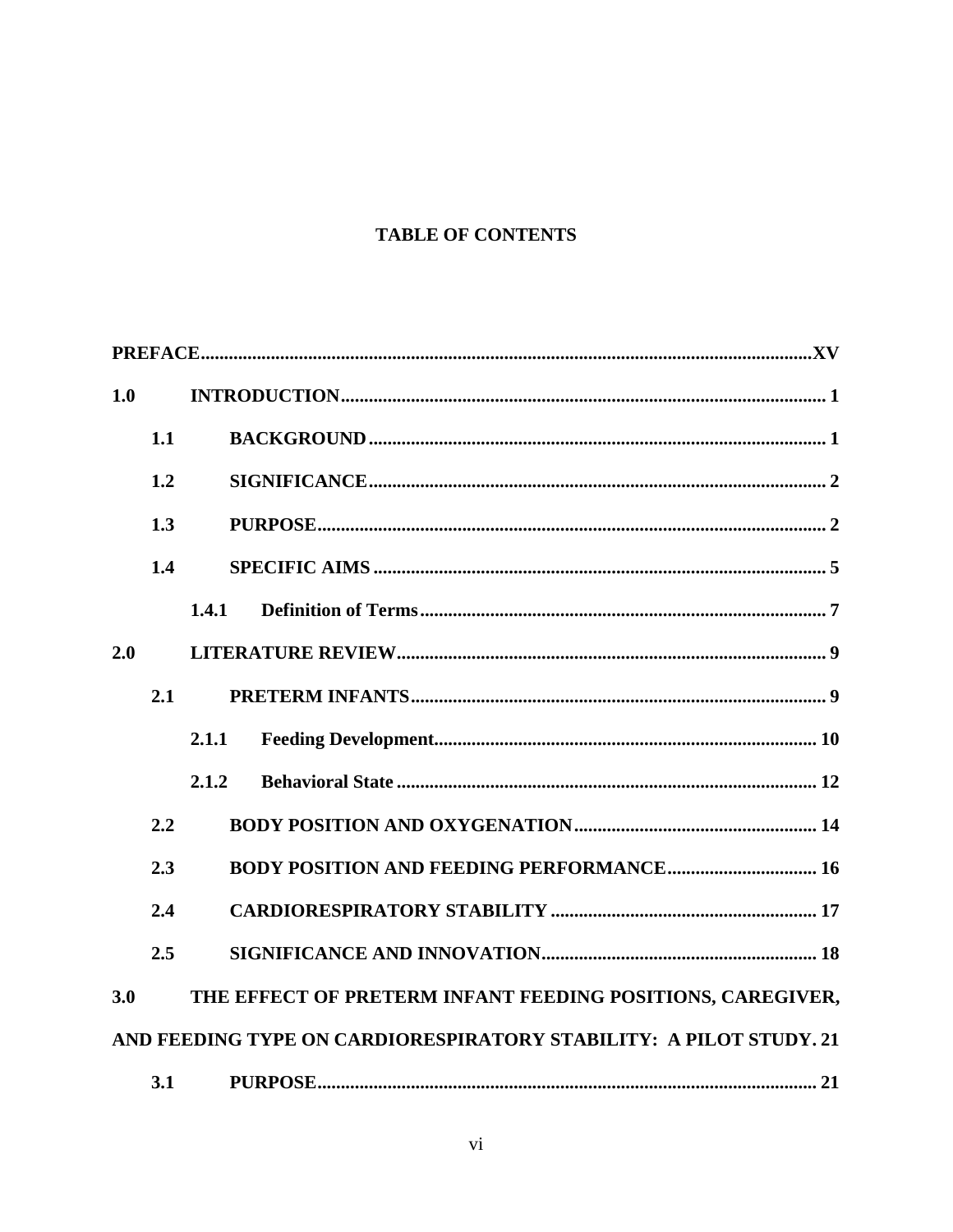|       | 3.2 |       |         |  |
|-------|-----|-------|---------|--|
|       | 3.3 |       |         |  |
|       |     | 3.3.1 |         |  |
| 3.3.2 |     |       |         |  |
|       |     | 3.3.3 |         |  |
|       |     |       | 3.3.3.1 |  |
|       |     | 3.3.4 |         |  |
|       |     |       | 3.3.4.1 |  |
| 3.3.5 |     |       |         |  |
|       |     |       |         |  |
|       |     | 3.3.6 |         |  |
|       |     | 3.3.7 |         |  |
|       |     |       | 3.3.7.1 |  |
|       |     |       | 3.3.7.2 |  |
|       | 3.4 |       |         |  |
|       | 3.5 |       |         |  |
|       | 3.6 |       | 38      |  |
|       | 3.7 |       |         |  |
|       | 3.8 |       |         |  |
| 4.0   |     |       |         |  |
|       | 4.1 |       |         |  |
|       |     | 4.1.1 |         |  |
|       | 4.2 |       |         |  |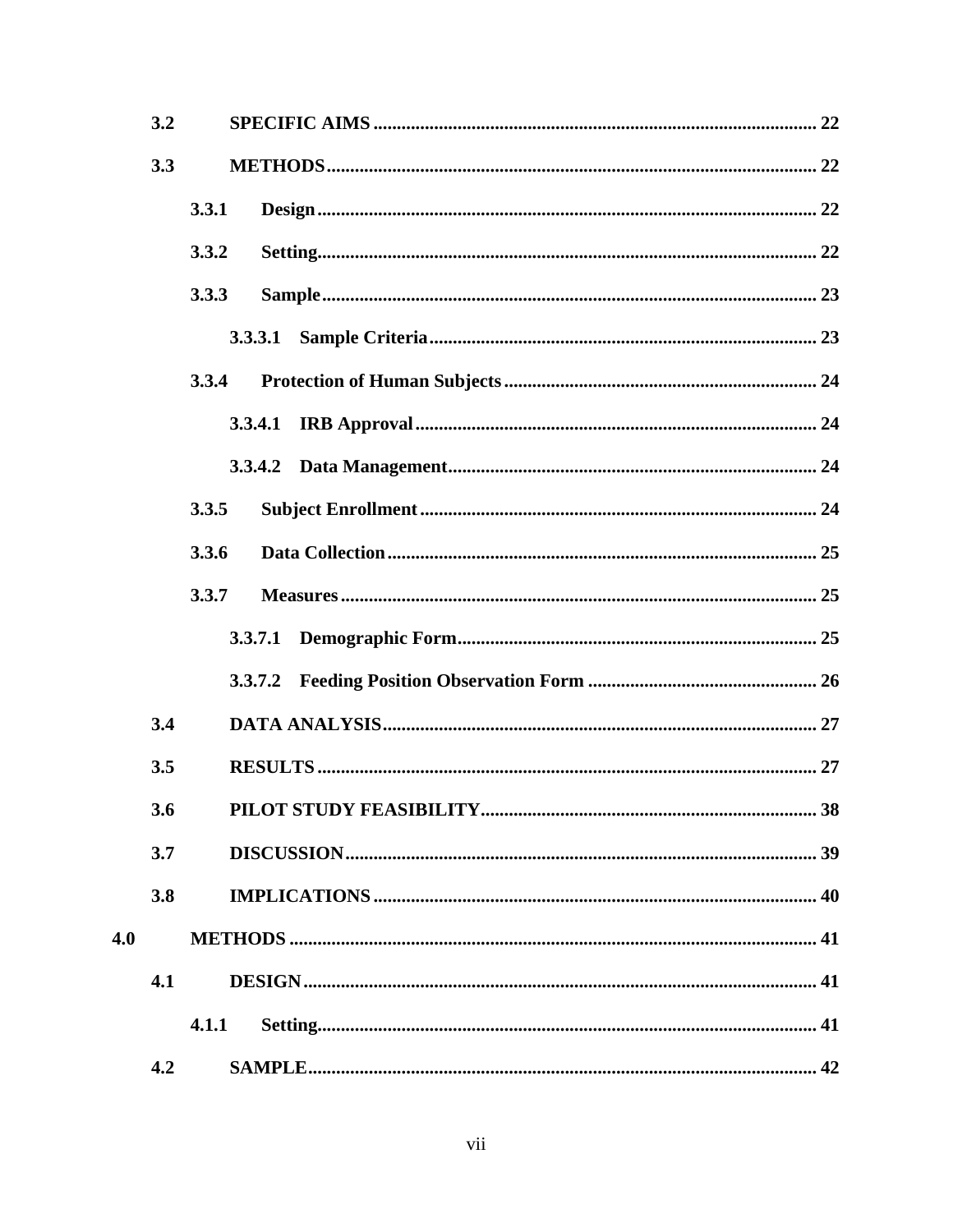|     |     | 4.2.1 |     |
|-----|-----|-------|-----|
|     |     | 4.2.2 |     |
|     |     | 4.2.3 |     |
|     |     | 4.2.4 |     |
|     | 4.3 |       |     |
|     |     | 4.3.1 |     |
|     |     | 4.3.2 |     |
|     | 4.4 |       |     |
|     | 4.5 |       |     |
| 4.6 |     |       |     |
|     | 4.7 |       |     |
|     |     | 4.7.1 |     |
|     |     | 4.7.2 |     |
|     |     | 4.7.3 |     |
|     |     | 4.7.4 |     |
|     |     | 4.7.5 |     |
|     |     |       | .52 |
|     | 4.9 |       |     |
|     |     | 4.9.1 |     |
|     |     | 4.9.2 |     |
| 5.0 |     |       |     |
|     | 5.1 |       |     |
|     |     | 5.1.1 |     |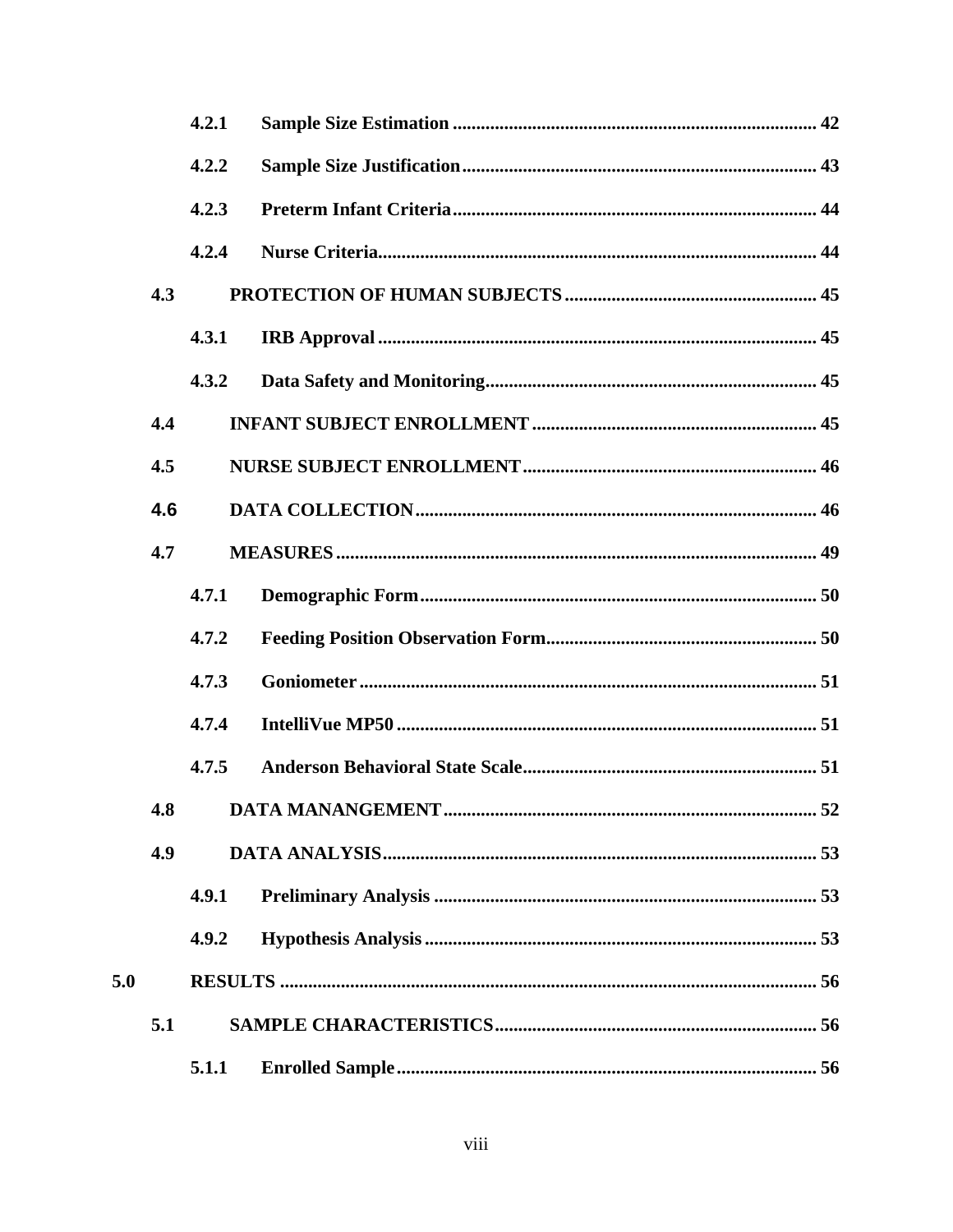|     |     | 5.1.2               |                                                                            |  |
|-----|-----|---------------------|----------------------------------------------------------------------------|--|
|     |     | 5.1.3               |                                                                            |  |
|     |     | 5.1.4               |                                                                            |  |
|     | 5.2 |                     | SPECIFIC AIMS, HYPOTHESES, AND RESEARCH QUESTIONS 64                       |  |
|     |     | 5.2.1               | <b>Specific Aim 1: Feeding Position and Cardiorespiratory Stability 64</b> |  |
|     |     | 5.2.2               | Specific Aim 2: Feeding Position and Feeding Volume 64                     |  |
|     |     | 5.2.3               |                                                                            |  |
|     |     | 5.2.4               | Specific Aim 4: Feeding Position, GAO, DOL, and Cardiorespiratory          |  |
|     |     | <b>Stability 65</b> |                                                                            |  |
|     | 5.3 |                     |                                                                            |  |
|     |     | 5.3.1               | <b>Bottle Feeding Heart Rate, Feeding Position, and Order  73</b>          |  |
|     |     | 5.3.2               | <b>Bottle Feeding Respiratory Rate, Feeding Position, and Order 75</b>     |  |
|     |     | 5.3.3               | <b>Bottle Feeding Oxygen Saturation, Feeding Position, and Order  77</b>   |  |
|     |     | 5.3.4               | Heart Rate, Respiratory Rate, and Oxygen Saturation Recovery  79           |  |
| 6.0 |     |                     |                                                                            |  |
|     | 6.1 |                     |                                                                            |  |
|     | 6.2 |                     | FEEDING POSITION AND CARDIORESPIRATORY STABILITY 87                        |  |
|     | 6.3 |                     |                                                                            |  |
|     | 6.4 |                     |                                                                            |  |
|     | 6.5 |                     | FEEDING POSITION, GAO, DOL, AND CARDIORESPIRATORY                          |  |
|     |     |                     |                                                                            |  |
|     | 6.6 |                     |                                                                            |  |
|     |     | 6.6.1               | <b>Bottle Feeding Heart Rate, Feeding Position, and Order  91</b>          |  |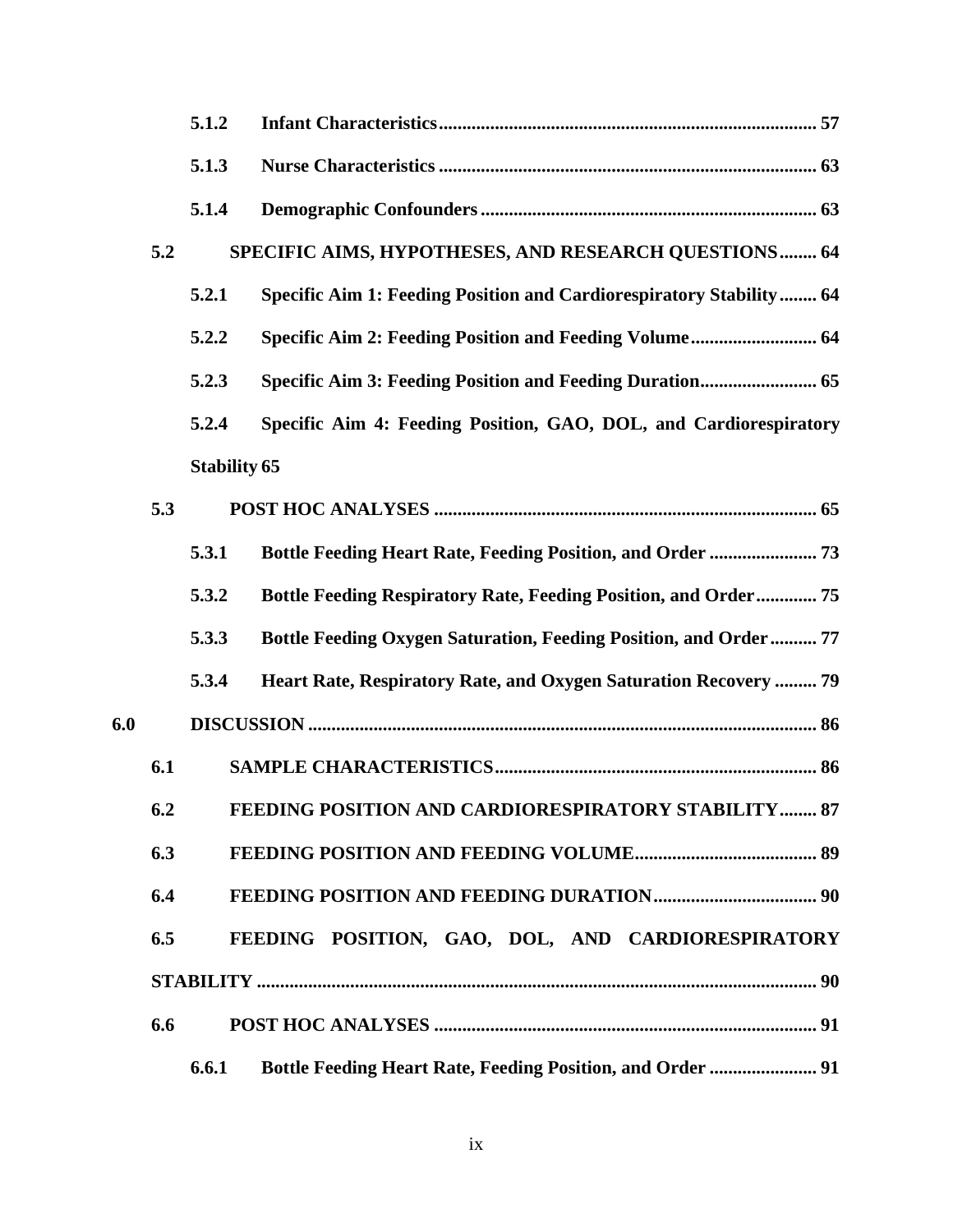|     | 6.6.2 | <b>Bottle Feeding Respiratory Rate, Feeding Position, and Order 92</b>   |  |
|-----|-------|--------------------------------------------------------------------------|--|
|     | 6.6.3 | <b>Bottle Feeding Oxygen Saturation, Feeding Position, and Order  93</b> |  |
|     | 6.6.4 | Heart Rate, Respiratory Rate, and Oxygen Saturation Recovery  93         |  |
| 7.0 |       |                                                                          |  |
| 7.1 |       |                                                                          |  |
| 7.2 |       |                                                                          |  |
| 7.3 |       |                                                                          |  |
| 7.4 |       |                                                                          |  |
|     |       |                                                                          |  |
|     |       |                                                                          |  |
|     |       |                                                                          |  |
|     |       |                                                                          |  |
|     |       |                                                                          |  |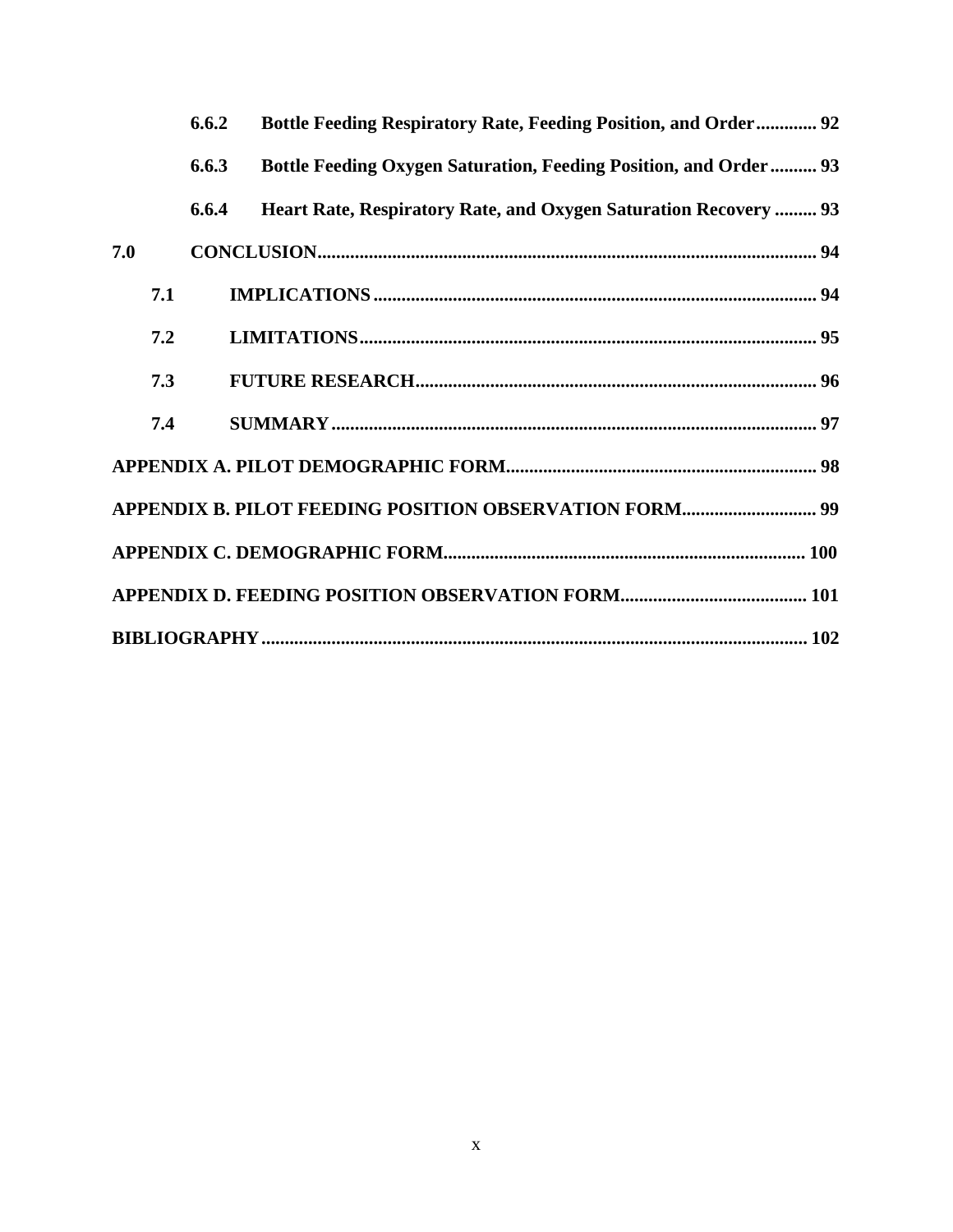# **LIST OF TABLES**

| Table 1: Developmental Milestones for Feeding Success According to Gestational Age 11       |
|---------------------------------------------------------------------------------------------|
| Table 2: Pilot Study Infant Demographic Descriptive Statistics and Confounding Effects in   |
|                                                                                             |
| Table 3: Pilot Study Infant Demographic Frequencies, Percents, and Confounding Effects in   |
|                                                                                             |
| Table 4: Pilot Study Infant Feeding Characteristic Frequencies, Percents, and Confounding   |
|                                                                                             |
| Table 5: Pilot Study Infant Demographic Descriptive Statistics and Confounding Effects in   |
|                                                                                             |
| Table 6: Pilot Study Infant Demographic Descriptive Statistics and Confounding Effects in   |
|                                                                                             |
| Table 7: Cardiorespiratory Stability Study Infant Demographics Descriptive Statistics and   |
|                                                                                             |
| Table 8: Cardiorespiratory Stability Study Infant Demographic Frequencies, Percents, and    |
|                                                                                             |
| Table 9: First Feeding ABSS Ratings in Relation to the Corresponding Feeding Position  67   |
| Table 10: Second Feeding ABSS Ratings in Relation to the Corresponding Feeding Position  69 |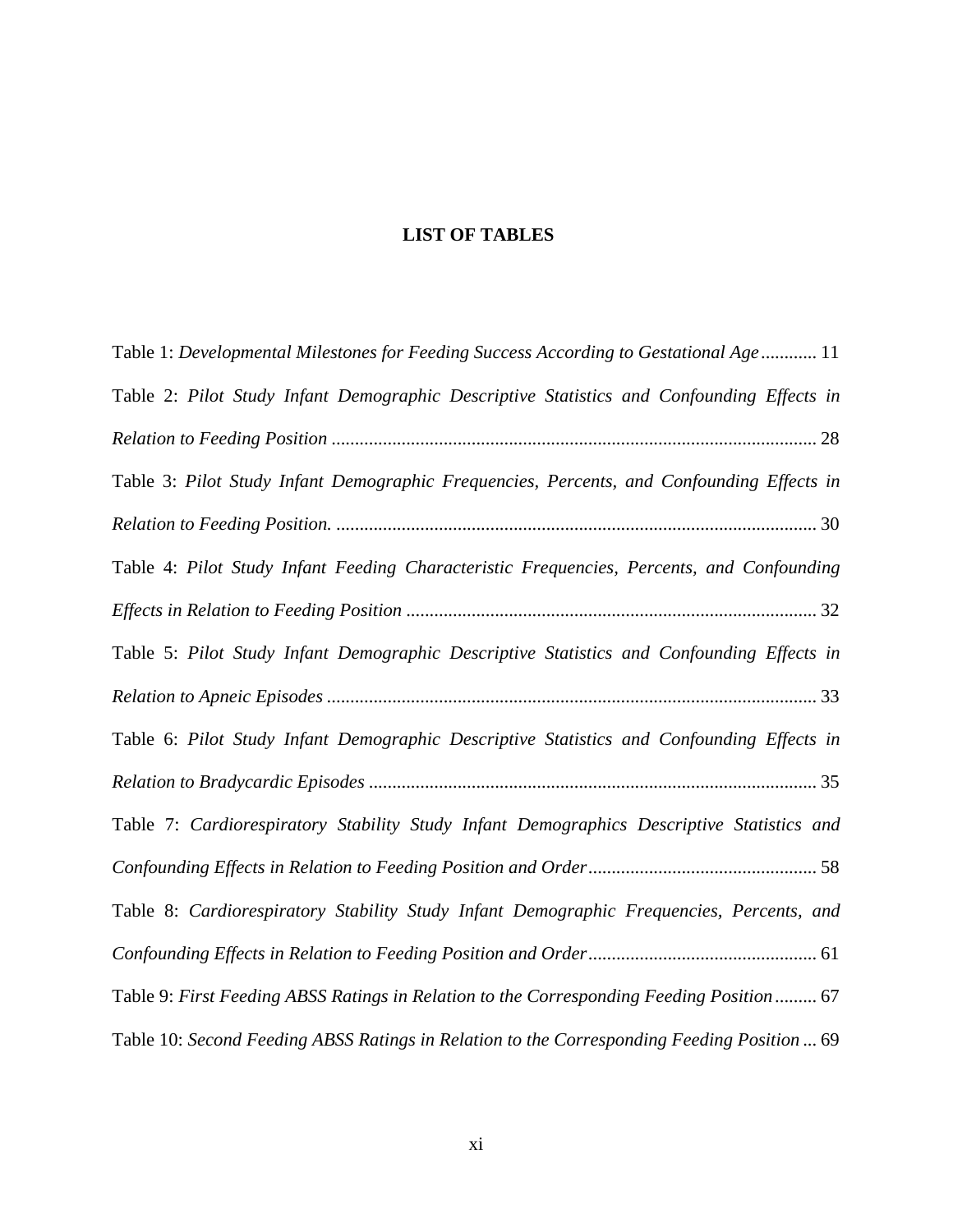| Table 11: First Feeding ABSS Ratings in Relation to the Corresponding Minute for Heart Rate, |
|----------------------------------------------------------------------------------------------|
|                                                                                              |
| Table 12: Second Feeding ABSS Ratings in Relation to the Corresponding Minute for Heart      |
|                                                                                              |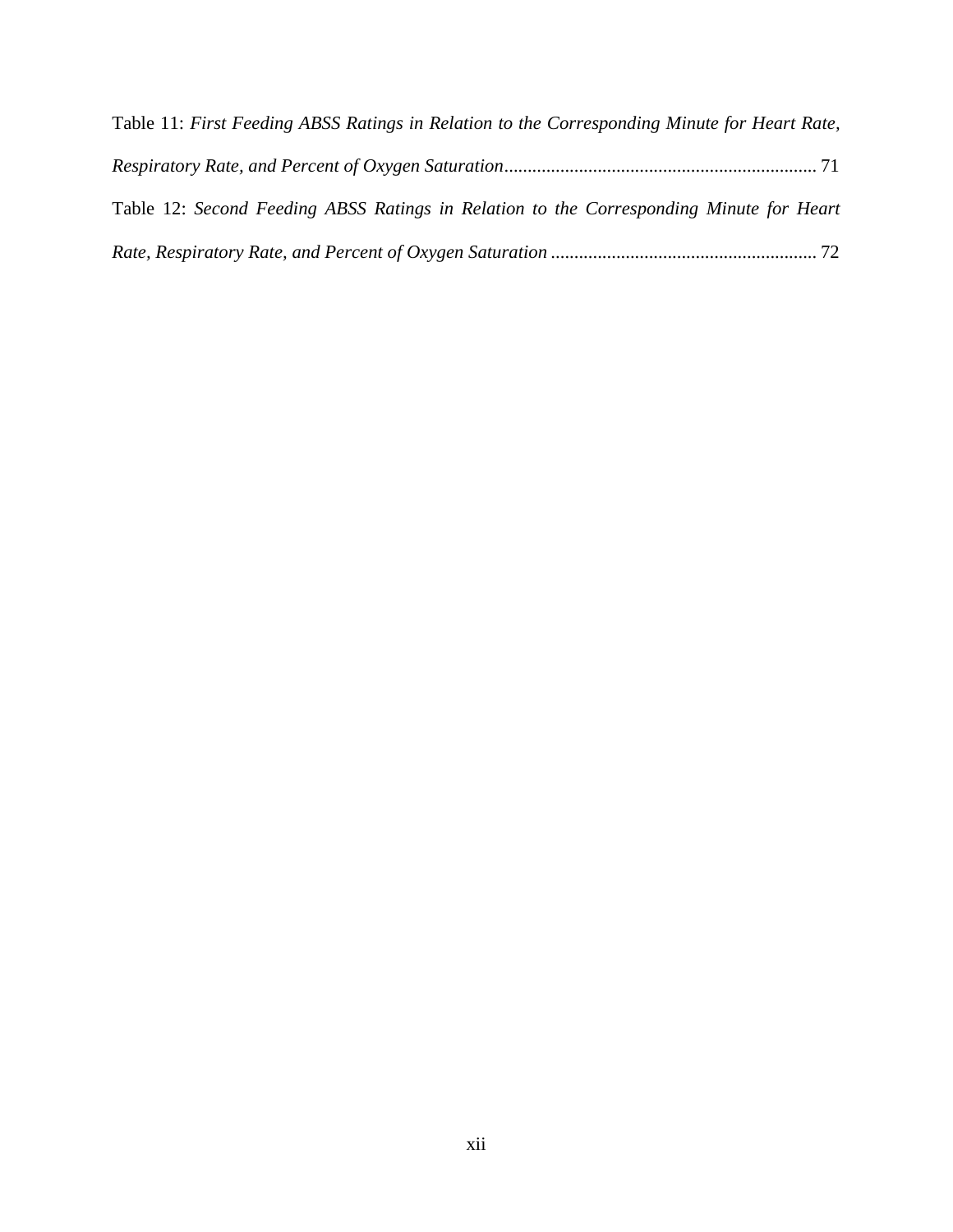# **LIST OF FIGURES**

| Figure 1: Conceptual Model of Feeding Position and Cardiorespiratory Stability                 |
|------------------------------------------------------------------------------------------------|
| Figure 2: Physiologic Model of Preterm Infant Feeding Position and Cardiorespiratory Stability |
|                                                                                                |
|                                                                                                |
|                                                                                                |
|                                                                                                |
|                                                                                                |
|                                                                                                |
|                                                                                                |
|                                                                                                |
|                                                                                                |
|                                                                                                |
|                                                                                                |
|                                                                                                |
|                                                                                                |
|                                                                                                |
|                                                                                                |
|                                                                                                |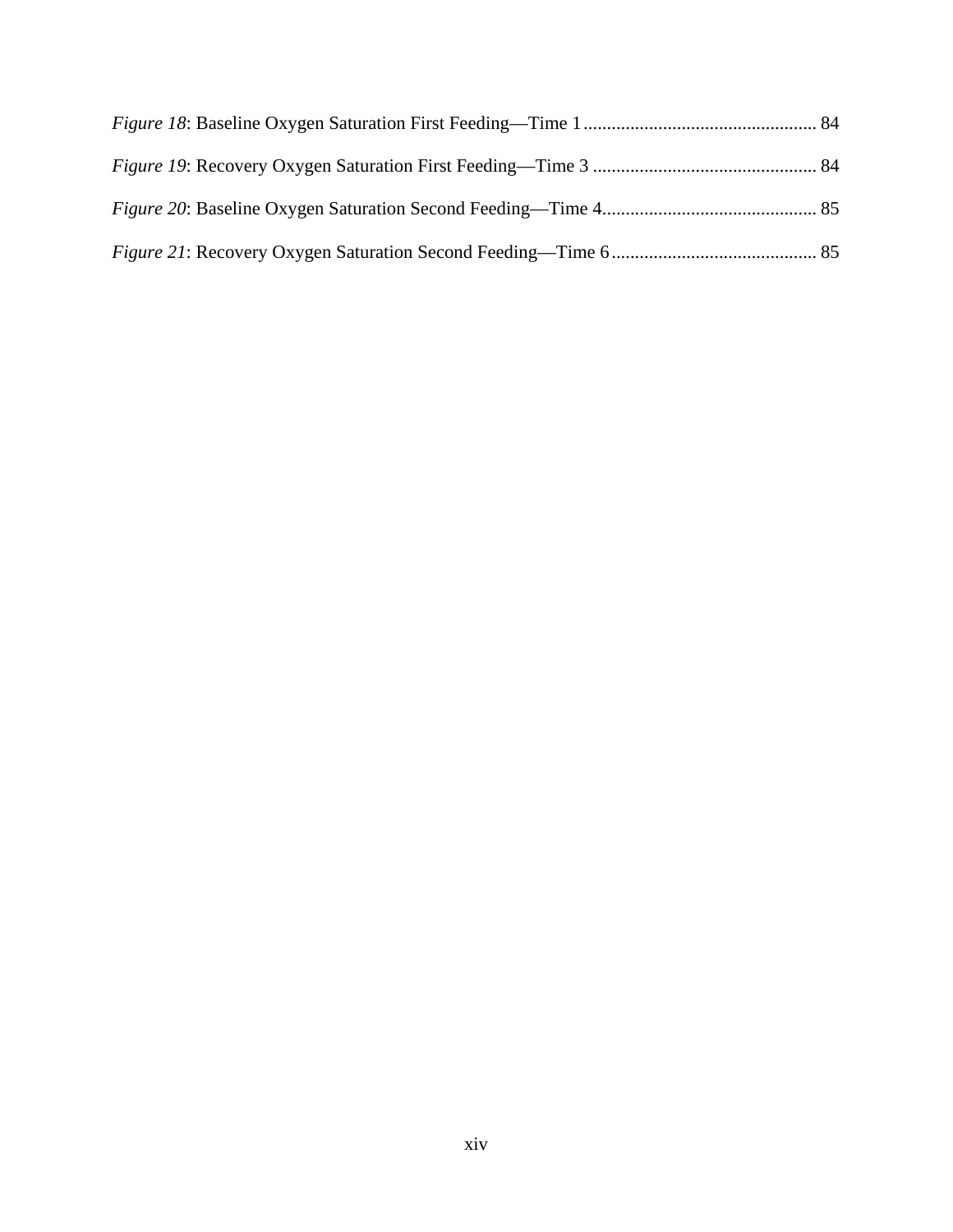## **PREFACE**

<span id="page-14-0"></span>To my parents who provided their love and support with all of my academic endeavors.

To my sisters who provided their patience, understanding, and undivided attention during stressful times.

To my significant other and his family for keeping me grounded.

To my dissertation committee members: Thelma Patrick, Rita Pickler, Ellen Olshansky, and Susan Sereika, without their knowledge and expertise this study would not have been possible.

To my friends, for their unwavering interest and encouragement with this investigation.

To the NICU nursing staff at Magee-Womens Hospital of the University of Pittsburgh Medical Center Health System, without their participation this investigation would not have been feasible.

To the NICU parents for allowing their preterm infant's participation, without their consent this study would not have been successful.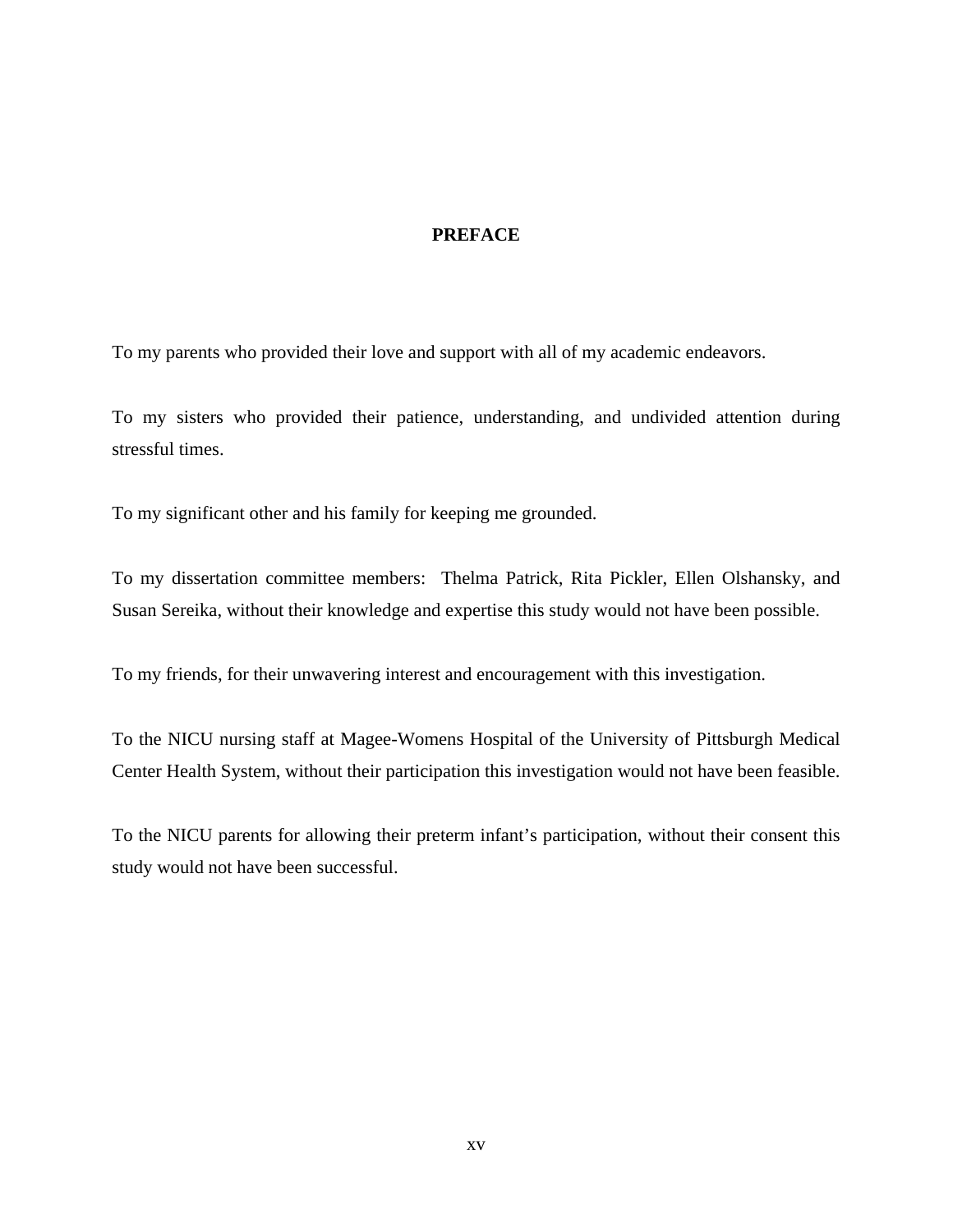#### **1.0 INTRODUCTION**

<span id="page-15-0"></span>The purpose of this study was to investigate the effect of two different bottle feeding positions on a preterm infant's cardiorespiratory stability while feeding. Other factors associated with feeding success such as feeding duration, volume of consumption, gestational age, and day of life also were examined with respect to the feeding positions used. A long term objective for this investigation included developing a neonatal intensive care unit feeding position protocol in order to decrease length of stay, improve oral feeding success, reduce health care costs, and prevent future feeding problems.

#### **1.1 BACKGROUND**

In the United States there are approximately 13.9 births per 1,000 people each year totaling 470,000 live births. Of all these live births, 12% or roughly one in eight births is to a premature infant. In fact, the number of preterm births has been climbing rapidly over the past few decades and is now the leading cause of death in the first month of life and the second leading cause of all infant deaths (Nelson, 2004). Of those infants born prematurely, 90% will require admission to a neonatal intensive care unit (NICU). Although new technological advances have improved preterm infant survival rates by decreasing medical complications, they have failed to decrease medical costs and length of hospital stay. Length of hospital stay is largely dependent on the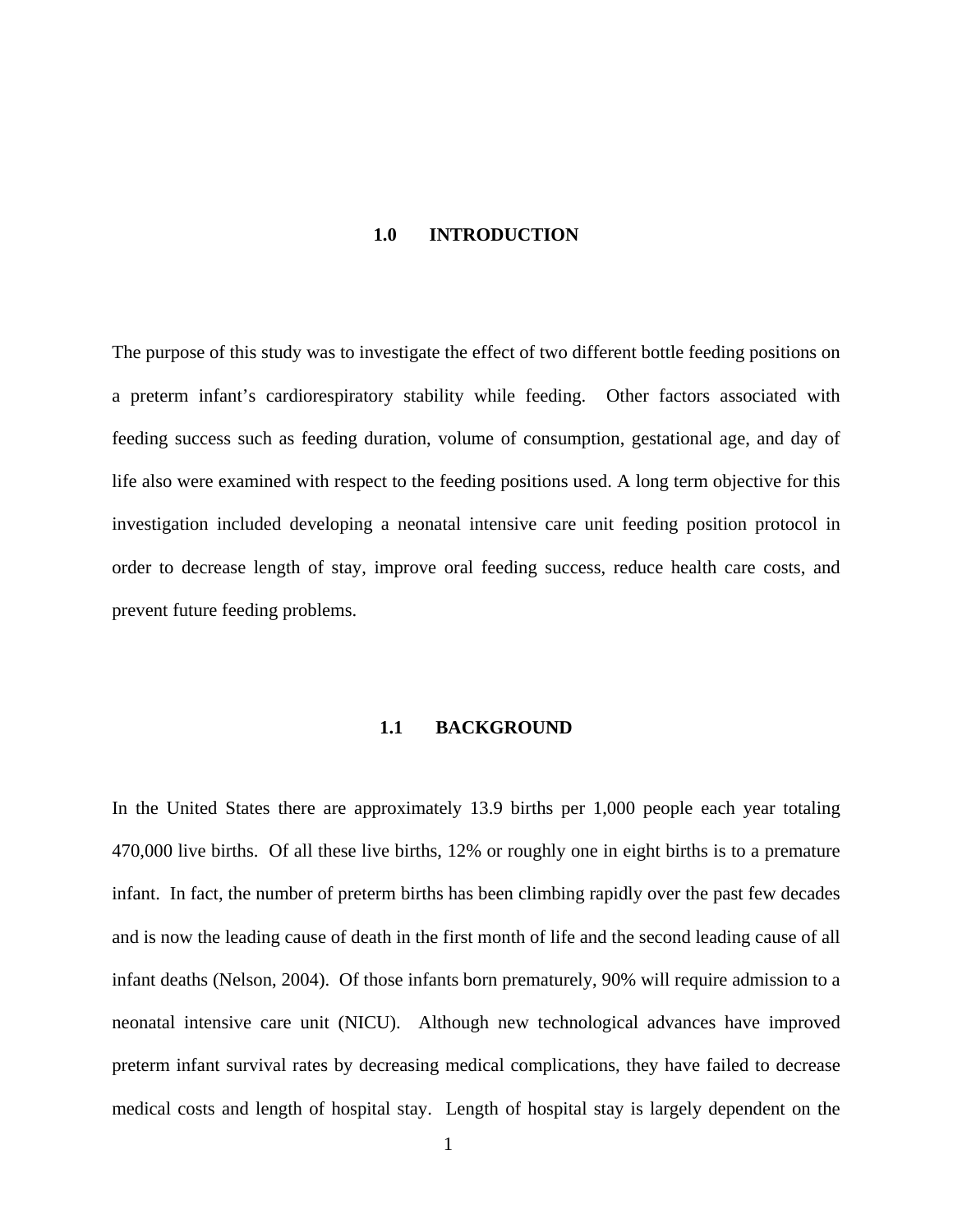<span id="page-16-0"></span>preterm infant's ability to transition from nasogastric to oral feedings recognized as successful oral feeding. Successful oral feeding requires the infant to coordinate sucking, swallowing, and breathing while maintaining cardiorespiratory stability (Hill, 2002). Without this coordination and stability, the infant is at risk for many complications and therefore, cannot be discharged (McGrath & Braescu, 2004).

#### **1.2 SIGNIFICANCE**

The financial impact of failure to successfully oral feed varies greatly among infants and NICUs. At Magee-Womens Hospital (MWH) of the University of Pittsburgh Medical Center Health System, there are 8,000 live births annually. From those 8,000 births, approximately 1,000 will result in a NICU stay. NICU charges range from \$3,300 to \$3,700 per day depending on the acuity of care. Length of hospital stay varies from one day to six months with the average being 15 days, and the average daily census being 46 preterm infants (System, 2005). This demonstrates the financial impact and variation in length of hospital stay, for one hospital, which can be highly dependent upon a preterm infant's oral feeding abilities, emphasizing that research to enhance successful oral feeding is of utmost importance.

#### **1.3 PURPOSE**

For human infants the capacity for ingesting and digesting food, and absorbing nutrients assumes that these developmental processes have had a full 40 weeks to mature. At birth, a healthy, full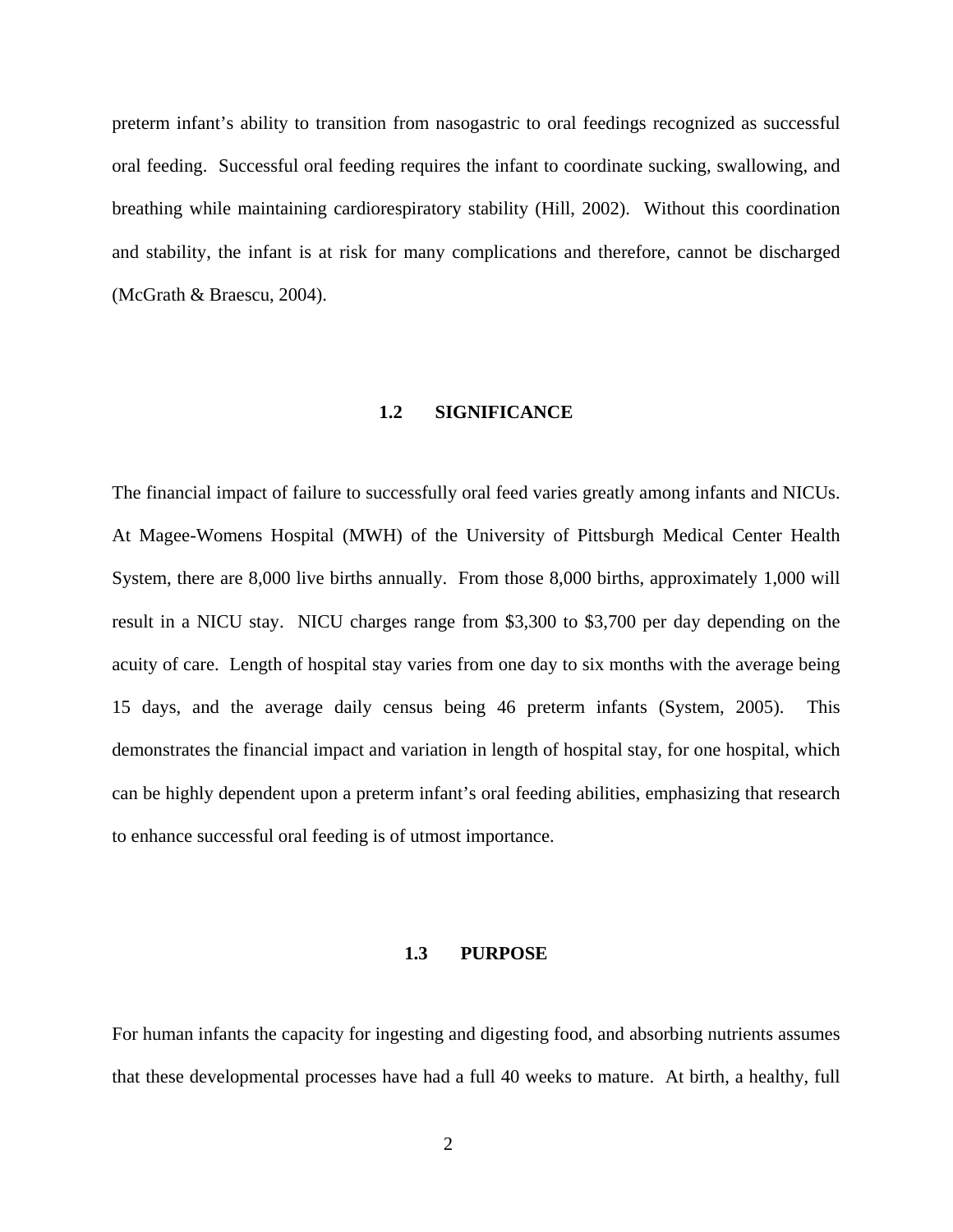term infant is capable of initiating and maintaining oral feedings. The infant cries to indicate hunger, roots to find the source of sustenance, latches to that source, and begins the coordinated process of sucking, swallowing, and breathing which constitute the rhythmic actions required for efficient ingestion and utilization of nutrients. For preterm infants, the status of the alimentary canal and of the respiratory system are dependent on their gestational age at birth, postnatal maturation, and physiological adaptation to the environment (McGrath & Braescu, 2004). As such, accomplishment of oral feeding success requires the preterm infant to be physically healthy and mature, have an organized behavioral state, maintain cardiorespiratory stability (McGrath & Braescu, 2004), and have a positive interactive relationship with the caregiver during feedings (Sumner & Spietz, 1994).

Because discharge is predicated on the infant's ability to feed orally, research efforts tend to focus on development of oral feeding skills, description of the transition period from nasogastric to oral feeding, oral feeding readiness, and advancement of oral feeding (Thoyre, 2003). For instance, a number of studies have used non-nutritive sucking interventions to improve behavior state (Daley & Kennedy, 2000; Field et al., 1982; Gill, Behnke, Conlon, & Anderson, 1992; McCain, 1992, 1995; Pickler, Frankel, Walsh, & Thompson, 1996; Pickler, Higgins, & Crummette, 1993) and have examined sleep-wake state prior to and during feeding (Brandon, Holditch-Davis, & Beylea, 1999; Holditch-Davis & Edwards, 1998a, 1998b). Several investigations have studied sucking behaviors (Medoff-Cooper, Delivoria-Papadopoulos, & Brooten, 1991; Medoff-Cooper & Gennaro, 1996; Medoff-Cooper, McGrath, & Bilker, 2000; Medoff-Cooper & Ray, 1995; Medoff-Cooper, Verklan, & Carlson, 1993), coordination of sucking, swallowing, and breathing (Bamford, Taciak, & Gewolb, 1992; Bu'Lock, Woolridge, & Baum, 1990; Gewolb, Vice, Schwietzer-Kenney, Taciak, & Bosma, 2001; Koenig, Davies, &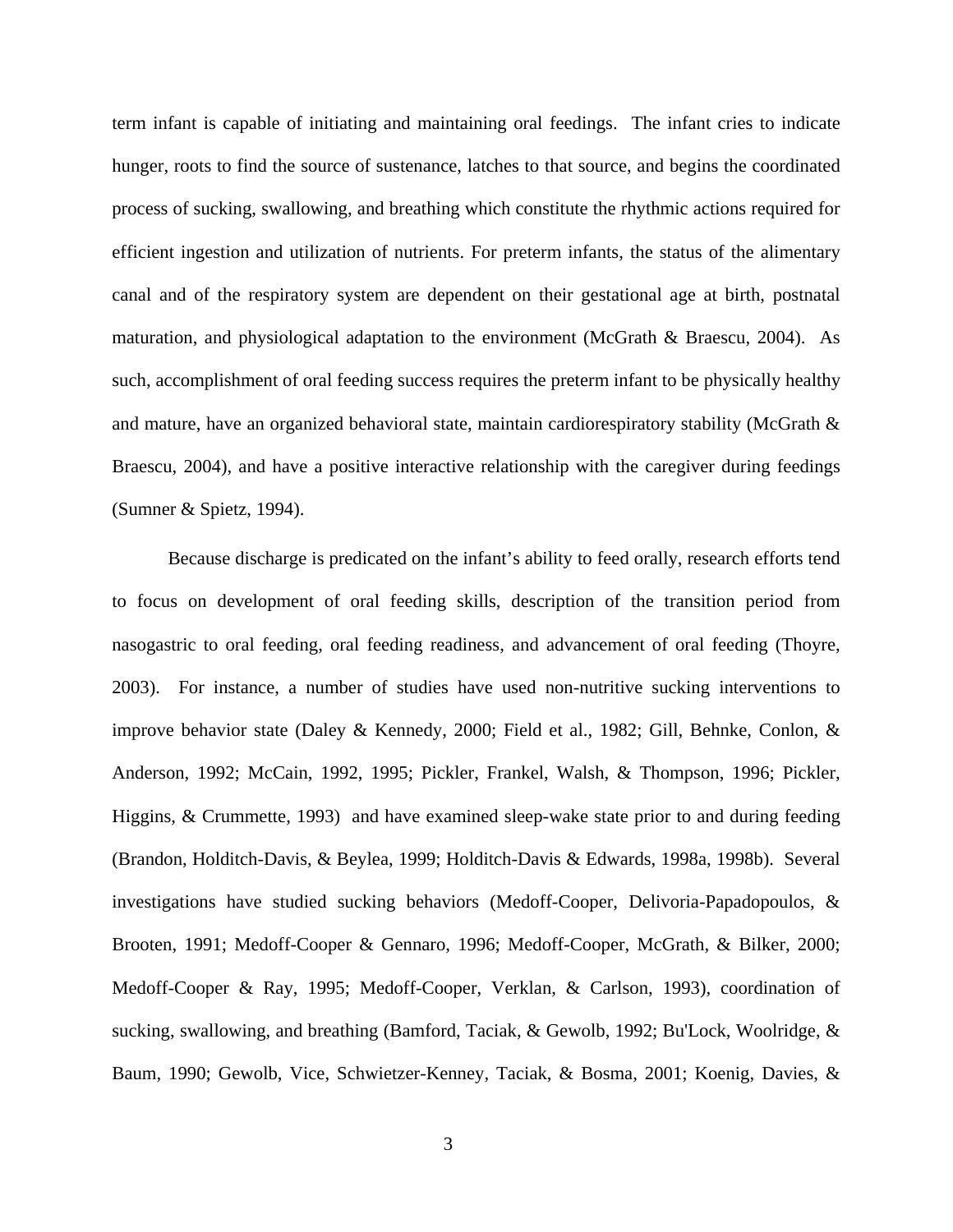Thach, 1990; Lau, Alagugurusamy, Schanler, Smith, & Shulman, 2000; Mizuno & Ueda, 2003; Weber, Woolridge, & Baum, 1986; Wilson, Thach, Brouillette, & Abu-Osba, 1981), and oxygen saturation during feeding (Shiao, Brooker, & DiFiore, 1996; Shivpuri, Martin, Carlo, & Fanaroff, 1983; Thoyre & Carlson, 2003). Other research has explored the caregiver's role in feeding development (Pridham, Schroeder, & Brown, 1999; Pridham, Schroeder, Brown, & Clark, 2001; Thoyre, 2000, 2001), feeding progression (Mandich, Ritchie, & Mullett, 1996; McGrath & Medoff-Cooper, 2002; Palmer, 1993; Pickler, Mauck, & Geldmaker, 1997), nurses' criteria to begin oral feedings (Kinneer & Beachy, 1994; Siddell & Froman, 1994), and volume advancement of feedings (McCain, Gartside, Greenberg, & Lott, 2001; Pridham et al., 2001). In contrast, little attention has been given to bottle feeding positions used and their effect on feeding outcomes such as cardiorespiratory stability.As a result, the following conceptual model was developed based on factors identified from the literature and clinical experience related to the preterm infant's requirements for oral feeding success which may impact cardiorespiratory stability.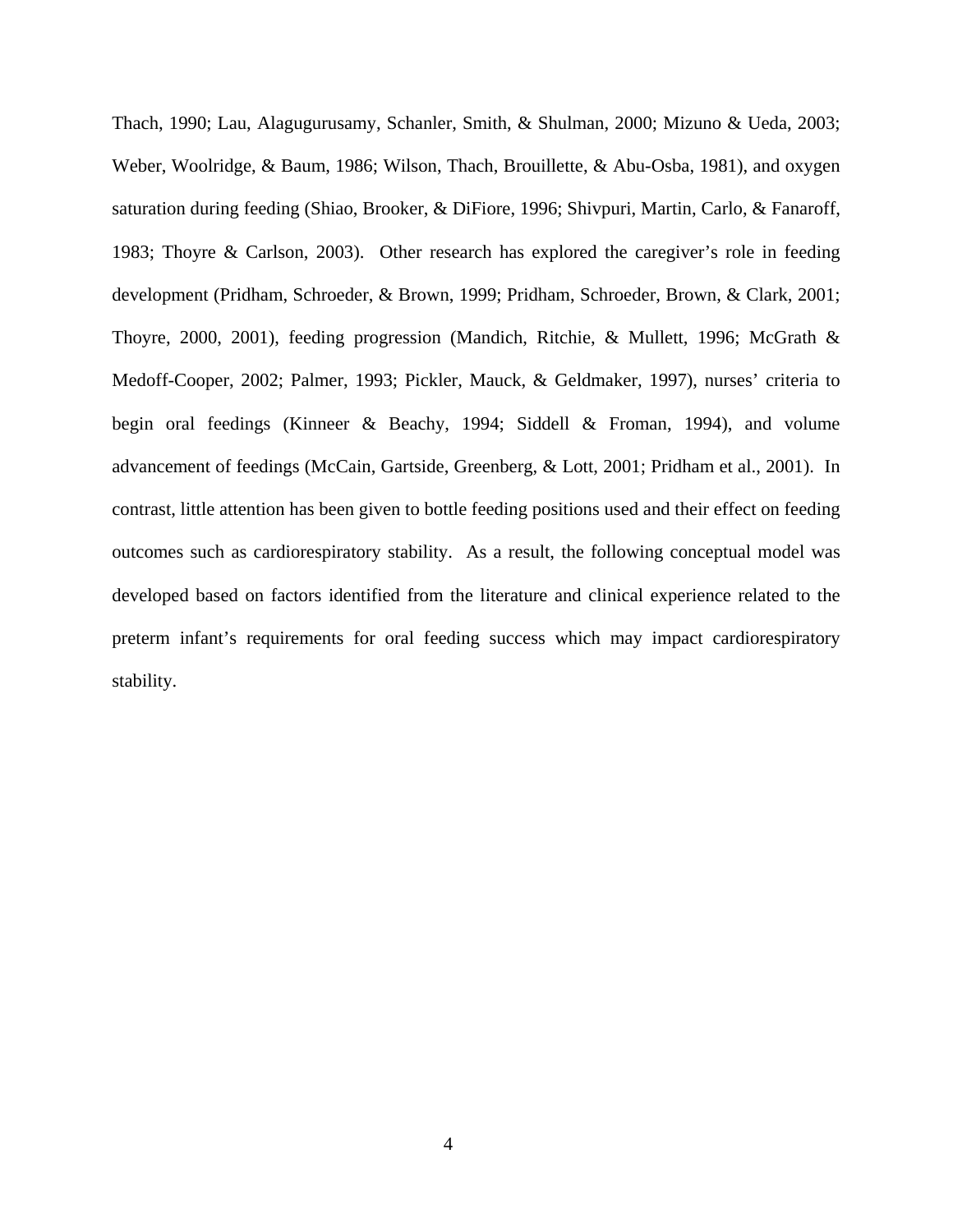<span id="page-19-0"></span>

*Figure 1*: Conceptual Model of Feeding Position and Cardiorespiratory Stability Working from this conceptualization of feeding position and cardiorespiratory stability, the following specific aims and hypotheses have been proposed:

#### **1.4 SPECIFIC AIMS**

**Specific Aim 1 (primary):** To identify if a relationship exists between the feeding position (Upright versus Cradle) of the preterm infant and cardiorespiratory stability (apnea, bradycardia, oxygen desaturation).

- **H1:** Preterm infants held in an Upright feeding position will have fewer apnea episodes than preterm infants held in a Cradle feeding position.
- **H2:** Preterm infants held in an Upright feeding position will have fewer bradycardia episodes than preterm infants held in a Cradle feeding position.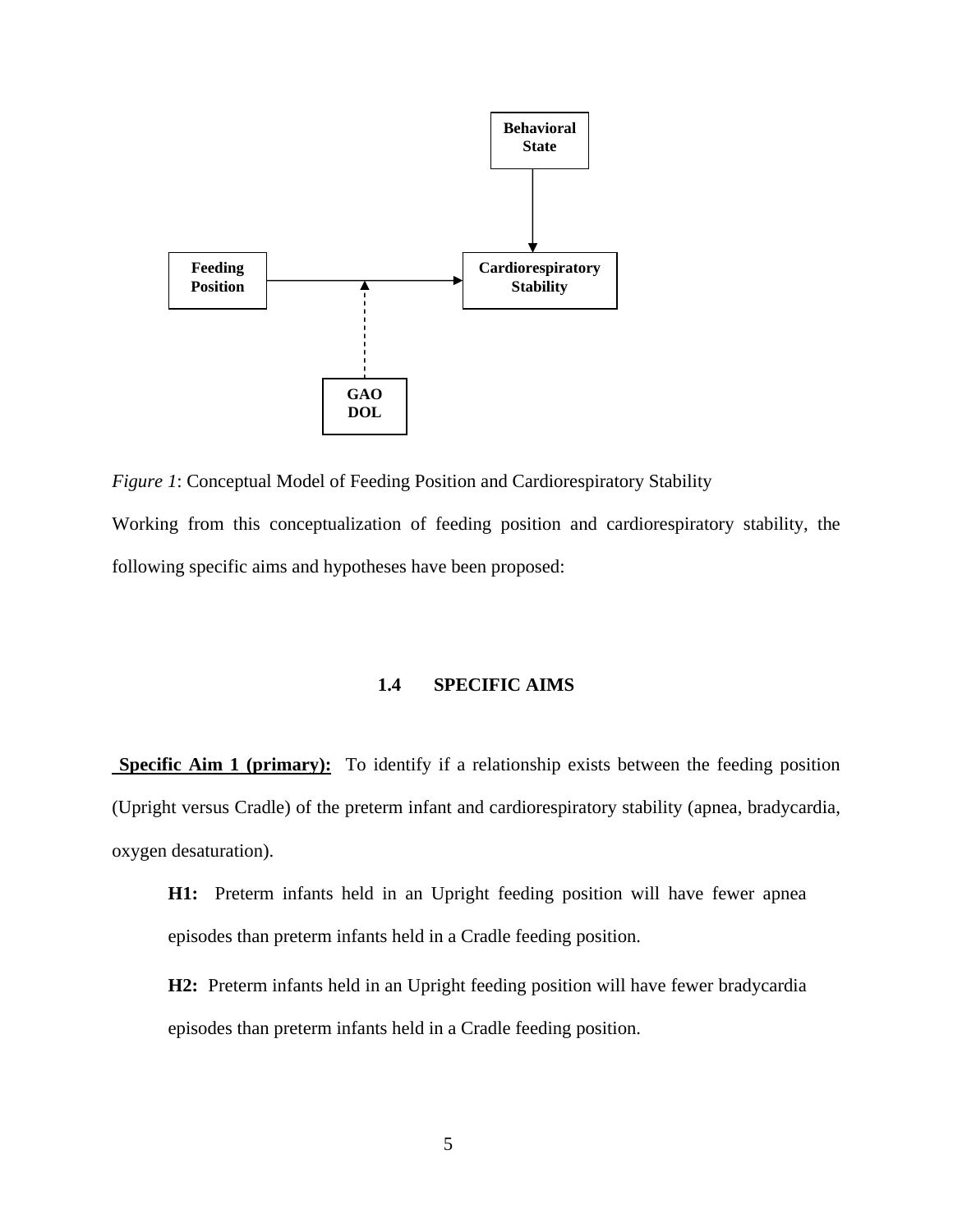**H3:** Preterm infants held in an Upright feeding position will have fewer oxygen desaturation episodes than preterm infants held in a Cradle feeding position.

In addition, only one investigation has examined a preterm infant's feeding duration and feeding volume in relation to feeding position (Daley, 2002) and none have examined a preterm infant's gestational age at observation (GAO) and day of life (DOL) in relation to feeding position and cardiorespiratory stability. Therefore, the following secondary and tertiary aims have been proposed:

**Specific Aim 2 (secondary):** To identify if a relationship exists between the feeding position (Upright versus Cradle) of the preterm infant and the percentage of feeding consumed.

**RQ1**: Does the preterm infant consume a greater volume of feeding when fed in an Upright position?

**Specific Aim 3 (secondary):** To identify if a relationship exists between the feeding position (Upright versus Cradle) of the preterm infant and the feeding duration.

**RQ2:** Does the preterm infant have a shorter feeding duration when fed in an Upright position?

**Specific Aim 4 (tertiary):** To explore if relationships exist between the feeding position (Upright versus Cradle) of the preterm infant, cardiorespiratory stability, gestational age at observation (GAO), and day of life (DOL).

**RQ3:** Is a preterm infant's GAO related to cardiorespiratory stability according to feeding position?

**RQ4:** Is a preterm infant's DOL related to cardiorespiratory stability according to feeding position?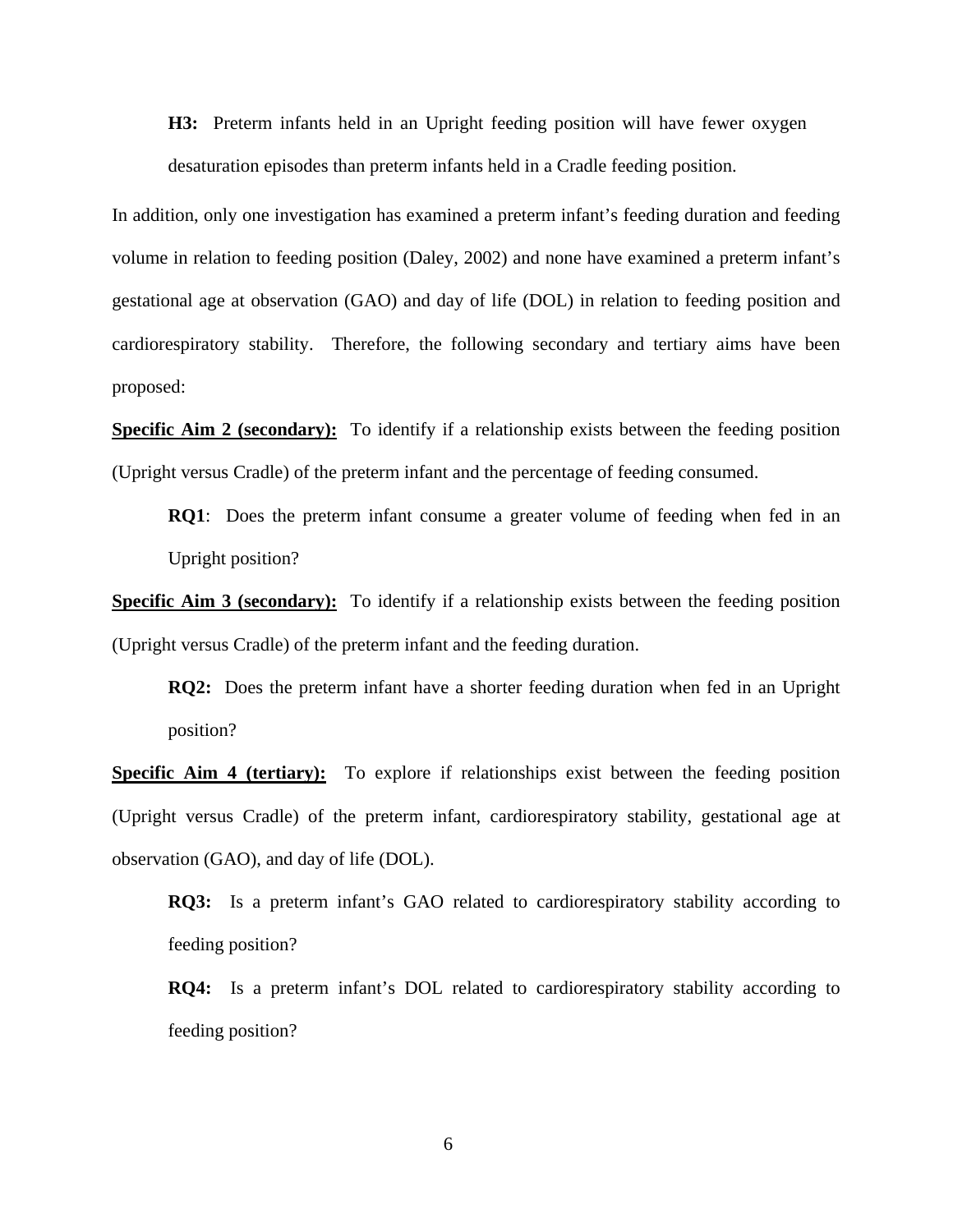#### <span id="page-21-0"></span>**1.4.1 Definition of Terms**

**Preterm Infant:** A medically stable premature infant  $(\leq 35$  weeks gestational age) who meets the inclusion and exclusion criteria and is taking 50 to 75% of their feedings orally by bottle for no less than 48 hours and no longer than 72 hours.

**Cardiorespiratory Stability:** Cardiorespiratory stability refers to the absence of apnea, bradycardia, and oxygen desaturation during a preterm infant's bottle feedings as measured serially by the IntelliVue MP50 apnea, bradycardia, and pulse oximetry monitor.

Apnea: Apnea is evidenced by a pause in breathing 20 seconds or greater.

**Bradycardia:** Bradycardia is evidenced by an apical heart rate < 80 beats per minute.

**Oxygen desaturation:** Oxygen desaturation is evidenced by a pulse oximetry reading  $\leq$  88% saturation.

**Feeding Position:** The position used to hold a preterm infant during bottle feedings.

**Upright Feeding Position:** Upright means that the preterm infant is resting on the nurse's lap and is held in one hand, with the trunk and head up 45 degrees in relation to the nurse's lap.

**Cradle Feeding Position:** Cradle means that the preterm infant is resting on the nurse's lap and is held in one hand, with the head and trunk up 15 degrees in relation to the nurse's lap. The degree of this position is similar to the traditional cradle hold.

**Behavior State:** The preterm infant's level of arousal during the bottle feeding as measured by the Anderson Behavioral State Scale (ABSS) (Anderson, 1990).

7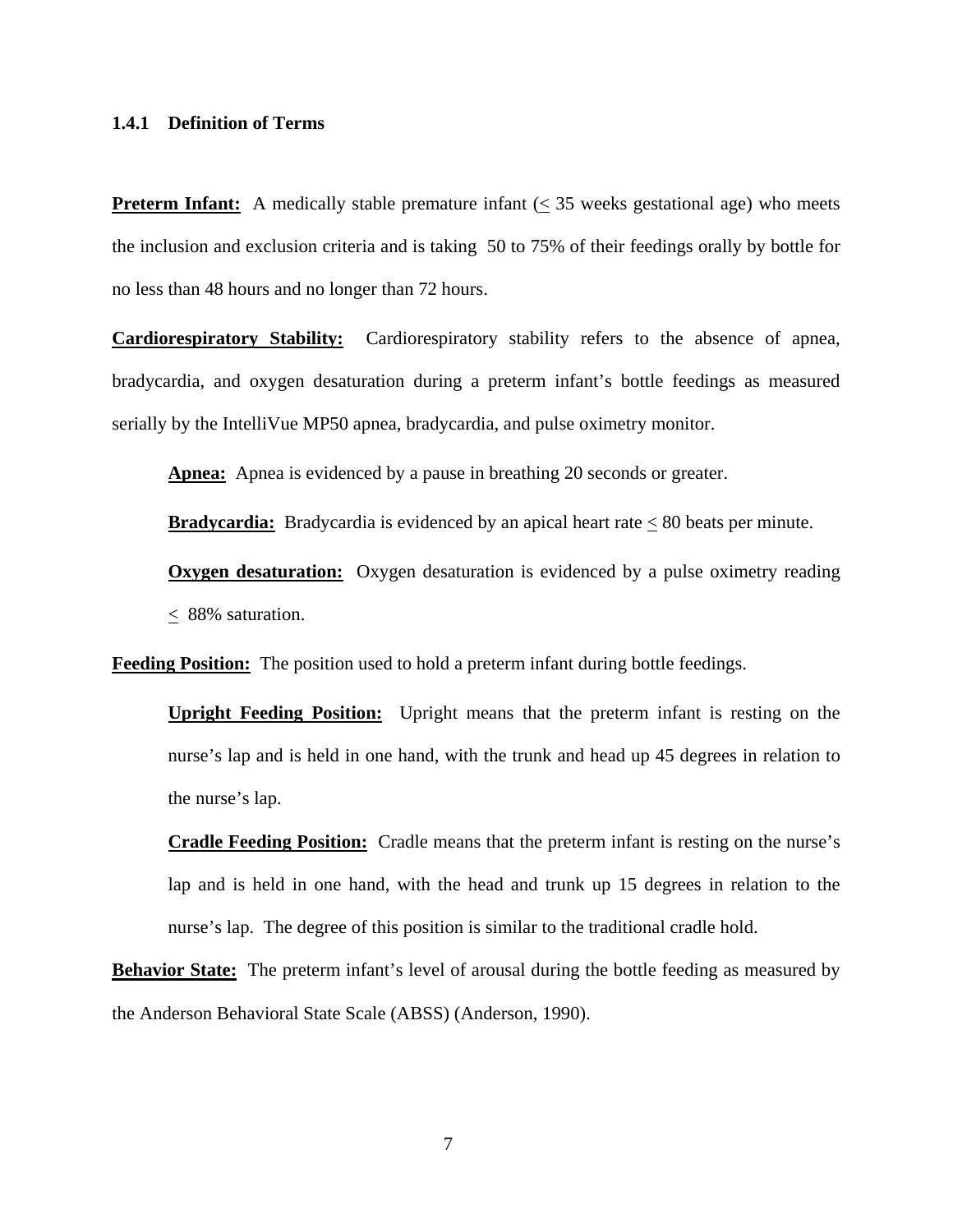**Volume of Feeding Consumed:** The milliliters (ml) of formula or breast milk that the preterm infant consumes by bottle during a feeding, calculated by subtracting the volume consumed from the volume ordered.

**Feeding Duration:** The number of minutes required for a preterm infant's bottle feeding from start to finish, including any necessary nursing care such as burping.

**Gestational Age at Observation (GAO):** The infant's gestational age at the time of the observation calculated by the gestational age at birth plus days of life.

**Day of Life (DOL):** The infant's age in days since birth.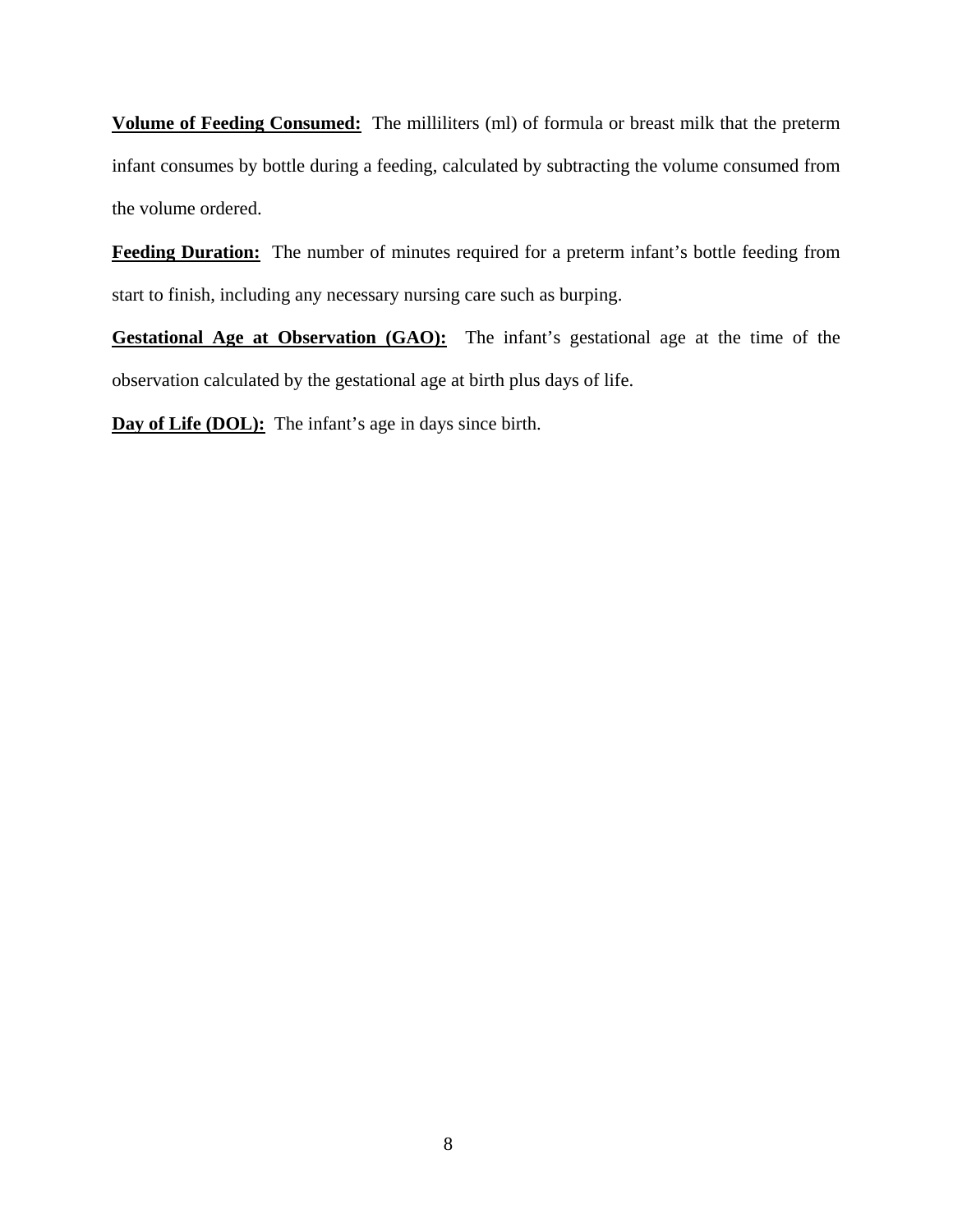#### **2.0 LITERATURE REVIEW**

<span id="page-23-0"></span>Chapter two presents a review of the literature on which this study is based. This includes information on preterm infants, their feeding development, and the importance of behavioral states, as well as investigations on body position and oxygenation, and a physiologic model for preterm infant feeding position and cardiorespiratory stability. In addition, this literature review will discuss one previous study focused on preterm infant feeding positions and how it contradicts the physiologic model.

#### **2.1 PRETERM INFANTS**

There are approximately 13.9 births per 1,000 people each year in the United States totaling 470,000 live births. From these births, 12% or roughly one in eight births results in a premature infant. Over the past several decades, the number of preterm births has been climbing rapidly and it is now the leading cause of death in the first month of life and the second leading cause of all infant deaths (Nelson, 2004). Of those infants born prematurely, 90% will require admission to a NICU. Although new technological advances have improved preterm infant survival rates by decreasing medical complications, they have failed to decrease medical costs and length of hospital stay. Length of hospital stay is largely dependent on the preterm infant's ability to transition from nasogastric to oral feedings recognized as successful oral feeding. Successful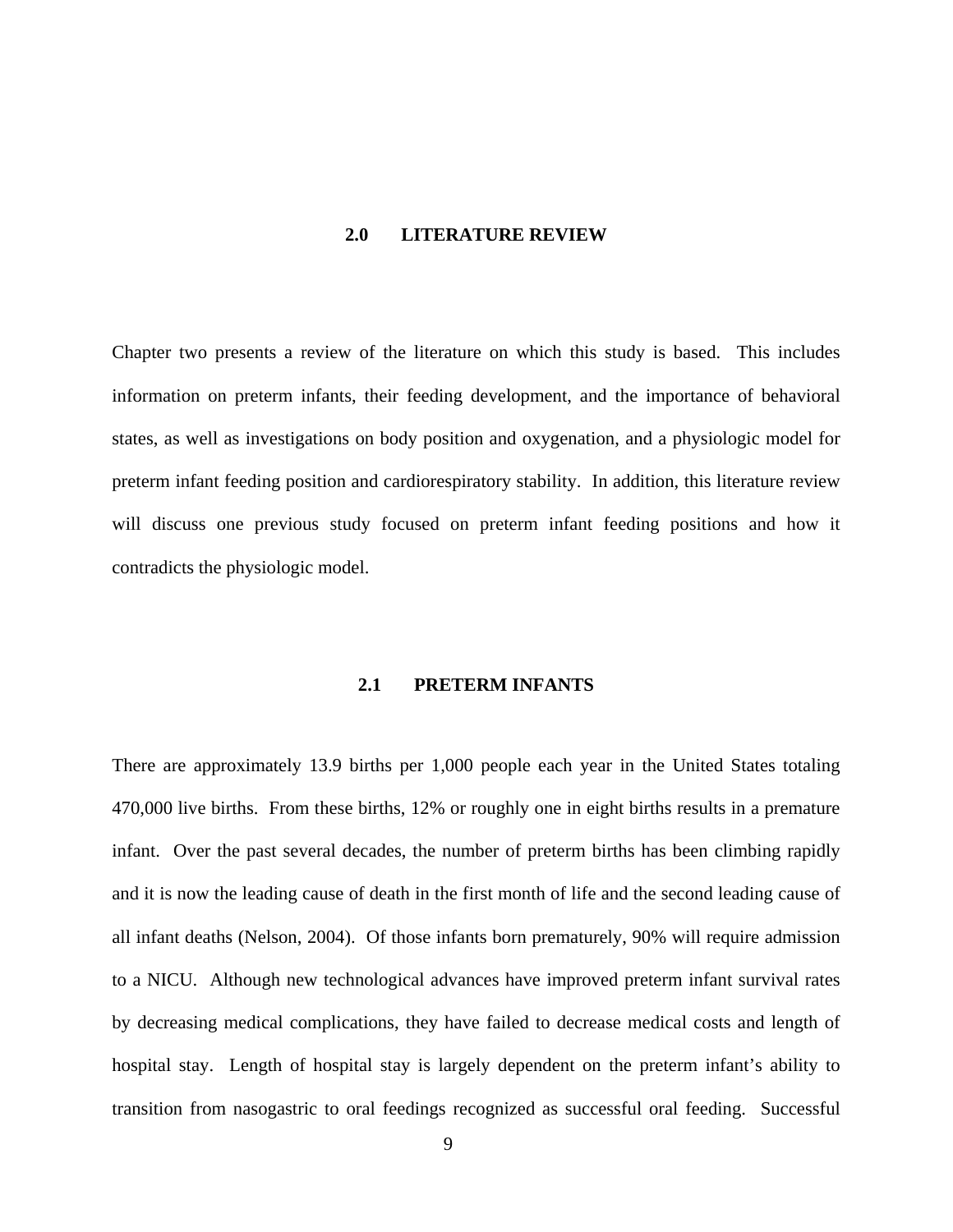<span id="page-24-0"></span>oral feeding requires the infant to coordinate sucking, swallowing, and breathing in a 1:1:1 ratio (Palmer, 1993) while maintaining cardiorespiratory stability (Hill, 2002). Without successful oral feeding, the infant is at risk for many complications such as poor weight gain, failure to thrive, and future feeding disorders (Mason, Harris, & Blissett, 2005), and therefore, cannot be discharged (McGrath & Braescu, 2004).

#### **2.1.1 Feeding Development**

The physiology of normal infant feeding consists of a rhythmic alternation of sucking, swallowing, and breathing (Lau, Alagugurusamy, Schanler, Smith, & Shulman, 2000). This pattern begins in utero with the development of sucking, which then progresses into an organized pattern, requiring a conglomeration of multiple sensory and motor central nervous system functions (Medoff-Cooper & Ray, 1995). The infant must be able to suck, swallow, and breathe in a 1:1:1 sequential pattern to sustain feeding and eventually achieve oral feeding success (Palmer, 1993). The developmental pathway to this pattern has been well described in the following table (McGrath & Braescu, 2004).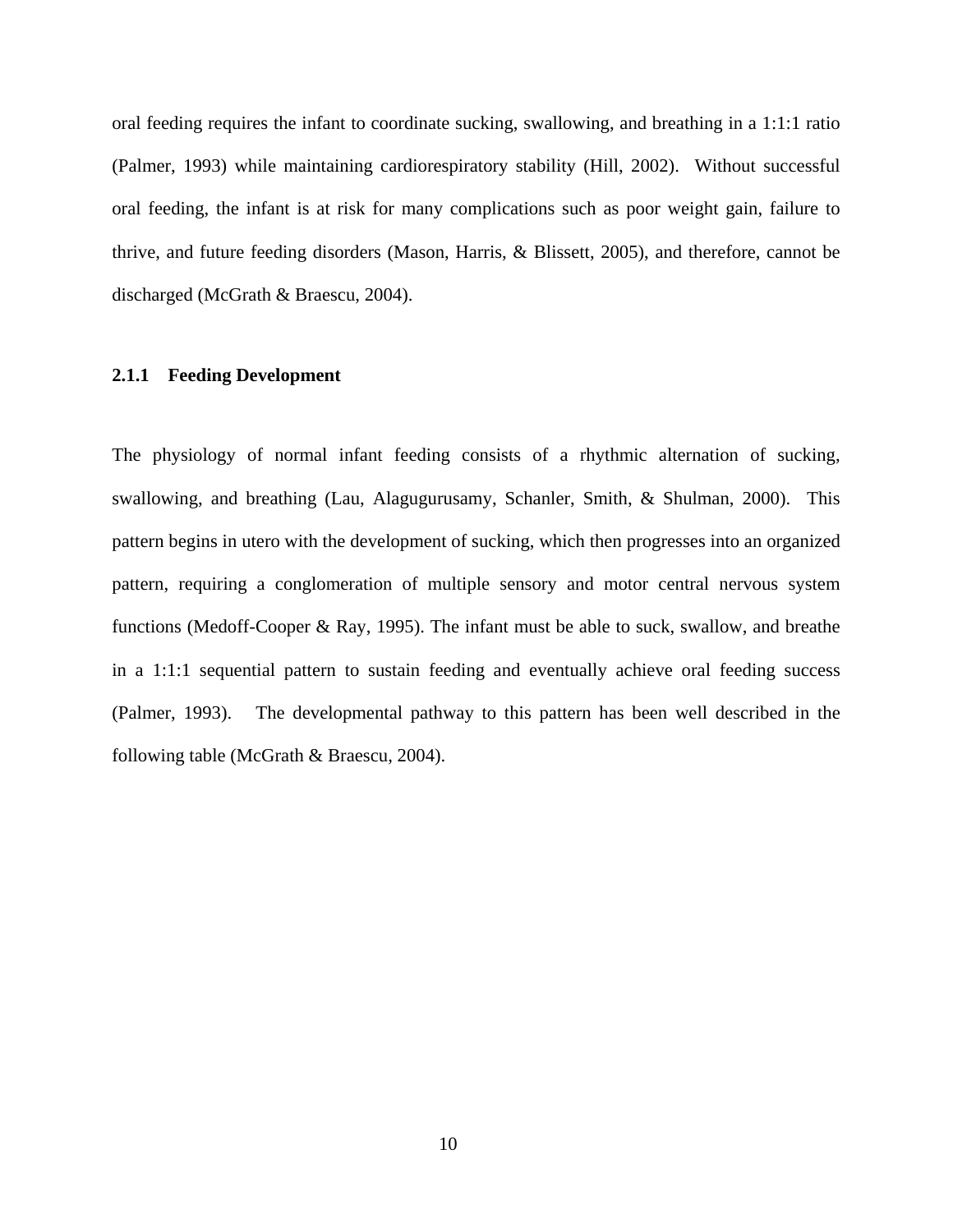| <b>Weeks Gestation</b> | <b>Developmental Milestones</b>                          |
|------------------------|----------------------------------------------------------|
| 9.5 weeks              | Peri-oral stimulation opens mouth                        |
| 14 weeks               | Taste bud morphology with nerve supply is established    |
| 13 to 18 weeks         | Sucking response observed                                |
| 18 weeks               | Swallowing observed                                      |
| 24 weeks               | Ganglion innervations to GI system permitting motility   |
| 28 to 30 weeks         | Rooting, sucking, and swallowing reflexes established    |
| 32 weeks               | Gag reflex is present                                    |
| 34 weeks               | Myelination of the medulla makes coordination of         |
|                        | sucking, swallowing, and breathing possible              |
| 32 to 36 weeks         | Immature sucking pattern of short sucking burst of 1 to  |
|                        | 1.5 sucks per second with swallowing before or after the |
|                        | burst.                                                   |
| 35 to 36 weeks         | More mature sucking pattern of long bursts of 10 to 30   |
|                        | sucks per second and a suck, swallow, breath 1:1:1 ratio |
| $37+$ weeks            | Well-coordinated pattern may or may not be established   |

<span id="page-25-0"></span>Table 1: *Developmental Milestones for Feeding Success According to Gestational Age* 

GI = Gastrointestinal

(McGrath & Braescu, 2004)

For infants who are born earlier than 37 weeks gestation, varying patterns of this developmental pathway have been reported. Evidence suggests that gestational age is not a good predictor for oral feeding success. In addition, even after 37 weeks gestation some infants may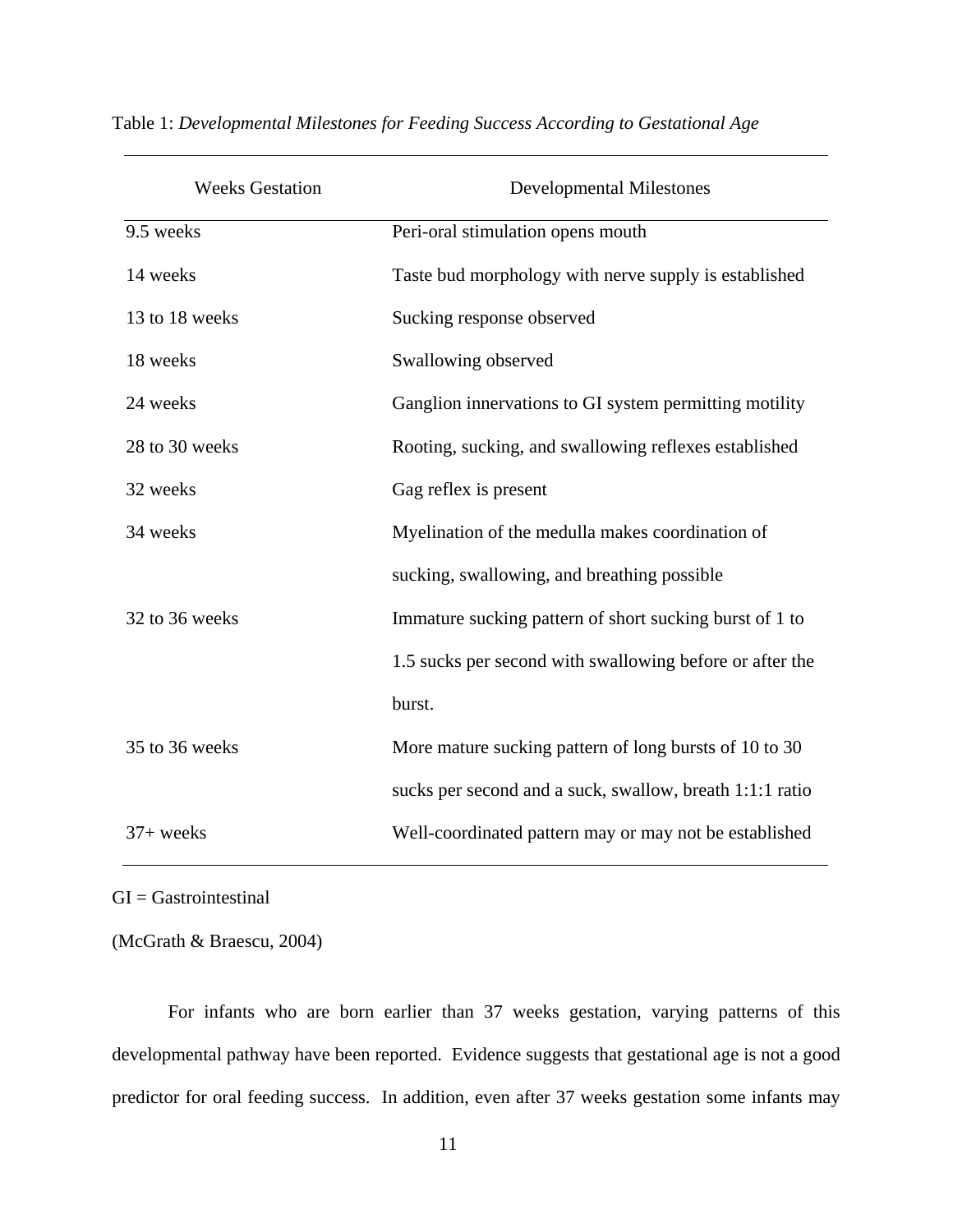<span id="page-26-0"></span>still be unable to orally feed (McGrath & Braescu, 2004). This could be a developmental issue secondary to the number of days spent outside of a protective womb, or it could be due to other illnesses associated with prematurity. These illnesses consist of but are not limited to necrotizing enterocolitis (NEC), bronchopulmonary dysplasia (BPD), respiratory distress syndrome (RDS), cranio-facial malformations (cleft lip and cleft palate), patent ductus arteriosus (PDA), seizures, apnea of prematurity (AOP), hyperbilirubinemia, and intraventricular hemorrhage (IVH) (Wolf, 1992). Often, these illnesses will result in the use of medical interventions such as intravenous or nasogastric feedings, and ventilatory assistance. This in turn can result in physical insult and further prevent or delay successful oral feeding (McGrath & Braescu, 2004).

As a result, the inability to orally feed will essentially stress the infant, leading to increased energy requirements and failure to gain weight (McGrath & Braescu, 2004). Oral feeding and weight gain are two hallmarks of readiness for discharge. Thus, feeding difficulties will result in a longer length of hospital stay (Lau & Kusnierczyk, 2001) and increased hospital costs. The financial impact of failure to successfully feed varies greatly among infants and NICUs. On average, NICU charges range from \$3,300 to \$3,700 per day depending on the acuity of care, and length of stay can vary from one day to several months (System, 2005). Further, stressful feeding circumstances and prolonged hospitalization delay a preterm infant's union and bonding with their mother (Sehgal, Prakash, Gupta, Mohan, & Anand, 1990).

#### **2.1.2 Behavioral State**

Behavioral state is an indicator of a preterm infant's neuromaturation (Als et al., 2003). As such, it is noted that behavioral state is correlated with bottle feeding success in preterm infants. Several research investigations have found a positive relationship between a quiet alert state and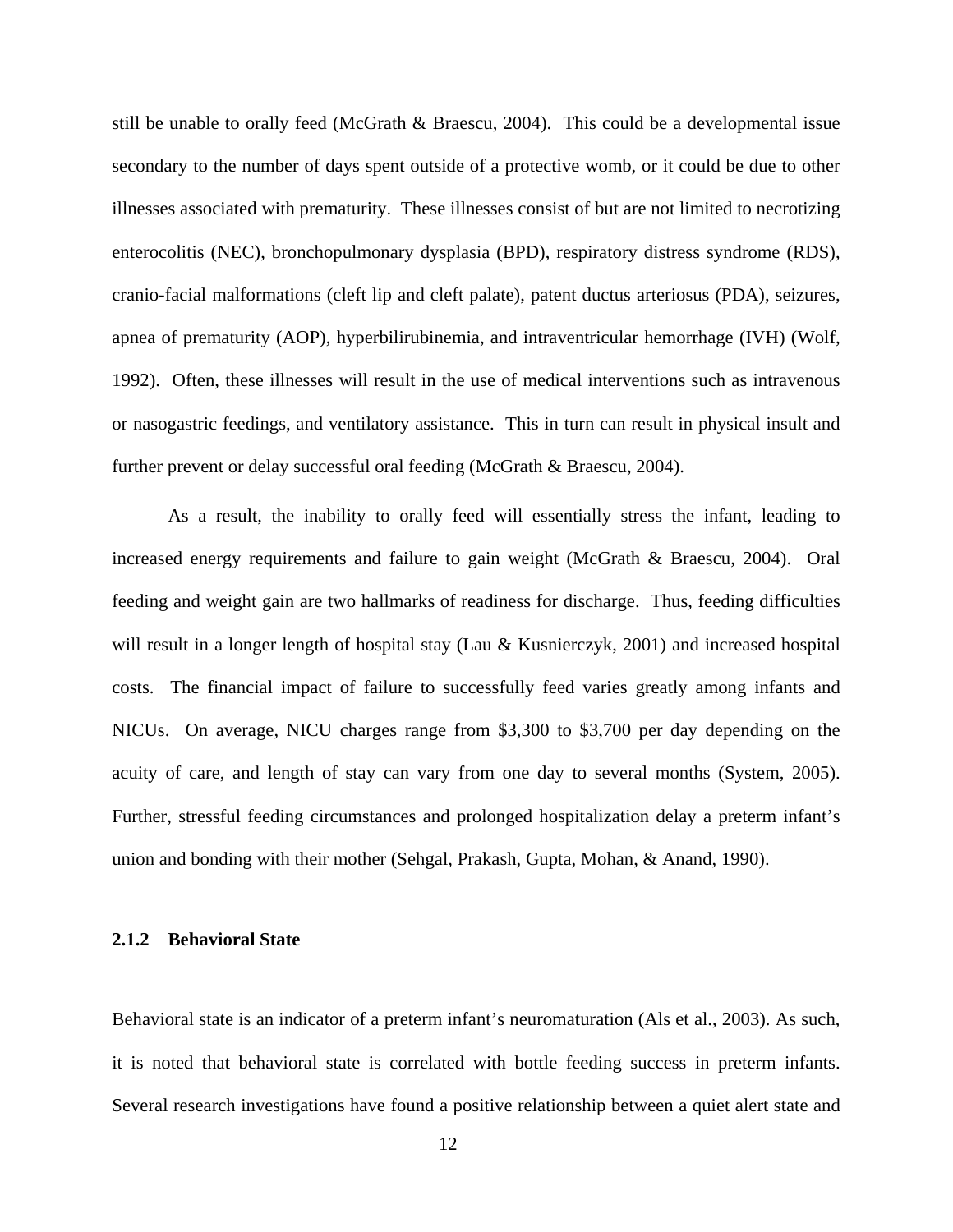better feeding outcomes in preterm infants (McCain, 1997; McGrath & Braescu, 2004; Medoff-Cooper & Ray, 1995). The ability of a preterm infant to engage and sustain this state improves oral feeding success through active participation and decreases the time or length of feeding. Plus, it enables the infant to interact with its caregiver and enhances learning. The infant is also less likely to have adverse feeding events such as choking and aspiration which may result in cardiorespiratory instability (McGrath & Braescu, 2004).

Subsequently, investigations have explored interventions to improve behavioral state. Among these interventions is non-nutritive sucking (NNS) which is "sucking activity when no fluid or nutrition is delivered to the infant" (Johnston, 1999, p. 74). This activity occurs when a neonate is sucking on a blind nipple or pacifier (Medoff-Cooper & Ray, 1995). Several studies have investigated the effects of NNS on behavioral state in relation to preterm infant feeding (Daley & Kennedy, 2000; Field et al., 1982; Gill, Behnke, Conlon, & Anderson, 1992; McCain, 1992, 1995; Pickler, Frankel, Walsh, & Thompson, 1996; Pickler, Higgins, & Crummette, 1993). Results indicated that when NNS was implemented prior to feeding, the infant exhibited a more organized quiet alert behavioral state immediately before and during the feeding. Although much investigation has focused on methods for eliciting the quiet alert state, very few have considered its effects when comparing feedings among infants and none have considered its effects on cardiorespiratory stability.

Since evidence suggests that behavioral state is directly related to improved feeding outcomes, its confounding effects should be controlled for when studying bottle feeding positions in relation to cardiorespiratory stability.

13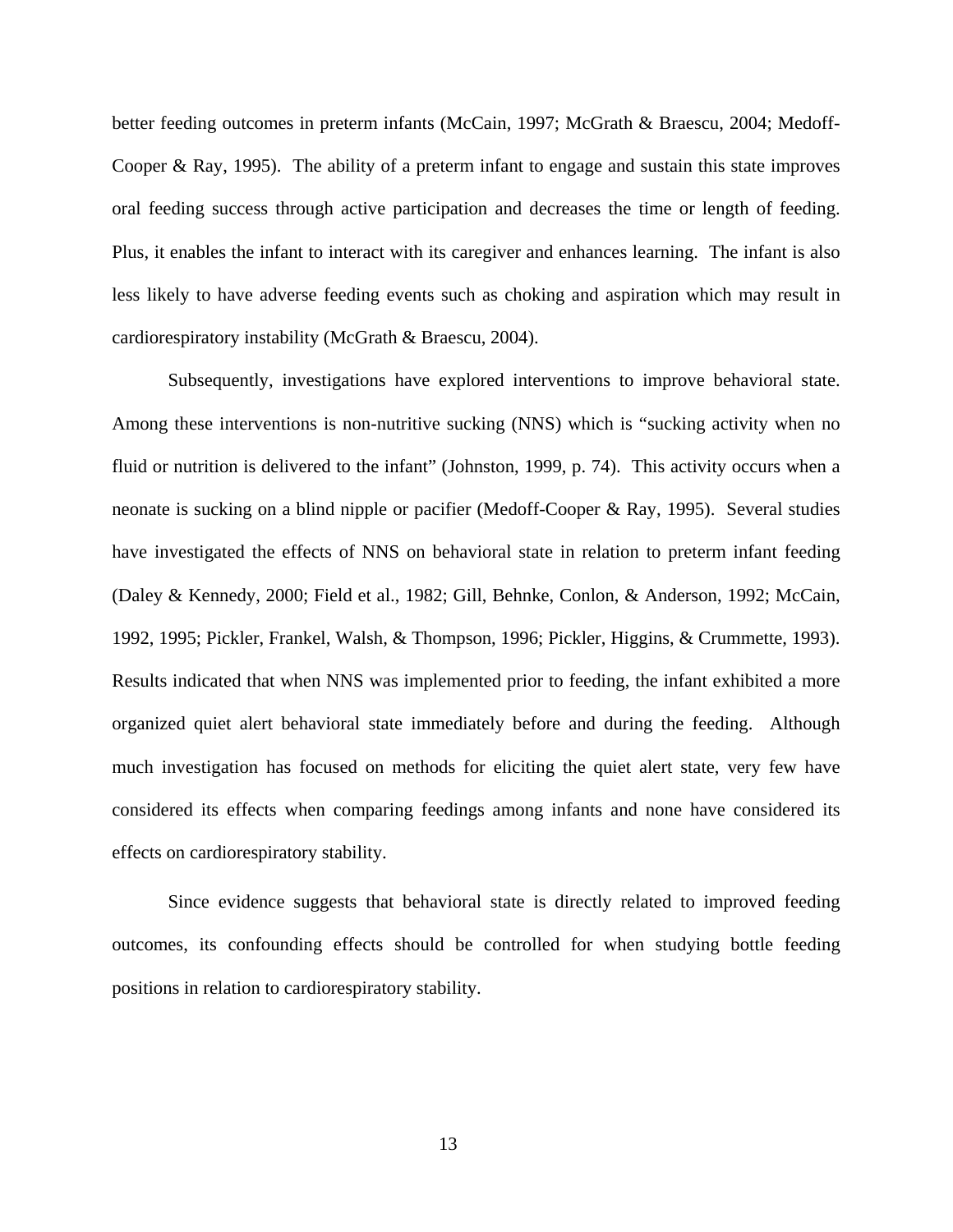### **2.2 BODY POSITION AND OXYGENATION**

<span id="page-28-0"></span>Research evidence suggests that body position affects oxygenation (Avery & O'Doherty, 1962; Colville, Ferris, & Shugg, 1956; Dellagrammaticas, Kapetanakis, Papadimitriou, & Kourakis, 1991; Stark et al., 1984; Thoresen, Cowan, & Whitelaw, 1988) and also may affect preterm infant feeding outcomes (Daley, 2002). Several investigations have studied the effect of body position on pulmonary function and oxygen saturation. Colville, Shugg, and Ferris (1956) studied the effects of body tilting on 12 adults with severe respiratory muscle paralysis secondary to poliomyelitis and three normal, healthy adults. Findings indicated that functional residual capacity of the lung had a linear increase with the angle of the body when tilting from a horizontal to a head up position, regardless of medical condition. Furthermore, flexion of the hips and knees did not appear to affect this linear relationship. These results were attributed to various factors which influence respiratory mechanics such as lung compliance, compliance of the rib cage, lengthening of the abdominal cavity, changes in intra-abdominal pressure of the organs on the diaphragm, and a downward diaphragmatic shift.

Avery, and O'Doherty (1962) investigated the effects of body-tilting on 14 full term infants ranging from one to five days of age. Their findings indicated variable changes in lung volume increase with an increasing upright body position. Further research by Stark, Waggener, Frantz, Cohlan, Feldman, and Kosch (1984) also found a variable but significant increase in lung volume when tilting 17, two to four day old, healthy newborns upright from a recumbent position. Reasons for these varying results were the shorter abdominal length and more compliant rib cage among infants which may affect diaphragmatic changes (Avery & O'Doherty, 1962; Stark et al., 1984).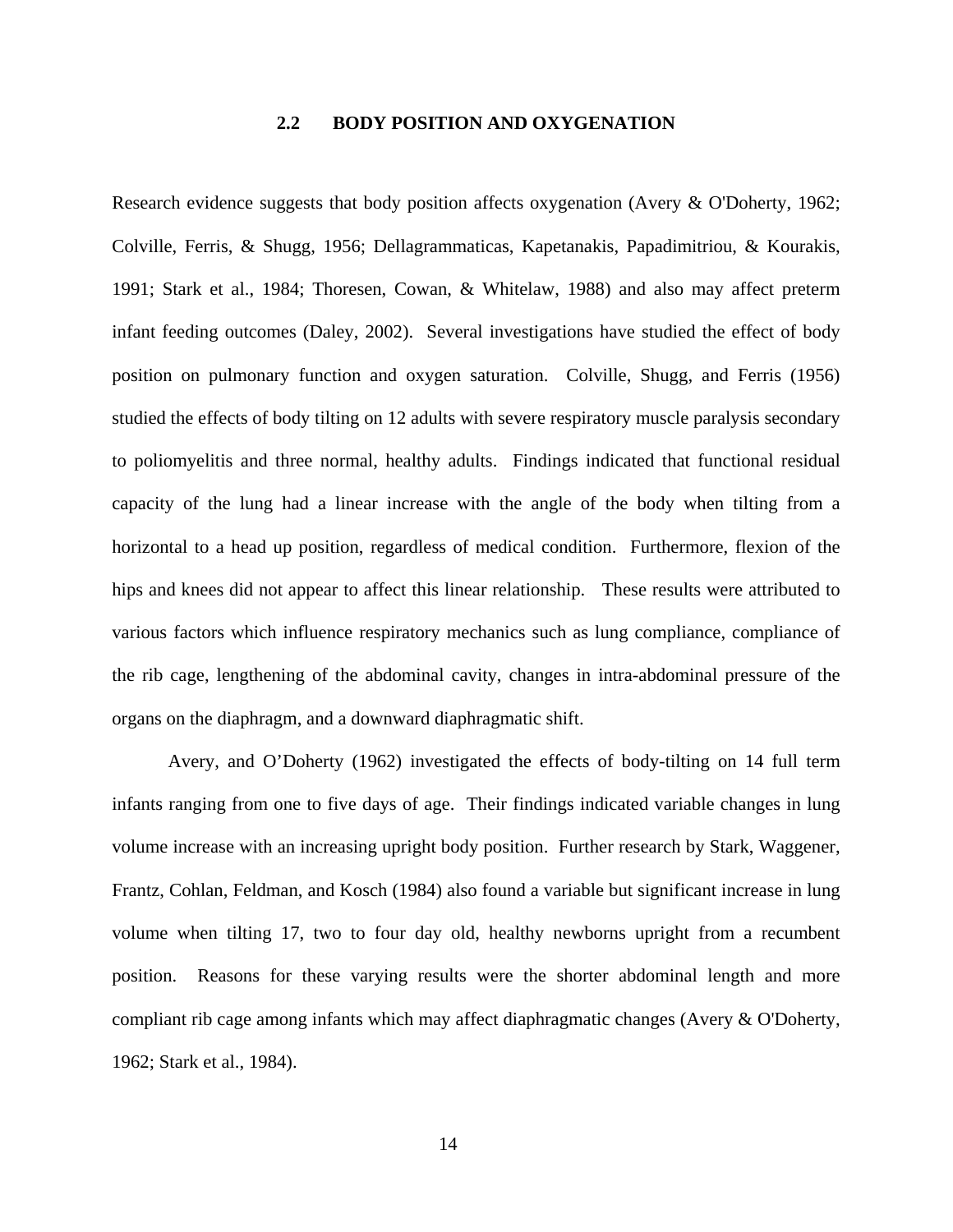In addition, Thoresen, Cowan, and Whitelaw (1988) explored the effects of tilting on oxygenation in 17 pre-term infants and 17 full term newborn infants. Their findings concluded that head up tilting to 25 degrees or greater increased a newborn infant's oxygenation level. Furthermore, Dellagrammaticas, Kapetanakis, Papadimitriou, and Kourakis (1991) studied the effect of head up tilting on oxygenation among 23 very low birth weight (weighing less than 1500 grams) infants. Their data analysis revealed that head up tilting to 45 degrees achieved the best oxygenation levels among very low birth weight infants. Although the authors state that there is no clear reason as to why oxygenation improves with head-up tilting, both of these investigations attribute their results to improved diaphragmatic function. This improvement is due to changes in intra-abdominal pressure, resulting from reduced abdominal organ weight on the diaphragm (Dellagrammaticas, Kapetanakis, Papadimitriou, & Kourakis, 1991; Thoresen, Cowan, & Whitelaw, 1988).

Therefore, the literature on the effect of body position in relation to oxygen saturation suggests that with increased tilting of the infant in a head-up position the abdomen lengthens, pressure from abdominal organs decreases, and the diaphragm is able to shift downward. As a result, these physiologic changes permit lung volume to increase. Consequently, these physiologic changes may then assist in improving oxygen saturation and also may assist in improving a preterm infant's cardiorespiratory stability when fed in an upright position.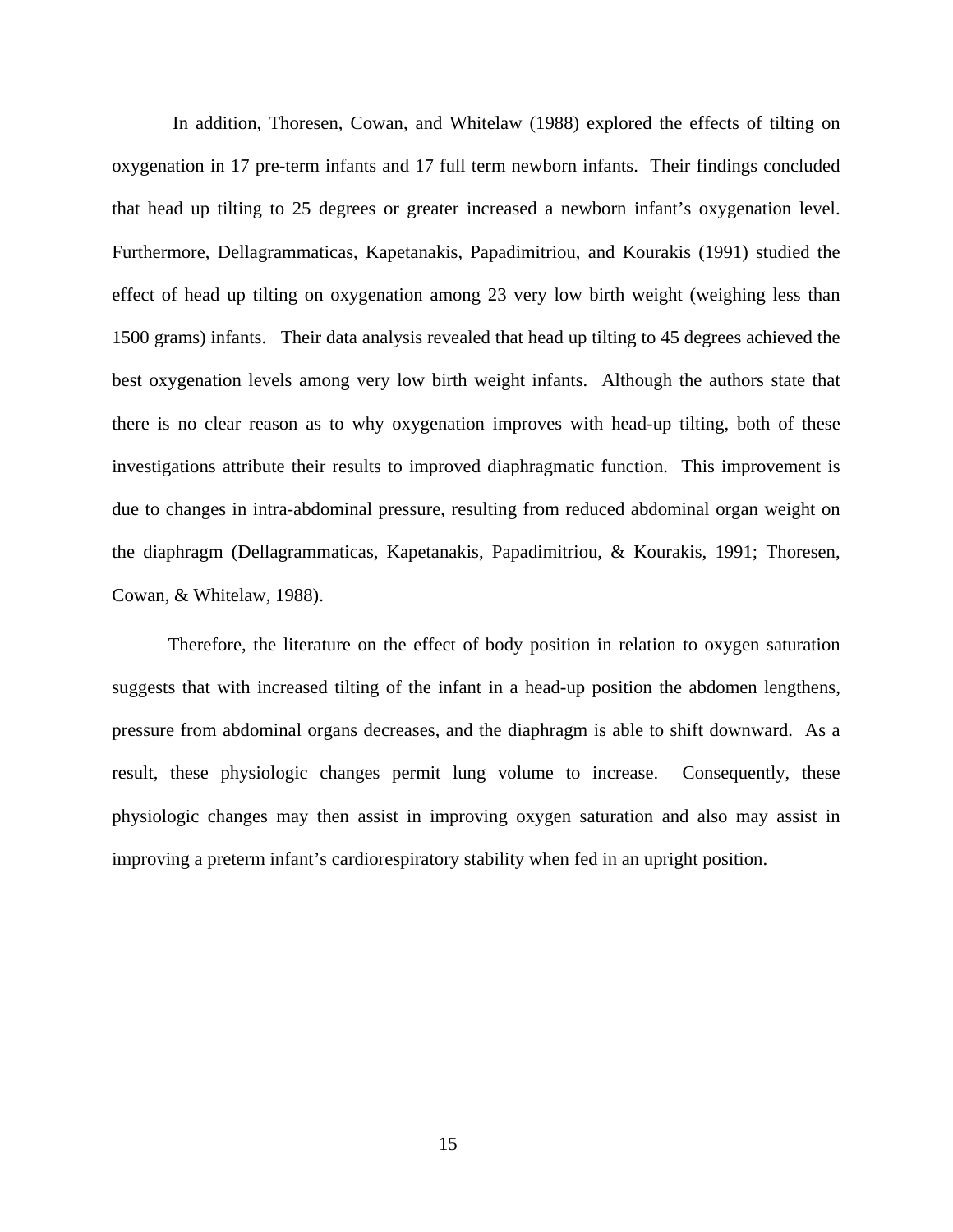<span id="page-30-0"></span>

*Figure 2*: Physiologic Model of Preterm Infant Feeding Position and Cardiorespiratory Stability

#### **2.3 BODY POSITION AND FEEDING PERFORMANCE**

In contrast, a dissertation entitled, *Is There a Relationship Between Position and Feeding Performance in Premature Infants,* by Helen Daley (2002) used a longitudinal, repeatedmeasures, quasi-experimental design to determine if bottle feeding position affected feeding performance among 34 subjects. There were two feeding positions used. These positions were called the ARM and the LAP position. The LAP position consisted of the nurse resting the infant in her lap and supporting its head and trunk in a semi-upright position with one hand. The ARM position consisted of the nurse holding the infant up in her arm and off of her lap with its head supported by the elbow, in a flat lying position, which was similar to a traditional cradle hold. Results indicated that preterm infants fed in the ARM position had fewer signs of distress (i.e. apnea, bradycardia, desaturation, color change, cough, gag, hiccough, and emesis).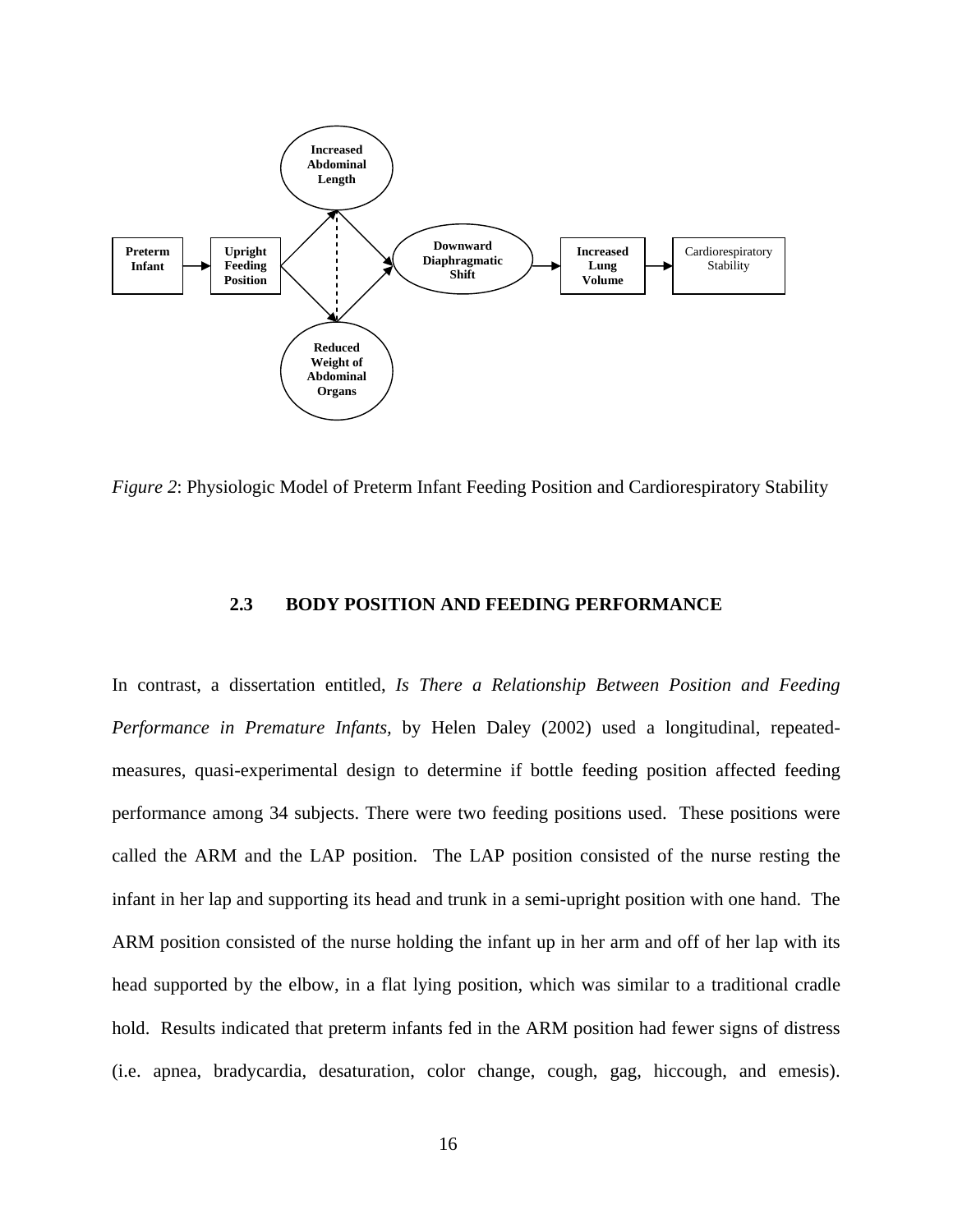<span id="page-31-0"></span>Therefore, Daley's findings were inconsistent with the previously mentioned research which suggested that an upright position improves oxygen saturation.

However, Daley's (2002) research methods did not provide an exact degree of the head and trunk during the feeding position (although pictures indicated the ARM position degree to be approximately 0 to15 and the LAP position degree to be approximately 45). The research methods also did not account for neck flexion, breaking suction, number of previous oral feedings, and behavioral state—all of which can significantly impact a preterm infant's feeding outcome (Wolf, 1992).

In addition, Daley's (2002) results suggested a difference in feeding positions at 33 weeks gestation ( $p = .04$ ). Similar results were replicated at 36 weeks gestation, showing greater statistical significance ( $p = .007$ ). However, due to the infant's gestational age of 36 weeks, these findings are expected. By this time infant should develop a mature sucking pattern (McGrath & Braescu, 2004) and subsequently, have less difficulty establishing and maintaining cardiorespiratory stability.

Furthermore, Daley (2002) did not provide a theoretical or physiological framework to explain her findings other than the ARM position may promote "a positive feeding experience that involves less distress and provides a more nurturing position that supports the infant's developmental organization" (Daley, 2002, p. iv).

#### **2.4 CARDIORESPIRATORY STABILITY**

Cardiorespiratory stability refers to the infant's ability to regulate heart rate, respiratory rate, and oxygen saturation levels during feeding (Hill, 2002) and requires physiological, behavioral, and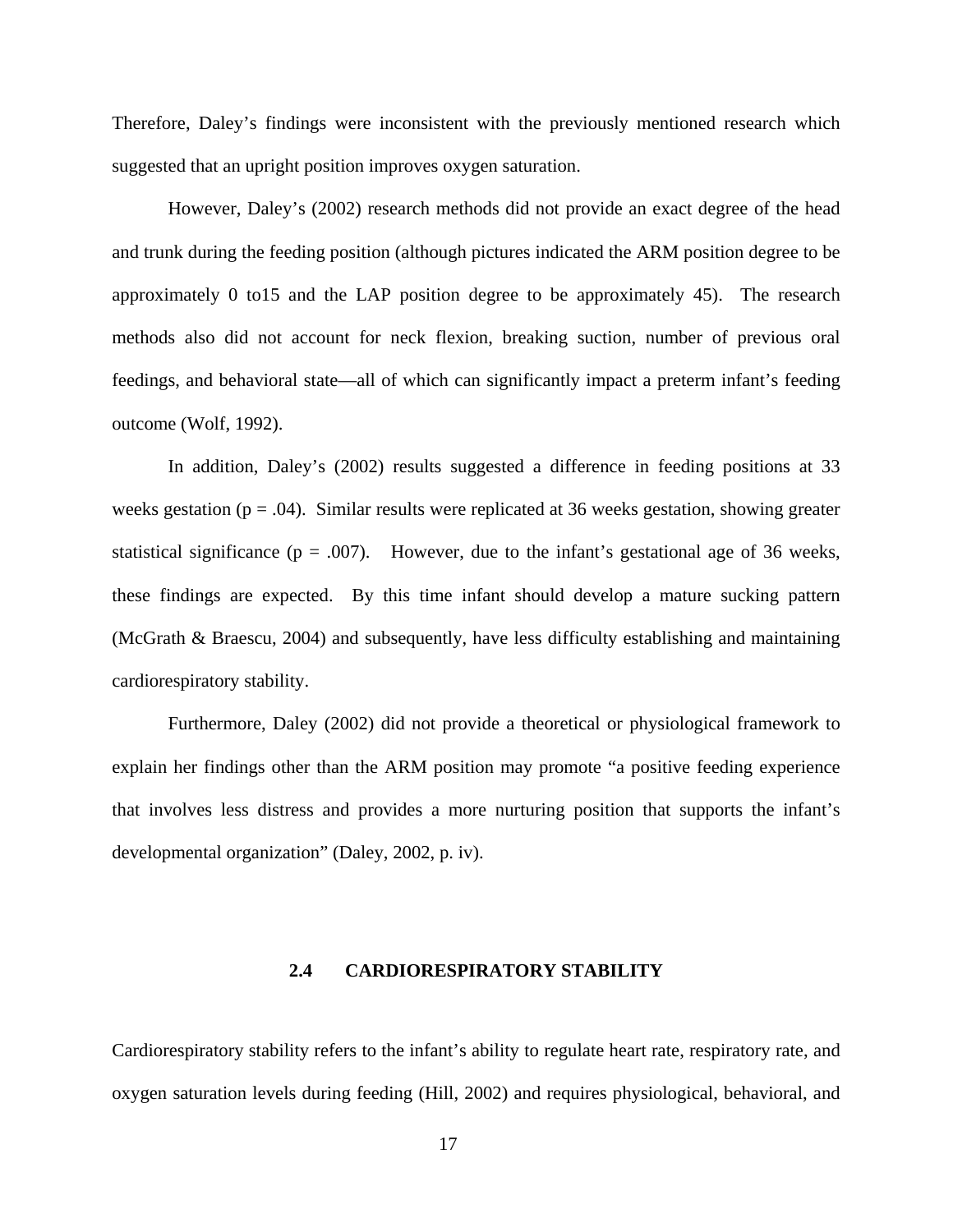<span id="page-32-0"></span>neurological maturation of the infant (McGrath & Braescu, 2004). As is true of many hospitals, the range for normal values of physiologic measures can vary. Therefore, for the purpose of this investigation, apnea, bradycardia, and oxygen desaturation in preterm infants, were defined by MWH standards which is the investigational setting. In the MWH NICU, apnea, bradycardia, and oxygen desaturation among infants  $\leq$  35 weeks gestation are evidenced by a pause in breathing 20 seconds or greater, an apical heart rate  $\leq 80$ , and a pulse oximetry reading  $\leq 88\%$ saturation (System, 2005).

Other than the aforementioned dissertation (Daley, 2002), research has not focused on feeding position in relation to cardiorespiratory stability. Given these findings, it was logical to pursue further investigation on this topic.

#### **2.5 SIGNIFICANCE AND INNOVATION**

The basis of this study is that body positions affect lung compliance, oxygenation, and cardiorespiratory stability during preterm infant bottle feedings. Promotion of cardiorespiratory stability during preterm infant bottle feedings may decrease length of hospital stay and costs, as well as improve preterm infant outcomes by preventing future feeding disorders and developmental delays. Currently, there are no precise methods or feeding position protocols for health care professionals and families to follow. This leaves many unanswered questions in the realm of preterm infant feeding and the potential to create a better and more precise state of the science. As a result, this investigation will assist in laying the foundation for future investigations in preterm infant feeding and cardiorespiratory stability.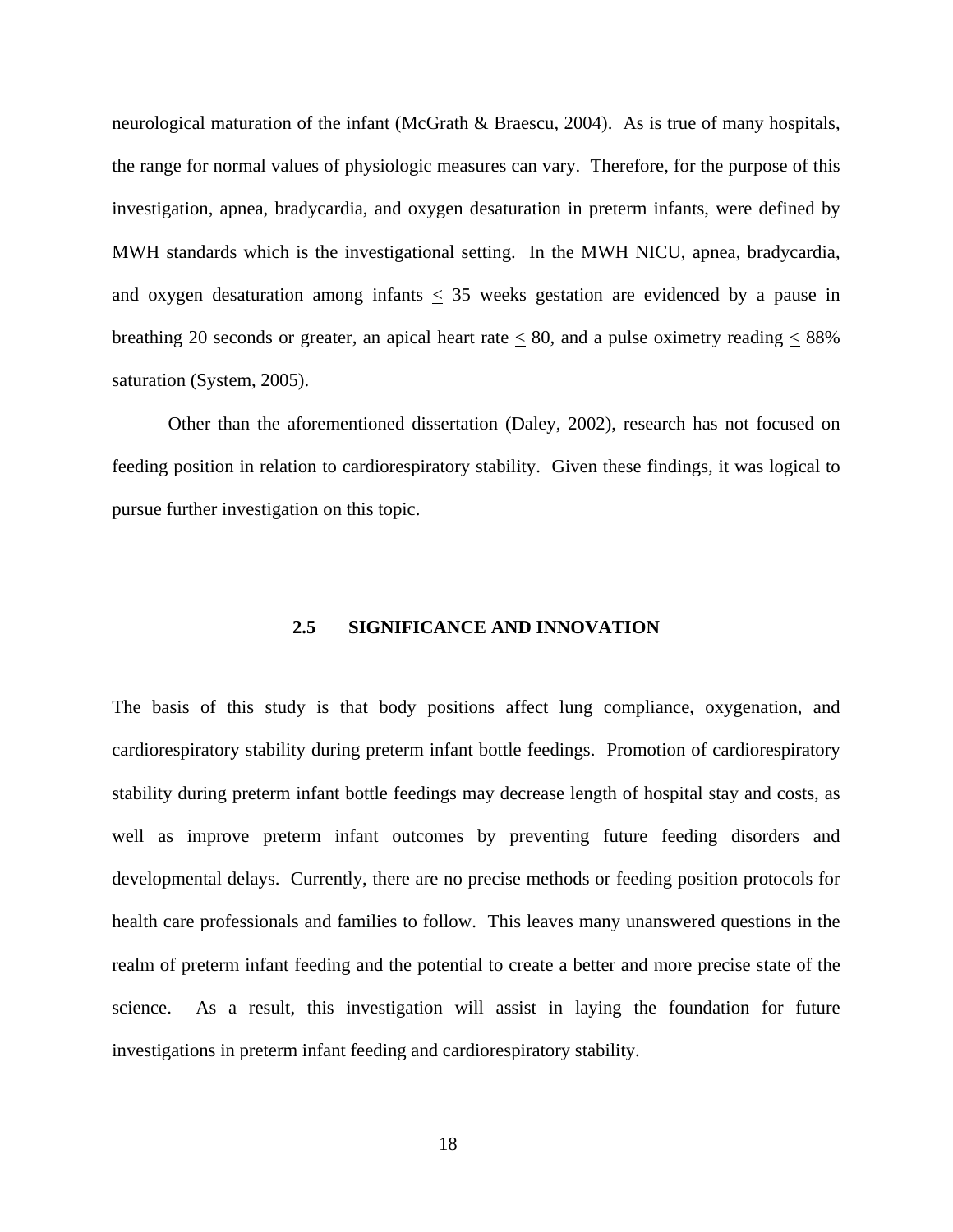Investigating the effects of preterm infant feeding positions on feeding outcomes has been widely overlooked. Rather investigations have focused on when the infant is ready to feed (Thoyre, 2003), how the infant transitions from nasogastric to oral feedings (Mandich, Ritchie, & Mullett, 1996; McGrath & Medoff-Cooper, 2002; Palmer, 1993; Pickler, Mauck, & Geldmaker, 1997), behavior states in relation to feeding success (Daley & Kennedy, 2000; Field et al., 1982; Gill, Behnke, Conlon, & Anderson, 1992; McCain, 1992, 1995; Pickler, Frankel, Walsh, & Thompson, 1996; Pickler, Higgins, & Crummette, 1993), how to advance feeding volume (McCain, Gartside, Greenberg, & Lott, 2001; Pridham et al., 2001), the differences among caregiver preferences with feeding (Kinneer & Beachy, 1994; Siddell & Froman, 1994), and the infant's ability to coordinate the physiologic skills necessary for oral feeding (Bamford, Taciak, & Gewolb, 1992; Bu'Lock, Woolridge, & Baum, 1990; Gewolb, Vice, Schwietzer-Kenney, Taciak, & Bosma, 2001; Koenig, Davies, & Thach, 1990; Lau, Alagugurusamy, Schanler, Smith, & Shulman, 2000; Mizuno & Ueda, 2003; Weber, Woolridge, & Baum, 1986; Wilson, Thach, Brouillette, & Abu-Osba, 1981).

In addition, other investigations have explored body position in relation to oxygenation demonstrating a physiologic framework that may impact preterm infant cardiorespiratory stability during feedings (Avery & O'Doherty, 1962; Colville, Ferris, & Shugg, 1956; Dellagrammaticas, Kapetanakis, Papadimitriou, & Kourakis, 1991; Stark et al., 1984; Thoresen, Cowan, & Whitelaw, 1988). However, only one investigation has been published exploring this concept in relation to preterm infant feeding (Daley, 2002) and its results were contradictory to the idea that an upright feeding position would result in fewer apneic, bradycardic, and oxygen desaturation episodes. As mentioned previously, there were many inadequacies in the design and methodology of this investigation. Additionally, the confounding effects of behavioral state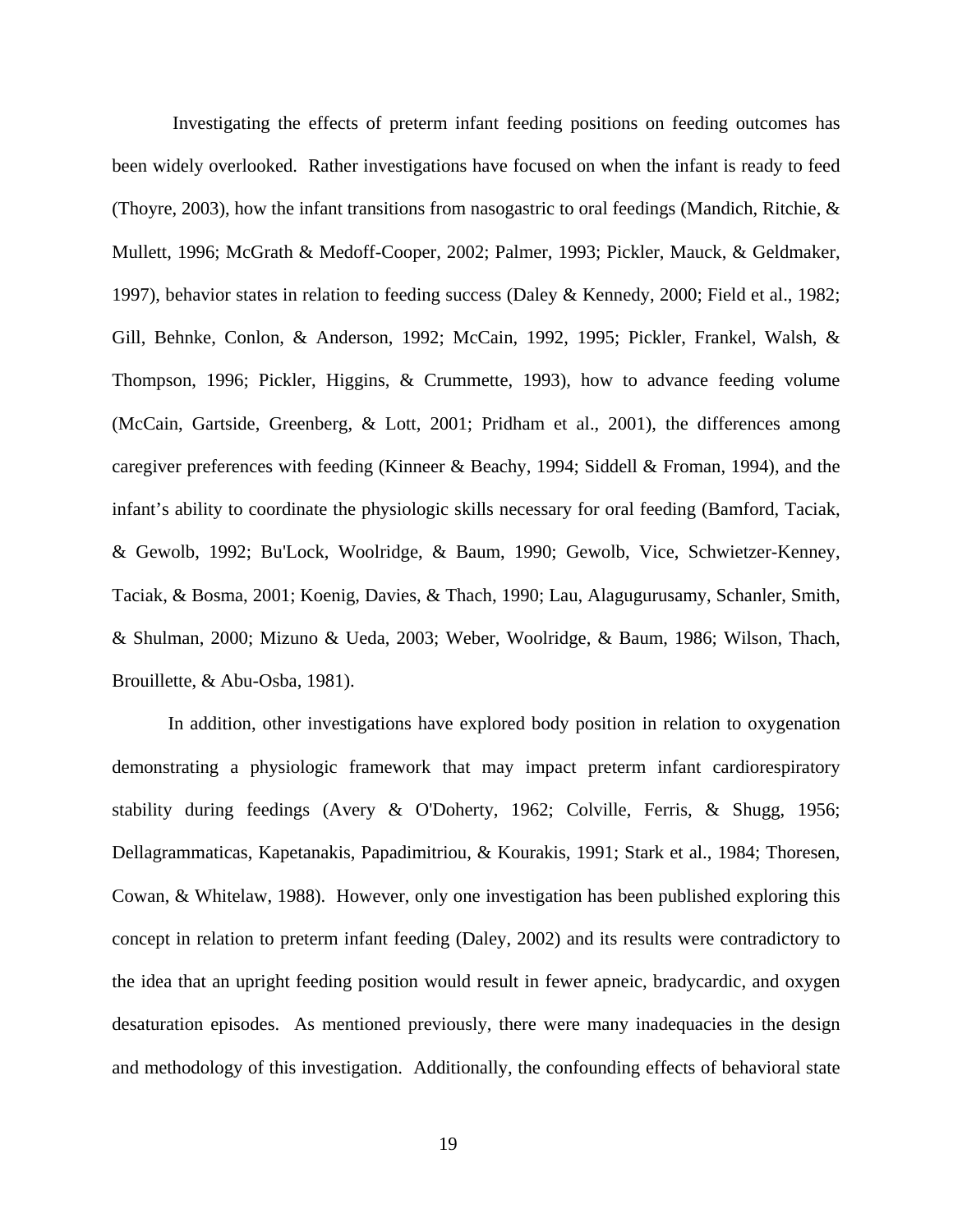have rarely been controlled for in this and other preterm infant feeding investigations. With improvement of these shortcomings, the results may be significantly different. Thus, the study of preterm infant feeding and cardiorespiratory stability is in its beginning stages.

Health care professionals in the NICU are just beginning to explore and understand the intricacies of preterm infant feeding development. Though certain environmental controls and methods to stabilize infant movement and position during feeding have been recommended, NICU feeding position protocols do not exist at this time. With the increasing numbers of preterm infant births and growing demands for their care, research to improve outcomes is greatly needed. Therefore, the study of preterm infant bottle feeding positions in relation to cardiorespiratory stability may possibly change feeding methods by creating a feeding position protocol that would advance quality of care.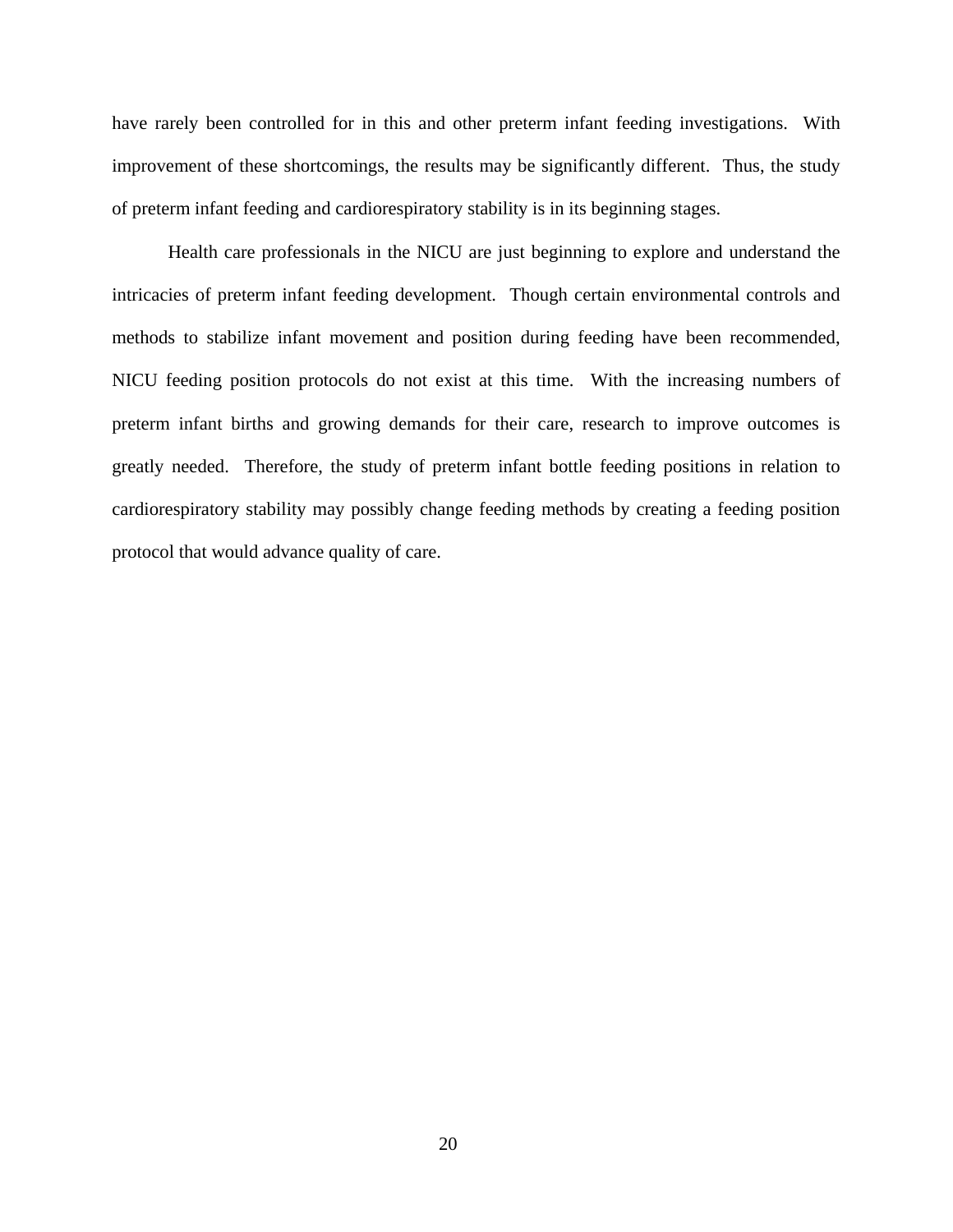# <span id="page-35-0"></span>**3.0 THE EFFECT OF PRETERM INFANT FEEDING POSITIONS, CAREGIVER, AND FEEDING TYPE ON CARDIORESPIRATORY STABILITY: A PILOT STUDY**

This chapter presents the purpose, methods, and findings of a pilot feasibility study to assess feeding positions, type of feeding, and caregiver effects on preterm infant bottle feeding cardiorespiratory stability. Additionally, this pilot study evaluated two investigator-designed forms for measurement of the aforementioned variables of interest.

#### **3.1 PURPOSE**

A pilot study was conducted to assess the feasibility of data collection in the clinical setting, as well as specific factors that may influence preterm infant feeding performance. These factors were 1) feeding positions (Upright, Cradle, and Flat Lying), 2) caregivers administering the feeding (nursing versus parent), and 3) feeding type (breast milk versus synthetic formula) on preterm infant cardiorespiratory stability (apnea, bradycardia, and oxygen desaturation) while bottle feeding.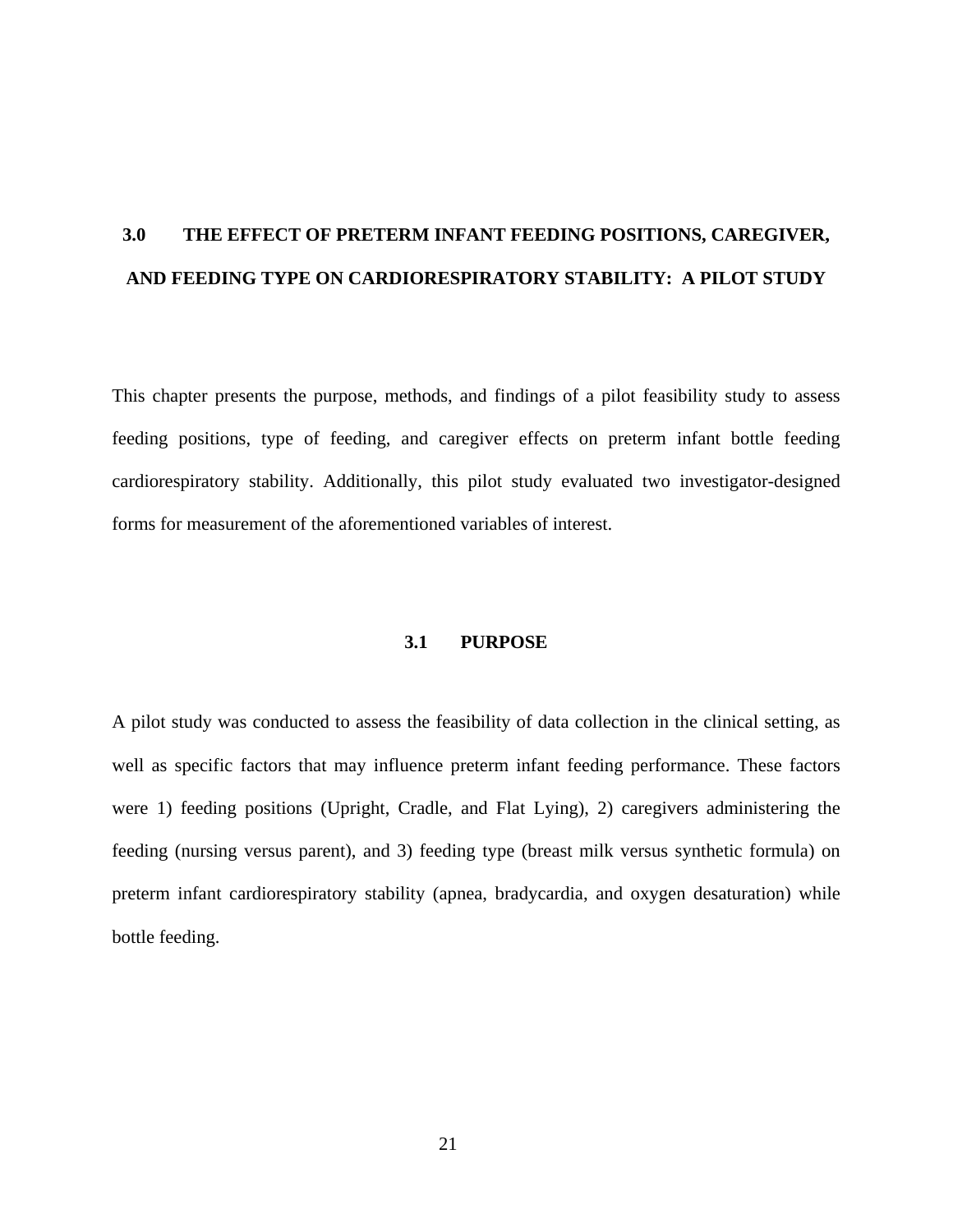## **3.2 SPECIFIC AIMS**

**Specific Aim 1:** To explore the relationship between feeding positions (Upright, Cradle, and Flat Lying) and preterm infant cardiorespiratory stability.

**Specific Aim 2:** To explore the relationship between the type of feeding used (breast milk versus synthetic formula) and preterm infant cardiorespiratory stability.

**Specific Aim 3:** To explore feeding positions (Upright, Cradle, and Flat Lying) used between caregivers (nurse versus parent) and their relationship with preterm infant cardiorespiratory stability.

### **3.3 METHODS**

## **3.3.1 Design**

The pilot study used an observational cross-sectional design for 20 preterm infant bottle feedings. Ten (50%) of the infants were fed by a nurse, and 10 (50%) of the infants were fed by a parent. Each infant was observed once.

### **3.3.2 Setting**

Study participants were recruited from the NICU at MWH in Pittsburgh, Pennsylvania. The MWH NICU is the largest in Pennsylvania and is a Level III unit staffed by [highly trained](http://mageenicu.upmc.com/Staff.htm)  [neonatal specialists](http://mageenicu.upmc.com/Staff.htm) (System, 2005).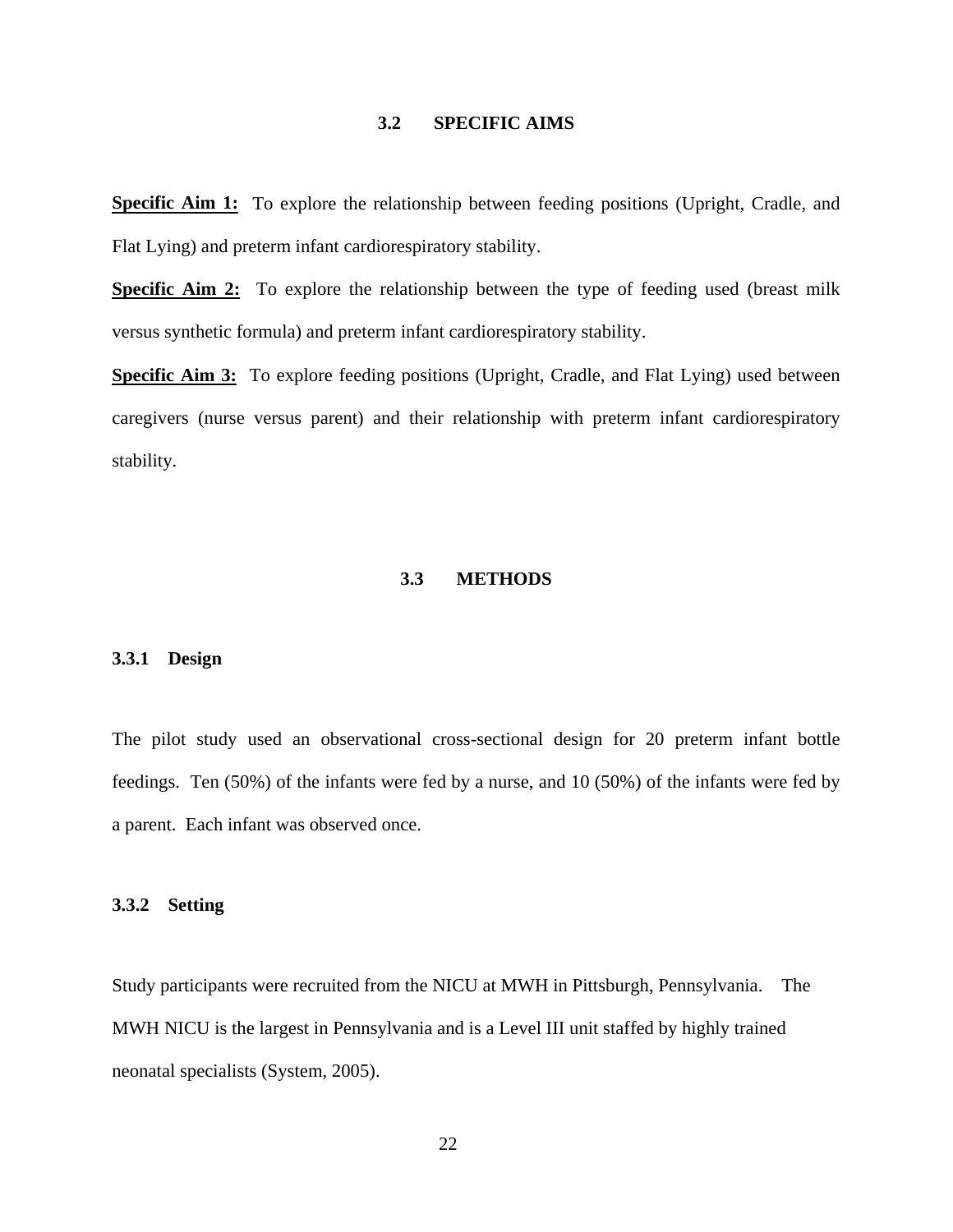### **3.3.3 Sample**

A convenience sample of 20 preterm infants that met the inclusion and exclusion criteria was enrolled. Since this was a pilot feasibility study the sample size of 20 was not determined to conduct formal hypothesis testing and prevent type I and type II errors. Instead, the sample size of 20 was chosen to obtain data on 10 feedings provided by a member of the NICU nursing staff, and 10 feedings provided by a parent of the infant. The average daily census of 46, at the MWH NICU, was adequate to achieve 20 observations within two months.

### **3.3.3.1 Sample Criteria**

To be considered eligible for inclusion into the study the infants were 32 to 40 weeks gestation, bottle feeding, and medically stable. For the purposes of this investigation, medically stable was defined as those infants born premature who were free from ventilatory assistance, did not require intravenous medications or feedings, and did not require medications other than vitamin supplements.

 Infants were excluded if they had cranial-facial malformations, genetic anomalies, congenital heart malformations, gastrointestinal disturbances (necrotizing enterocolitis), and central nervous system dysfunctions. For the purposes of this investigation, cranial-facial malformations were defined as cleft lip and cleft palate.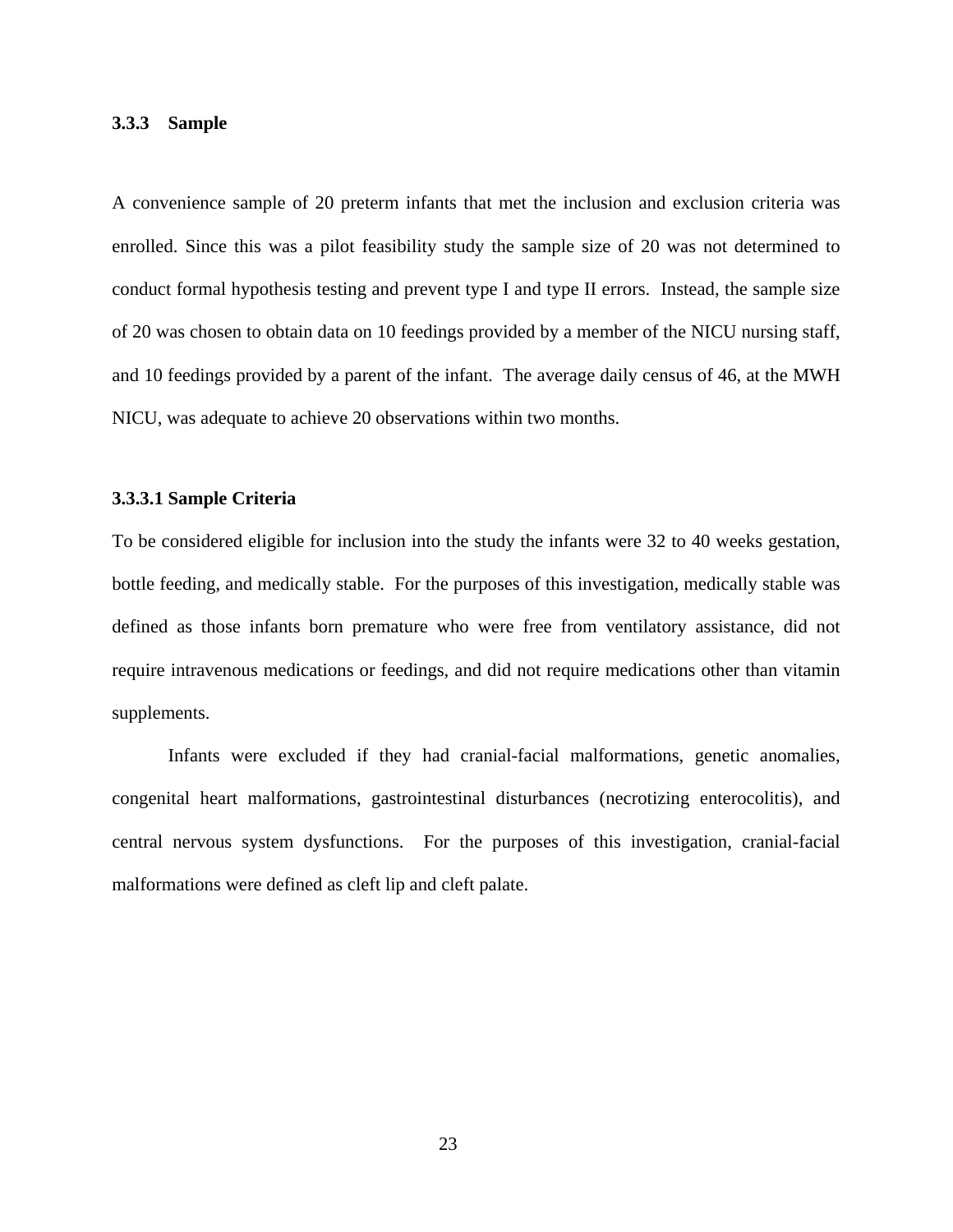### **3.3.4 Protection of Human Subjects**

### **3.3.4.1 IRB Approval**

Approval to conduct the study was obtained through an expedited review from the University of Pittsburgh Institutional Review Board.

#### **3.3.4.2 Data Management**

In order to decrease potential risks with confidentiality, all participants received a study number. All information from the demographic and feeding position forms were entered into a computer data base using the study number. Only the principal investigator (PI) had access to the linkage between the participant and their study number and all original paper records were stored in a locked file cabinet for a minimum of 5 years.

### **3.3.5 Subject Enrollment**

Electronic medical records were reviewed by the PI, for preterm infants who were enrolled in the research registry. If the infant was deemed eligible, the PI directly approached their parent(s) to explain the investigation, answer any questions, and obtain written informed consent for their son/daughter's participation. The PI also addressed any subsequent parental questions or concerns with regard to the research study.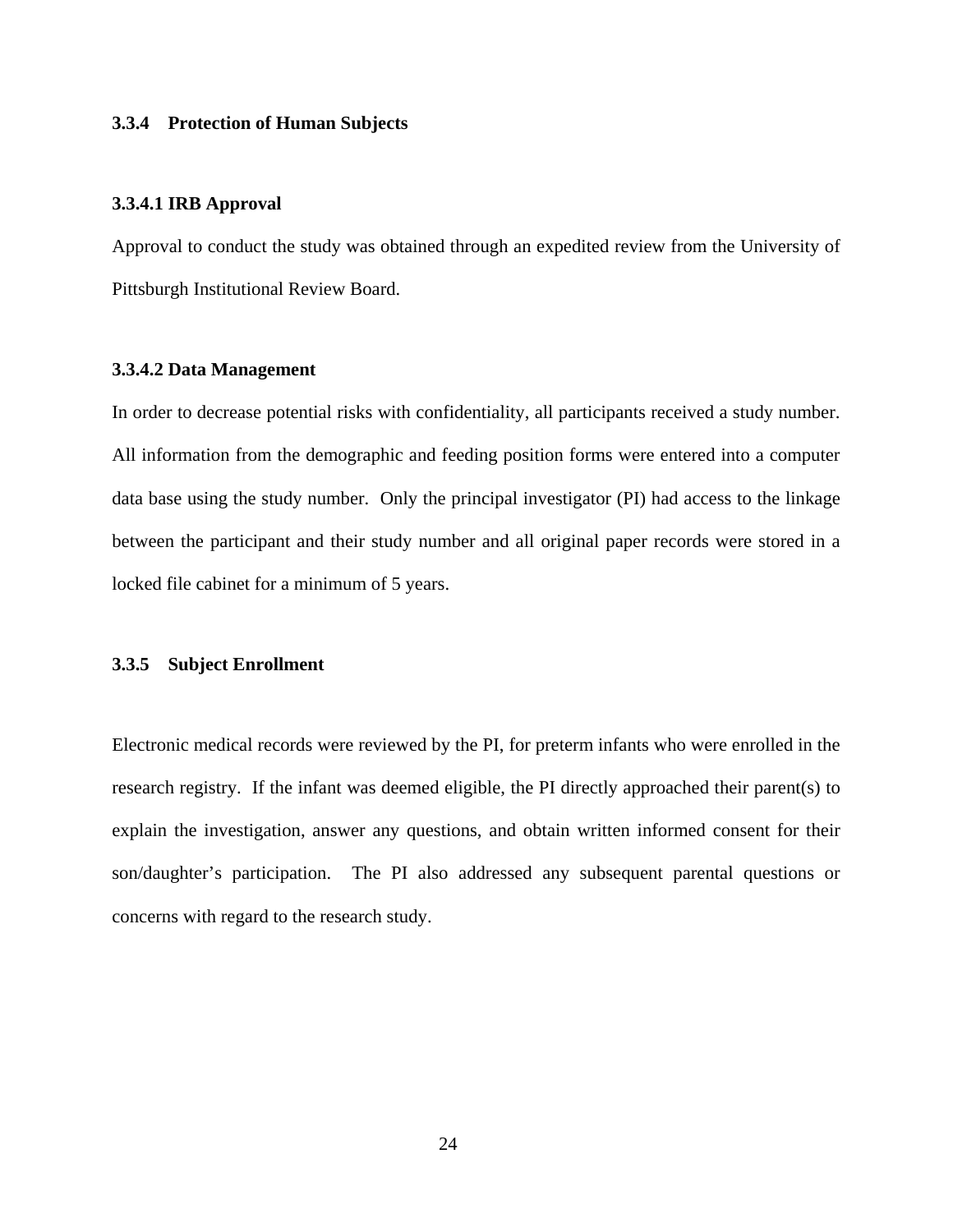## **3.3.6 Data Collection**

Information was obtained from the participant's electronic medical record to complete the Demographic Form. Following this, one observation of the participant bottle feeding during his/her regular scheduled feeding time was performed by the PI. The feeding observations were scheduled for a variety of times during the day, according to the parent's convenience. The participant was observed for his/her entire feed which took less than 45 minutes. During this observation, participants remained attached to their apnea, bradycardia, and pulse oximetry monitor (which is standard NICU protocol) and the Feeding Position Observation Form was completed. All feeding start times were recorded on the Feeding Position Observation Form and the length of the feeding was timed by a stopwatch.

The study was performed for two months and a total of 20 preterm infant bottle feedings were observed. Ten (50%) of the observations were of the nurse bottle feeding a preterm infant, and 10 (50%) of the observations were of the parent bottle feeding their preterm infant.

#### **3.3.7 Measures**

Two measures were used for data collection. These measures consisted of the Demographic Form and the Feeding Position Observation Form.

#### **3.3.7.1 Demographic Form**

This form designed by the PI recorded the necessary subject demographic information. This information included date of the observation, infant's sex and race, date of birth (DOB), mode of delivery (MOD), birth weight (BWT), gestational age at birth (GAB), gestational age at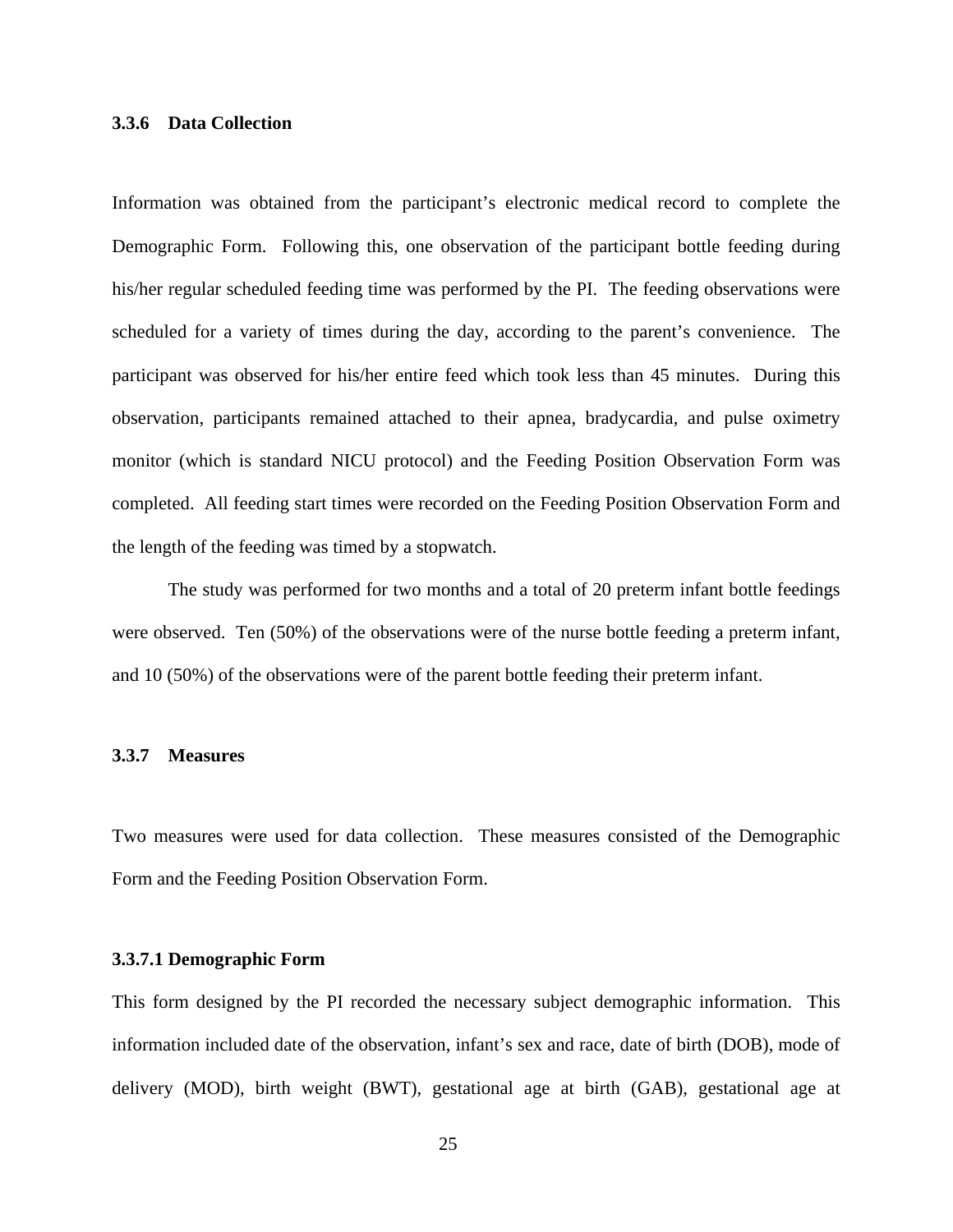observation (GAO), activity, pulse, grimace, appearance, and respiration scores (APGAR) at one minute and five minutes, current nasal cannula (NC) use, vitamin supplement use, feeding environment (open environment or isolette), and medical history. Medical history included active health problems associated with prematurity such as apnea of prematurity (AOP), respiratory distress syndrome (RDS), bronchopulmonary dysplasia (BPD), intraventricular hemorrhage (IVH), apnea and bradycardia (A's & B's), and hyperbilirubinemia (HB). **(See Appendix A)** 

#### **3.3.7.2 Feeding Position Observation Form**

This investigator-developed form was used to record the necessary study protocol observational items. These items were apnea, bradycardia, oxygen desaturation, feeding type, caregiver, feeding duration, amount of feeding prescribed, amount of feeding completed, and feeding position used. There were three different classifications used for feeding positions. These were Upright, Cradle, and Flat Lying. Upright meant that the infant was held with its trunk and head up 45 degrees in relation to the plane of the caregiver's lap. Cradle meant that the infant was held with its trunk and head up 15 degrees in relation to the plane of the caregiver's lap, and lastly, Flat Lying meant that the infant was lying flat, or at 0 degrees, in relation to the plane of the caregiver's lap. **(See Appendix B)**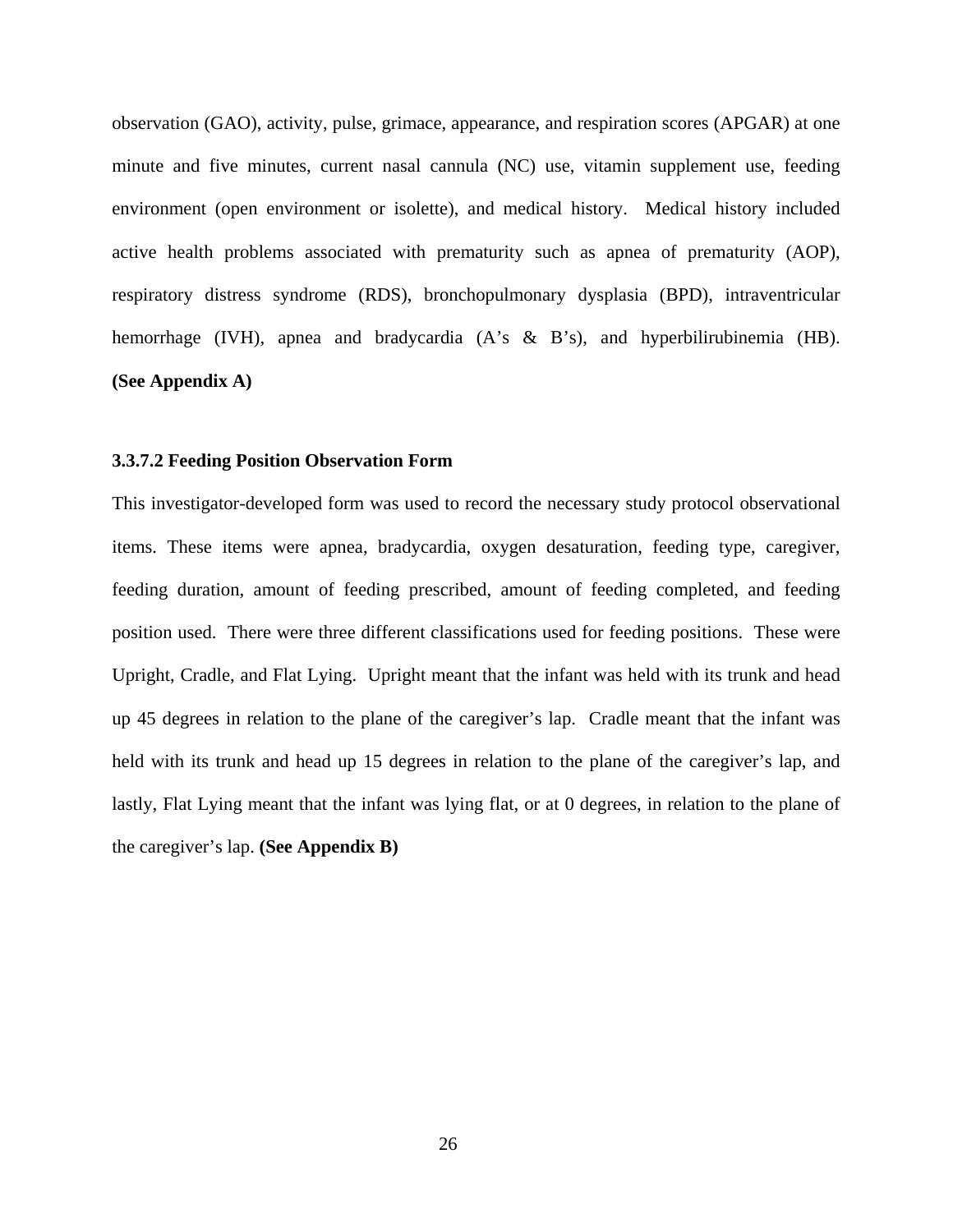### **3.4 DATA ANALYSIS**

Analyses were performed using SPSS version 13.0. Descriptive statistics such as the minimum, maximum, mean, median, standard deviation, frequencies, and percents were used for the Demographic and Feeding Position Observation Forms. Comparative analyses were done using the Mann-Whitney U-test to examine continuous type subject demographic characteristics such as gestational age at birth, gestational age at observation, birth weight, gender, and APGAR scores for potential confounding effects on feeding position and on apneic, bradycardic, and oxygen desaturation episodes. Fisher's Exact testing was performed when comparing categorical type subject demographic characteristics such as gender, ethnicity, mode of delivery, oxygen and vitamin use, and medical history for potential confounding effects on feeding position. In addition, Fisher's Exact testing was also used to analyze all specific aims.

#### **3.5 RESULTS**

Data analyses for all specific aims were both statistically and clinically non-significant. Infant demographic descriptive statistics were relatively similar for each feeding position observed and are displayed in Tables 2, 3, and 4. In addition, confounding effects were not found among subject demographics, the feeding position used, and apneic, bradycardic, and oxygen desaturation episodes. These findings are presented in Tables 2, 3, 4, 5 and 6.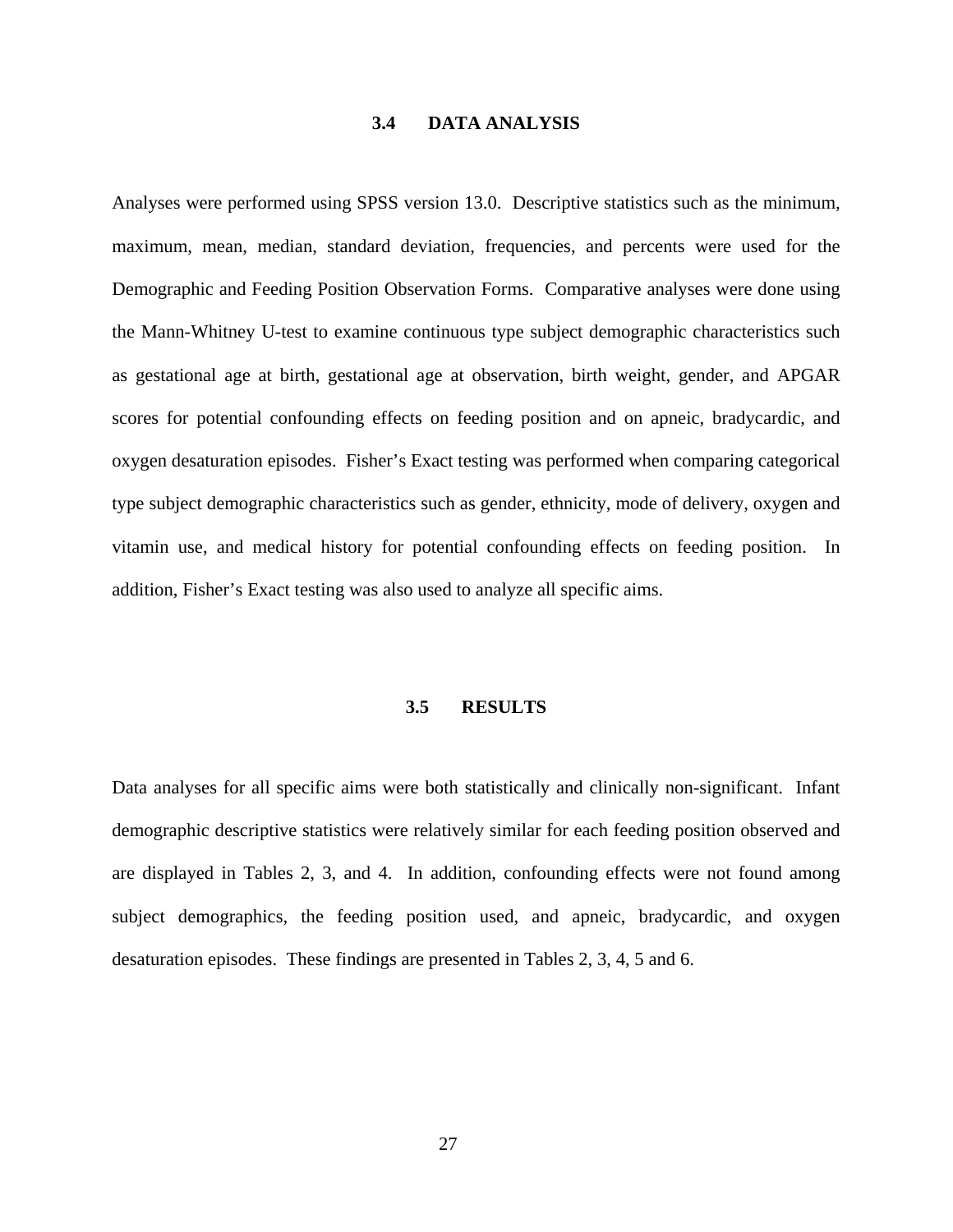|              | <b>Feeding Position</b> |                 |                 |                    |
|--------------|-------------------------|-----------------|-----------------|--------------------|
| Infant       | Overall                 | Upright         | Cradle          | Mann-Whitney U     |
| Demographics | $(n = 20)$              | $(n=8)$         | $(n = 12)$      | p-value (2-tailed) |
| <b>GAB</b>   |                         |                 |                 |                    |
| Mean         | 35.12                   | 35.12           | 33.35           |                    |
| Median       | 32.71                   | 32.71           | 32.43           | $U = 42.50$        |
| <b>SD</b>    | 1.55                    | 1.55            | 2.54            | $p = .67$          |
| Min. - Max.  | $30.88 - 36.00$         | $30.88 - 36.00$ | $30.29 - 38.00$ |                    |
| <b>GAO</b>   |                         |                 |                 |                    |
| Mean         | 35.28                   | 35.18           | 35.34           |                    |
| Median       | 35.21                   | 35.21           | 35.35           | $U = 46.50$        |
| <b>SD</b>    | 1.67                    | 1.12            | .39             | $p = .91$          |
| Min. - Max.  | $32.71 - 38.71$         | $33.29 - 37.29$ | $32.71 - 38.71$ |                    |
| <b>BWT</b>   |                         |                 |                 |                    |
| Mean         | 1984.45                 | 1841.50         | 2079.75         |                    |
| Median       | 1863.50                 | 1887.50         | 1863.50         | $U = 38.50$        |
| <b>SD</b>    | 470.73                  | 224.53          | 570.87          | $p = .46$          |
| Min. - Max.  | $1525 - 3371$           | $1525 - 2112$   | $1587 - 3371$   |                    |
|              |                         |                 |                 |                    |

Table 2: *Pilot Study Infant Demographic Descriptive Statistics and Confounding Effects in Relation to Feeding Position*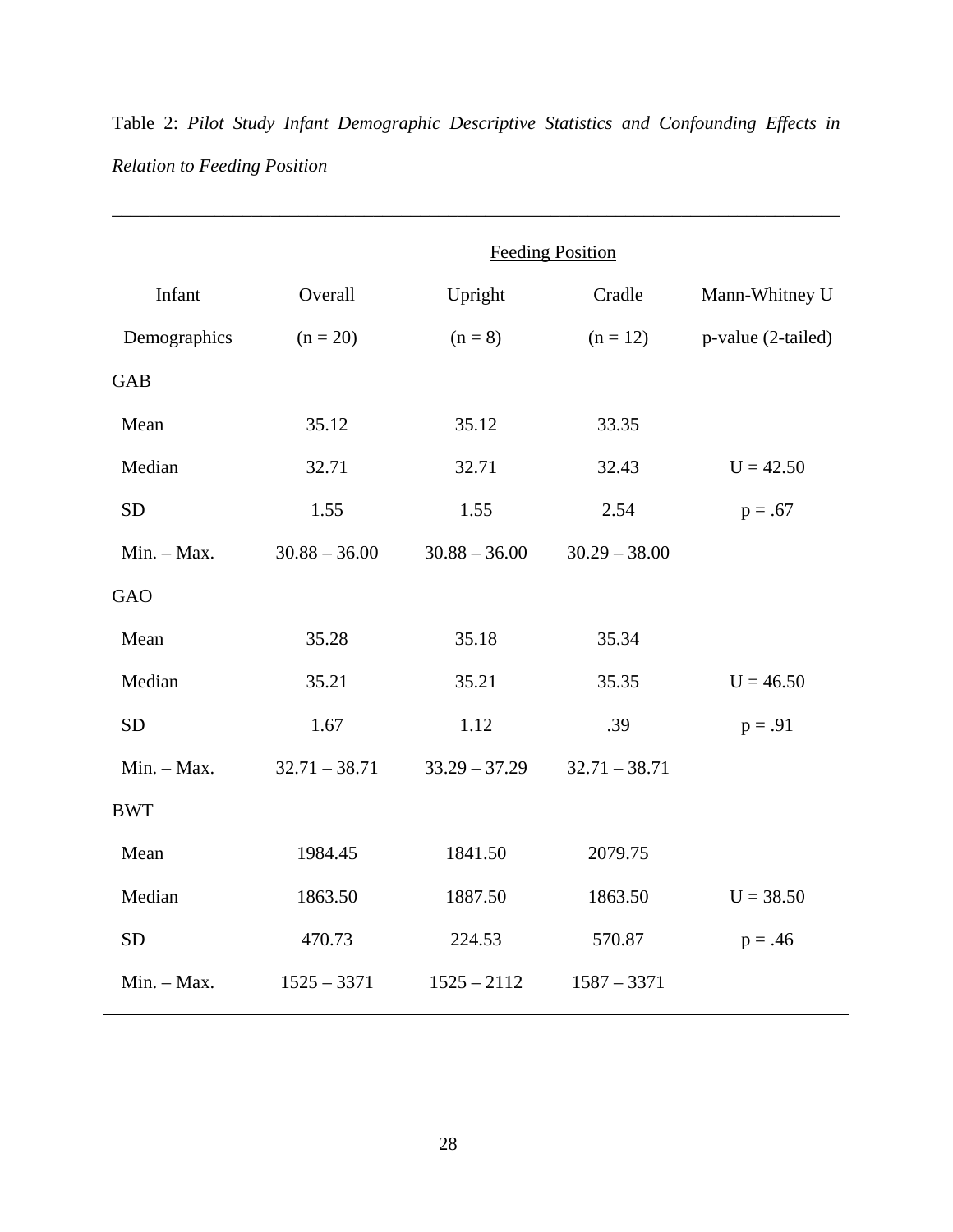Table 2 (continued)

| APGAR 1 min.  |               |               |               |             |
|---------------|---------------|---------------|---------------|-------------|
|               |               |               |               |             |
| Mean          | 6.05          | 5.50          | 6.42          |             |
| Median        | 7.00          | 6.50          | 7.00          | $U = 37.50$ |
| <b>SD</b>     | 2.28          | 2.56          | 2.11          | $p = .40$   |
| $Min. - Max.$ | $1.00 - 8.00$ | $1.00 - 8.00$ | $1.00 - 8.00$ |             |
| APGAR 5 min.  |               |               |               |             |
| Mean          | 8.25          | 8.50          | 8.08          |             |
| Median        | 9.00          | 9.00          | 8.50          | $U = 41.00$ |
| <b>SD</b>     | 1.12          | .76           | 1.31          | $p = .55$   |
| $Min. - Max.$ | $5.00 - 9.00$ | $7.00 - 9.00$ | $5.00 - 9.00$ |             |
|               |               |               |               |             |

 $GAB =$  Gestational age at birth,  $GAO =$  Gestational age at observation,  $BWT =$  Birth weight,  $APGAR =$  Activity, pulse, grimace, appearance, respiration, min. = minute, Min. - Max. = Minimum to Maximum, Upright = Upright feeding position, Cradle = Cradle feeding position, Overall = Both Upright and Cradle feeding positions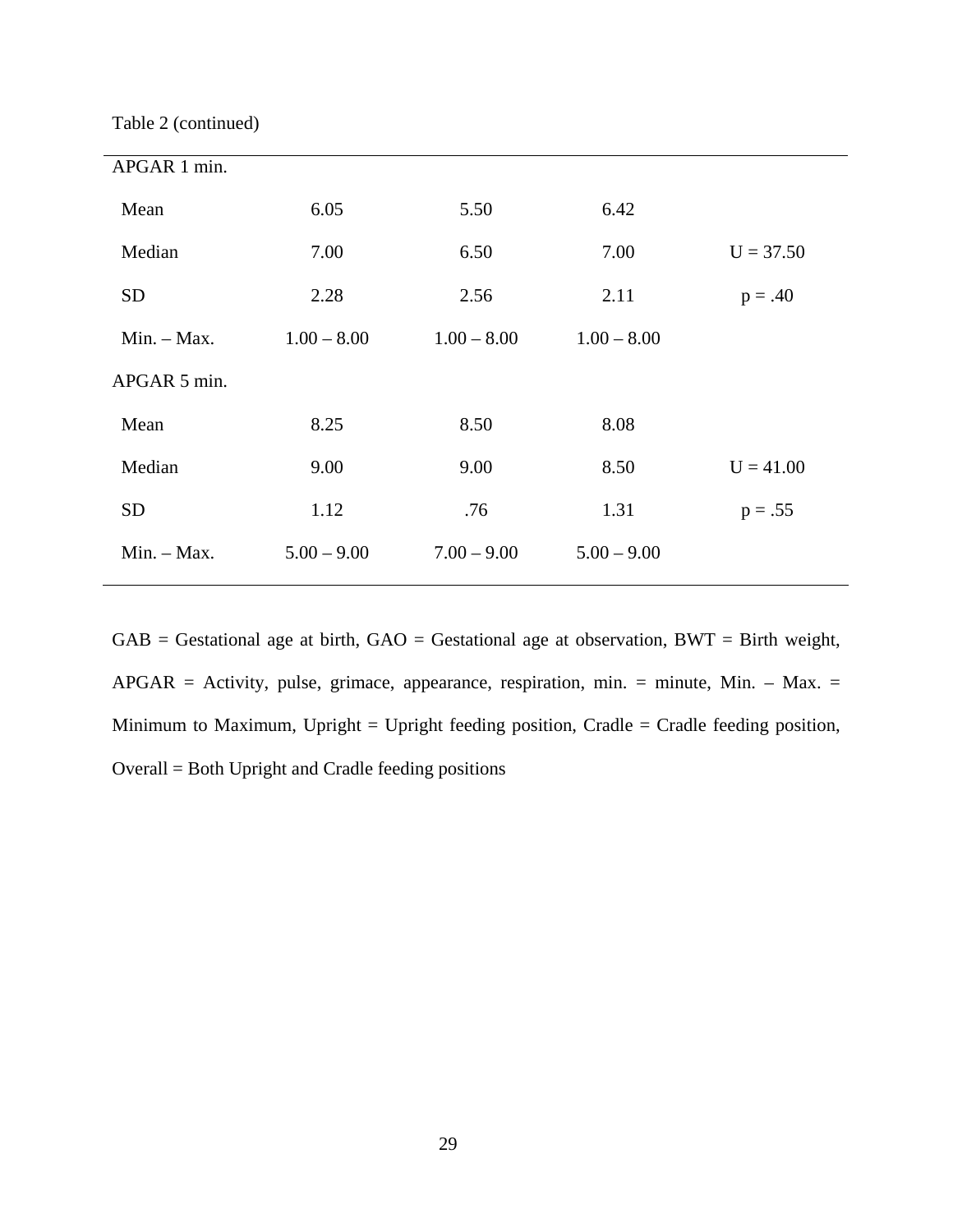|              | <b>Feeding Position</b> |           |            |                    |
|--------------|-------------------------|-----------|------------|--------------------|
| Infant       | Overall                 | Upright   | Cradle     | Fisher's Exact     |
| Demographics | $(n = 20)$              | $(n = 8)$ | $(n = 12)$ | p-value (2-tailed) |
| Gender       |                         |           |            |                    |
| Male         | 9(45.0)                 | 3(37.5)   | 6(50.0)    | $p = .67$          |
| Female       | 11(55.0)                | 5(62.5)   | 6(50.0)    |                    |
| Ethnicity    |                         |           |            |                    |
| Caucasian    | 18 (90.0)               | 7(87.5)   | 11(91.7)   | $p = 1.00$         |
| AA           | 2(10.0)                 | 1(12.5)   | 1(8.3)     |                    |
| <b>MOD</b>   |                         |           |            |                    |
| Vaginal      | 5(25.0)                 | 3(37.5)   | 2(16.7)    | $p = .35$          |
| Cesarean     | 15(75.0)                | 5(62.5)   | 10(83.3)   |                    |
| NC Use       |                         |           |            |                    |
| Present      | 0(0.0)                  | 0(0.0)    | 0(0.0)     | Undefined          |
| Absent       | 20(100.0)               | 8(100.0)  | 12(100.0)  |                    |
| Vitamin Use  |                         |           |            |                    |
| Present      | 13(65.0)                | 5(62.5)   | 8(66.7)    | $p = 1.00$         |
| Absent       | 7(35.0)                 | 3(37.5)   | 4(33.3)    |                    |

Table 3: *Pilot Study Infant Demographic Frequencies, Percents, and Confounding Effects in Relation to Feeding Position.*

\_\_\_\_\_\_\_\_\_\_\_\_\_\_\_\_\_\_\_\_\_\_\_\_\_\_\_\_\_\_\_\_\_\_\_\_\_\_\_\_\_\_\_\_\_\_\_\_\_\_\_\_\_\_\_\_\_\_\_\_\_\_\_\_\_\_\_\_\_\_\_\_\_\_\_\_\_\_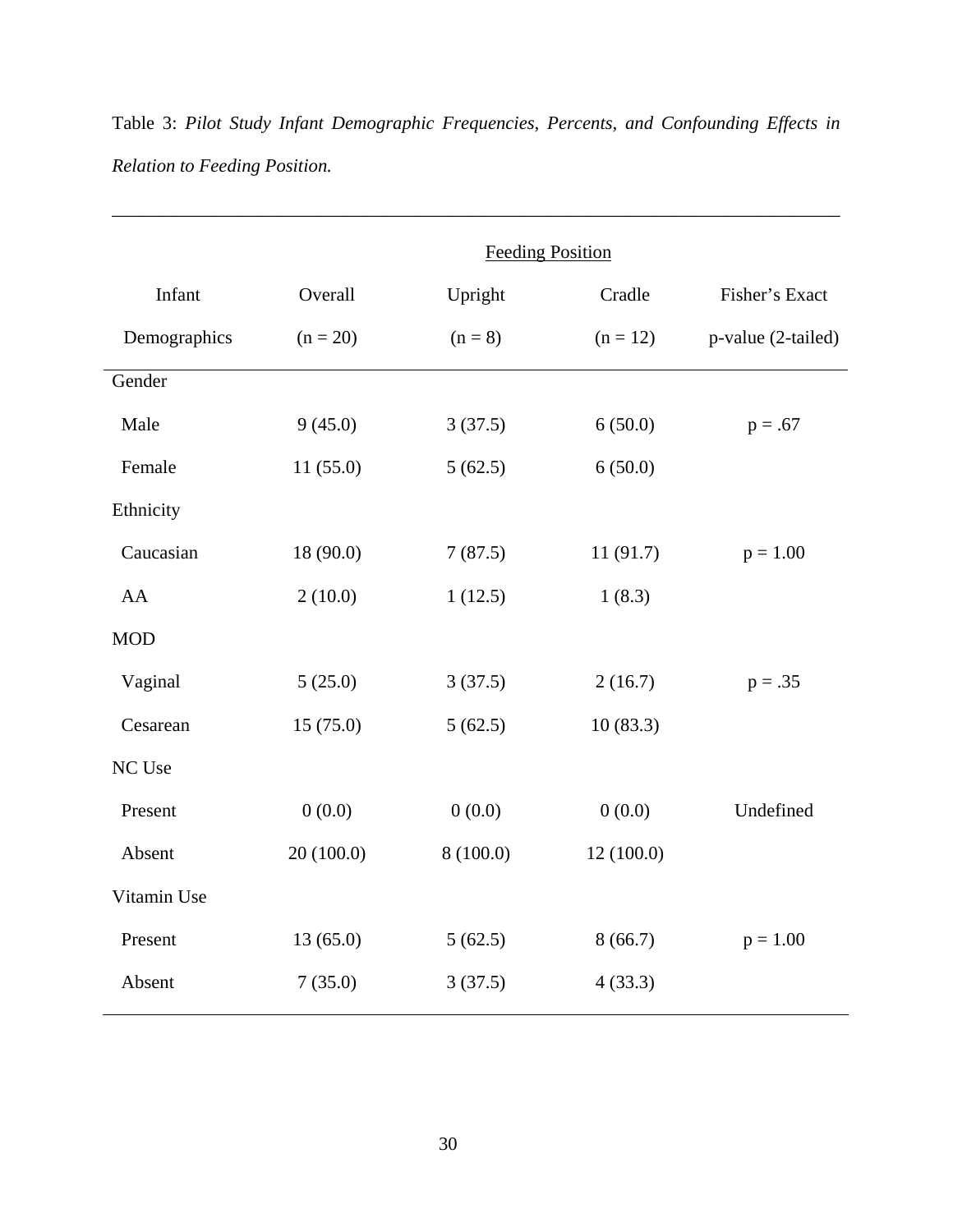Table 3 (continued)

| <b>Medical History</b> |          |         |         |            |
|------------------------|----------|---------|---------|------------|
| <b>AOP</b>             | 2(10.0)  | 1(12.5) | 1(8.3)  | $p = 1.00$ |
| HB                     | 4(20.0)  | 4(50.0) | 0(0.0)  | $p = .10$  |
| $A's \& B's$           | 12(80.0) | 5(62.5) | 7(58.3) | $p = 1.00$ |
| Anemia                 | 1(5.0)   | 0(0.0)  | 1(8.3)  | $p = 1.00$ |

 $AA = African American, MOD = Mode of delivery, AOP = Apnea of prematurity, NC = Nasal$ cannula, HB = Hyperbilirubinemia, A's & B's = apneas and bradycardias, Upright = Upright feeding position, Cradle = Cradle feeding position, Overall = Both Upright and Cradle feeding positions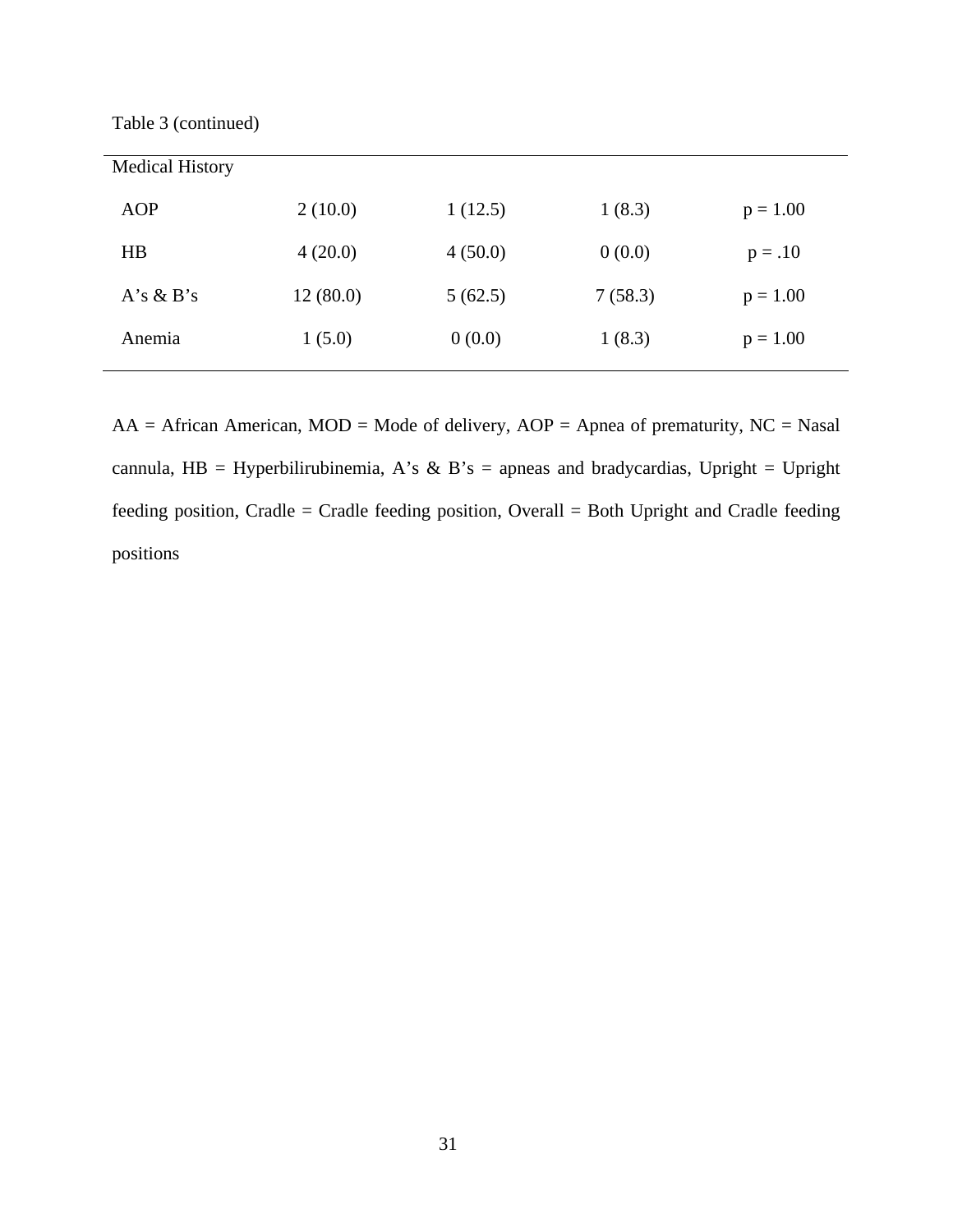|                    | <b>Feeding Position</b> |           |            |                    |
|--------------------|-------------------------|-----------|------------|--------------------|
| Feeding            | Overall                 | Upright   | Cradle     | Fisher's Exact     |
| Characteristics    | $(n = 20)$              | $(n = 8)$ | $(n = 12)$ | p-value (2-tailed) |
| Environment        |                         |           |            |                    |
| Open               | 20(100.0)               | 8(100.0)  | 12(100.0)  | Undefined          |
| Isolette           | 0(0.0)                  | 0(0.0)    | 0(0.0)     |                    |
| Feeder             |                         |           |            |                    |
| Parent             | 10(50.0)                | 3(37.5)   | 7(58.3)    | $p = .65$          |
| Nurse              | 10(50.0)                | 5(62.5)   | 5(41.7)    |                    |
| Type of Feeding    |                         |           |            |                    |
| <b>Breast Milk</b> | 6(30.0)                 | 4(50.0)   | 2(16.7)    | $p = .161$         |
| Formula            | 14(70.0)                | 4(50.0)   | 10(83.3)   |                    |
| Instability        |                         |           |            |                    |
| Apnea              | 1(5.0)                  | 0(0.0)    | 1(8.3)     | $p = 1.00$         |
| Bradycardia        | 3(15.0)                 | 1(12.5)   | 2(16.6)    | $p = 1.00$         |
| O2 Desat.          | 0(0.0)                  | 0(0.0)    | 0(0.0)     | Undefined          |

Table 4: *Pilot Study Infant Feeding Characteristic Frequencies, Percents, and Confounding Effects in Relation to Feeding Position*

\_\_\_\_\_\_\_\_\_\_\_\_\_\_\_\_\_\_\_\_\_\_\_\_\_\_\_\_\_\_\_\_\_\_\_\_\_\_\_\_\_\_\_\_\_\_\_\_\_\_\_\_\_\_\_\_\_\_\_\_\_\_\_\_\_\_\_\_\_\_\_\_\_\_\_\_\_\_

O2 Desat. = Oxygen Desaturation, Upright = Upright feeding position, Cradle = Cradle feeding position, Overall = Both Upright and Cradle feeding positions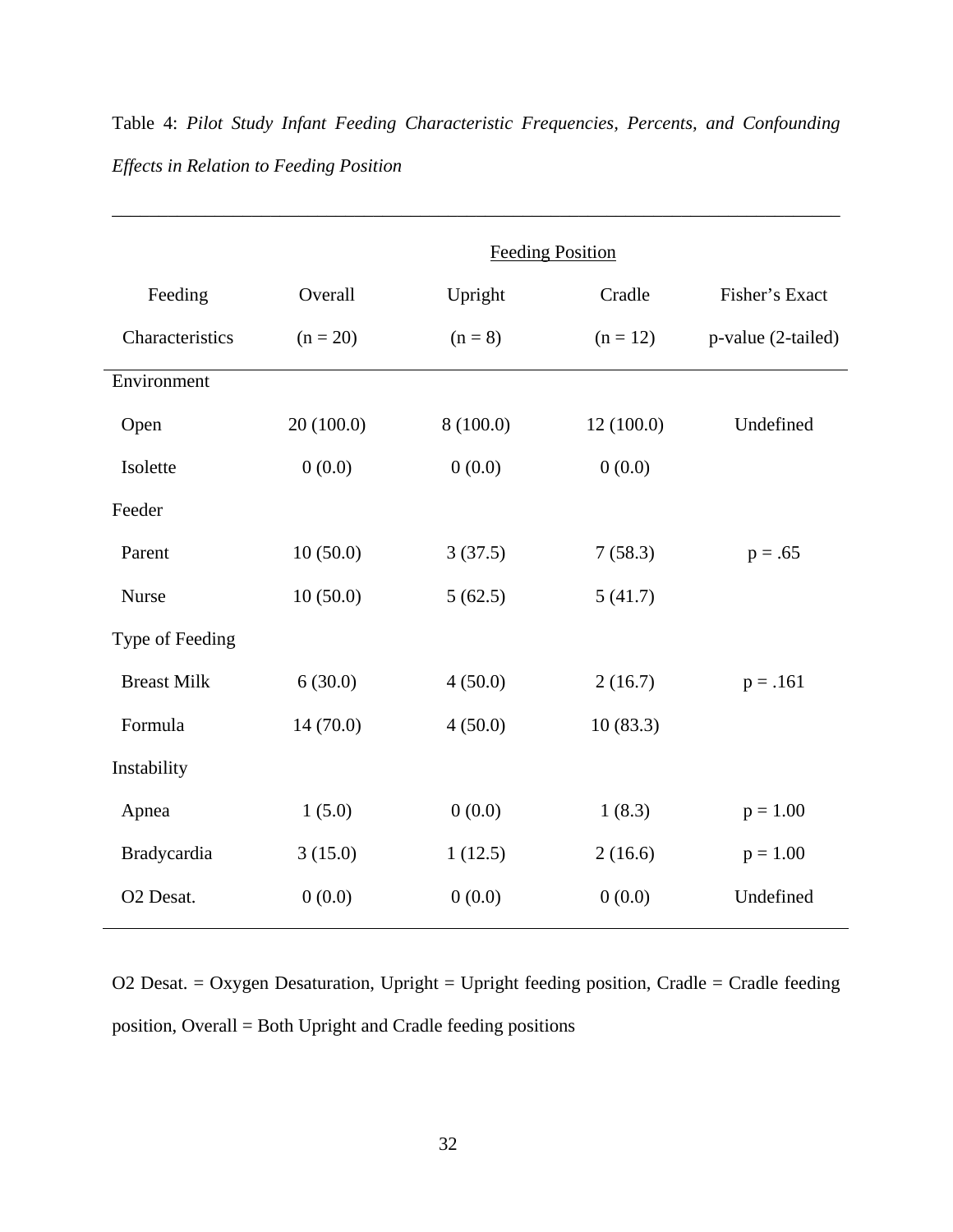|               | Apnea           |                 |                 |                    |
|---------------|-----------------|-----------------|-----------------|--------------------|
| Infant        | Overall         | Present         | Absent          | Mann-Whitney U     |
| Demographics  | $(n = 20)$      | $(n=1)$         | $(n=19)$        | p-value (2-tailed) |
| <b>GAB</b>    |                 |                 |                 |                    |
| Mean          | 35.12           | 32.00           | 33.33           |                    |
| Median        | 32.71           | 32.00           | 32.71           | $U = 4.5$          |
| <b>SD</b>     | 1.55            | 1.00            | 2.12            | $p = .50$          |
| Min. - Max.   | $30.88 - 36.00$ | $32.00 - 32.00$ | $30.29 - 38.00$ |                    |
| <b>GAO</b>    |                 |                 |                 |                    |
| Mean          | 35.28           | 34.00           | 35.35           |                    |
| Median        | 35.21           | 34.00           | 35.29           | $U = 4.5$          |
| <b>SD</b>     | 1.67            | 1.00            | 1.69            | $p = .50$          |
| $Min. - Max.$ | $32.71 - 38.71$ | $34.00 - 34.00$ | $32.71 - 38.71$ |                    |
| <b>BWT</b>    |                 |                 |                 |                    |
| Mean          | 1984.45         | 2092.00         | 1978.79         |                    |
| Median        | 1863.50         | 2092.00         | 1825.00         | $U = 4.0$          |
| <b>SD</b>     | 470.73          | 1.00            | 482.93          | $p = .50$          |
| $Min. - Max.$ | $1525 - 3371$   | $2092 - 2092$   | $1525 - 3371$   |                    |

Table 5: *Pilot Study Infant Demographic Descriptive Statistics and Confounding Effects in Relation to Apneic Episodes*

\_\_\_\_\_\_\_\_\_\_\_\_\_\_\_\_\_\_\_\_\_\_\_\_\_\_\_\_\_\_\_\_\_\_\_\_\_\_\_\_\_\_\_\_\_\_\_\_\_\_\_\_\_\_\_\_\_\_\_\_\_\_\_\_\_\_\_\_\_\_\_\_\_\_\_\_\_\_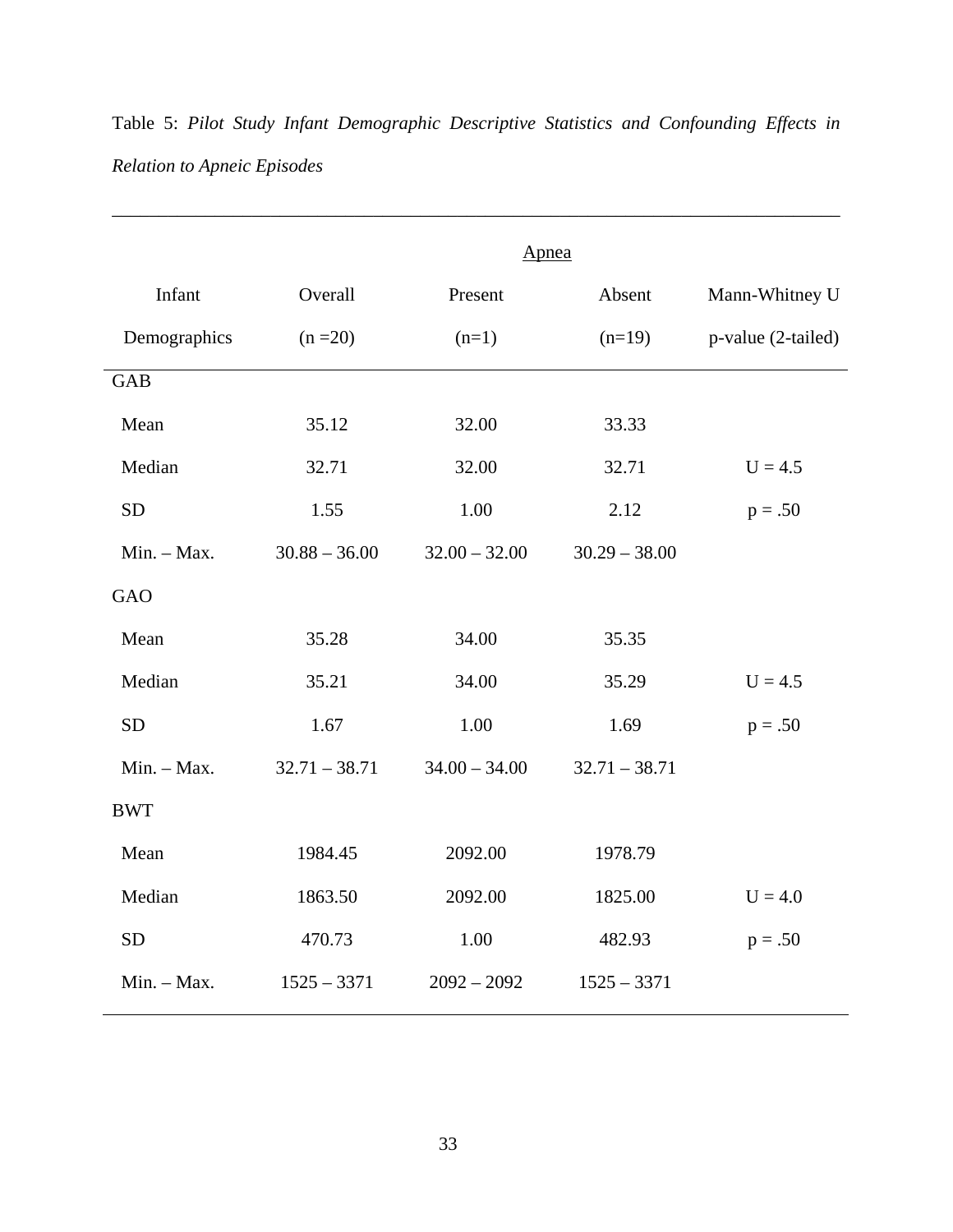Table 5 (continued)

| APGAR 1 min.  |               |               |               |           |
|---------------|---------------|---------------|---------------|-----------|
| Mean          | 6.05          | 7.00          | 6.00          | $U = 8.5$ |
| Median        | 7.00          | 7.00          | 7.00          | $p = .86$ |
| <b>SD</b>     | 2.28          | 1.00          | 2.33          |           |
| $Min. - Max.$ | $1.00 - 8.00$ | $7.00 - 7.00$ | $1.00 - 8.00$ |           |
| APGAR 5 min.  |               |               |               |           |
| Mean          | 8.25          | 8.00          | 9.26          |           |
| Median        | 9.00          | 8.00          | 9.00          | $U = 5.5$ |
| <b>SD</b>     | 1.12          | 100           | 1.15          | $p = .44$ |
| $Min. - Max.$ | $5.00 - 9.00$ | $8.00 - 8.00$ | $5.00 - 9.00$ |           |
|               |               |               |               |           |

 $GAB =$  Gestational age at birth,  $GAO =$  Gestational age at observation,  $BWT =$  Birth weight, APGAR = Activity, pulse, grimace, appearance, respiration, min. = minute, Min. – Max. = Minimum to Maximum, Upright = Upright feeding position, Cradle = Cradle feeding position, Overall = Both Upright and Cradle feeding positions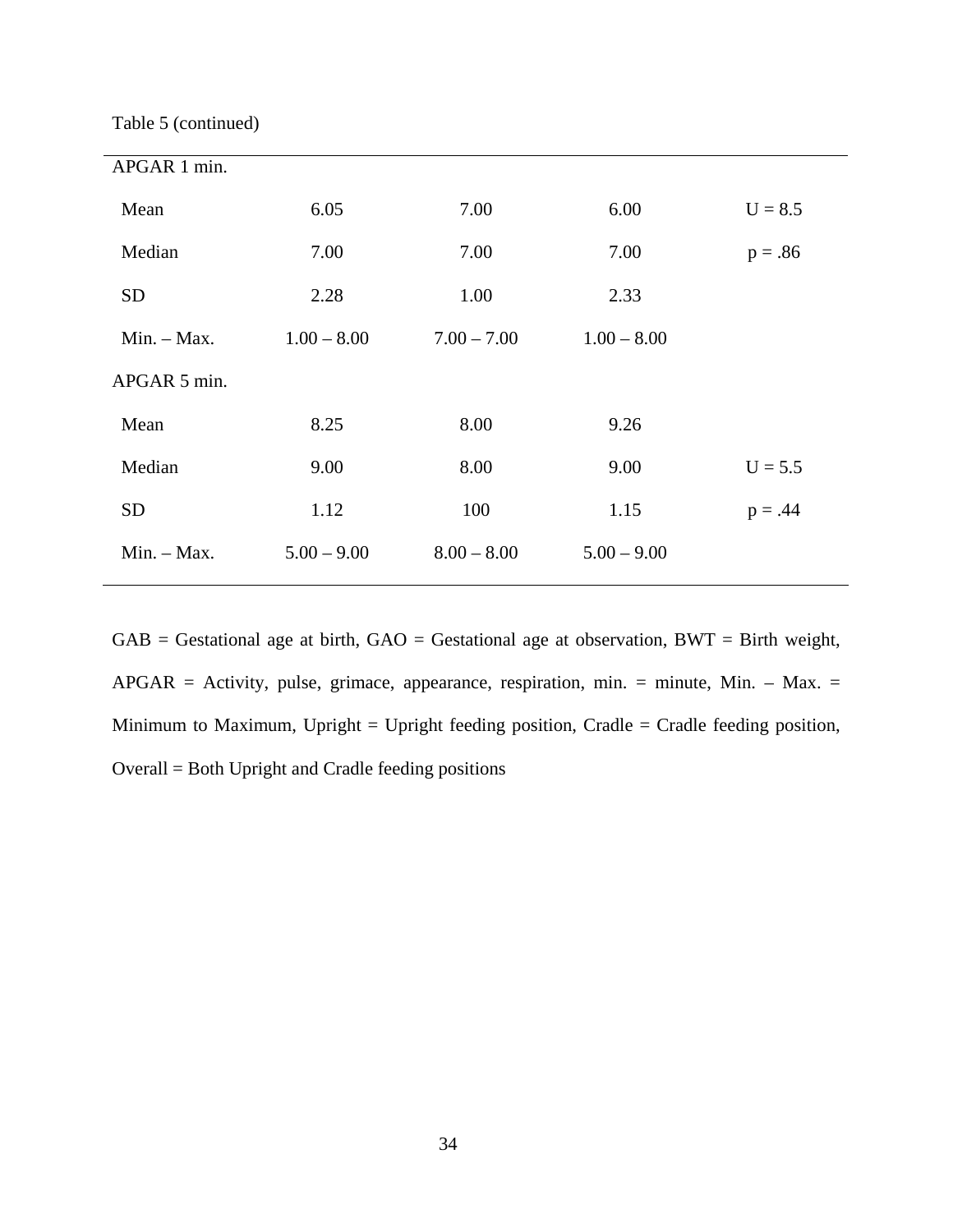Bradycardia Infant Demographics **Overall**  $(n=20)$ Present  $(n=3)$ Absent  $(n=17)$ Mann-Whitney U p-value (2-tailed) GAB Mean Median SD Min. – Max. 35.12 32.71 1.55 30.88 – 36.00 31.67 32.00 1.24  $30.29 - 32.71$ 33.55 32.71 2.18 30.57 – 38.00  $U = 12.00$  $p = .57$ GAO Mean Median SD Min. – Max. 35.28 35.21 1.67 32.71 – 38.71 33.62 34.00 .79 32.71 – 34.14 35.57 35.57 1.62 33.14 – 38.71  $U = 7.5$  $p = .24$ BWT Mean Median SD Min. – Max. 1984.45 1863.50 470.73 1525 – 3371 1930.33 2092.00 297.50 1587 – 2112 1994.00 1825.00 501.425 1525 – 3371  $U = .60$  $p = .19$ 

Table 6: *Pilot Study Infant Demographic Descriptive Statistics and Confounding Effects in Relation to Bradycardic Episodes*

\_\_\_\_\_\_\_\_\_\_\_\_\_\_\_\_\_\_\_\_\_\_\_\_\_\_\_\_\_\_\_\_\_\_\_\_\_\_\_\_\_\_\_\_\_\_\_\_\_\_\_\_\_\_\_\_\_\_\_\_\_\_\_\_\_\_\_\_\_\_\_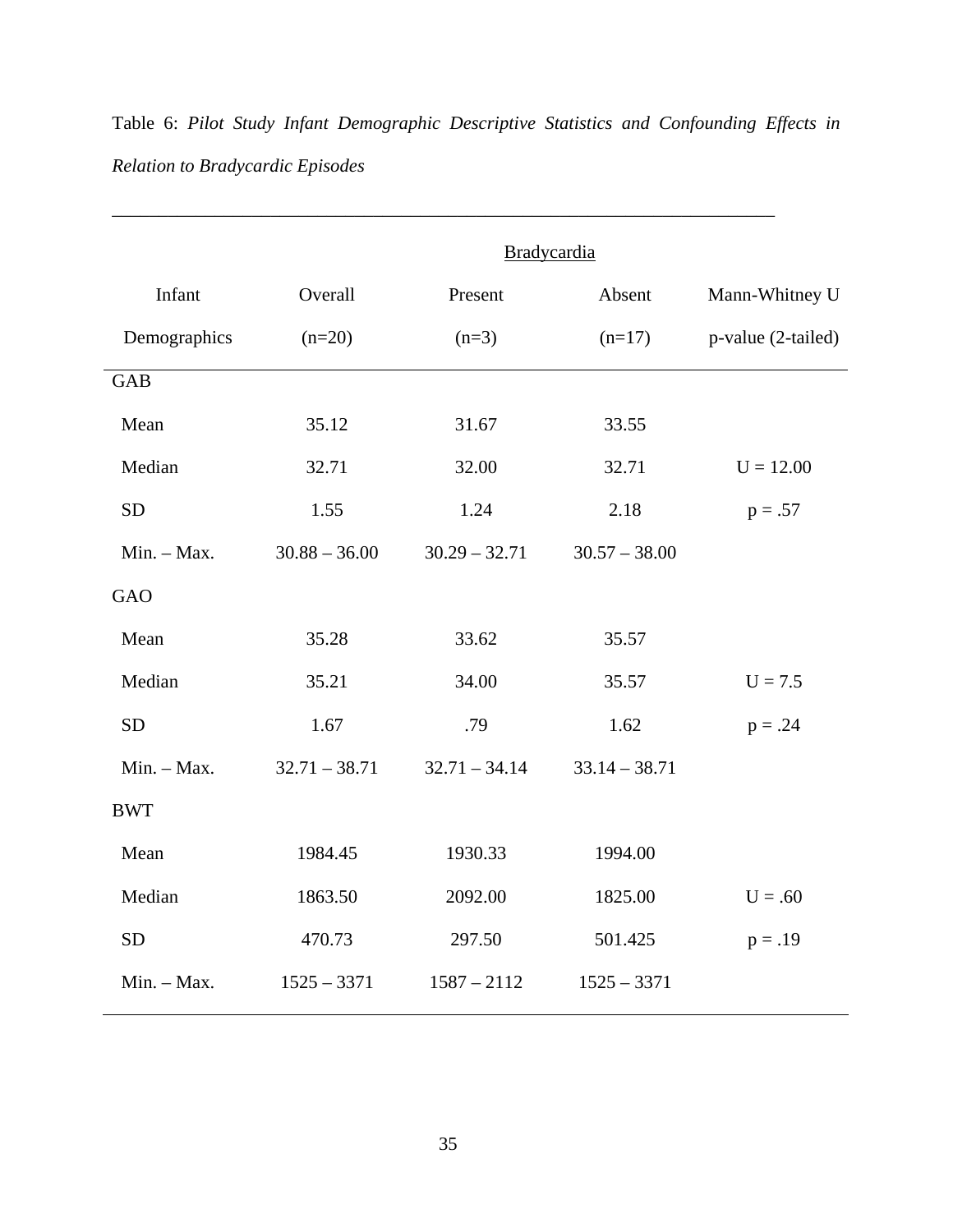Table 6 (continued)

| APGAR 1 min.  |               |               |               |            |
|---------------|---------------|---------------|---------------|------------|
| Mean          | 6.05          | 6.00          | 6.06          |            |
| Median        | 7.00          | 7.00          | 7.00          | $U = 21.5$ |
| <b>SD</b>     | 2.28          | 1.73          | 2.41          | $p = .66$  |
| $Min. - Max.$ | $1.00 - 8.00$ | $4.00 - 7.00$ | $1.00 - 8.00$ |            |
| APGAR 5 min.  |               |               |               |            |
| Mean          | 8.25          | 7.67          | 8.35          |            |
| Median        | 9.00          | 8.00          | 9.00          | $U = 17.5$ |
| <b>SD</b>     | 1.12          | 1.53          | 1.06          | $p = .35$  |
| $Min. - Max.$ | $5.00 - 9.00$ | $6.00 - 9.00$ | $5.00 - 9.00$ |            |
|               |               |               |               |            |

 $GAB =$  Gestational age at birth,  $GAO =$  Gestational age at observation,  $BWT =$  Birth weight,  $APGAR =$  Activity, pulse, grimace, appearance, respiration, min. = minute, Min. - Max. = Minimum to Maximum, Upright = Upright feeding position, Cradle = Cradle feeding position, Overall = Both Upright and Cradle feeding positions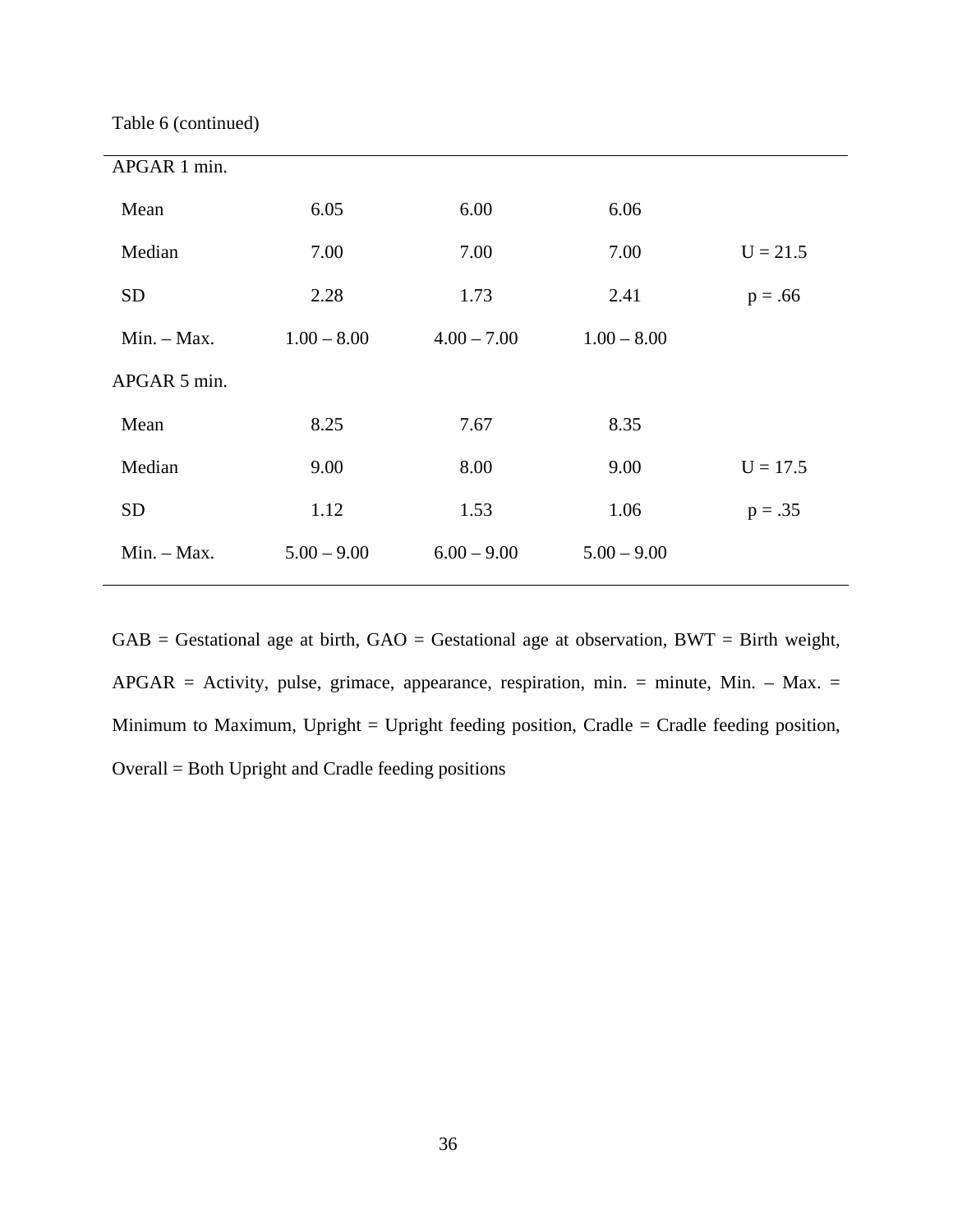Results were non-significant for Specific Aim 1 which explored the relationship between feeding positions and occurrence of apneas, bradycardias, and oxygen desaturations. Findings indicated that no (0%) apneic episodes occurred among infants held in the Upright feeding position and one apneic episode (8.3%) occurred among infants held in the Cradle feeding position ( $p = 1.00$ , 2-tailed Fisher's Exact test). In addition, one bradycardic episode (12.5%) occurred among infants in the Upright feeding position and two different subjects experienced a bradycardic espisode (16.6%) when held in the Cradle feeding position ( $p = 1.00$ , 2-tailed Fisher's Exact test). Furthermore, oxygen desaturations did not occur in either feeding position.

Findings for Specific Aim 2 were not statistically significant as well and compared feeding type in relation to the occurrence of apnea and bradycardia. Results demonstrated that breast milk accounted for none (0%) of the apneic episodes and synthetic formula accounted for all  $(n=1, 100\%)$  of the apneic episodes  $(p = .1.00, 2$ -tailed Fisher's Exact test). As for the bradycardic episodes, breast milk accounted for two (66.7%) of the episodes and synthetic formula accounted for one  $(33.3\%)$  of the episodes (p = .20, 2-tailed Fisher's Exact test).

 Lastly, the results of Specific Aim 3 were also statistically non-significant and examined position type in relation to the caregiver administering the feeding and their relationship to cardiorespiratory stability. These results indicated that three (30%) of the parents and five (50%) of the nurses held the infant in the Upright position, seven (70%) of the parents and five (50%) of the nurses held the infant in the Cradle position, and none (0%) held the infant in the Flat lying position ( $p = .65$ , 2-tailed Fisher's Exact test). Furthermore, results indicated that among those infants who experienced an apneic episode none (0%) were fed by the parent and all (n = 1, 100%) were fed by the nurse ( $p = 1.00$ , 2-tailed Fisher's Exact test). As for the bradycardic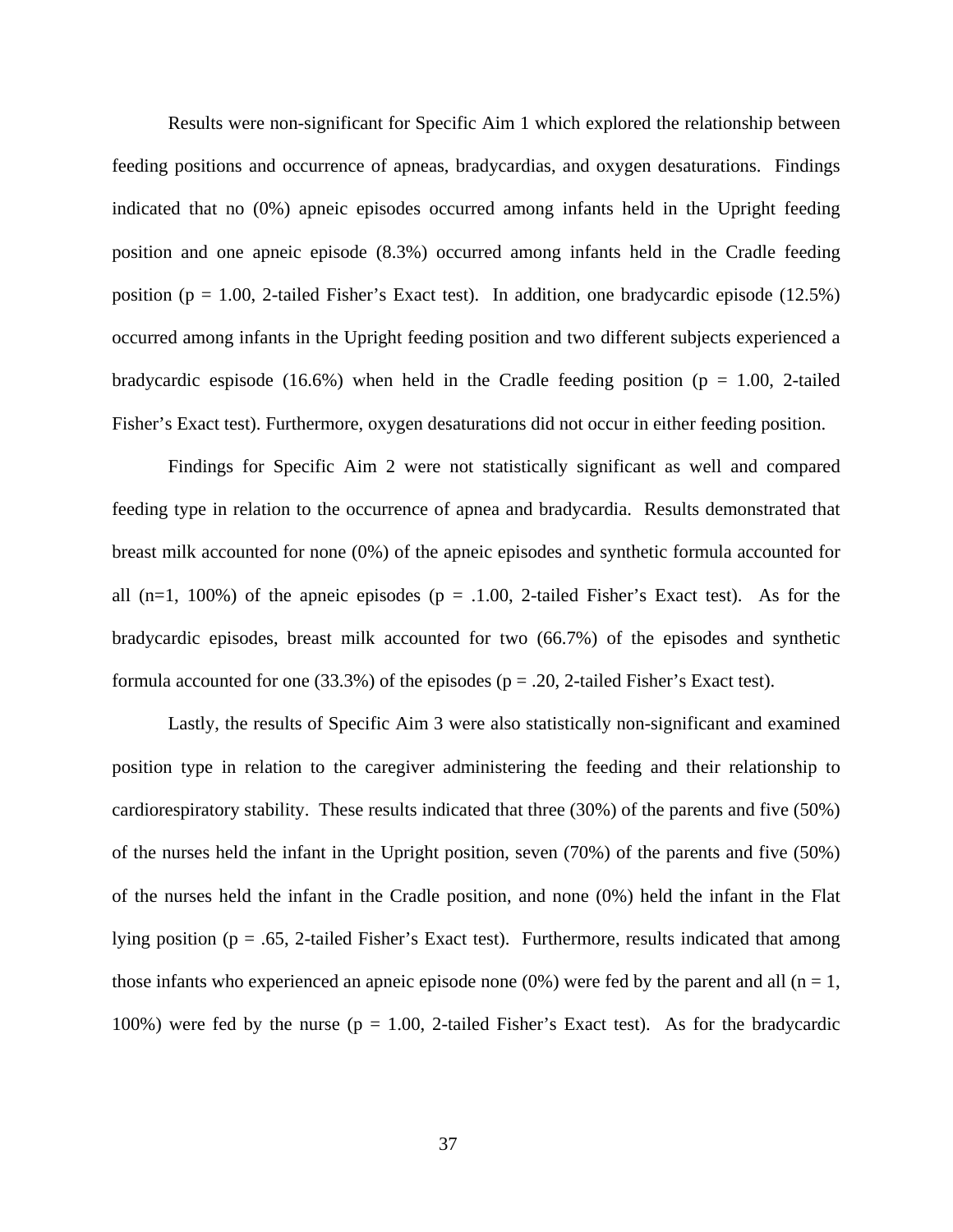episodes, one (33.3%) was fed by the parent and two (66.7%) were fed by the nurse ( $p = 1.00$ , 2tailed Fisher's Exact test).

#### **3.6 PILOT STUDY FEASIBILITY**

On average, the MWH NICU daily census was 46 preterm infants. Infant gestational ages admitted to the NICU ranged from  $< 24$  to  $> 36$  weeks gestation, with 17% between 29 to 32 weeks gestation and 34% between 33 to 36 weeks gestation (System, 2005). Therefore, over half of the NICU population met the gestational age eligibility criteria. In addition, parents of preterm infants in MWH have had a reputation for allowing their child's participation in research registries and noninvasive investigations. As a result, every parent approached enrolled their infant in the study. Therefore, obtaining informed consent and enrollment was not a concern or issue. This subject population was also medically stable and being observed for a short period of time (< 45 minutes) resulting in no attrition. Furthermore, the investigator-developed Demographic and Feeding Position Observation forms were efficient and effective for the purposes of data collection. All of the intended descriptive demographic information was available and readily accessible via the electronic medical record review.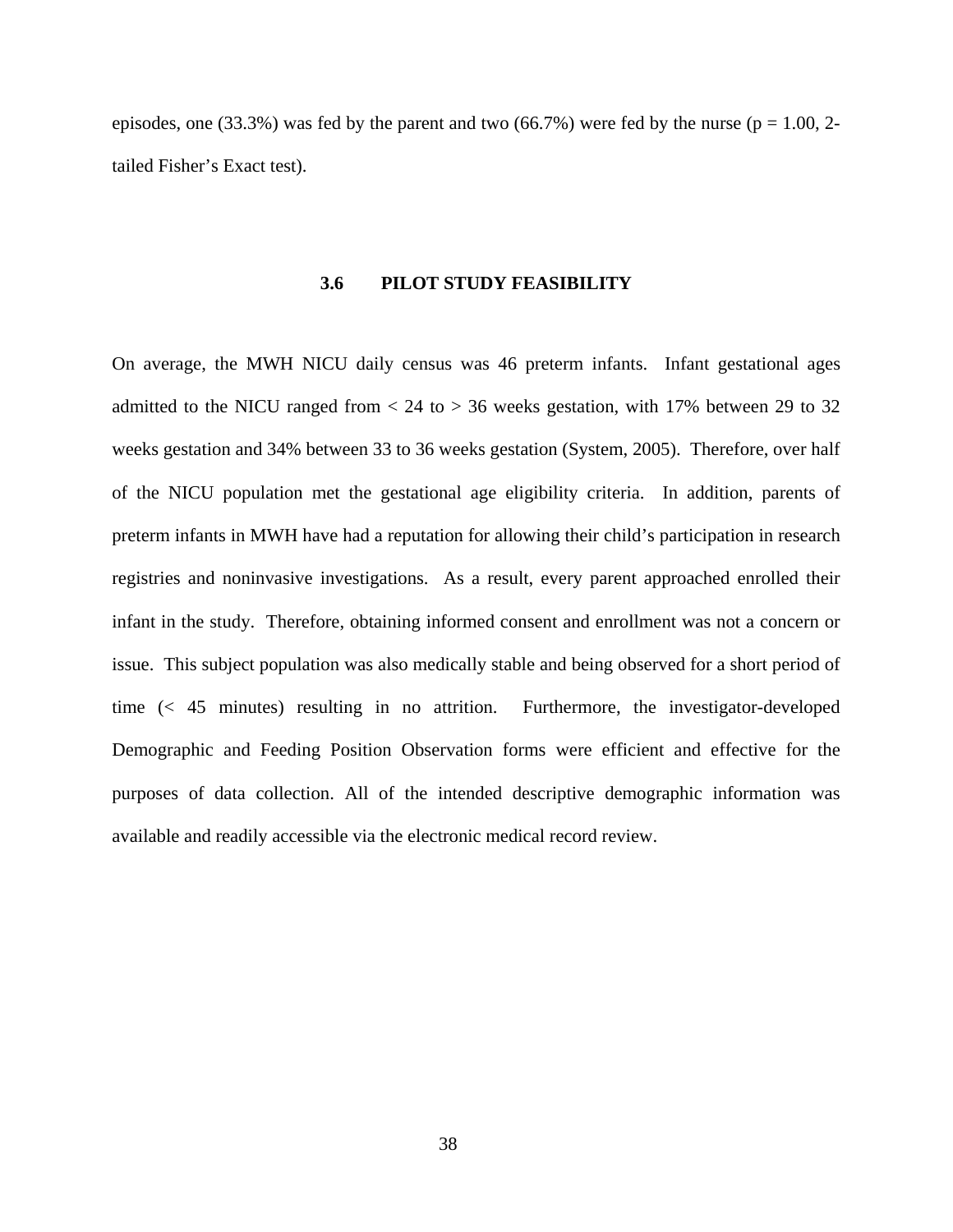## **3.7 DISCUSSION**

The statistically non-significant findings for all specific aims may be due to several study design limitations. First, the sample size was very small since the main focus of the pilot study was to assess data collection feasibility for a larger investigation. Plus, the sample inclusion criteria did not limit the number of oral feedings completed prior to the observation resulting in infants who may have been well experienced with feeding. The subject population was also physically mature with a mean gestational age of 35.28 weeks. Therefore, these infants were less likely to encounter cardiorespiratory difficulties such apneas, bradycardias, and oxygen desaturations, while bottle feeding.

 Second, difficulties were experienced during data collection since there was not a specific measure to assess the exact degree of the preterm infant's bottle feeding position. Subsequently, this measurement was subjective and error prone. Many of the caregivers rocked and spoke to the infant during the feeding as well. This too could lead to an error in the positional degree used for feeding and it also could create extra sensory stimuli that may effect cardiorespiratory stability while bottle feeding. In addition, most of the parents appeared to be nervous when observed feeding their infant. Many asked questions about how their infant was feeding and if they were holding their infant correctly. As a result, this pressure to perform may have affected the parent's normal infant interactions and feeding position.

 Finally, very few infants received breast milk and many different types of synthetic formula were used. This combined with the small sample size made it difficult to compare effects from the feeding type in relation to cardiorespiratory stability.

39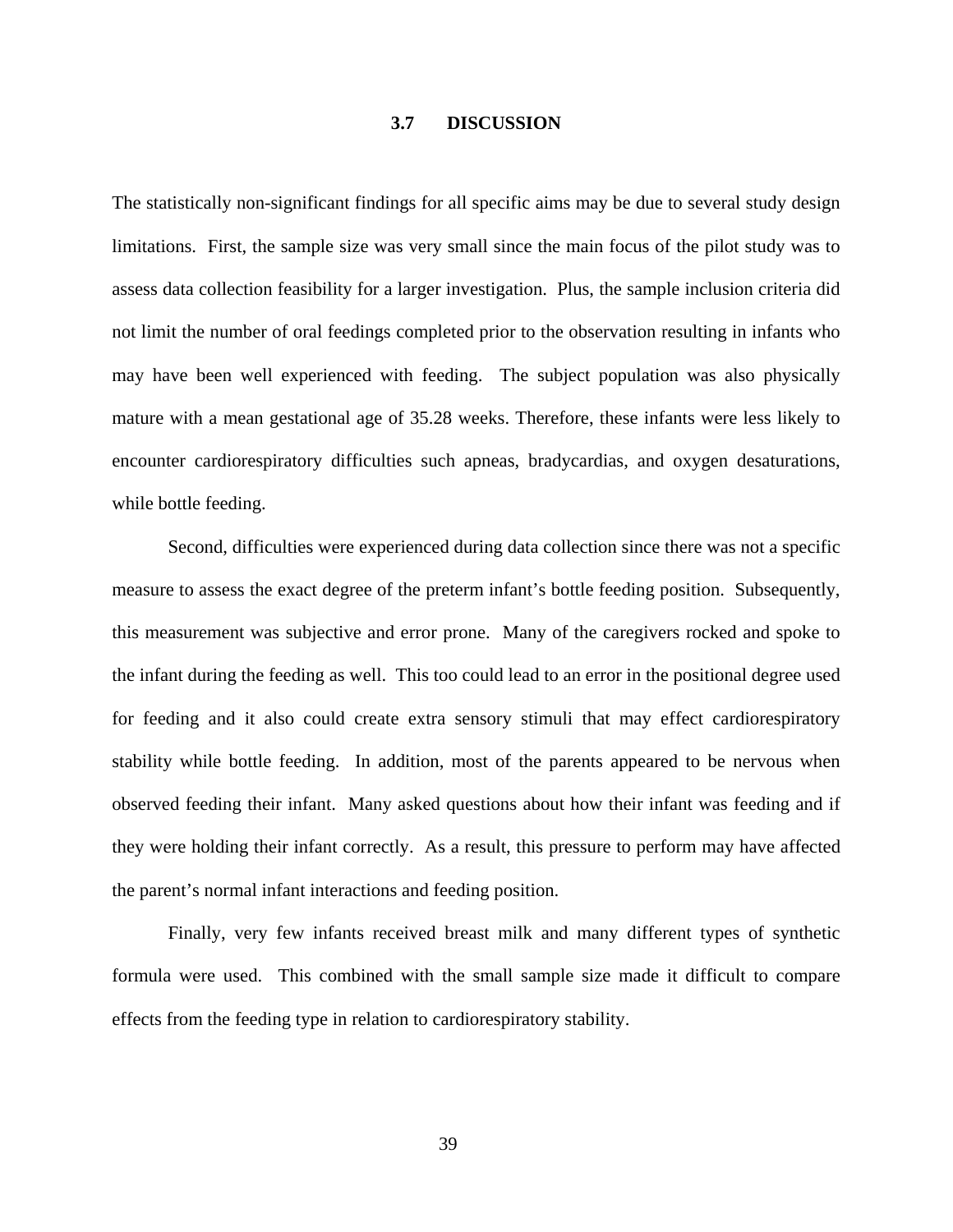## **3.8 IMPLICATIONS**

Findings from this pilot study indicated that data collection and subject recruitment are feasible and indicated ways to modify the specific aims, design, and methods for the next investigation on preterm infant feeding position and cardiorespiratory stability. Research by Daley (2002) (mentioned in section 2.21) was discovered after development and implementation of this pilot study and also suggested design improvements and an estimated effect size for detecting differences between feeding positions and cardiorespiratory stability. As a result, the following specific aims, methods, and effect size have been adjusted based on the results of this pilot feasibility study and Daley's (2002) dissertation.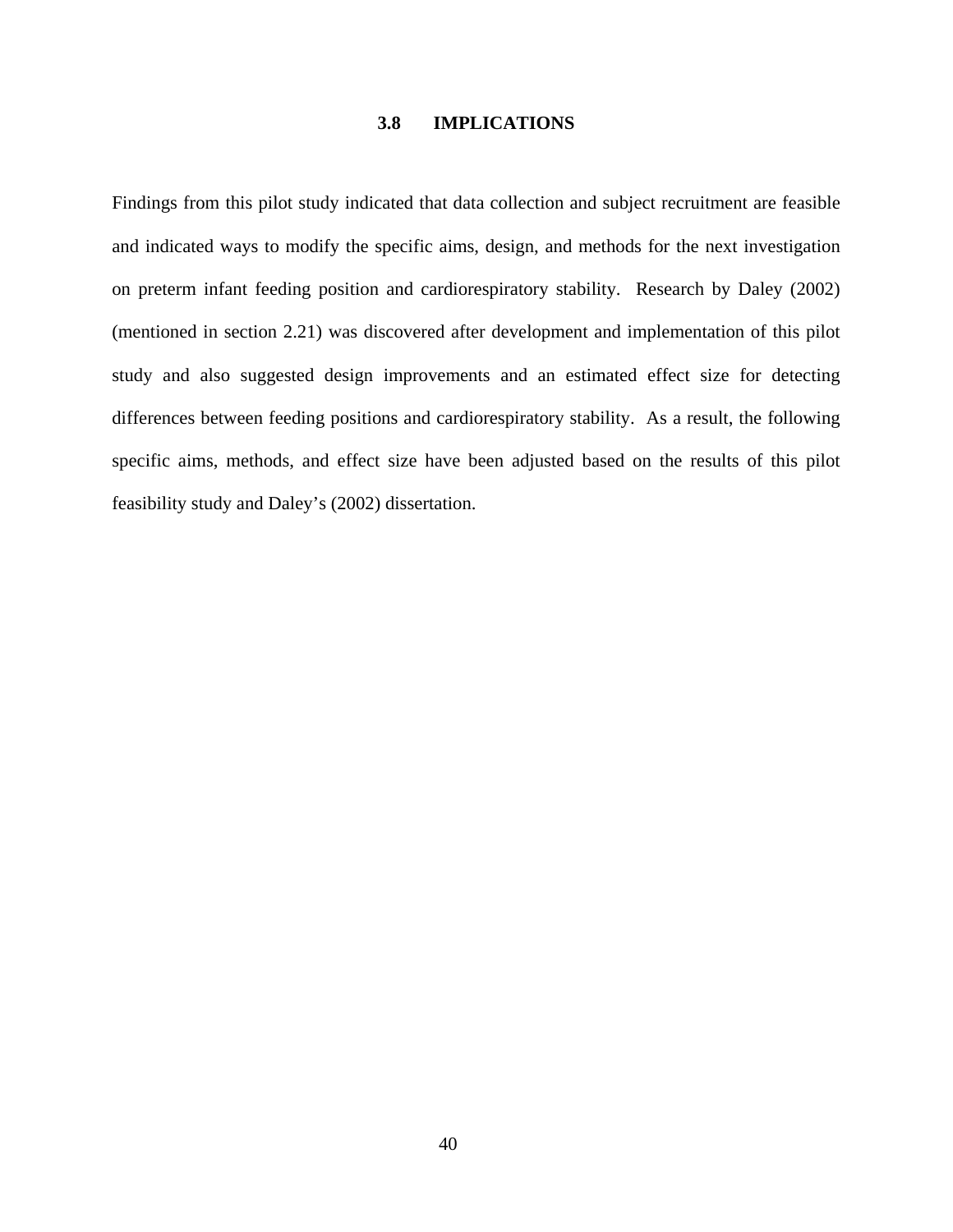#### **4.0 METHODS**

This study explored the effect of two preterm infant feeding positions on the primary outcomes of apnea, bradycardia, and oxygen desaturation, the secondary outcomes of feeding volume and duration, and the tertiary outcomes for possible moderating effects of GAO and DOL. Subsequently, the research methods used to accomplish this are described within the chapter.

## **4.1 DESIGN**

A randomized, two-period, cross-over design was used to compare an Upright and Cradle feeding position, administered by a NICU nurse, on cardiorespiratory stability in preterm bottle feeding infants who were  $\leq$  35 weeks gestational age. This design was very beneficial in ensuring a congruent subject sample for both feeding positions, since each infant served as its own control, the ordering of position was randomized, and a wash out period was employed to limit carry over effects.

### **4.1.1 Setting**

Study participants were recruited from the MWH NICU. The MWH NICU is the largest in Pennsylvania and is a Level III unit staffed by [highly trained neonatal specialists.](http://mageenicu.upmc.com/Staff.htm) More than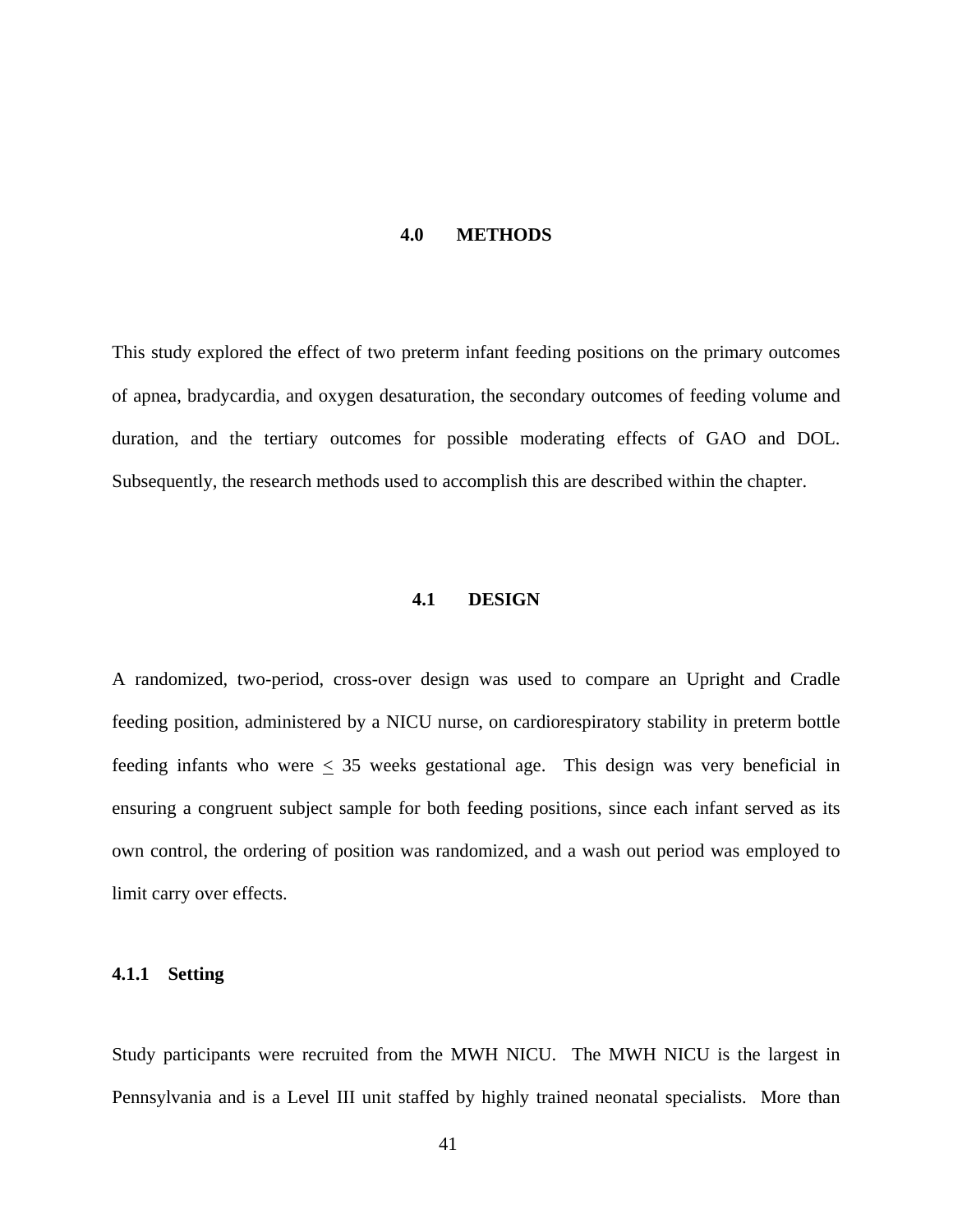1,000 babies are admitted to MWH NICU every year. The NICU is equipped with a total of 63 beds, consisting of 48 private bays and a 15 bed open area. This makes it the largest NICU in the country with private bays that utilize solid walls instead of glass or curtains (System, 2005).

### **4.2 SAMPLE**

## **4.2.1 Sample Size Estimation**

A sample size of 20 infants was estimated based on availability of subjects at MWH and previous findings by Daley (2002) related to Specific Aim 1 of this study. Daley (2002) used a longitudinal, repeated-measures, quasi-experimental design to determine if bottle feeding position affected signs of distress. The study, examined the effect of an ARM (infant up in nurse's arm and off of her lap with its head supported by the elbow at approximately 0 to 15 degrees) and a LAP (infant resting in nurses lap with its head and trunk supported in a semiupright position of approximately 45 degrees with one hand) feeding position in relation to the number of distress signs exhibited by preterm infants while bottle feeding. Distress signs were defined as a presence of apnea, bradycardia, oxygen desaturation, color change, cough, gag, hiccough, and emesis. Among the distress signs, coughing was the most frequent type of sign exhibited, and bradycardias and oxygen desaturations were the second. In addition, results indicated that the number of distress signs were significant among a sample size of seven infants at 33 weeks gestation (ARM: Mean = .57, SD = 1.13; LAP: Mean = 1.71, SD = 1.80;  $t = -2.060$ ,  $p = .04$ ), which in terms of correlation coefficient suggested a large effect for feeding position  $(r = .64)$  (Browner, Newman, Cummings, & Hulley, 2001). Based on the observed value of the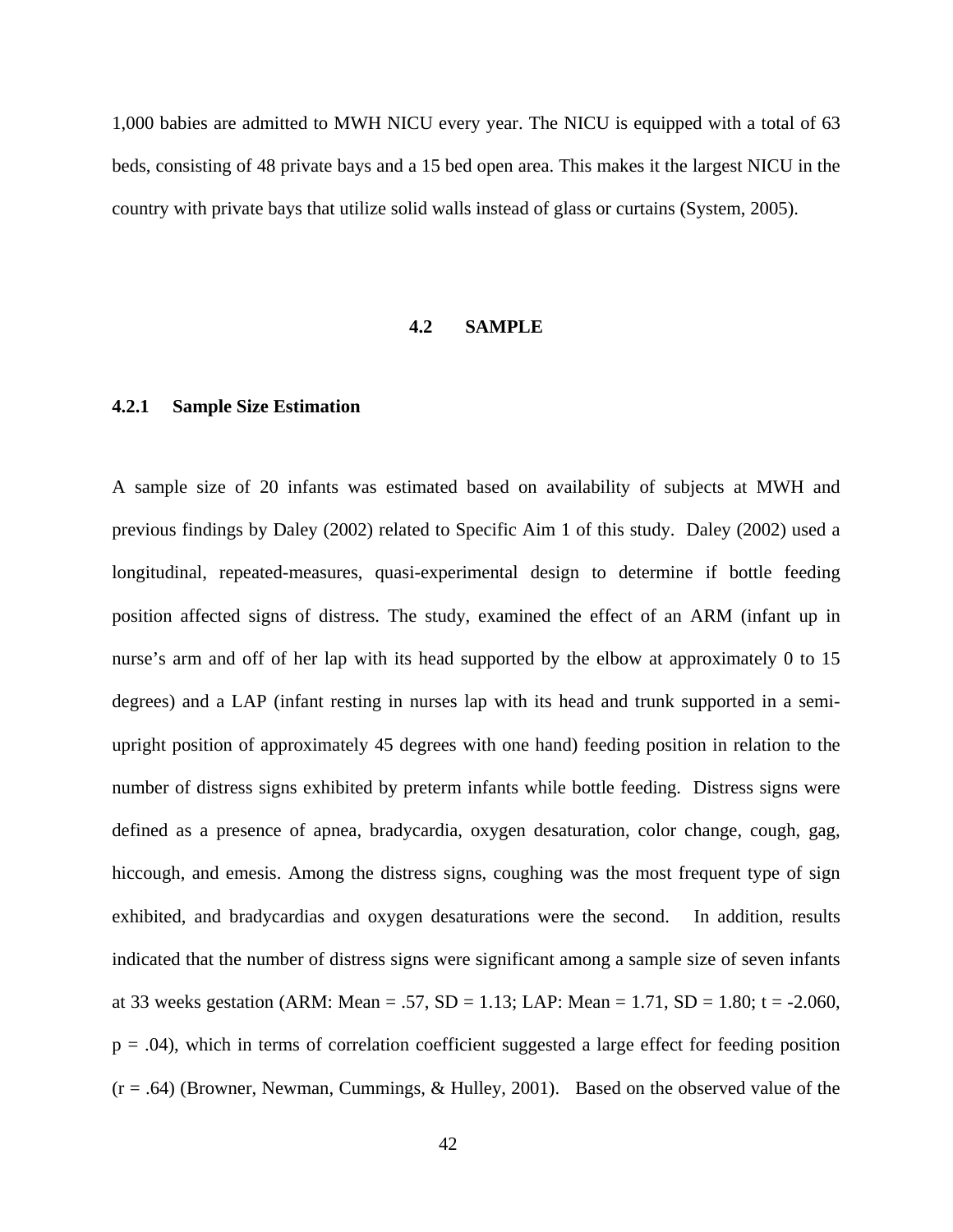t-statistic, the within-subject standard deviation was approximated to be 1.4 for a within-subject change of -1.14 across feeding positions when calculated with PASS software version 2005. With these findings in mind, feeding position differences of a similar size could be detected with 80% power when using repeated measures analysis at a test wise significance level of .01 for conducting two-sided hypothesis testing with a total sample size of 20 infants (10 per ordering condition) and 20 nurses (to perform the ordering condition).

## **4.2.2 Sample Size Justification**

Infant gestational ages admitted to the NICU ranged from  $<$  24 to  $>$  36, with 17% between 29 to 32 weeks gestation and 34% between 33 to 36 weeks gestation. In addition, the majority of infants receiving 50 to 75% of feedings orally at Magee are approximately 33 weeks gestation (System, 2005), which is comparable to the weeks gestation in Daley's (2002) population used for sample size calculation. Therefore, close to half of the NICU census was likely to meet the eligibility criteria. Results from the pilot study in section 3.4 indicate that NICU subject enrollment was not a problem with 100% of approached subjects being consented. This subject population is also medically stable and being tested for a short period of time (approximately eight hours required) making attrition not likely. Additionally, MWH nurses are readily involved in ongoing NICU research projects and have even started their own group to investigate feeding readiness. With this openness to research, difficulty in nurse recruitment was not probable. As a result, the estimated sample size of 20 preterm infants and 20 nurses was expected to be very feasible for recruitment and observation of subjects over a six month time period.

43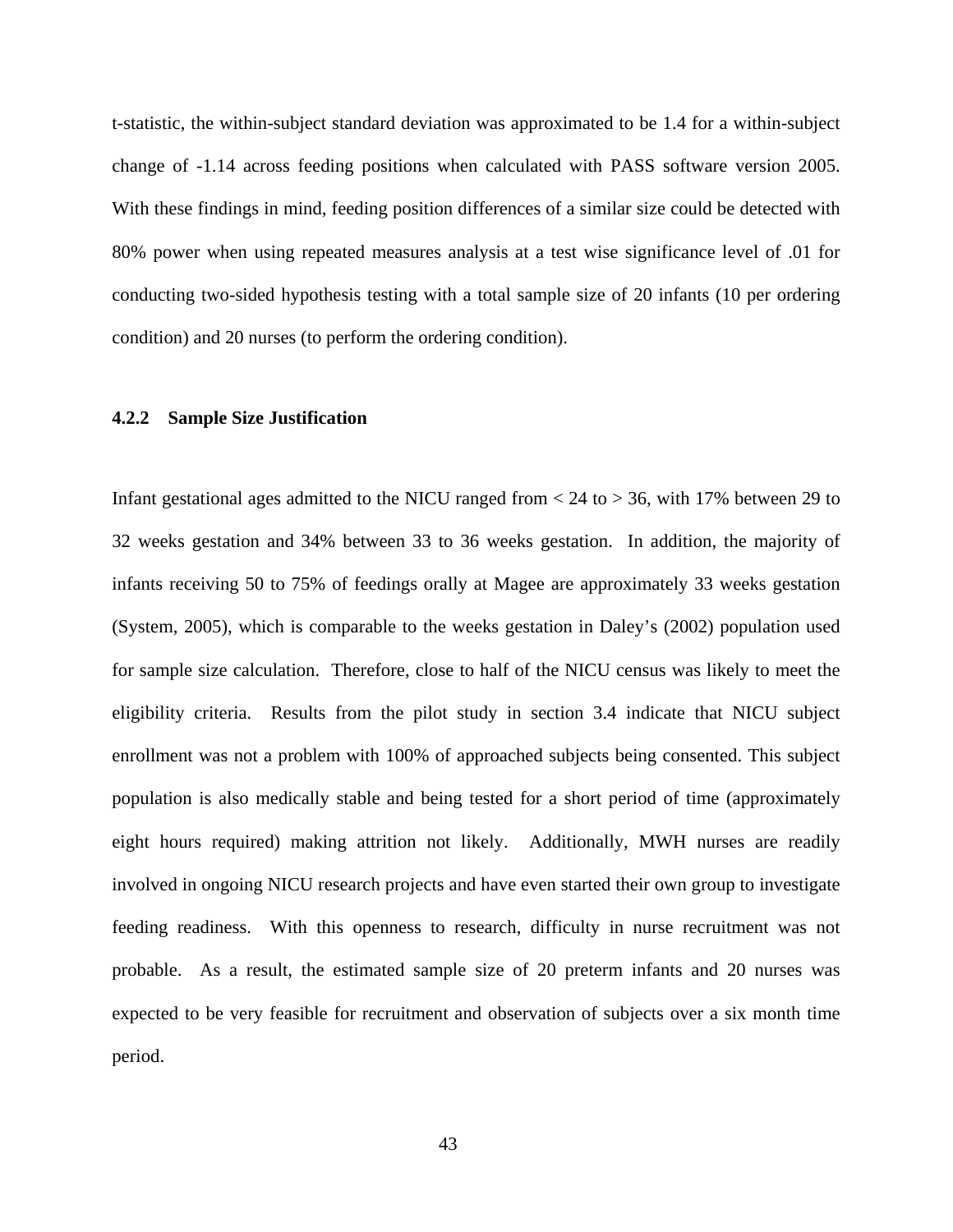### **4.2.3 Preterm Infant Criteria**

To be included in the study an infant had to be premature  $(\leq 35$  weeks gestational age), taking 50 to 75% of their feedings orally and by bottle for no less than 48 hours and no longer than 72 hours, and medically stable. For the purpose of this investigation, medically stable was defined as those preterm infants free from ventilatory assistance, not receiving intravenous medications or feedings, and not requiring medications other than a vitamin supplement. Infants were excluded from the study with the presence of cranial-facial malformations (cleft lip or palate), genetic anomalies, congenital heart malformations, gastrointestinal disturbances (necrotizing enterocolitis), and central nervous system dysfunctions (seizures, intraventricular hemorrhage grade III or IV), since all are medical complications that are potential confounding factors to oral feeding success (Wolf, 1992).

### **4.2.4 Nurse Criteria**

Inclusion criteria for the nurse required that they were employed in the MWH NICU and were greater than 21 years of age. There were no exclusion criteria and no requirements for full or part time employment status, or number of years with NICU experience.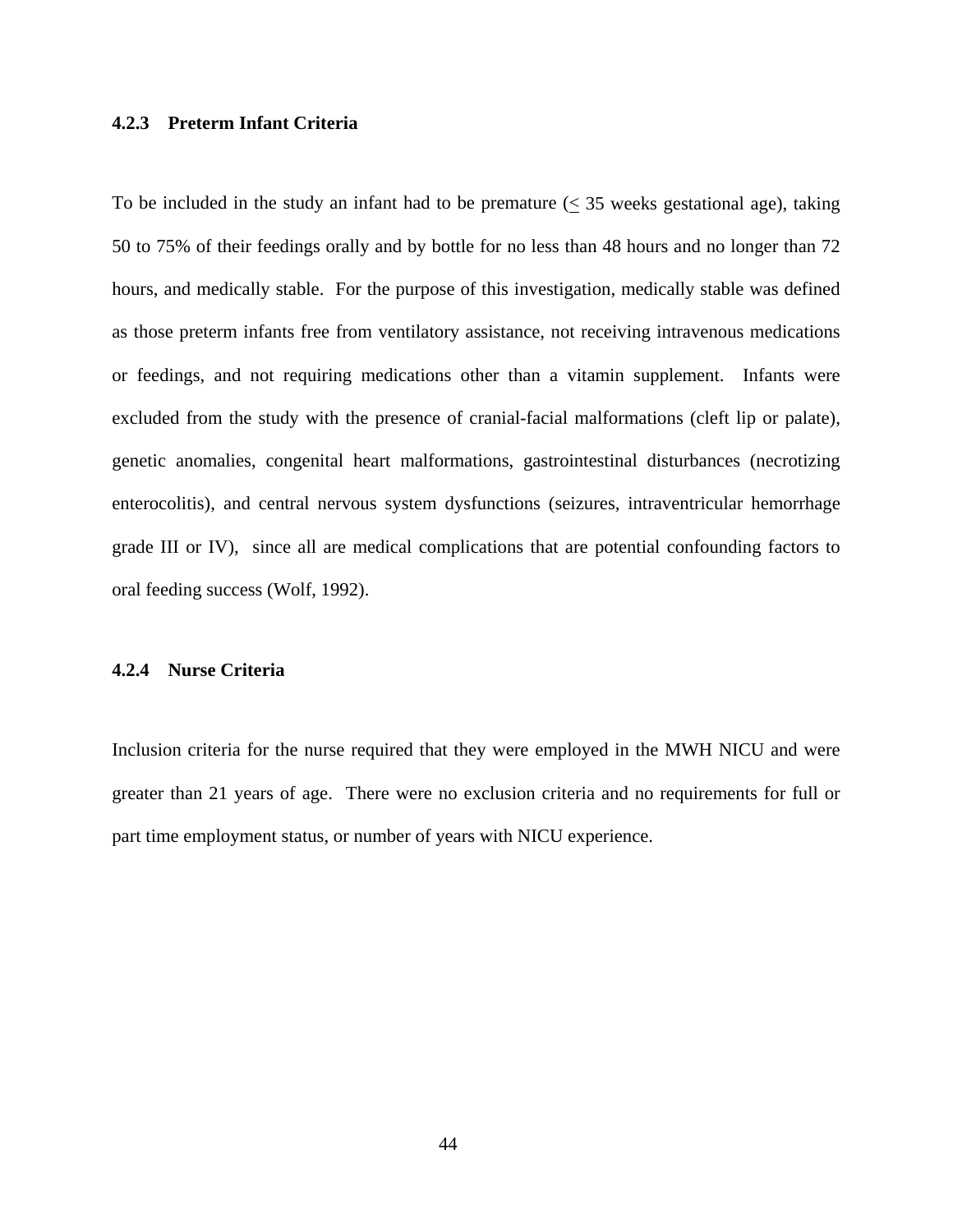# **4.3 PROTECTION OF HUMAN SUBJECTS**

### **4.3.1 IRB Approval**

Approval to conduct the study was obtained through an expedited review from the University of Pittsburgh Institutional Review Board.

## **4.3.2 Data Safety and Monitoring**

In order to minimize confidentiality risks, all research subjects were assigned a unique study number. This study number was placed on the demographic forms, feeding position observation form, ABSS evaluations, printed monitor data, and video tapes of bottle feeding. Only the PI had the master list which linked subjects' names to their study number. All original paper records and videos will be stored for a minimum of 5 years and may be stored indefinitely, in a locked file cabinet, in the School of Nursing--leaving the option for use beyond the primary project. Additionally, information from all paper forms, evaluations, and monitor data was entered into a computerized database using only the unique assigned study numbers.

### **4.4 INFANT SUBJECT ENROLLMENT**

Electronic medical records were reviewed by the PI, for preterm infants who were enrolled in the research registry. If the infant was deemed eligible, the PI directly approached their parent(s) explained the investigation, answered any questions, and obtained written informed consent for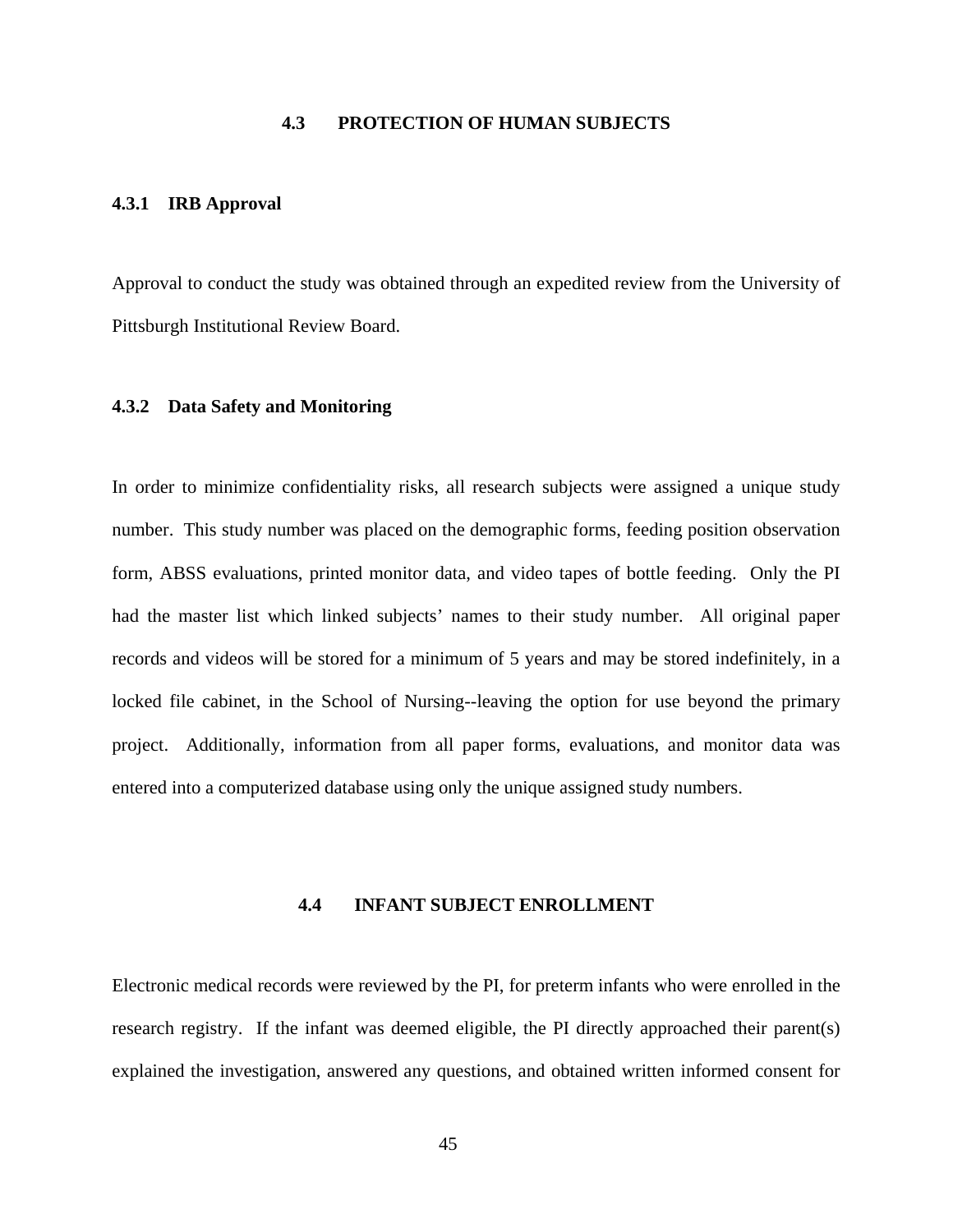their son/daughter's participation. Potential subjects not listed in the research registry were identified by NICU nurses, who were informed about the study (see section 4.3.3). These NICU nurses then approached the infant's parent(s), introduced the study, and asked for permission to be approached by the PI.Afterwards, the PI described the investigation to the parent(s) for their son's/daughter's participation. Questions and concerns were addressed at this time, and the parent's written informed consent was obtained. The PI also addressed any subsequent parental questions or concerns with regard to the research study.

### **4.5 NURSE SUBJECT ENROLLMENT**

Multiple in-services were held to educate nursing staff about the investigation prior to its start. Education included a verbal presentation about their role and a physical demonstration about each feeding position using a baby doll. In addition, small posters detailing the study background, purpose, design, sample, data collection, and nurse role were placed in the nurses' lounge and at each nursing station. Informed consent was obtained by the PI, from the nurse caring for the consented subject immediately before the feeding being observed. Any questions and concerns were answered at this time as well.

#### **4.6 DATA COLLECTION**

Once an infant was enrolled in the study, all data was collected by the PI. Information was obtained from the subject's electronic medical record to complete the Demographic Form prior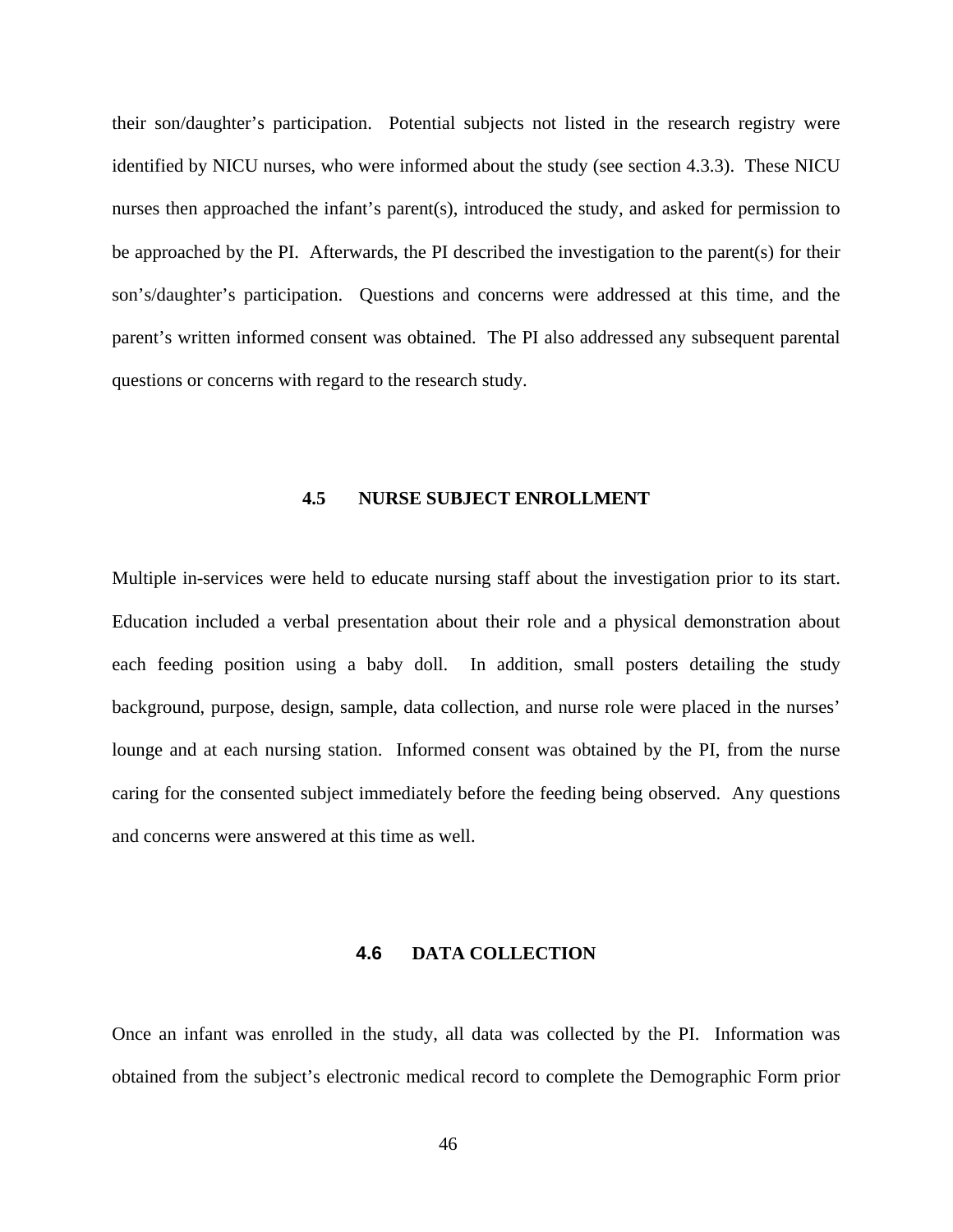to the first feeding. Each infant was then fed in both feeding positions and served as its own control. Feeding position order was randomized to Condition A or Condition B according to randomized assignments that were computer generated using a permuted block randomization with block sizes of four.

Condition A required the infant to be fed in an Upright feeding position first followed by a Cradle feeding position. Condition B required the infant to be fed in a Cradle feeding position first followed by an Upright feeding position. Each condition had a six-hour wash out period between feedings. This six-hour wash out period was necessary since the percentage of oral feeding subjects were receiving required a scheduled nasogastric feeding to follow three hours after each oral feeding. The nasogastric feeding was then followed by another scheduled oral feeding three hours later.

In addition, both conditions recorded the infant's heart rate, respiratory rate, and oxygen saturation on their IntelliVue MP50 monitors at six time periods. This information was printed directly from the monitor at one minute intervals. Each one minute interval was a median value for five, 12 second readings. Occurrence of apnea, bradycardia, and oxygen desaturation were recorded on the Feeding Position Observation form at the time periods as well. These six time periods consisted of two 30 minute baseline recordings immediately prior to the feeding, two maximum of 30 minute during feeding recordings, and two 30 minute recovery recordings immediately after the feeding. **(See Figure 3)**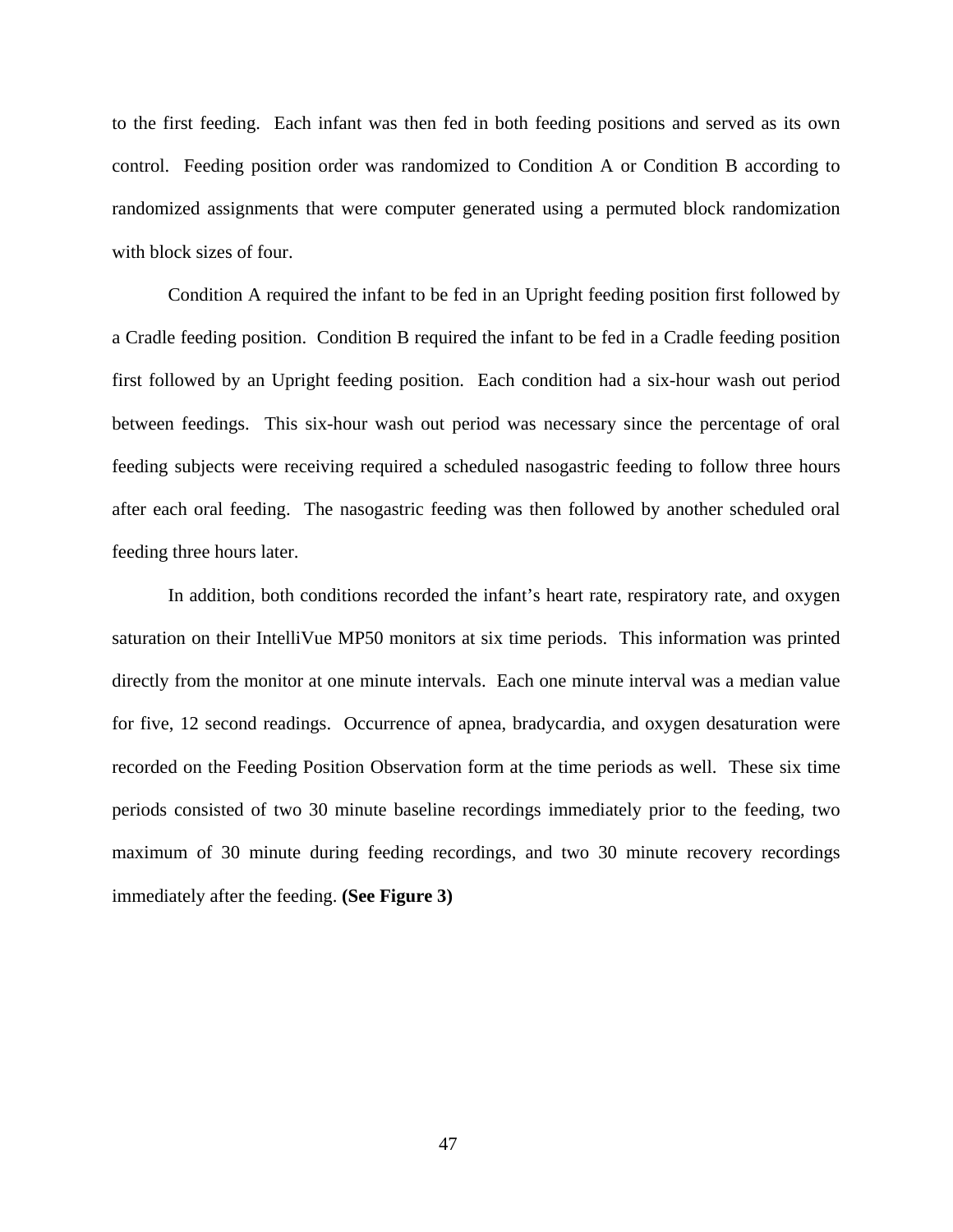## **Condition A:**



Immediately prior to the subject's feeding, the nurse was instructed on the feeding position to be used. She was also reminded to keep the infant's head and the extremities oriented to the midline of the body, and not hyper-extend or hyper-flex the infant in any way. Rather, an overall flexed position was encouraged with the shoulders rounded and the arms flexed toward the midline of the body (Wolf, 1992). Instructions were given to avoid rocking, talking (Lemons & Lemons, 1996), twisting the bottle, breaking oral suction, neck hyper-extension, and neck hyper-flexion all of which can be detrimental to a preterm infant's feeding performance as well (Wolf, 1992). If the nurse deviated from this positioning protocol, they were gently reminded by the PI and it was corrected promptly. The nurse was also encouraged to perform her usual standard of care when feeding such as pacing, deciding when to burp the infant, and intervening as necessary (i.e., stopping the feeding briefly or completely, stimulating the infant through touch, administering oxygen, etc.), if the infant had an apneic, bradycardic, or oxygen desaturation episode. Chin and cheek support were also permitted since these actions may assist the infant in completing an oral feed which was needed to test cardiorespiratory stability.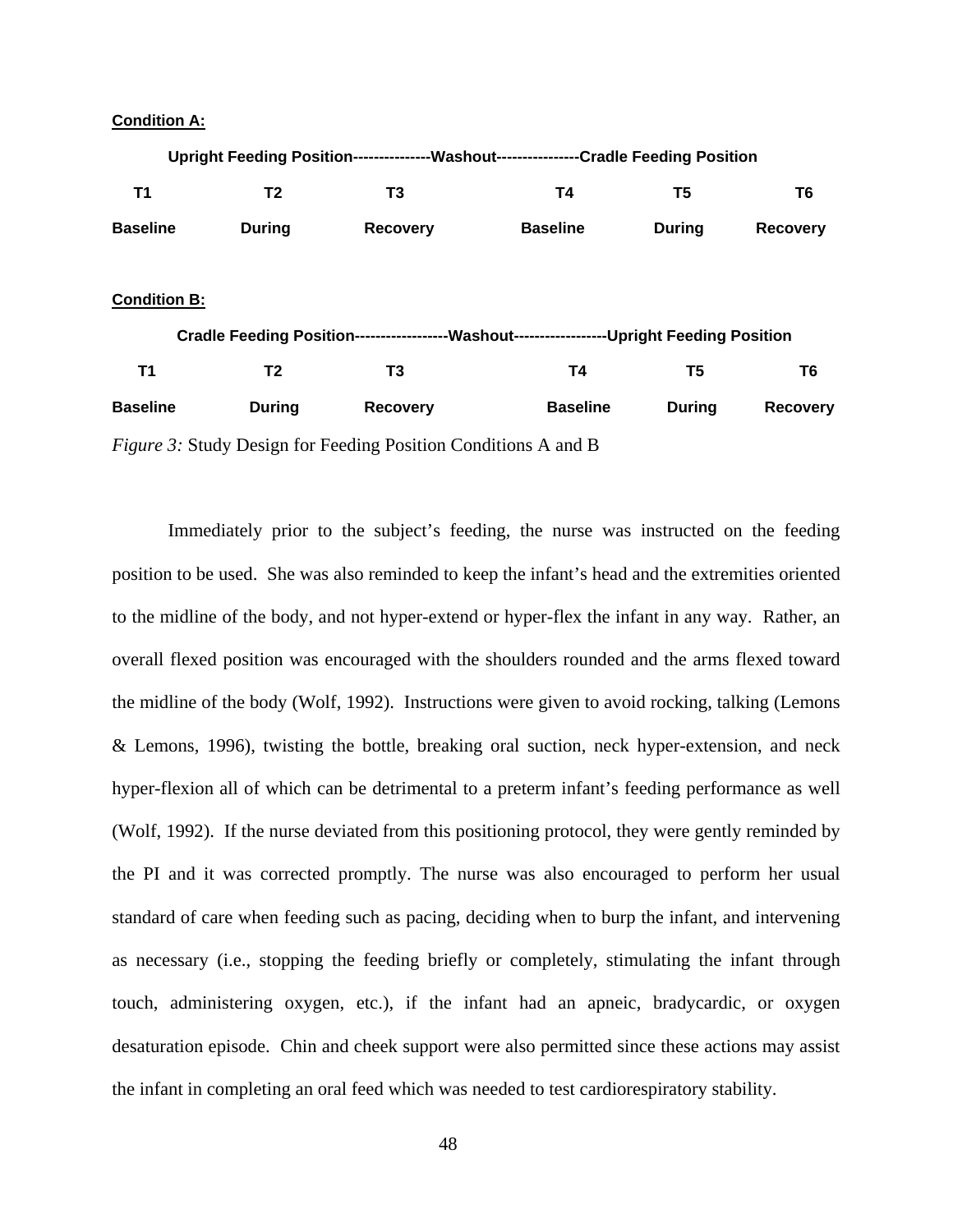The feedings took place during regular scheduled feeding times, were performed in the subject's assigned private bay or open bed area, and were videotaped. In addition, the MWH NICU only used the Mead-Johnson Ross Term nipple for bottle feedings. Therefore, no variation existed in the equipment used to bottle feed. However, three subjects received each feeding position from a different nurse due to change of shift. Feeding position degree was measured by a goniometer prior to the feeding start, after burping, and periodically throughout the feed if the nurse adjusted her or the subject's position. Amount of feeding ordered and volume consumed as well as feeding start and stop times were recorded on the Feeding Position Observation Form. The length of the feeding was also retimed with a stopwatch when the video tapes were reviewed by the PI, to evaluate infant behavioral state with the ABSS. Due to the insignificant occurrence of apnea, bradycardia, and oxygen desaturation, the investigation was stopped before reaching the estimated sample size of 20 preterm infants and 20 NICU nurses. Therefore, a total of 24 observations were completed to obtain data on 12 feedings in an Upright position and 12 feedings in a Cradle position. Duration of the study was 17 days.

#### **4.7 MEASURES**

Five measures were used for data collection. These measures consisted of a Demographic Form, a Feeding Position Observation Form, a goniometer, an IntelliVue MP50 cardiorespiratory monitor, and the Anderson Behavioral State Scale.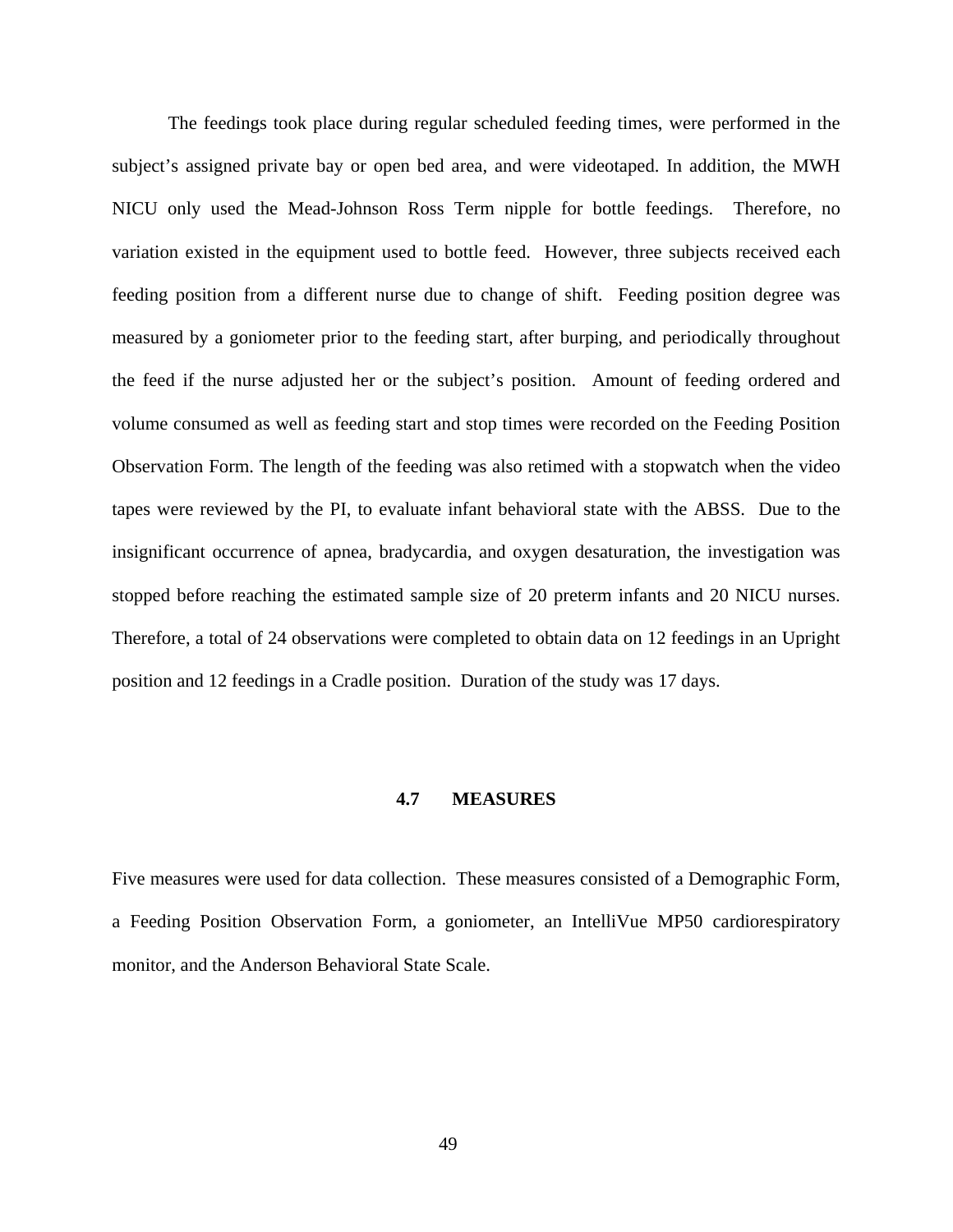## **4.7.1 Demographic Form**

This investigator-developed form was used to record demographic information about the preterm infant and included date of observation, infant's gender and race, DOB, GAB, GAO, DOL, MOD, BWT in grams, APGAR at one minute and five minutes, hours of ventilatory assistance, current NC use, number of oral feedings completed prior to investigation, vitamin supplement use, and medical history. Medical history included the infant's active health problems such as AOP, RDS, BPD, IVH I or II, HB, and A's & B's. This form was tested in the pilot study to assess feasibility. Since this information was able to be obtained from the computerized charting system, no errors were found with collection and/or missing data. However, during the pilot study, it was determined that the number of previously completed oral feedings was needed in addition to the other demographic data. **(See Appendix C)** 

#### **4.7.2 Feeding Position Observation Form**

This investigator-developed form was used to record the outcomes needed for the study protocol. These outcomes were apnea, bradycardia, oxygen desaturation, feeding duration, amount of feeding ordered, amount of feeding completed, and feeding position used. Feeding positions used were the Upright and the Cradle feeding position. The Upright position consisted of the infant resting on the nurse's lap and being held in one hand, with its head and trunk up 45 degrees in relation to the nurse's lap. The Cradle position consisted of the preterm infant resting on the nurse's lap and being held in one hand, with the head and trunk up 15 degrees in relation to the nurse's lap. This form was tested in the pilot study for feasibility and was found to be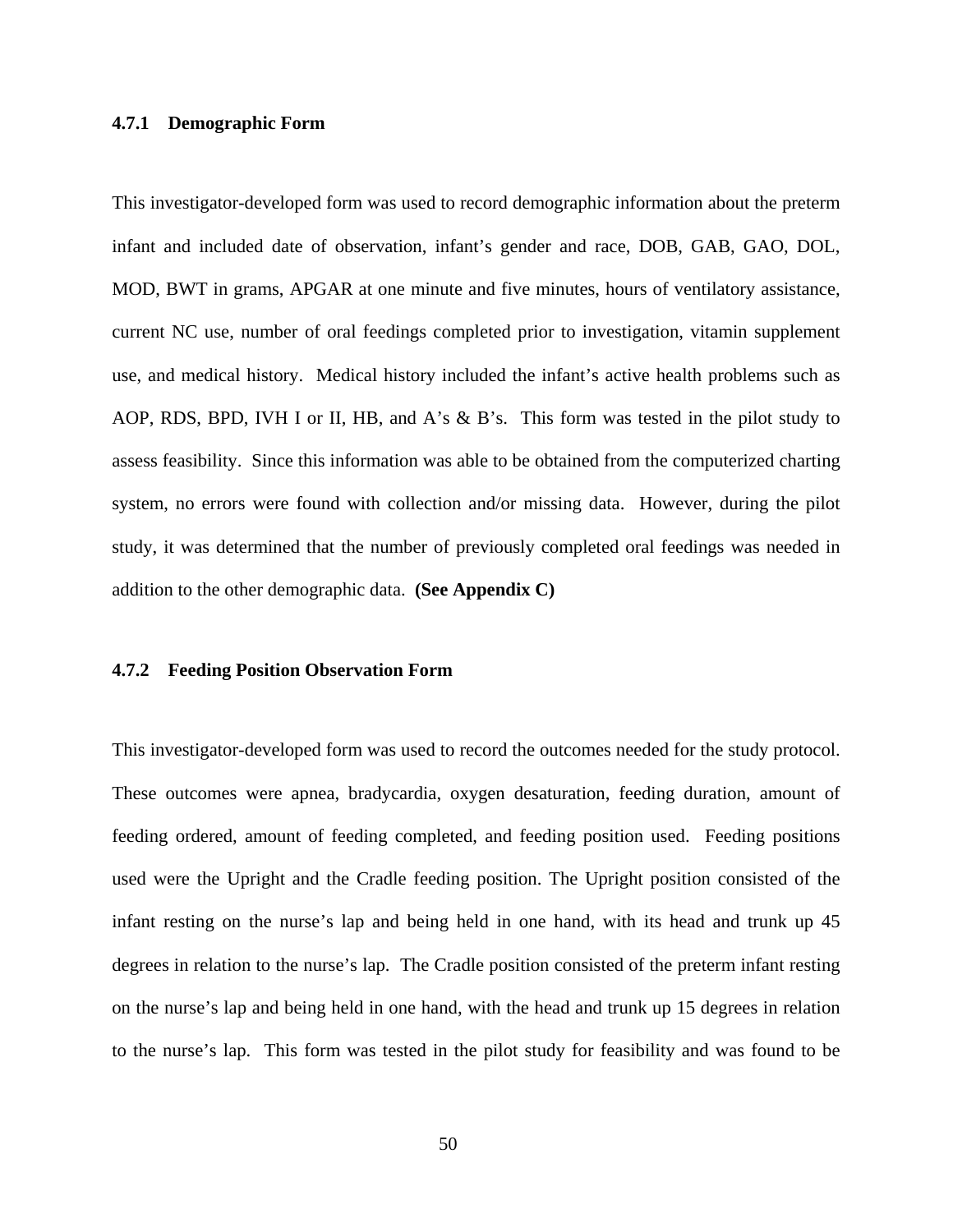subjective since there was no specific tool to measure the feeding position angle. As a result the goniometer was added for this measurement. **(See Appendix D)**

### **4.7.3 Goniometer**

The goniometer is an apparatus commonly used by physical therapists to measure joint movements and angles (Davis, 1993). Dr. Rita Pickler PhD, RN, PNP, Professor and Chair of Maternal Child Nursing, at Virginia Commonwealth University, School of Nursing assisted with proper training and use of this instrument.

### **4.7.4 IntelliVue MP50**

The Philips' IntelliVue MP50 patient monitor is a high-performance monitoring system for flexible care settings. Built on Philips' strong heritage in patient monitoring, IntelliVue has a highly flexible screen configuration, an extensive clinical measurements menu, built-in clinical support tools such as event surveillance, a 12-lead electrocardiogram, and arrhythmia analysis (Philips, 2003). The IntelliVue MP50 was easy to use and matched the pace and unique needs of MWH NICU.

#### **4.7.5 Anderson Behavioral State Scale**

The ABSS was developed to assess behavioral state in preterm infants. It is a categorical tool which contains 12 behavioral states. The corresponding state and its assigned number are as follows: regular quiet sleep = 1, irregular sleep = 2, active sleep = 3, very active sleep = 4,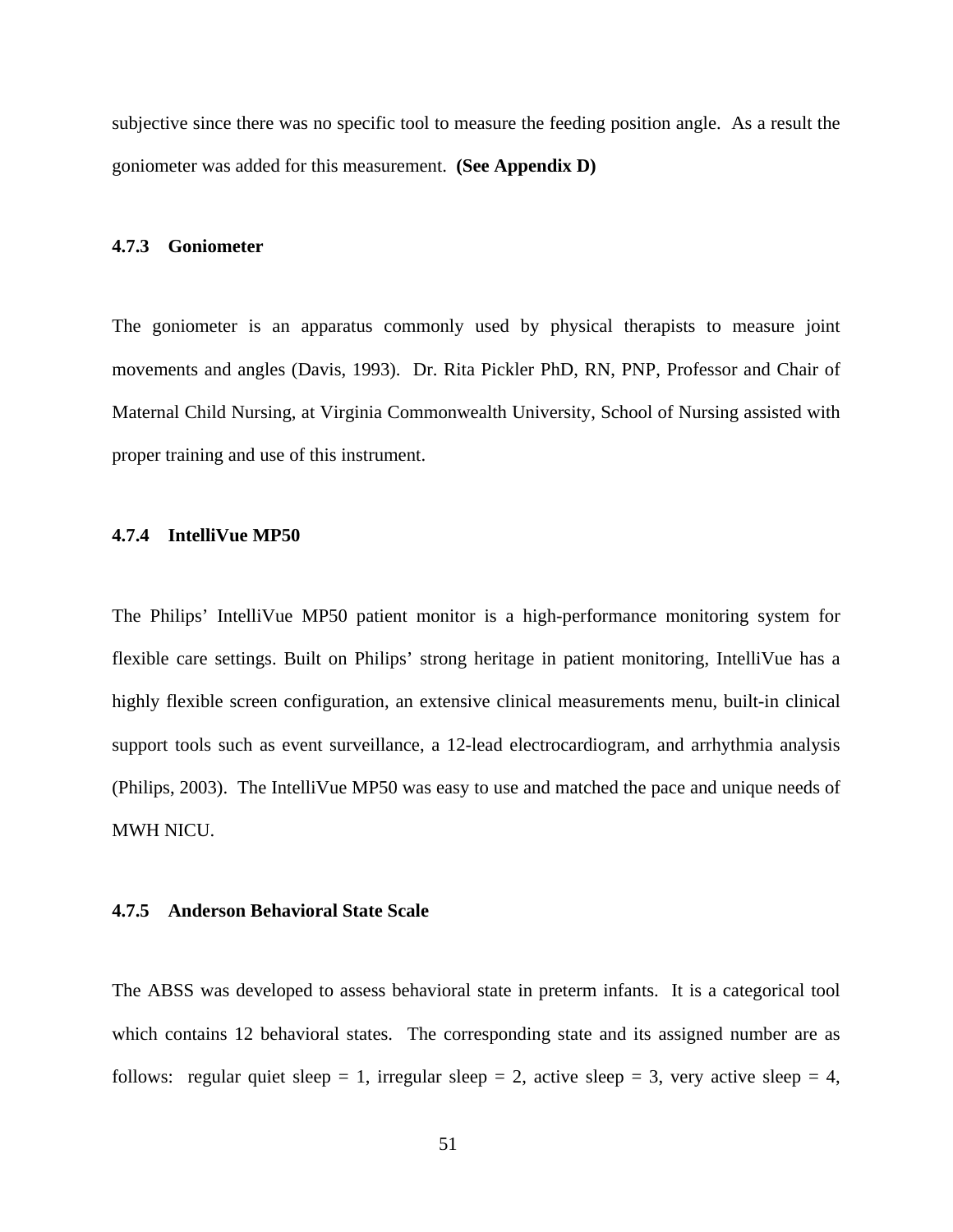drowsy = 5, alert inactive = 6, quiet awake = 7, active awake = 8, very active awake = 9, fussing  $= 10$ , crying  $= 11$ , and hard crying  $= 12$  (Anderson et al., 1990). The video taped feedings were reviewed to perform the ABSS evaluations on each subject. Assessments were done at baseline when the feeding began and then every two minutes till the feeding was completed. For each behavioral assessment the infant was observed for 30 seconds. The most active behavioral state observed was then recorded. However, the state of alert inactivity was an exception and was recorded when present, even if a more active state occurred in the same assessment period since it displays the most organized and optimal behavior. Content validity was established for the ABSS by a panel of neonatal nurse researchers and clinicians and interrater reliability is dependent upon ABSS training and experience (McCain, 1992). Dr. Rita Pickler PhD, RN, PNP, Professor and Chair of Maternal Child Nursing, at Virginia Commonwealth University, School of Nursing assisted with proper training and use of this instrument. Interrater reliability for the ABSS was established with Dr. Pickler, at 85.71% after randomly reviewing 25% of the video recorded feedings.

## **4.8 DATA MANANGEMENT**

Data management was handled by the PI in consultation with research committee members. Using a project computer, all of the data from the Demographic Form, the Feeding Position Observation Form, the ABSS, and the IntelliVue MP50 monitor were entered by the PI into Microsoft Excel instrument-specific spreadsheets, which were linked by the unique participant identifier. Data files were then visually verified for their accuracy by the PI.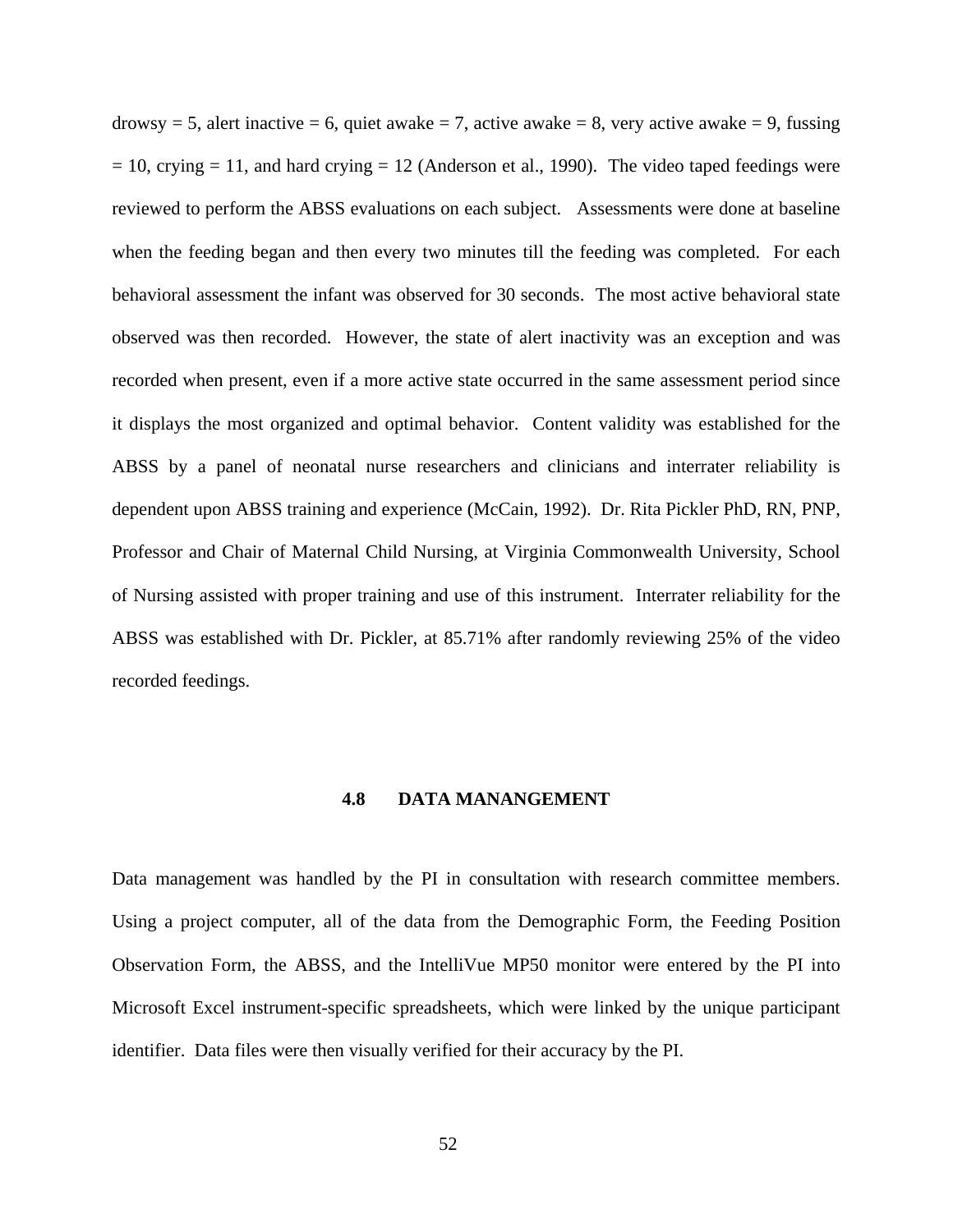# **4.9 DATA ANALYSIS**

### **4.9.1 Preliminary Analysis**

Analyses were conducted in SAS (version 9.0, SAS Institute, Cary, NC). A detailed descriptive analysis of all data collected was performed, involving the summarization of data and the use of inferential and graphical exploratory data analytic techniques in order to identify any existing outliers. In particular, these descriptive statistics included the mean, median, mode, range, standard deviation, and inter-quartile range as well as percentile ranks and frequencies. Furthermore, graphical techniques included histograms, box plots, and scatter plots. Analyses were also performed to assess potential infant demographic confounders on feeding positions, their order, and cardiorespiratory stability.

#### **4.9.2 Hypothesis Analysis**

**Specific Aim 1 (primary):** To identify if a relationship exists between the feeding position (Upright versus Cradle) of the preterm infant and cardiorespiratory stability (apnea, bradycardia, oxygen desaturation).

**H1:** Preterm infants held in an Upright feeding position will have fewer apnea episodes than preterm infants held in a Cradle feeding position.

**H2:** Preterm infants held in an Upright feeding position will have fewer bradycardia episodes than preterm infants held in a Cradle feeding position.

**H3:** Preterm infants held in an Upright feeding position will have fewer oxygen desaturation episodes than preterm infants held in a Cradle feeding position.

53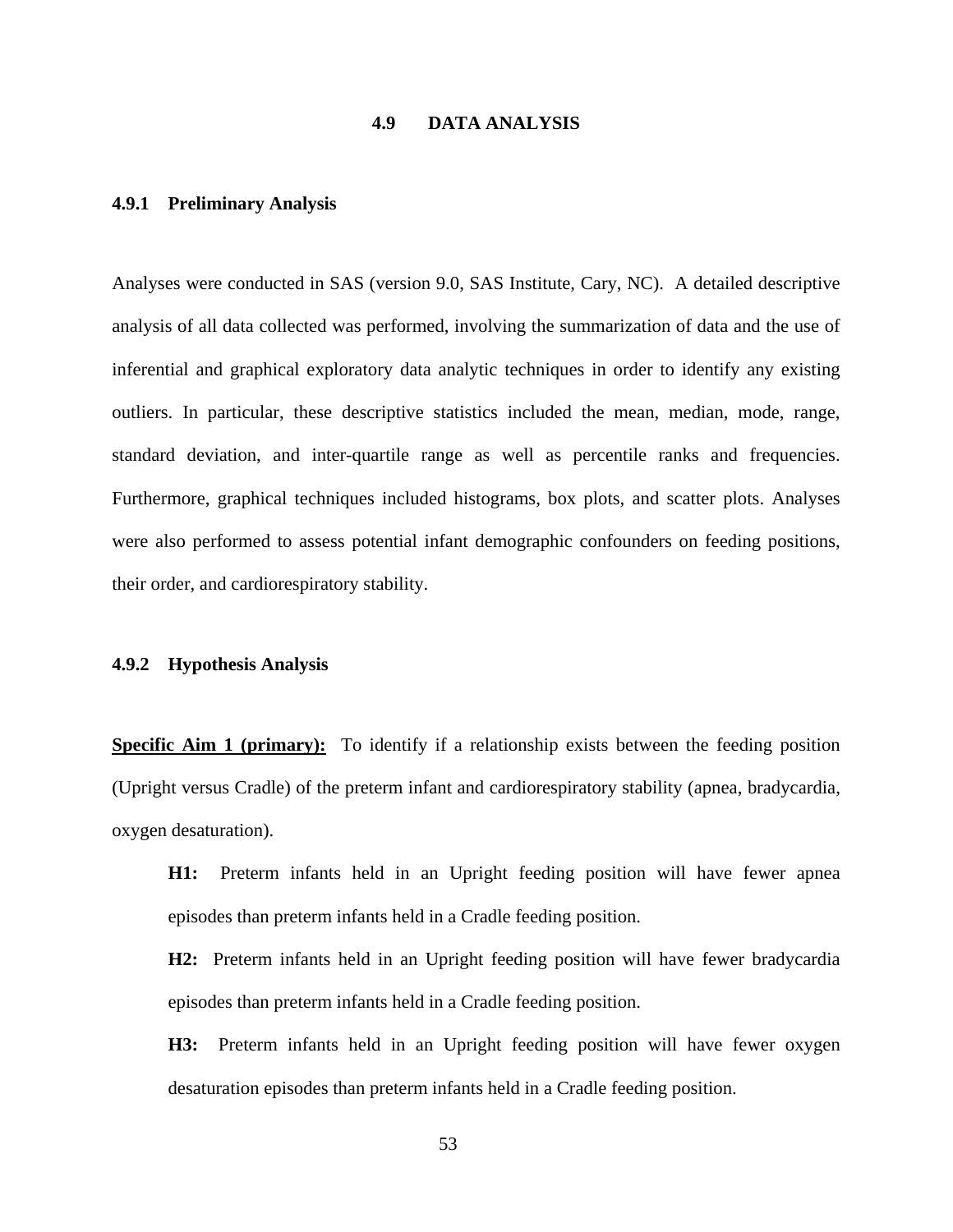The primary endpoint for this research aim was cardiorespiratory stability as measured by the occurrence and number of apneic, bradycardic, and oxygen desaturation episodes. Had there been actual episodes during any of the baseline, during, and recovery time periods, the number of episodes of apnea and bradycardia observed for each period would have been divided by the duration of the time period to yield a rate of occurrence. Then mixed effects modeling accounting for the behavioral state covariate would have been used.

**Specific Aim 2 (secondary):** To identify if a relationship exists between the feeding position (Upright versus Cradle) of the preterm infant and the percentage of feeding consumed.

**RQ1:** Does the preterm infant consume a greater volume of feeding when fed in an Upright position?

 For this secondary specific aim, the endpoint of interest, percentage of feeding consumed, was computed by subtracting the volume consumed from the volume ordered for each feeding position and then calculating the percentage consumed. Results from the percentage calculation answered this research question. Therefore, further analysis with a mixed effects model was not necessary.

**Specific Aim 3 (secondary):** To identify if a relationship exists between the feeding position (Upright versus Cradle) of the preterm infant and the feeding duration.

**RQ2:** Does the preterm infant have a shorter feeding duration when fed in an Upright position?

54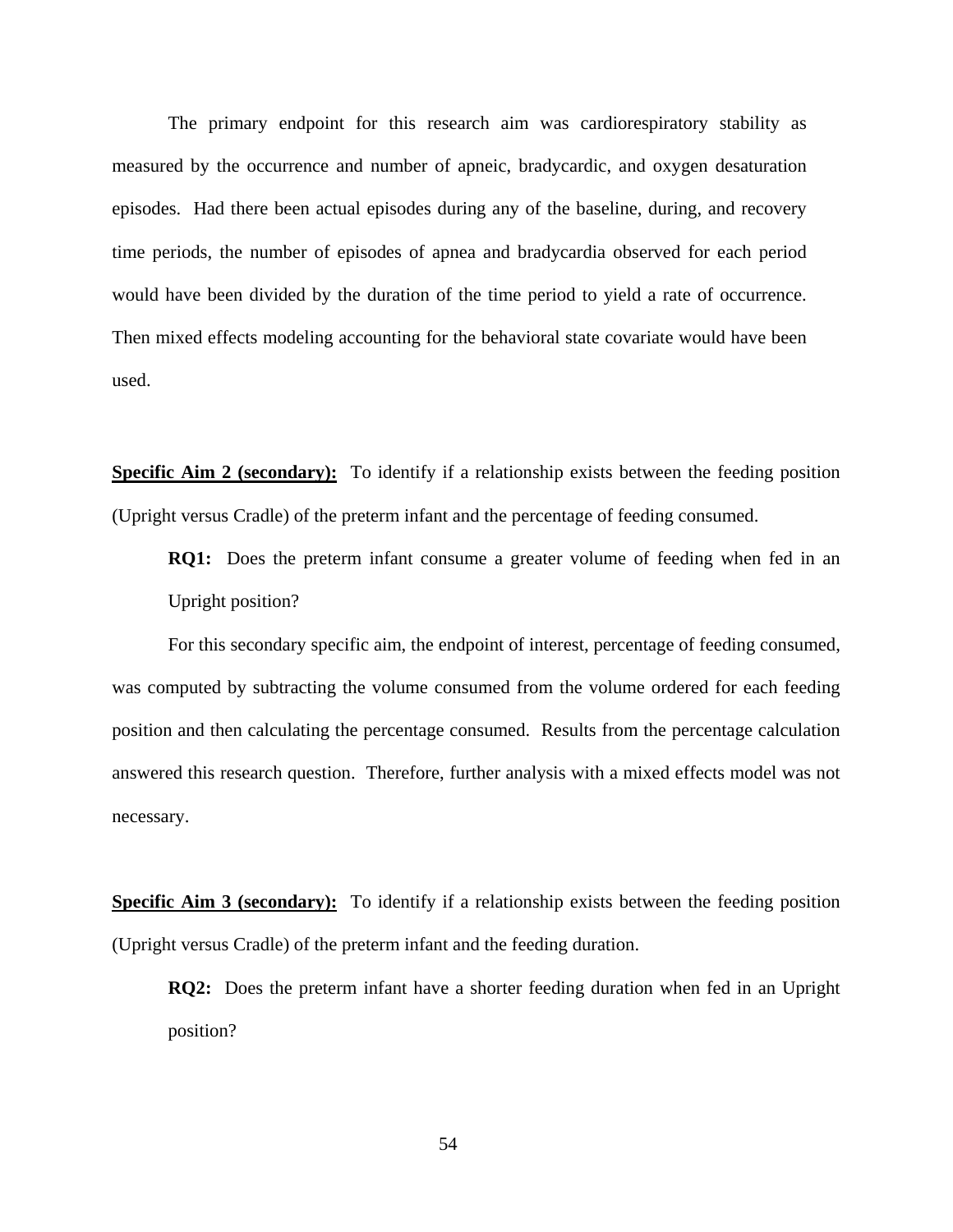For this secondary aim the amount of time needed for feeding completion in each position was the response of interest. Feeding duration was calculated by using a stop watch to record the amount of time required for a preterm infant's bottle feeding from start to finish, including any necessary nursing care. With duration as the dependent variable, a mixed effects model assuming a normal error distribution was fitted where the model contains one withinsubjects effect (first feeding and second feeding) and one between-subjects effect (Condition A and Condition B).

**Specific Aim 4 (tertiary):** To explore if relationships exists between the feeding position (Upright versus Cradle) of the preterm infant, cardiorespiratory stability, gestational age at observation (GAO), and day of life (DOL).

**RQ3:** Is a preterm infant's GAO related to cardiorespiratory stability according to feeding position?

**RQ4:** Is a preterm infant's DOL related to cardiorespiratory stability according to feeding position?

 Had there been a rate of occurrence for apnea, bradycardia, and oxygen desaturation, the mixed effects model estimated for the Specific Aim 1 would have been expanded to include GAO and DOL as moderators.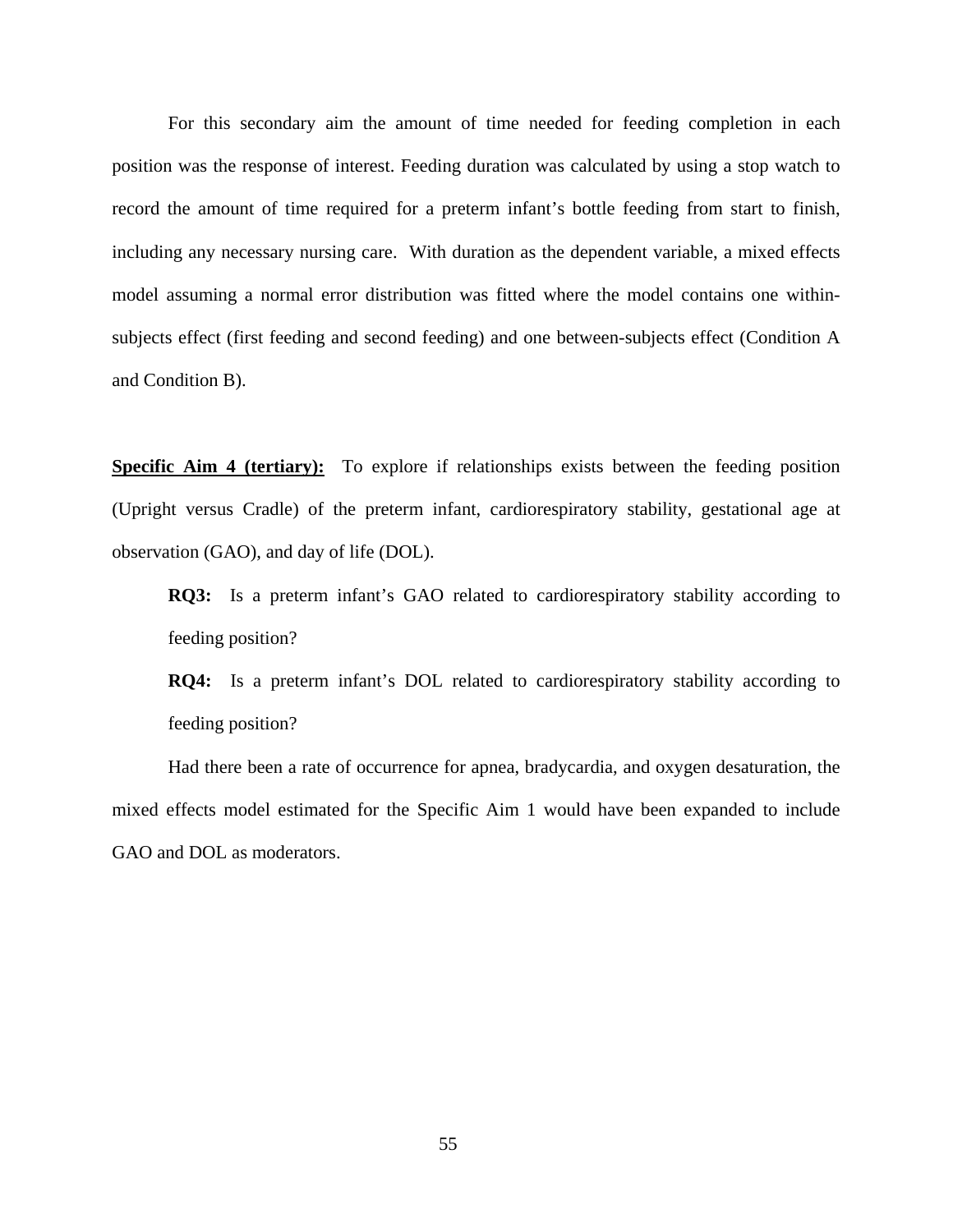#### **5.0 RESULTS**

The study results are organized into three sections. First are the sample characteristics. Second are the aims and their corresponding hypotheses or research questions. Third and last are the post hoc analyses.

# **5.1 SAMPLE CHARACTERISTICS**

### **5.1.1 Enrolled Sample**

The sample was a convenience sample of 16 preterm bottle feeding infants  $\leq$  35 weeks gestational age and 11 NICU nurses. Of the 16 preterm infants enrolled, 12 completed the investigation and four became ineligible prior to starting data collection. Ineligibility reasons included, one infant maturing to a full oral feed in  $<$  48 hours, one infant starting to breastfeeding, one infant transferring to another facility, and one infant not achieving 50 – 75% of their feedings orally while  $\leq$  35 weeks gestation. In addition, one subject experienced several oxygen desaturation episodes in both feeding positions. However, the infant was unknowingly medically ill at the time of data collection. This subject did not differ demographically from the other infants and was diagnosed with pneumonia several hours after participation, becoming medically unstable and requiring IV antibiotics and ventilatory assistance. Therefore, this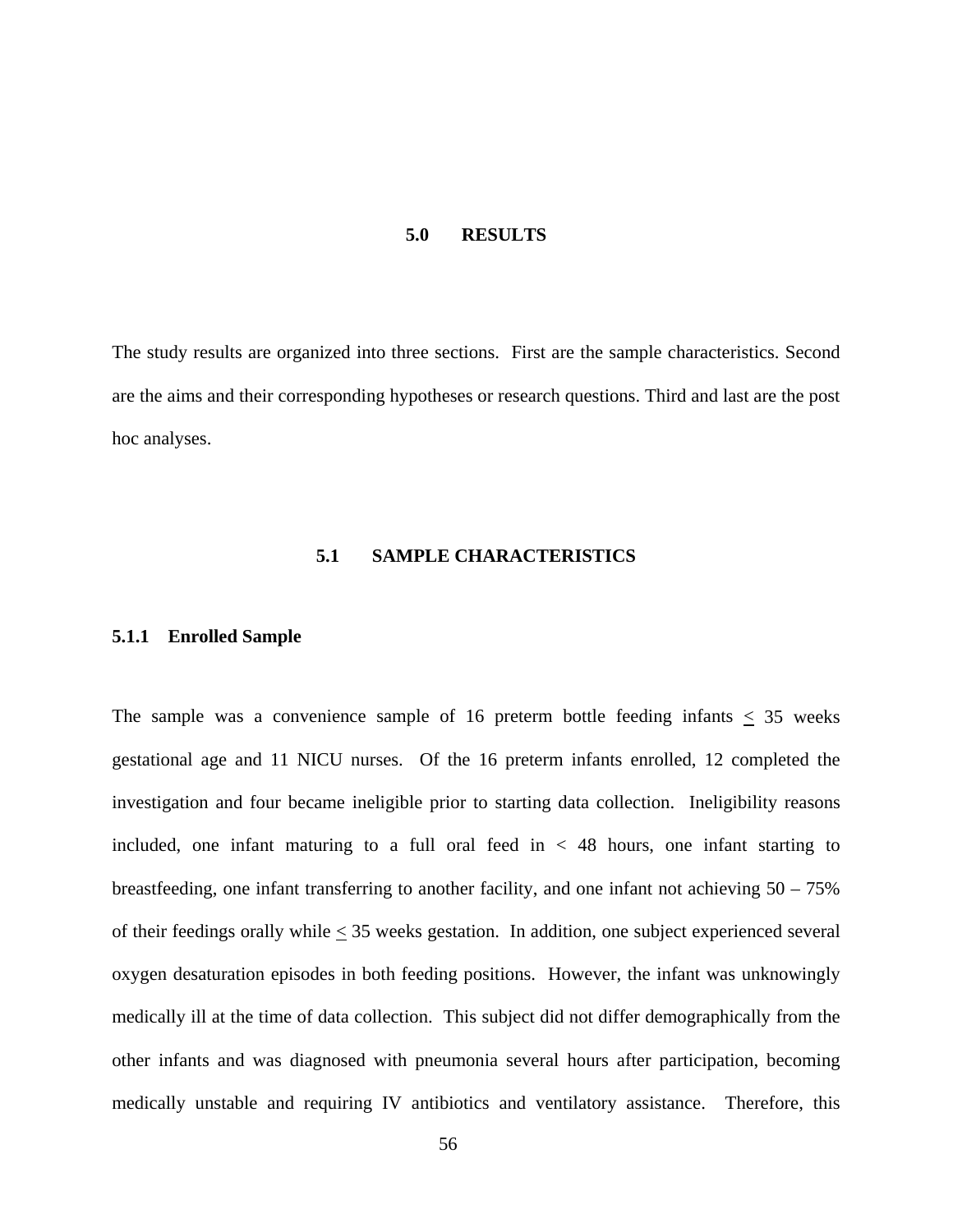subject was viewed as an outlier and excluded from all analyses. Thus, the analyses were completed on 11 subjects. Six subjects (54.5%) were randomly assigned to Condition A and five (45.5%) subjects were randomly assigned to Condition B. Of the 11 NICU nurses enrolled, all completed the investigation and one participated in the study twice.

### **5.1.2 Infant Characteristics**

Overall, gestational age at birth ranged from 27.14 to 33.00 weeks, gestational age at observation ranged from 32.71 to 34.71 weeks, day of life ranged from 6 to 45 days, birth weight ranged from 658 to 2283 grams, and APGARs ranged from 1 to 9 at minute one and 7 to 10 at minute five. Additionally, hours spent on the ventilator ranged from 1 to 174, and the number of previously completed oral feedings ranged from 7 to 27.5. There were seven (63.3%) male and four (36.4%) female subjects. Ten (90.9%) of the subjects were Caucasian and one (9.1%) was African American. Five (45.5%) preterm infants were from a vaginal mode of delivery and six (54.4%) were from a Cesarean Section. Of the subjects observed, only six (54.5%) were receiving vitamins supplements and two (18.2%) required supplemental oxygen by nasal cannula. In addition, there was a wide range of medical problems for the active medical history with the most common being apnea and bradycardia ( $n = 8$ , 72.7%). This was followed by hyperbilirubinemia (n = 3, 27.3%), anemia (n = 2, 18.2%), respiratory distress syndrome (n = 2, 18.2%), apnea of prematurity (n = 1, 9.1%), intraventricular hemorrhage grade I (n = 1, 9.1%), and intraventricular hemorrhage grade II ( $n = 1$ , 9.1%). Further information on overall, Condition A, and Condition B infant characteristics such as means, medians, standard deviations, minimum values, maximum values, frequencies, and percents are provided in the following Tables 7 and 8.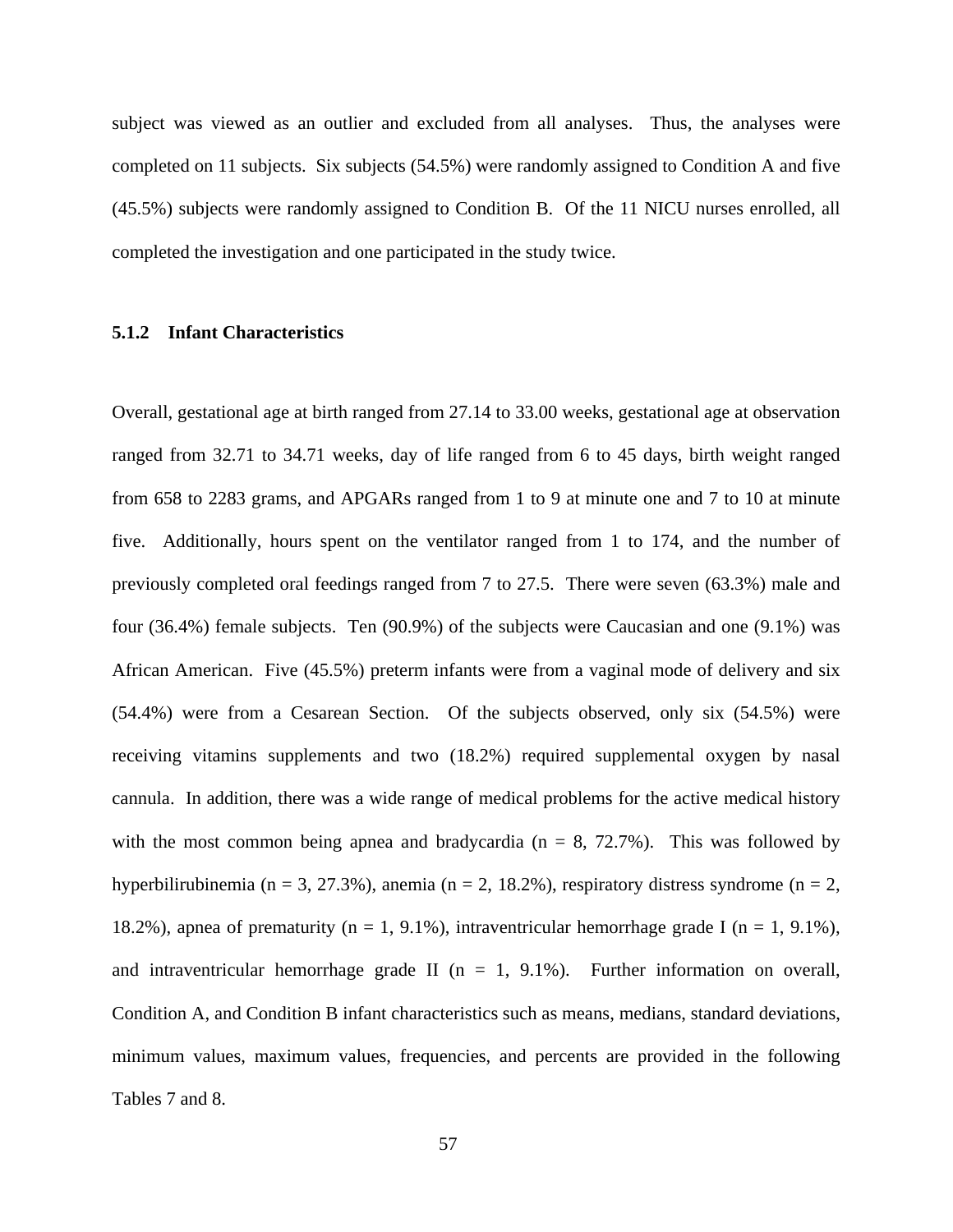|               | <b>Feeding Position Order</b> |                    |                    |                    |
|---------------|-------------------------------|--------------------|--------------------|--------------------|
| Infant        | Overall                       | <b>Condition A</b> | <b>Condition B</b> | Mann-Whitney U     |
| Demographics  | $(n = 11)$                    | $(n = 6)$          | $(n=5)$            | p-value (2-tailed) |
| <b>GAB</b>    |                               |                    |                    |                    |
| Mean          | 30.23                         | 30.69              | 31.00              |                    |
| Median        | 30.43                         | 31.00              | 29.57              | $U = 7.00$         |
| <b>SD</b>     | 2.02                          | 1.97               | 2.15               | $p = .27$          |
| $Min. - Max.$ | $27.14 - 33.00$               | $27.14 - 33.00$    | $27.14 - 33.33$    |                    |
| <b>GAO</b>    |                               |                    |                    |                    |
| Mean          | 33.67                         | 33.65              | 33.69              |                    |
| Median        | 33.57                         | 33.65              | 33.57              | $U = 14.5$         |
| <b>SD</b>     | .64                           | .85                | .33                | $p = .93$          |
| $Min. - Max.$ | $32.71 - 34.71$               | $32.71 - 34.71$    | $33.29 - 34.14$    |                    |
| <b>DOL</b>    |                               |                    |                    |                    |
| Mean          | 23.91                         | 20.50              | 28.00              |                    |
| Median        | 25.00                         | 18.50              | 32.00              | $U = 9.5$          |
| <b>SD</b>     | 14.05                         | 14.20              | 14.27              | $p = .33$          |
| $Min. - Max.$ | $6.00 - 45.00$                | $6.00 - 45.00$     | $6.00 - 45.00$     |                    |

Table 7: *Cardiorespiratory Stability Study Infant Demographics Descriptive Statistics and Confounding Effects in Relation to Feeding Position and Order* 

\_\_\_\_\_\_\_\_\_\_\_\_\_\_\_\_\_\_\_\_\_\_\_\_\_\_\_\_\_\_\_\_\_\_\_\_\_\_\_\_\_\_\_\_\_\_\_\_\_\_\_\_\_\_\_\_\_\_\_\_\_\_\_\_\_\_\_\_\_\_\_\_\_\_\_\_\_\_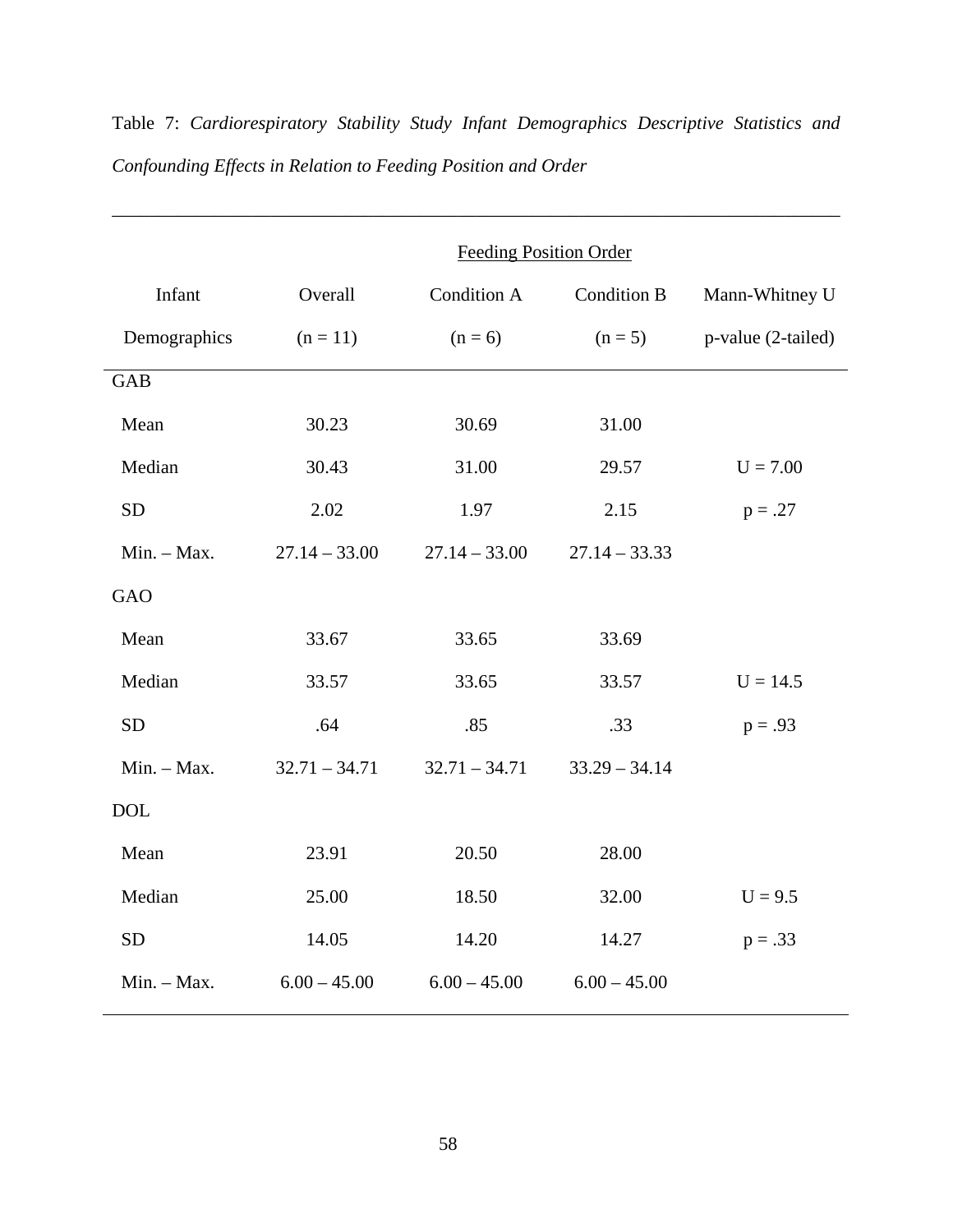Table 7 (continued)

| <b>BWT</b>     |                 |                 |                 |             |
|----------------|-----------------|-----------------|-----------------|-------------|
| Mean           | 1322.64         | 1387.83         | 1244.4          |             |
| Median         | 1178.00         | 1416.50         | 1176.00         | $U = 10.0$  |
| <b>SD</b>      | 474.464         | 346.05          | 203.50          | $p = .36$   |
| $Min. - Max.$  | $658 - 2283$    | $956 - 1822$    | $658 - 2283$    |             |
| APGAR 1 min.   |                 |                 |                 |             |
| Mean           | 6.73            | 7.67            | 5.60            |             |
| Median         | 7.00            | 8.00            | 6.00            | $U = 6.0$   |
| <b>SD</b>      | 2.15            | 1.03            | 2.70            | $p = .09$   |
| $Min. - Max.$  | $1.00 - 9.00$   | $6.00 - 9.00$   | $1.00 - 8.00$   |             |
| APGAR 5 min.   |                 |                 |                 |             |
| Mean           | 8.64            | 9.17            | 8.00            |             |
| Median         | 9.00            | 9.00            | 8.00            | $U = 5.0$   |
| <b>SD</b>      | .92             | .41             | 1.00            | $p = .06$   |
| Min. - Max.    | $7.00 - 10.00$  | $9.00 - 10.00$  | $7.00 - 9.00$   |             |
| Hours on Vent. |                 |                 |                 |             |
| Mean           | 51.18           | 57.67           | 43.40           |             |
| Median         | 16.00           | 31.50           | 9.00            | $U = 14.00$ |
| <b>SD</b>      | 67.14           | 67.33           | 73.92           | $p = .85$   |
| Min. - Max.    | $0.00 - 174.00$ | $0.00 - 149.00$ | $0.00 - 174.00$ |             |
|                |                 |                 |                 |             |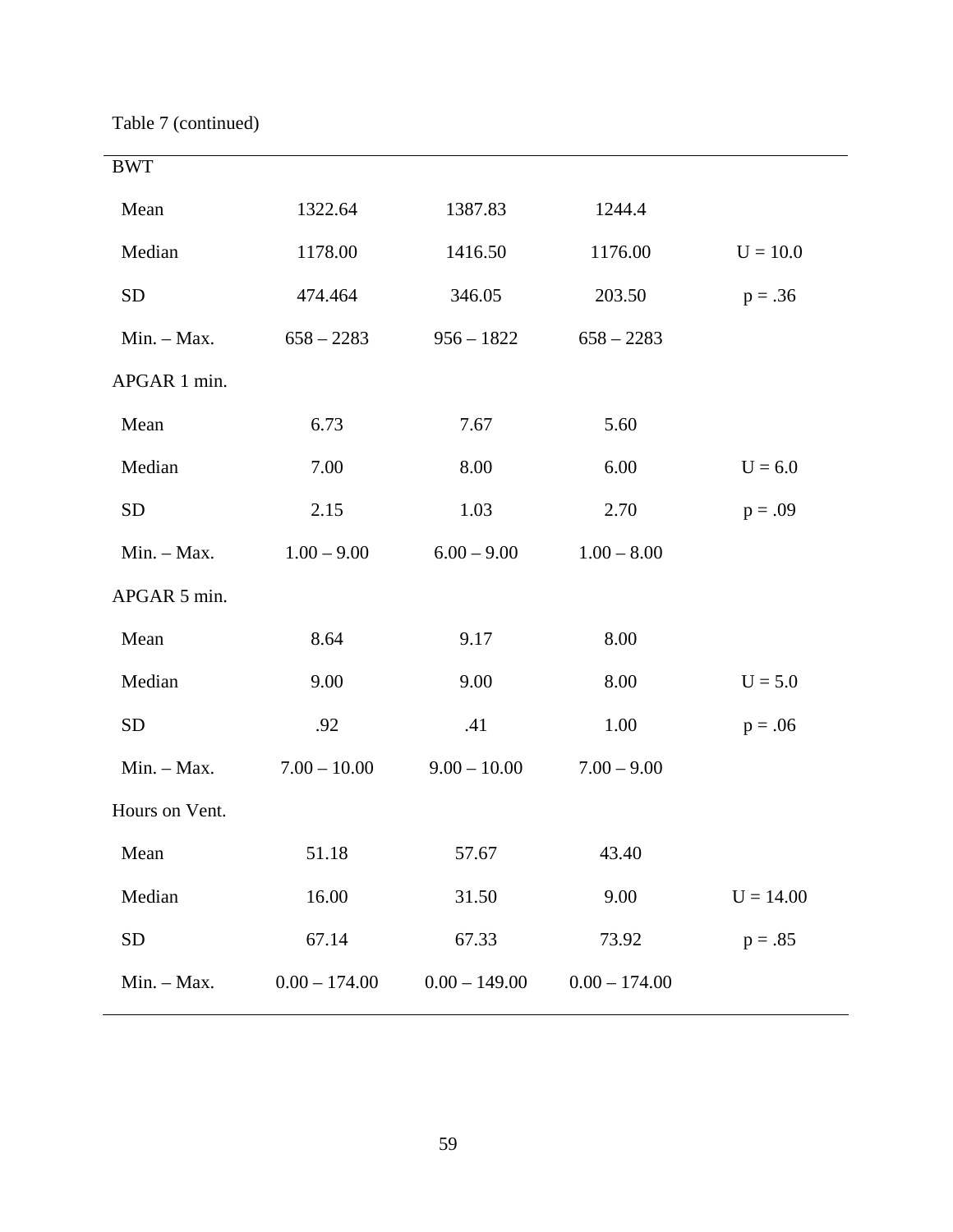Table 7 (continued)

| No. of po Feeds |                |                 |                |            |
|-----------------|----------------|-----------------|----------------|------------|
| Mean            | 16.27          | 17.58           | 14.70          |            |
| Median          | 14.00          | 14.75           | 12.00          | $U = 9.00$ |
| <b>SD</b>       | 6.23           | 5.74            | 7.09           | $p = .27$  |
| $Min. - Max.$   | $7.00 - 27.50$ | $13.00 - 27.50$ | $7.00 - 25.00$ |            |

 $GAB =$  Gestational age at birth,  $GAO =$  Gestational age at observation,  $BWT =$  Birth weight, APGAR = Activity, pulse, grimace, appearance, respiration, min. = minute, Vent. = ventilator, No. = Number, po = oral, Min. – Max. = Minimum to Maximum, Overall = Both Condition A and Condition B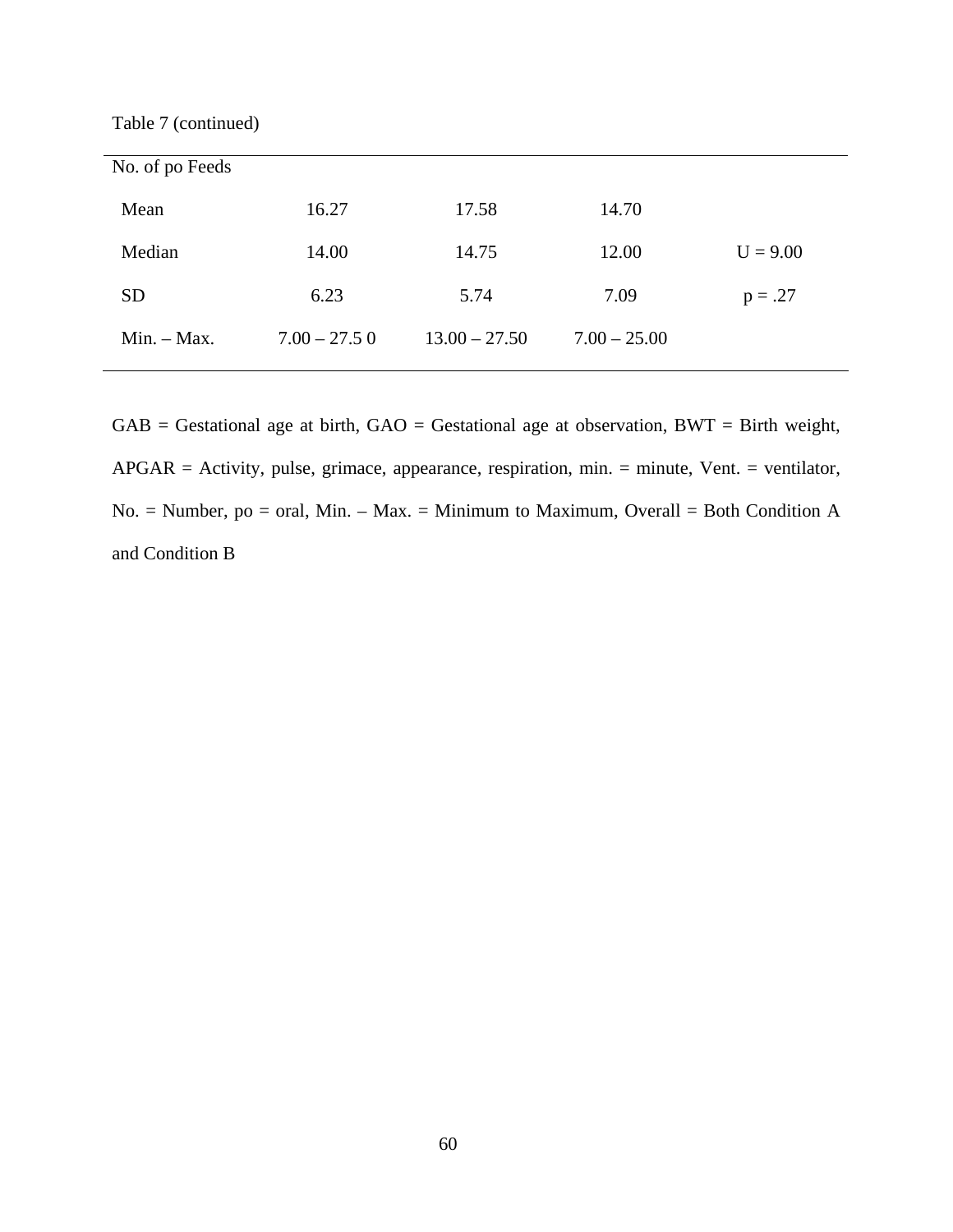# Table 8: *Cardiorespiratory Stability Study Infant Demographic Frequencies, Percents, and Confounding Effects in Relation to Feeding Position and Order*

\_\_\_\_\_\_\_\_\_\_\_\_\_\_\_\_\_\_\_\_\_\_\_\_\_\_\_\_\_\_\_\_\_\_\_\_\_\_\_\_\_\_\_\_\_\_\_\_\_\_\_\_\_\_\_\_\_\_\_\_\_\_\_\_\_\_\_\_\_\_\_\_\_\_\_\_\_\_

|              | <b>Feeding Position Order</b> |                    |                    |                    |
|--------------|-------------------------------|--------------------|--------------------|--------------------|
| Infant       | Overall                       | <b>Condition A</b> | <b>Condition B</b> | Fisher's Exact     |
| Demographics | $(n = 11)$                    | $(n = 6)$          | $(n = 5)$          | p-value (2-tailed) |
| Gender       |                               |                    |                    |                    |
| Male         | 7(63.6)                       | 5(83.3)            | 2(40.0)            | $p = .24$          |
| Female       | 4(36.4)                       | 1(16.7)            | 3(60.0)            |                    |
| Ethnicity    |                               |                    |                    |                    |
| Caucasian    | 10(90.9)                      | 5(83.3)            | 5(100.0)           | $p = 1.00$         |
| AA           | 1(9.1)                        | 1(16.7)            | 0(0.0)             |                    |
| <b>MOD</b>   |                               |                    |                    |                    |
| Vaginal      | 5(45.5)                       | 3(50.0)            | 2(40.0)            | $p = 1.00$         |
| Cesarean     | 6(54.5)                       | 3(50.0)            | 3(60.0)            |                    |
| NC Use       |                               |                    |                    |                    |
| Present      | 2(18.2)                       | 1(16.7)            | 1(20.0)            | $p = 1.00$         |
| Absent       | 9(81.8)                       | 5(83.3)            | 4(80.0)            |                    |
| Vitamin Use  |                               |                    |                    |                    |
| Present      | 6(54.5)                       | 3(50.0)            | 3(60.0)            | $p = 1.00$         |
| Absent       | 5(45.5)                       | 3(50.0)            | 2(40.0)            |                    |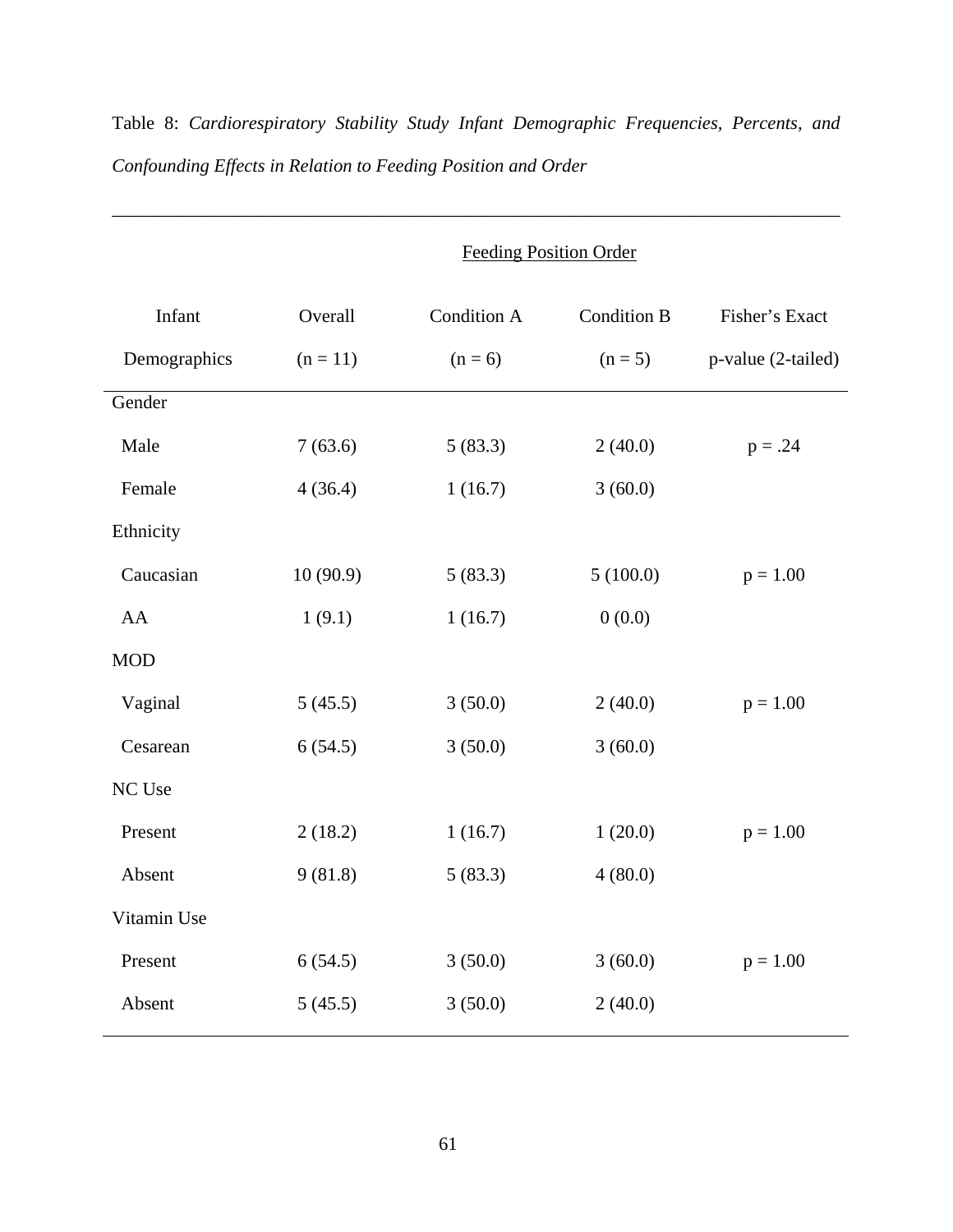Table 8 (continued)

| <b>Medical History</b> |         |         |         |            |
|------------------------|---------|---------|---------|------------|
| AOP                    | 1(9.1)  | 0(0.0)  | 1(20.0) | $p = .46$  |
| HB                     | 3(27.3) | 2(33.3) | 1(20.0) | $p = 1.00$ |
| $A's \& B's$           | 8(72.7) | 4(66.7) | 4(80.0) | $p = 1.00$ |
| Anemia                 | 2(18.2) | 1(16.7) | 1(20.0) | $p = 1.00$ |
| <b>RDS</b>             | 2(18.2) | 1(16.7) | 1(20.0) | $p = 1.00$ |
| <b>IVHI</b>            | 1(9.1)  | 0(0.0)  | 1(20.0) | $p = .46$  |
| <b>IVH II</b>          | 1(9.1)  | 1(16.7) | 0(0.0)  | $p = 1.00$ |
|                        |         |         |         |            |

 $AA = African American, MOD = Mode of delivery, NC = Nasal can a \text{AOP} = Ampa of$ prematurity,  $HB = Hyperbili$ rubinemia, A's & B's = apneas and bradycardias, RDS = Respiratory Distress Syndrome, IVH I = Intraventricular hemorrhage grade I, IVH II = Intraventricular hemorrhage grade II, Overall = Both Condition A and Condition B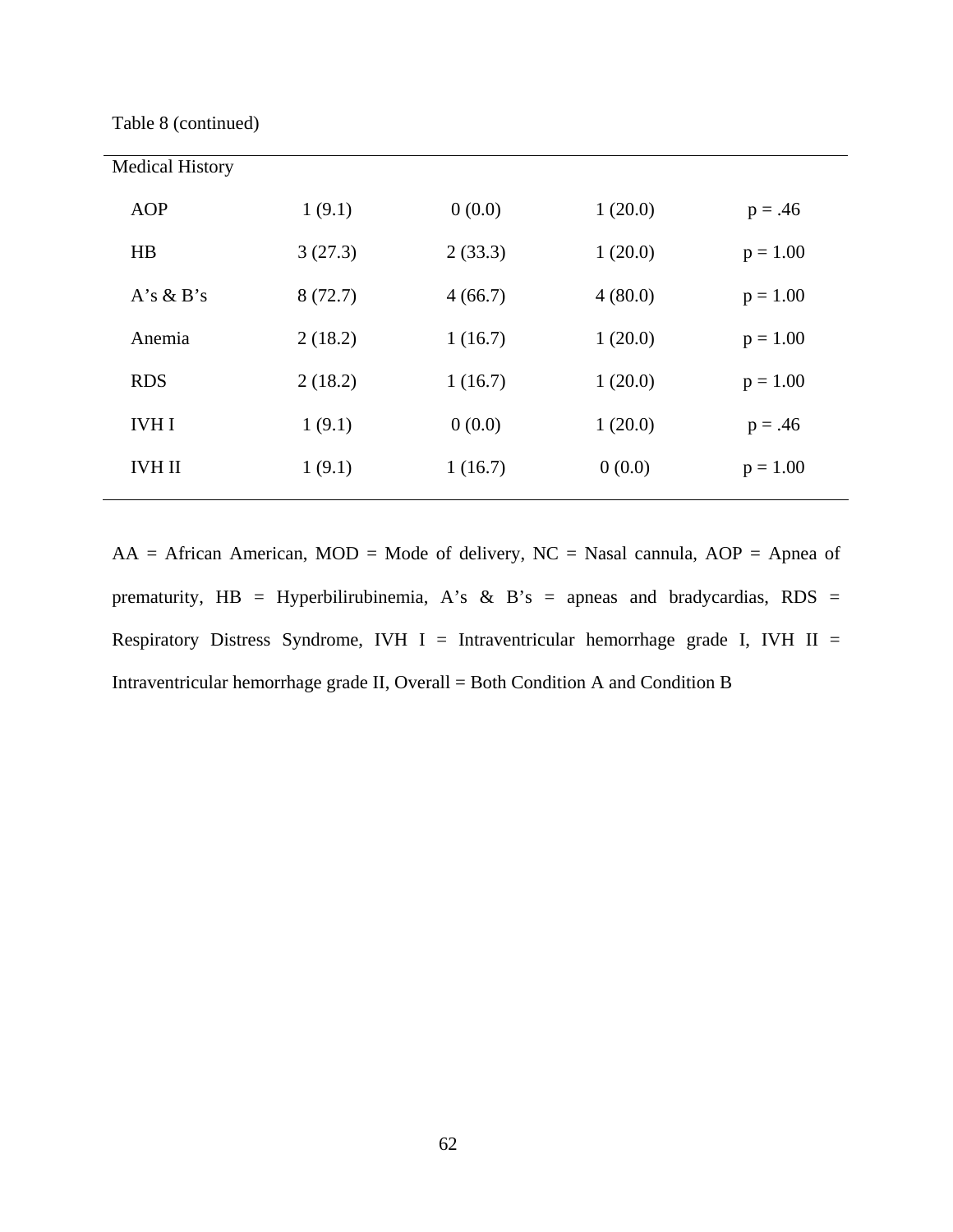# **5.1.3 Nurse Characteristics**

Since the MWH NICU has a rigorous training program demanding the same standards of care from all nurses, no additional demographic information was obtained on the nurses other than race and gender. Subsequently, all  $(n = 11, 100\%)$  of the NICU nurses enrolled were Caucasian females

# **5.1.4 Demographic Confounders**

Preliminary analysis results are displayed in Tables 7 and 8, and did not show any potential confounding effects of demographic characteristics on feeding position and order. Testing was not possible for confounding effects on cardiorespiratory stability since there was no occurrence of apnea, bradycardia, and oxygen desaturation.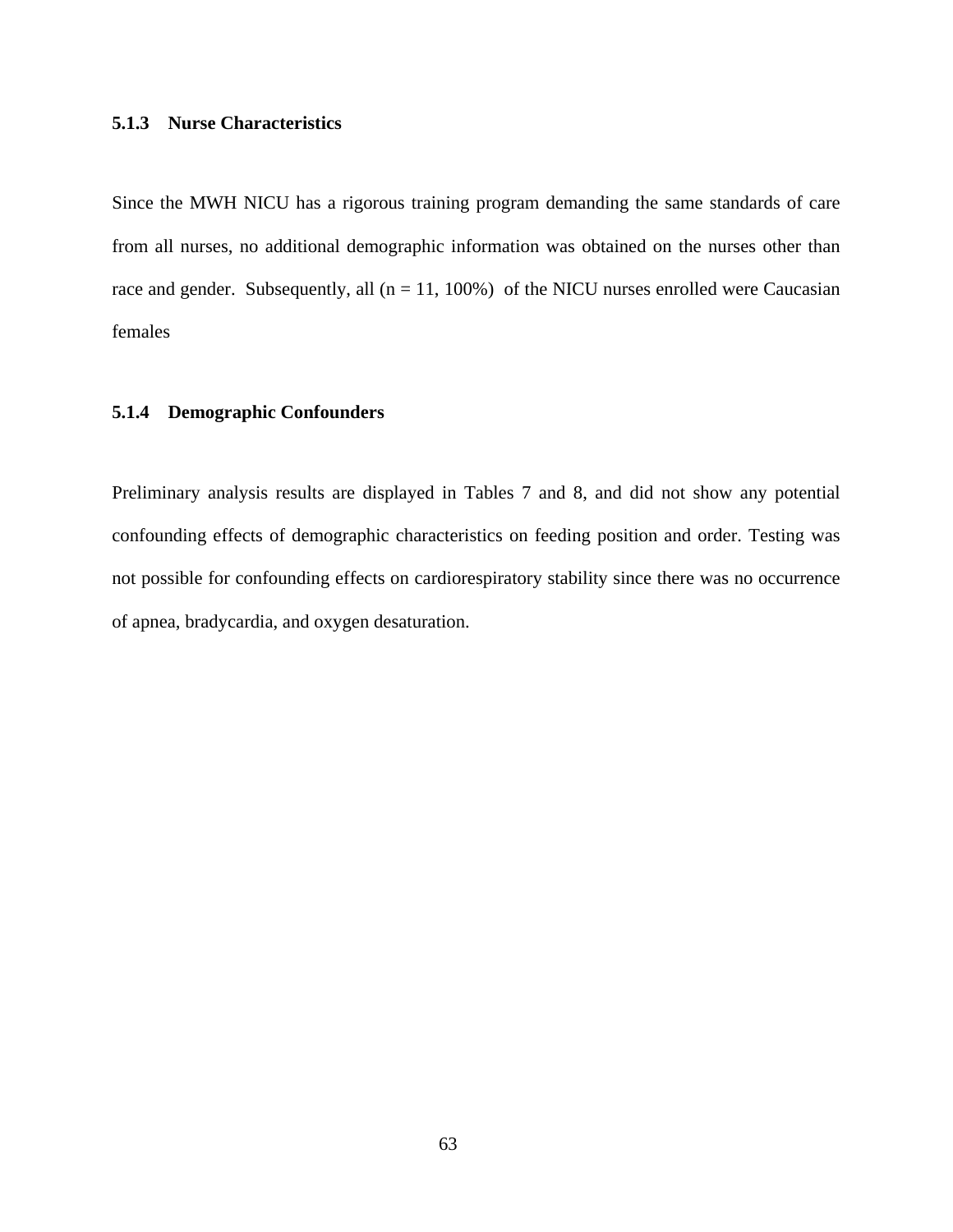# **5.2 SPECIFIC AIMS, HYPOTHESES, AND RESEARCH QUESTIONS**

## **5.2.1 Specific Aim 1: Feeding Position and Cardiorespiratory Stability**

Only one subject experienced several oxygen desaturations in both feeding positions. However, due to a change in medical condition several hours after study participation, it was apparent that the subject was no longer medically stable. Therefore, this subject was excluded from all analyses since it was viewed as an outlier. As a result, there was no rate of occurrence for apneic, bradycardic, and oxygen desaturation episodes. Subsequently, this aim and its hypotheses could not be tested and according to this investigation feeding position does not affect cardiorespiratory stability in preterm infants. Therefore, the hypotheses were not supported.

#### **5.2.2 Specific Aim 2: Feeding Position and Feeding Volume**

Results for this research question indicated that all subjects completed 100% of their prescribed feeding regardless of feeding position. Mean volume fed for the first feeding was 26.36 ml with a range of 20 to 35 ml, and mean volume fed for the second feeding was 27.45 ml with a range of 22 to 35 ml. In addition, volume differences between these two feedings are strictly due to changes in the amount prescribed.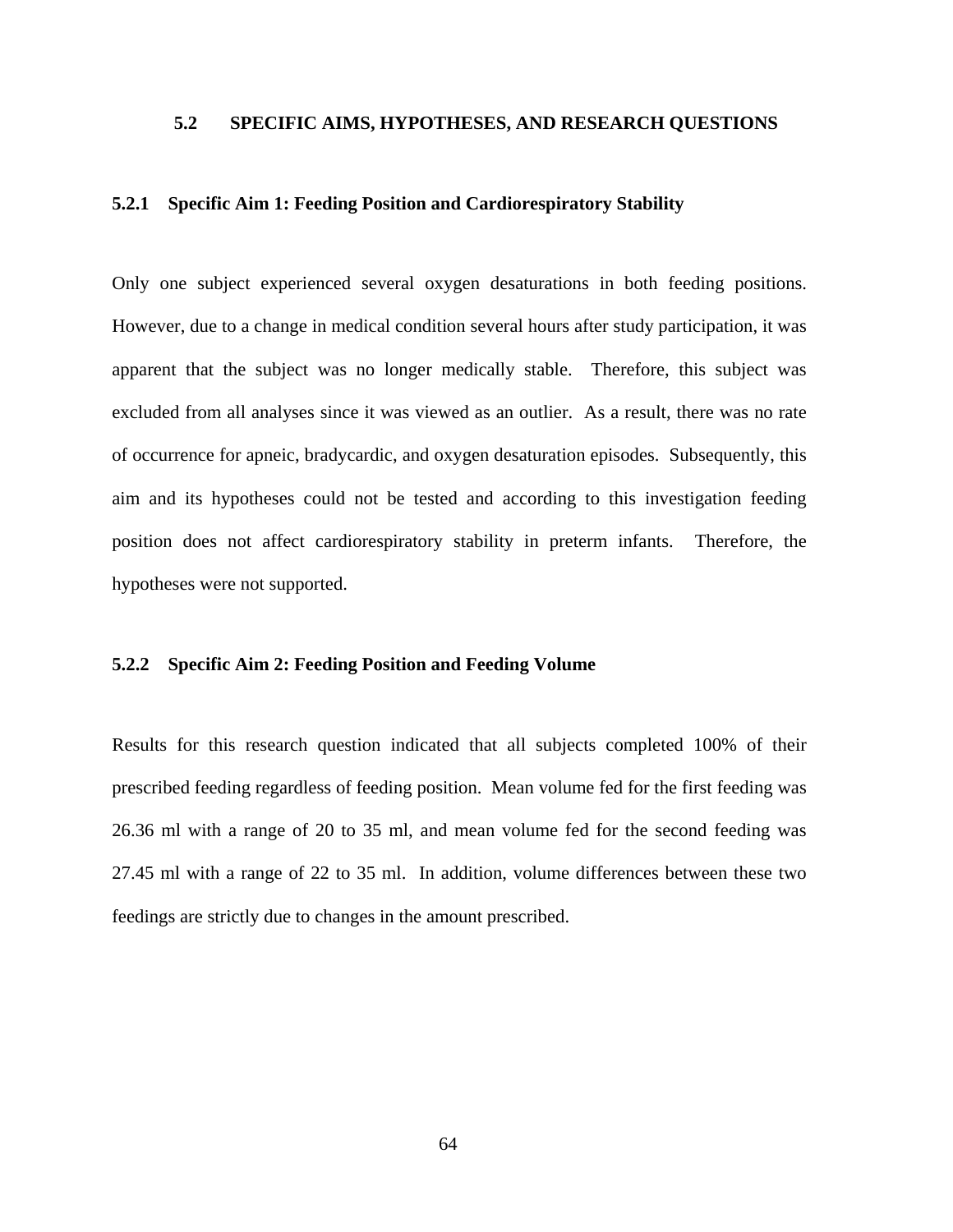#### **5.2.3 Specific Aim 3: Feeding Position and Feeding Duration**

Results were not statistically significant for this research question when comparing feeding duration to the order in which the infant received the feedings ( $p = .24$ ), and the position that the infant was fed in  $(p = .27)$ . However, although non-significant, evidence does suggest that feeding in an Upright position resulted in a shorter feeding duration by 1.50 minutes ( $p = .27$ ). In addition, the mean feeding duration was 10.00 minutes for the first feeding with a range of 4.10 to 15.90 minutes, and mean feeding duration was 8.88 minutes for the second feeding with a range of 5.62 to 14.88 minutes.

#### **5.2.4 Specific Aim 4: Feeding Position, GAO, DOL, and Cardiorespiratory Stability**

Since there was no rate of occurrence for apneic, bradycardic, and oxygen desaturation episodes, this specific aim and research questions were unable to be analyzed. However, as noted for Specific Aim 1, a preterm infant's feeding position does not appear to affect cardiorespiratory stability. Therefore, it is unlikely that GAO and DOL would moderate this outcome.

#### **5.3 POST HOC ANALYSES**

Since episodes of cardiorespiratory instability did not occur, additional analyses were performed using graphical techniques (see Figures 6 through 21), and mixed effects modeling to test heart rate, respiratory rate, and oxygen saturation during bottle feeding in relation to the feeding position used and its order. Mixed effects modeling was also performed to assess any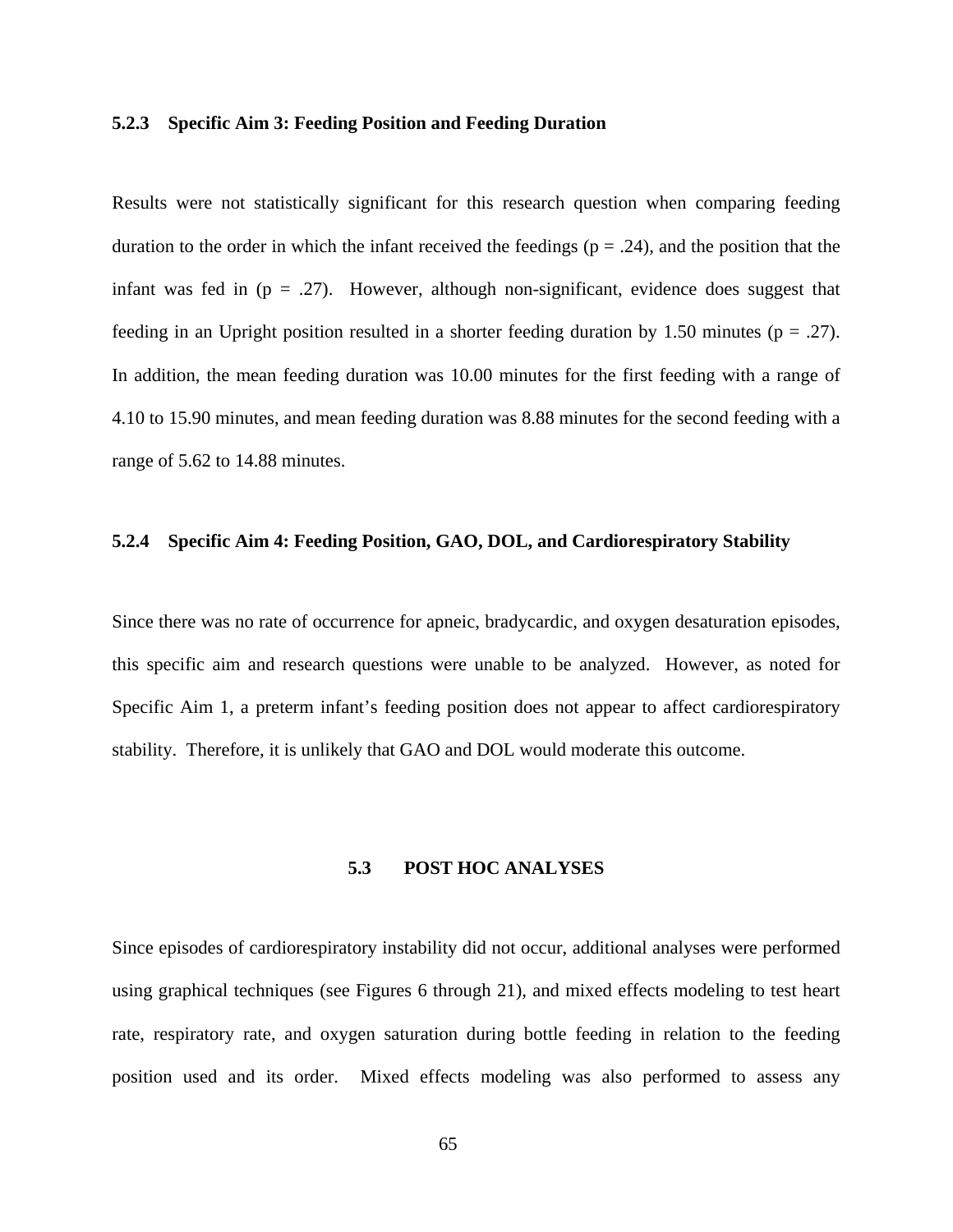differences among heart rate, respiratory rate, and oxygen saturation recovery time to baseline values after bottle feeding.

 Before modeling these variables preliminary analyses were performed on the ABSS and are displayed in Tables 9 through 12. Results indicated that the ABSS was not related to feeding position, heart rate, respiratory rate, and oxygen saturation level. Therefore, the ABSS was excluded from the model as a covariate.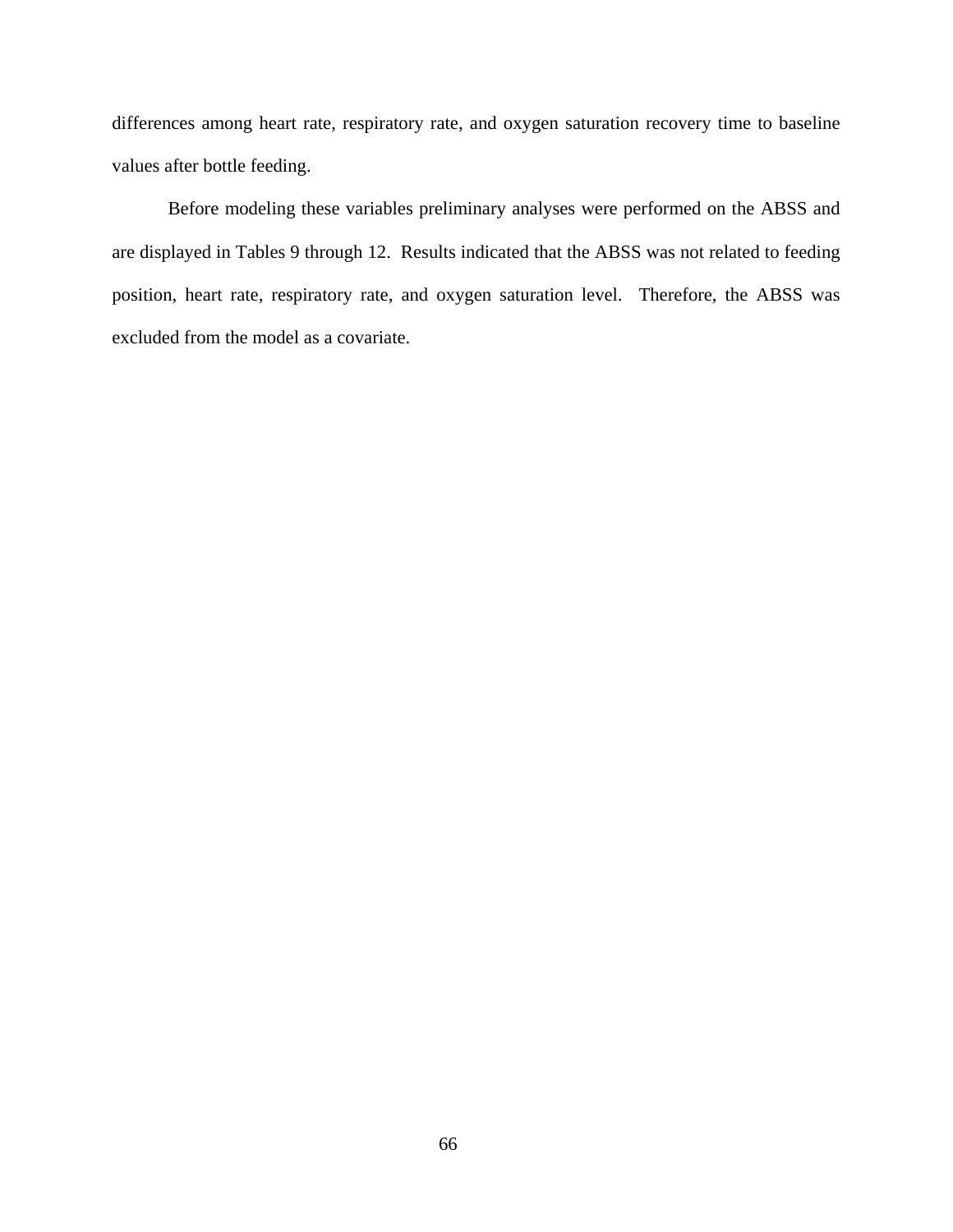| <b>ABSS</b>         | Upright       | Cradle         | Mann-Whitney U     |
|---------------------|---------------|----------------|--------------------|
| <b>Rating Times</b> | $(n = 6)$     | $(n=5)$        | p-value (2-tailed) |
| Minute 0            |               |                |                    |
| Mean                | 4.83          | 4.6            | $U = 10.00$        |
| Median              | 5.00          | 2.00           | $p = .43$          |
| Min. - Max.         | $2.00 - 6.00$ | $2.00 - 12.00$ |                    |
| Minute 2            |               |                |                    |
| Mean                | 5.50          | 5.20           | $U = .33$          |
| Median              | 5.50          | 5.00           | $p = .43$          |
| Min. - Max.         | $5.00 - 6.00$ | $5.00 - 6.00$  |                    |
| Minute 4            |               |                |                    |
| Mean                | 5.60          | 5.40           | $U = .81$          |
| Median              | 5.00          | 5.00           | $p = .84$          |
| Min. - Max.         | $5.00 - 7.00$ | $5.00 - 6.00$  |                    |
| Minute 6            |               |                |                    |
| Mean                | 5.67          | 5.20           | $U = .22$          |
| Median              | 6.00          | 5.00           | $p = .39$          |
| Min. - Max.         | $5.00 - 6.00$ | $5.00 - 6.00$  |                    |

Table 9: *First Feeding ABSS Ratings in Relation to the Corresponding Feeding Position*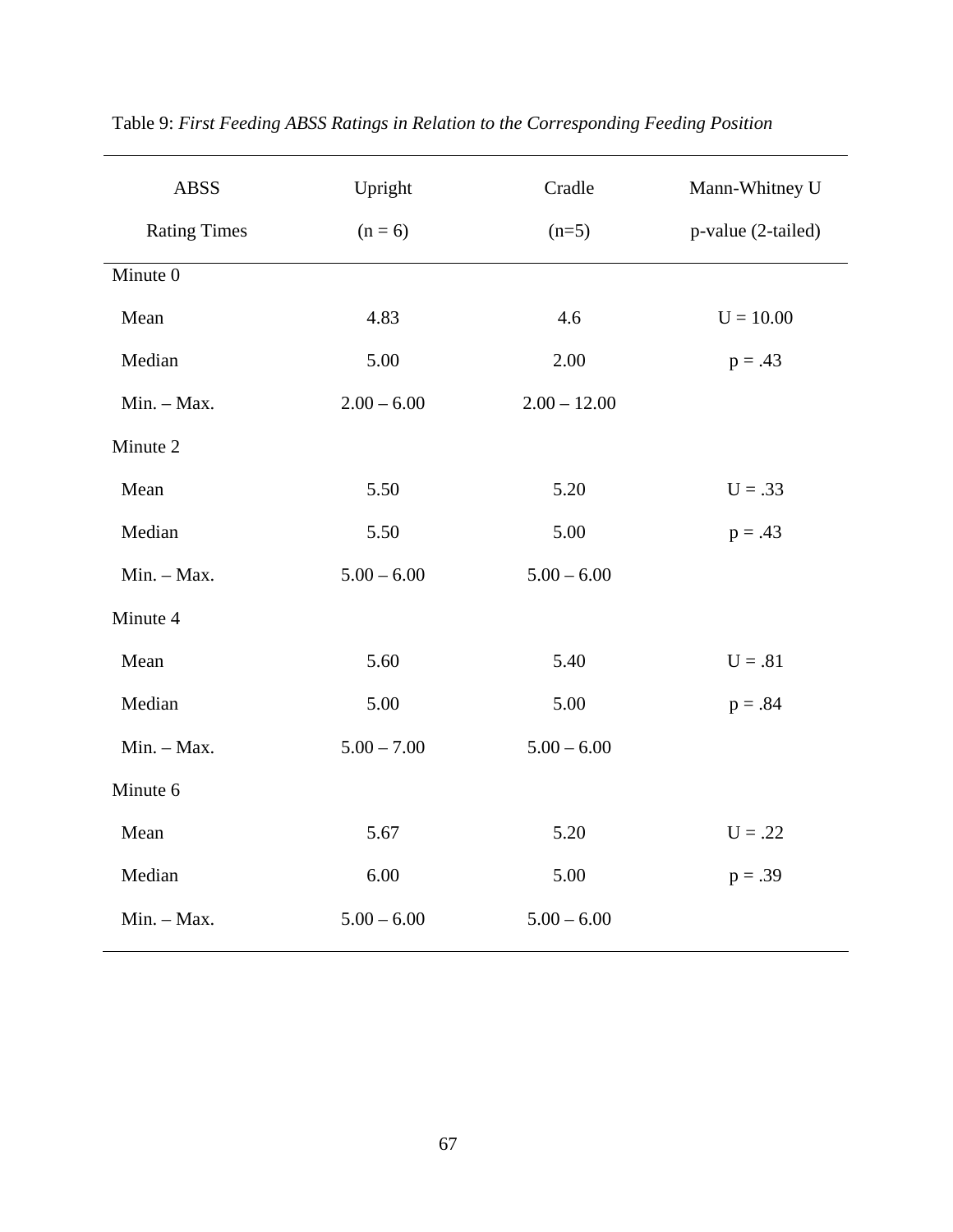Table 9 (continued)

| $U = 1.00$<br>$p = 1.00$ |
|--------------------------|
|                          |
|                          |
|                          |
|                          |
|                          |
| $U = .74$                |
| $p=.80$                  |
|                          |
|                          |
| $U = .48$                |
| $p = .67$                |
|                          |
|                          |
| $U = 1.00$               |
| $p = 1.00$               |
|                          |
|                          |

ABSS = Anderson Behavioral State Scale, Minute 0 = Feeding Start, Min. – Max. = Minimum to Maximum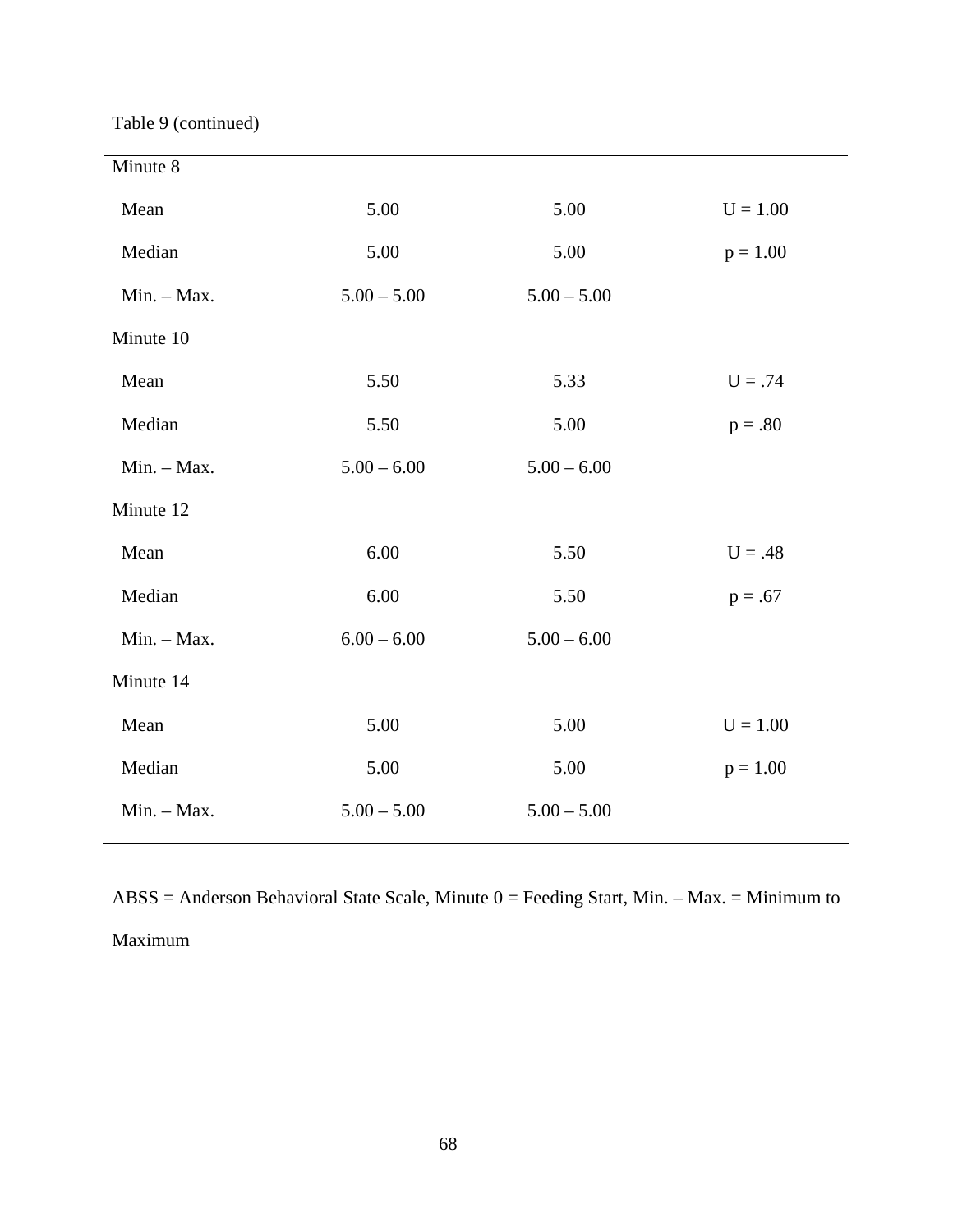| <b>ABSS</b>         | Upright       | Cradle        | Mann-Whitney U     |
|---------------------|---------------|---------------|--------------------|
| <b>Rating Times</b> | $(n = 5)$     | $(n = 6)$     | p-value (2-tailed) |
| Minute 0            |               |               |                    |
| Mean                | 4.00          | 3.50          | $U = 12.00$        |
| Median              | 5.00          | 3.50          | $p = .66$          |
| Min. - Max.         | $2.00 - 5.00$ | $2.00 - 5.00$ |                    |
| Minute 2            |               |               |                    |
| Mean                | 5.00          | 5.17          | $U = 12.5$         |
| Median              | 5.00          | 5.00          | $p = .66$          |
| Min. - Max.         | $5.00 - 5.00$ | $5.00 - 6.00$ |                    |
| Minute 4            |               |               |                    |
| Mean                | 5.00          | 5.33          | $U = 10.00$        |
| Median              | 5.00          | 5.00          | $p = .43$          |
| Min. - Max.         | $5.00 - 5.00$ | $5.00 - 6.00$ |                    |
| Minute 6            |               |               |                    |
| Mean                | 5.00          | 5.00          | $U = 12.5$         |
| Median              | 5.00          | 5.00          | $p = 1.00$         |
| Min. - Max.         | $5.00 - 5.00$ | $5.00 - 5.00$ |                    |

Table 10: *Second Feeding ABSS Ratings in Relation to the Corresponding Feeding Position*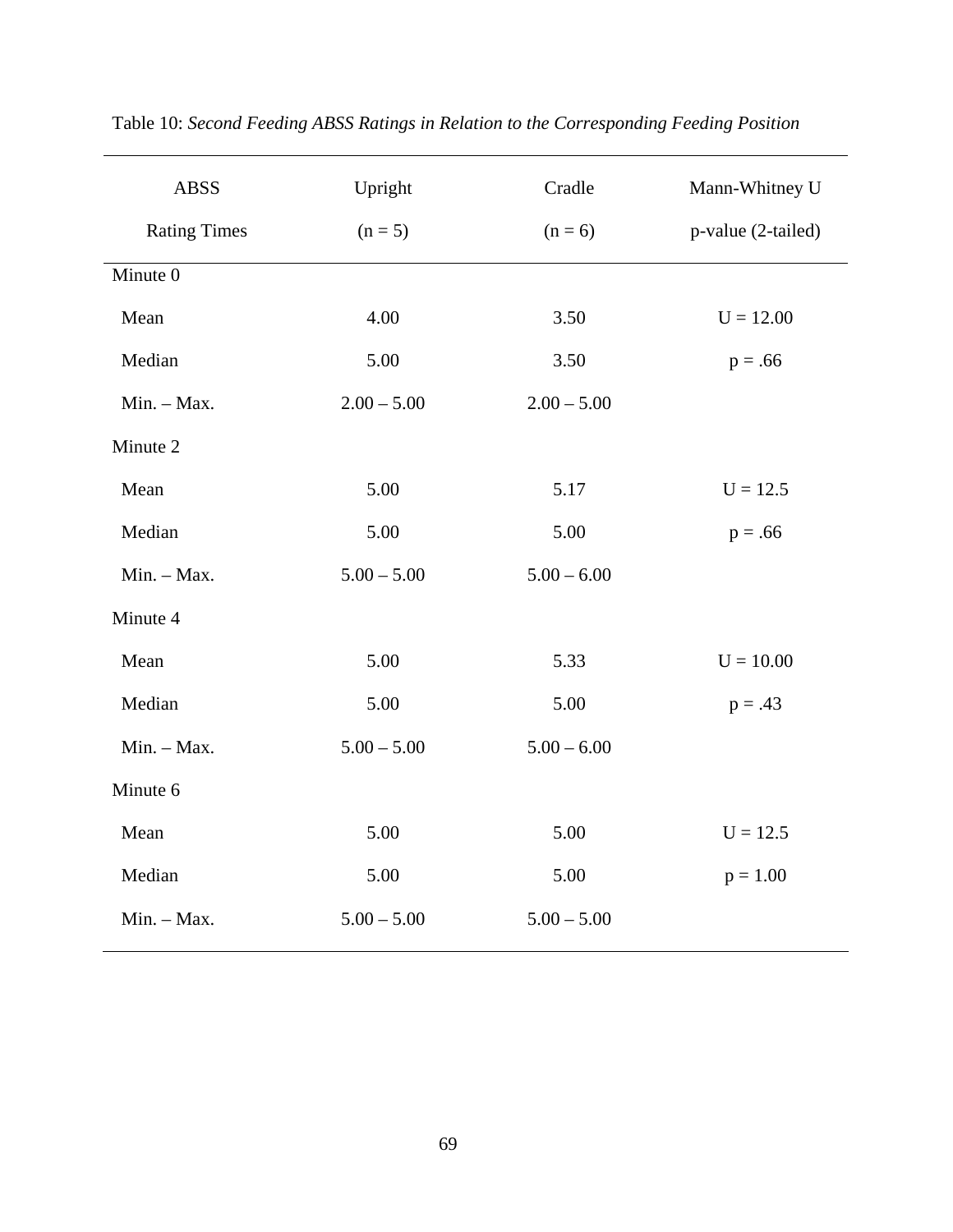Table 10 (continued)

| Minute 8    |               |                |           |
|-------------|---------------|----------------|-----------|
| Mean        | 5.25          | 7.33           | $U = 5.0$ |
| Median      | 5.00          | 5.00           | $p = .86$ |
| Min. - Max. | $5.00 - 6.00$ | $5.00 - 12.00$ |           |
| Minute 10   |               |                |           |
| Mean        | Undefined     | 5.00           | Undefined |
| Median      |               | 5.00           |           |
| Min. - Max. |               | $5.00 - 5.00$  |           |
| Minute 12   |               |                |           |
| Mean        | Undefined     | 5.00           | Undefined |
| Median      |               | 5.00           |           |
| Min. - Max. |               | $5.00 - 5.00$  |           |
| Minute 14   |               |                |           |
| Mean        | Undefined     | 5.00           | Undefined |
| Median      |               | 5.00           |           |
| Min. - Max. |               | $5.00 - 5.00$  |           |

ABSS = Anderson Behavioral State Scale, Minute 0 = Feeding Start, Min. – Max. = Minimum to Maximum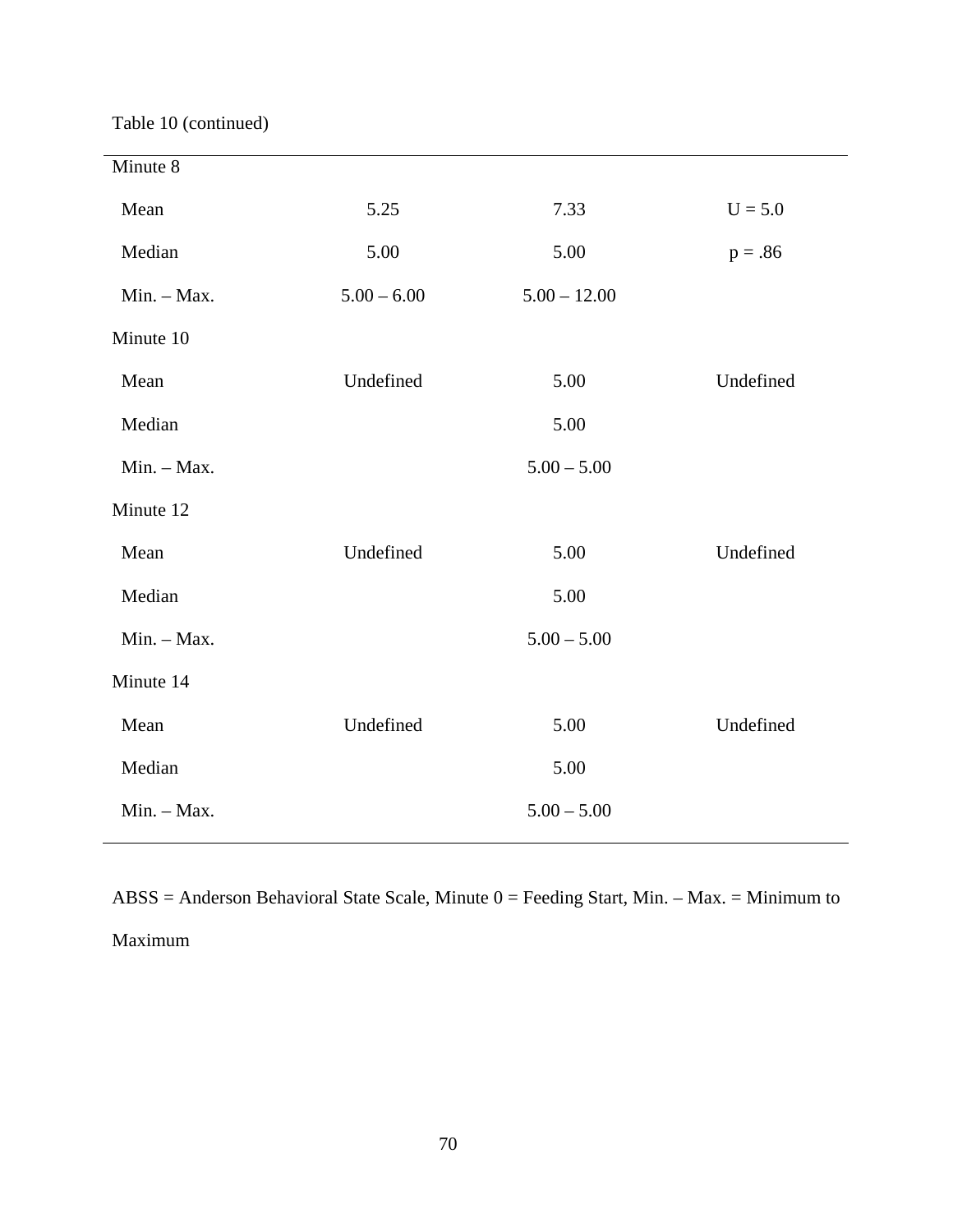|                          | Spearman's Roh Correlation (2-tailed) |                         |                 |
|--------------------------|---------------------------------------|-------------------------|-----------------|
| <b>ABSS Rating Times</b> | <b>Heart Rate</b>                     | <b>Respiratory Rate</b> | % O2 Saturation |
| Minute 0                 | $r=.22$                               | $r = .59$               | $r = .59$       |
|                          | $p = .52$                             | $p = .06$               | $p = .06$       |
| Minute 2                 | $r=.21$                               | $r = .39$               | $r = .30$       |
|                          | $p = .54$                             | $p = .26$               | $p = .37$       |
| Minute 4                 | $r = -.57$                            | $r = .03$               | $r = -.28$      |
|                          | $p = .09$                             | $p = .93$               | $p = .44$       |
| Minute 6                 | $r = -.57$                            | $r = -.06$              | $r = -.06$      |
|                          | $p = .14$                             | $p = .90$               | $p = .90$       |
| Minute 8                 | Undefined                             | Undefined               | Undefined       |
| Minute 10                | $r = -.44$                            | $r = .00$               | $r = .24$       |
|                          | $p = .45$                             | $p = 1.00$              | $p = .76$       |
| Minute 12                | $r = -.87$                            | $r = .00$               | $r = .87$       |
|                          | $p = .33$                             | $p = 1.00$              | $p = .33$       |
| Minute 14                | Undefined                             | Undefined               | Undefined       |

Table 11: *First Feeding ABSS Ratings in Relation to the Corresponding Minute for Heart Rate, Respiratory Rate, and Percent of Oxygen Saturation*

\_\_\_\_\_\_\_\_\_\_\_\_\_\_\_\_\_\_\_\_\_\_\_\_\_\_\_\_\_\_\_\_\_\_\_\_\_\_\_\_\_\_\_\_\_\_\_\_\_\_\_\_\_\_\_\_\_\_\_\_\_\_\_\_\_\_\_\_\_\_\_\_\_\_\_\_\_\_

ABSS = Anderson Behavioral State Scale, % O2 Saturation = Percent of Oxygen Saturation, Minute  $0 =$  Feeding Start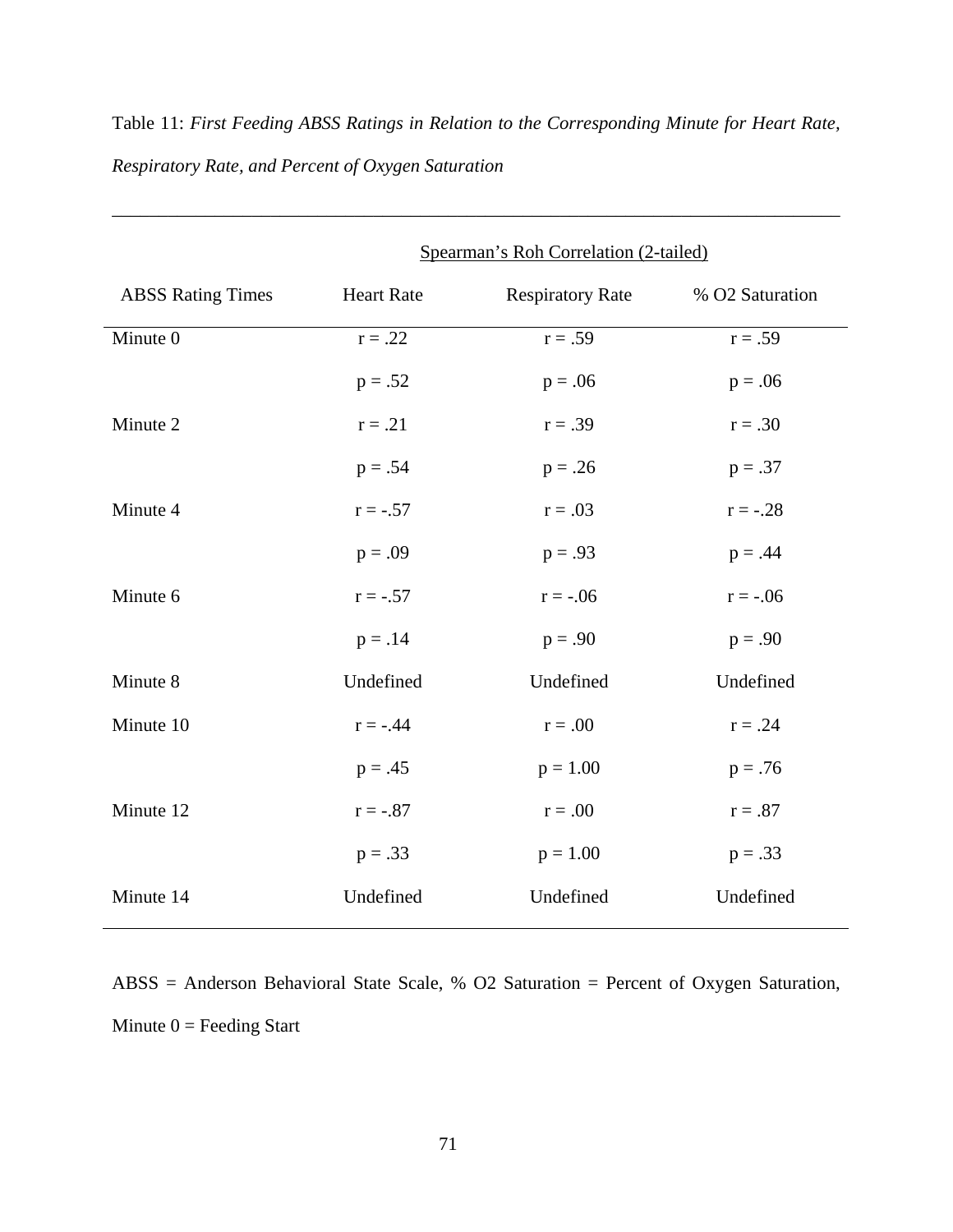|                          | Spearman's Roh Correlation (2-tailed) |                         |                 |
|--------------------------|---------------------------------------|-------------------------|-----------------|
| <b>ABSS Rating Times</b> | <b>Heart Rate</b>                     | <b>Respiratory Rate</b> | % O2 Saturation |
| Minute 0                 | $r = -.23$                            | $r = .49$               | $r = .35$       |
|                          | $p = .55$                             | $p = .12$               | $p = .32$       |
| Minute 2                 | $r = -.25$                            | $r = -0.15$             | $r = -.41$      |
|                          | $p = .46$                             | $p = .66$               | $p = .22$       |
| Minute 4                 | $r = .26$                             | $r = -.49$              | $r = -.08$      |
|                          | $p = .44$                             | $p = .13$               | $p = .83$       |
| Minute 6                 | Undefined                             | Undefined               | Undefined       |
| Minute 8                 | $r = .37$                             | $r=.11$                 | $r = .66$       |
|                          | $p = .47$                             | $p = .81$               | $p = .16$       |
| Minute 10                | Undefined                             | Undefined               | Undefined       |
| Minute 12                | Undefined                             | Undefined               | Undefined       |
| Minute 14                | Undefined                             | Undefined               | Undefined       |

Table 12: *Second Feeding ABSS Ratings in Relation to the Corresponding Minute for Heart Rate, Respiratory Rate, and Percent of Oxygen Saturation* 

ABSS = Anderson Behavioral State Scale, % O2 Saturation = Percent of Oxygen Saturation, Minute  $0 =$  Feeding Start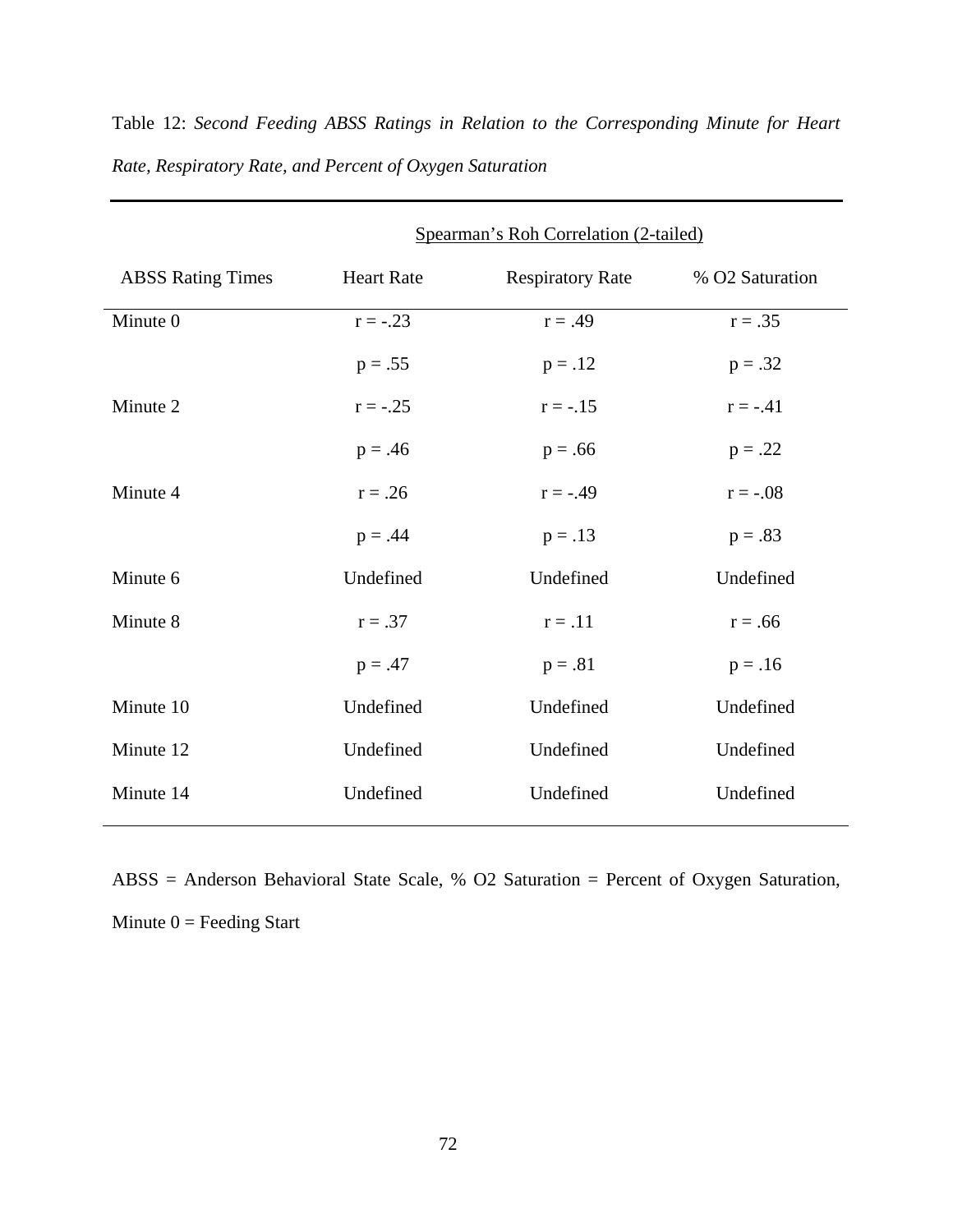# **5.3.1 Bottle Feeding Heart Rate, Feeding Position, and Order**

Findings for bottle feeding heart rate in relation to feeding position and order indicated that order had a significant effect on heart rate ( $p = .04$ ). This resulted in the preterm infants' heart rate having 8.2 beats per minute less when fed in an Upright position first and 2.8 beats per minute less when fed Upright regardless of order ( $p = .005$ ). Additionally, there were no significant effects of the preterm infants' baseline heart rate on the feeding heart rate.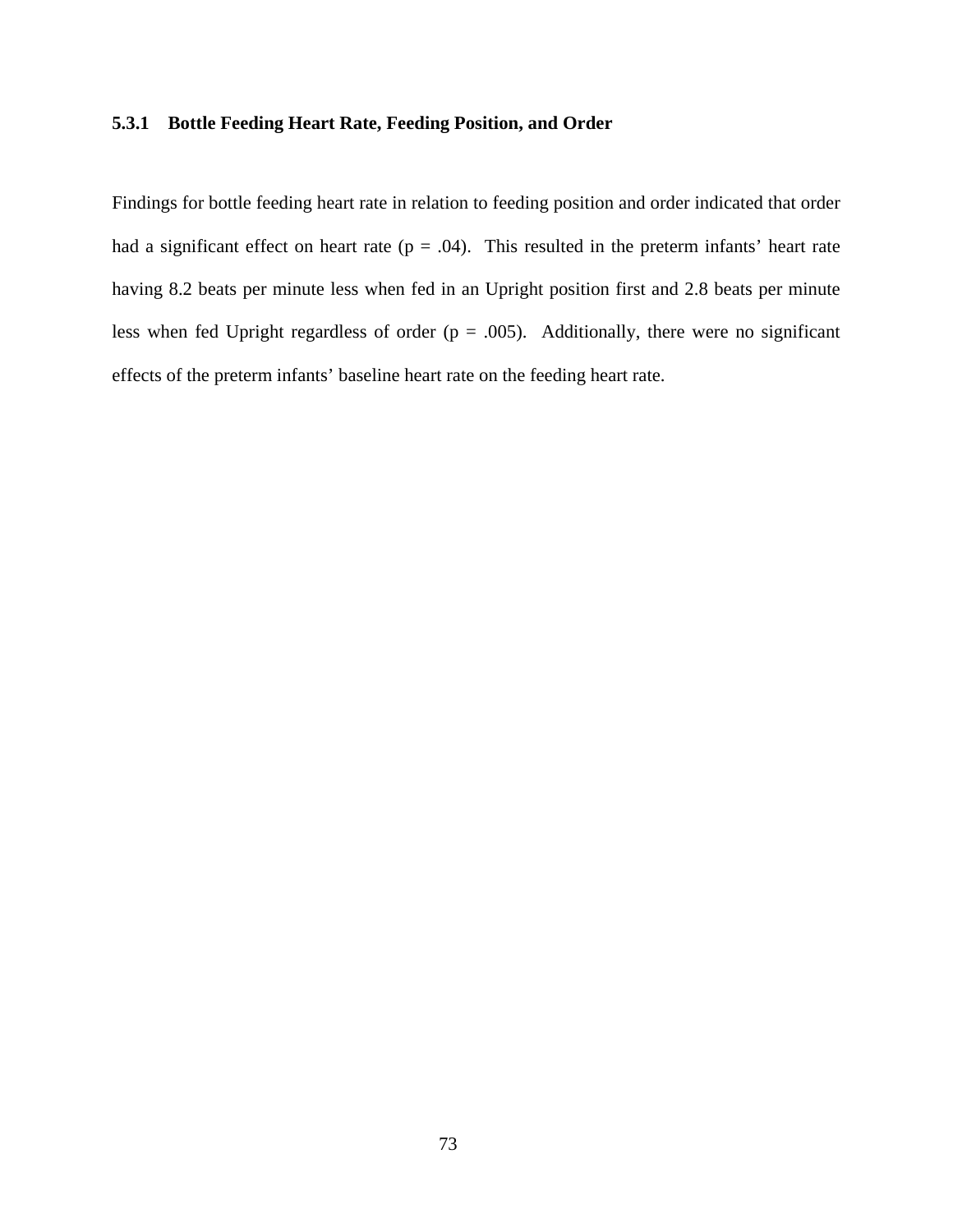

*Figure 4*: First Bottle Feeding Heart Rate—Time 2



*Figure 5*: Second Bottle Feeding Heart Rate—Time 5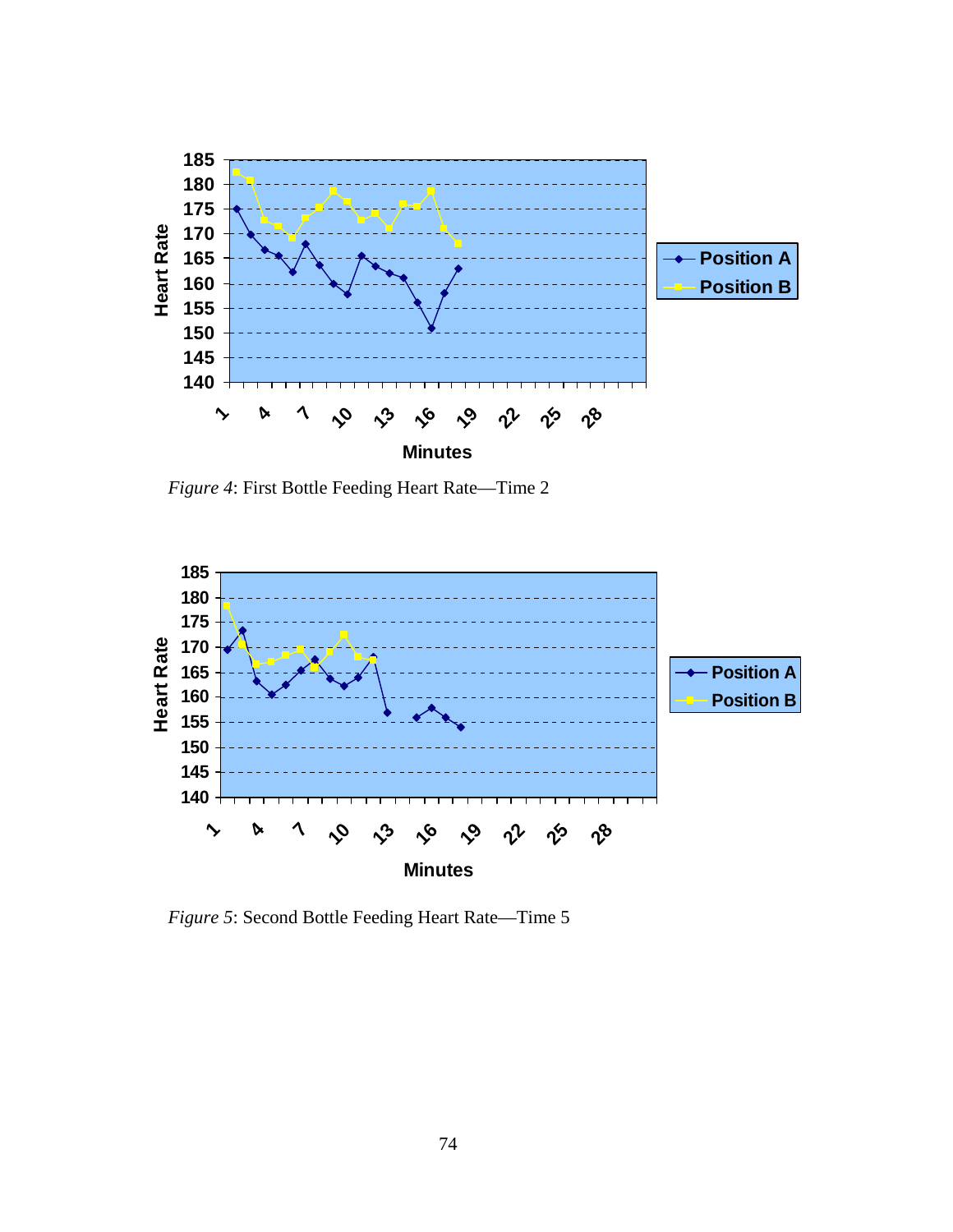# **5.3.2 Bottle Feeding Respiratory Rate, Feeding Position, and Order**

Results were not statistically significant when comparing the preterm infants' respiratory rate in relation to the order in which feedings were received ( $p = .46$ ), and the position that the infant was fed in  $(p = .53)$ . However, significant effects of the preterm infants' baseline respiratory on the feeding respiratory rate were found ( $p = .004$ ). These findings indicated that those preterm infants with a faster baseline respiratory rate had a faster feeding respiratory rate.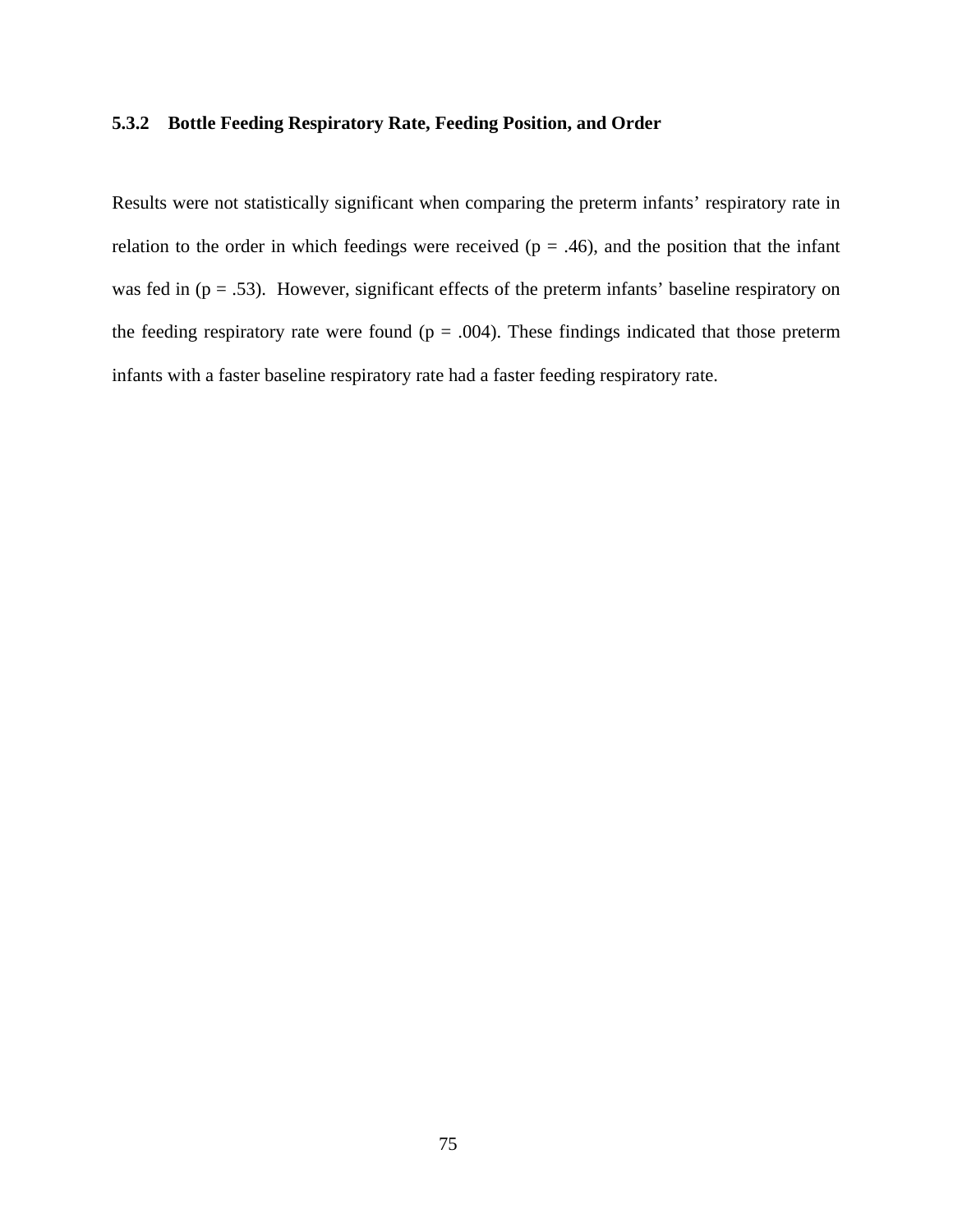

*Figure 6*: First Bottle Feeding Respiratory Rate—Time 2



 *Figure 7*: Second Bottle Feeding Respiratory Rate—Time 5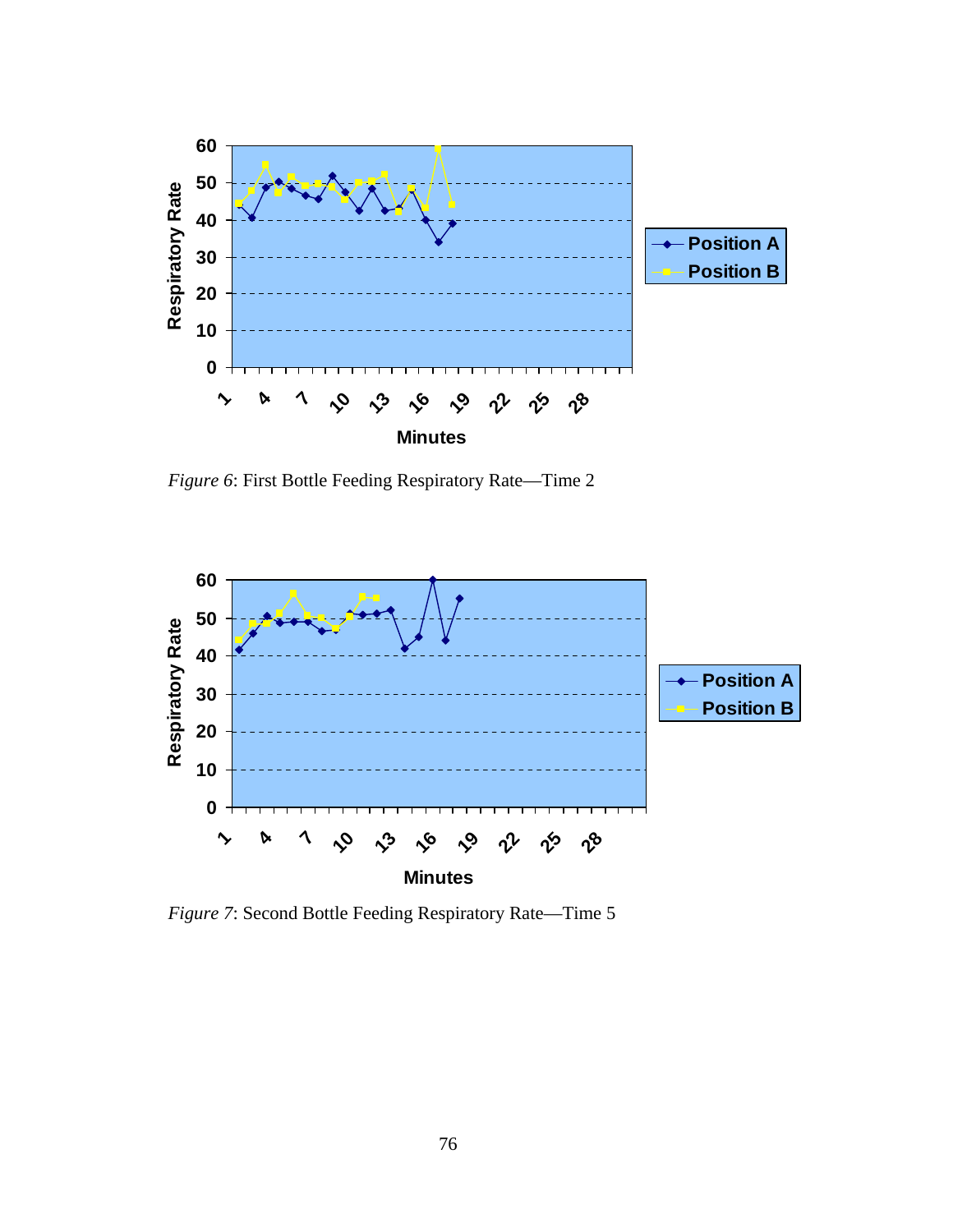# **5.3.3 Bottle Feeding Oxygen Saturation, Feeding Position, and Order**

Findings for bottle feeding oxygen saturation level in relation to order were not statistically significant ( $p = .08$ ). However, position had a significant effect on oxygen saturation ( $p = .02$ ) resulting in a 0.72% increase in oxygen saturation level when fed in an Upright position. Additionally, there were no significant effects of the preterm infants' baseline oxygen saturation level on the feeding oxygen saturation level.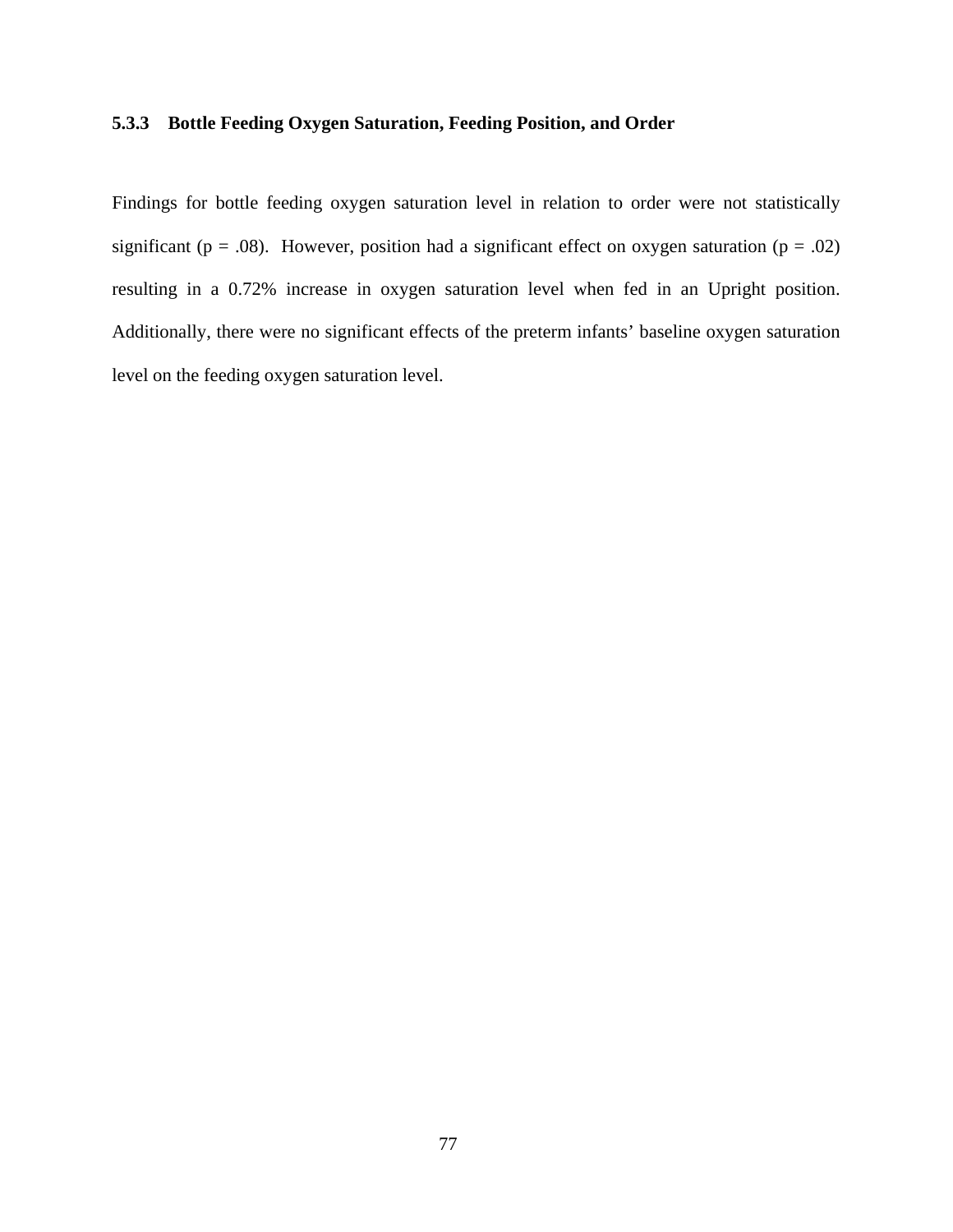

*Figure 8*: First Bottle Feeding Oxygen Saturation—Time 2



*Figure 9*: Second Bottle Feeding Oxygen Saturation—Time 5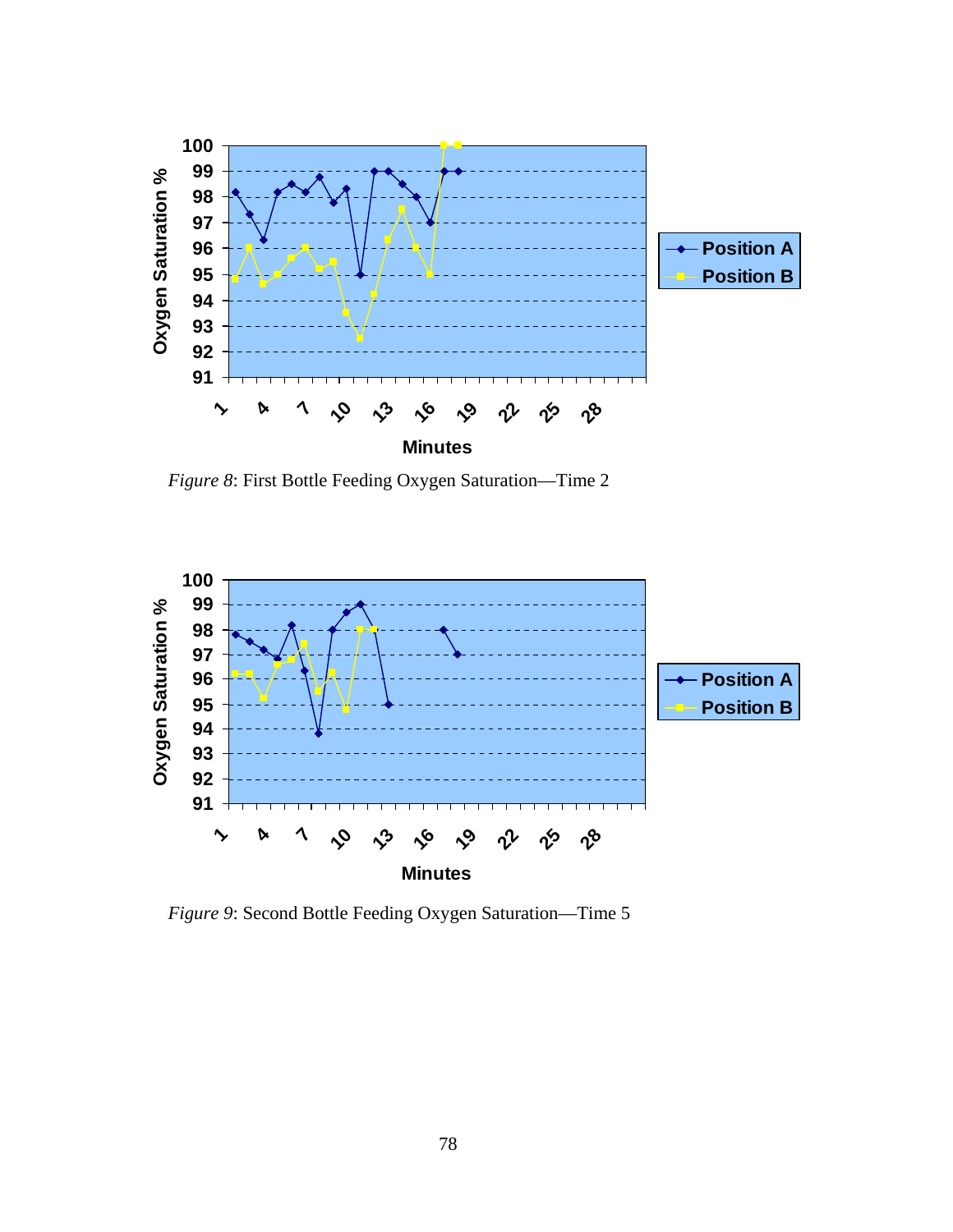# **5.3.4 Heart Rate, Respiratory Rate, and Oxygen Saturation Recovery**

Results were not statistically significant when comparing the preterm infants' recovery time to a baseline heart rate and respiratory rate in relation to the two feedings received ( $p = .71$ ,  $p = .47$ ), the feeding position used ( $p = .75$ ,  $p = .16$ ), and the feeding position order ( $p = .20$ ,  $p = .24$ ). However, significant effects were found in the amount of recovery time to baseline for oxygen saturation after the first feeding regardless of the position used and its order ( $p = .04$ ).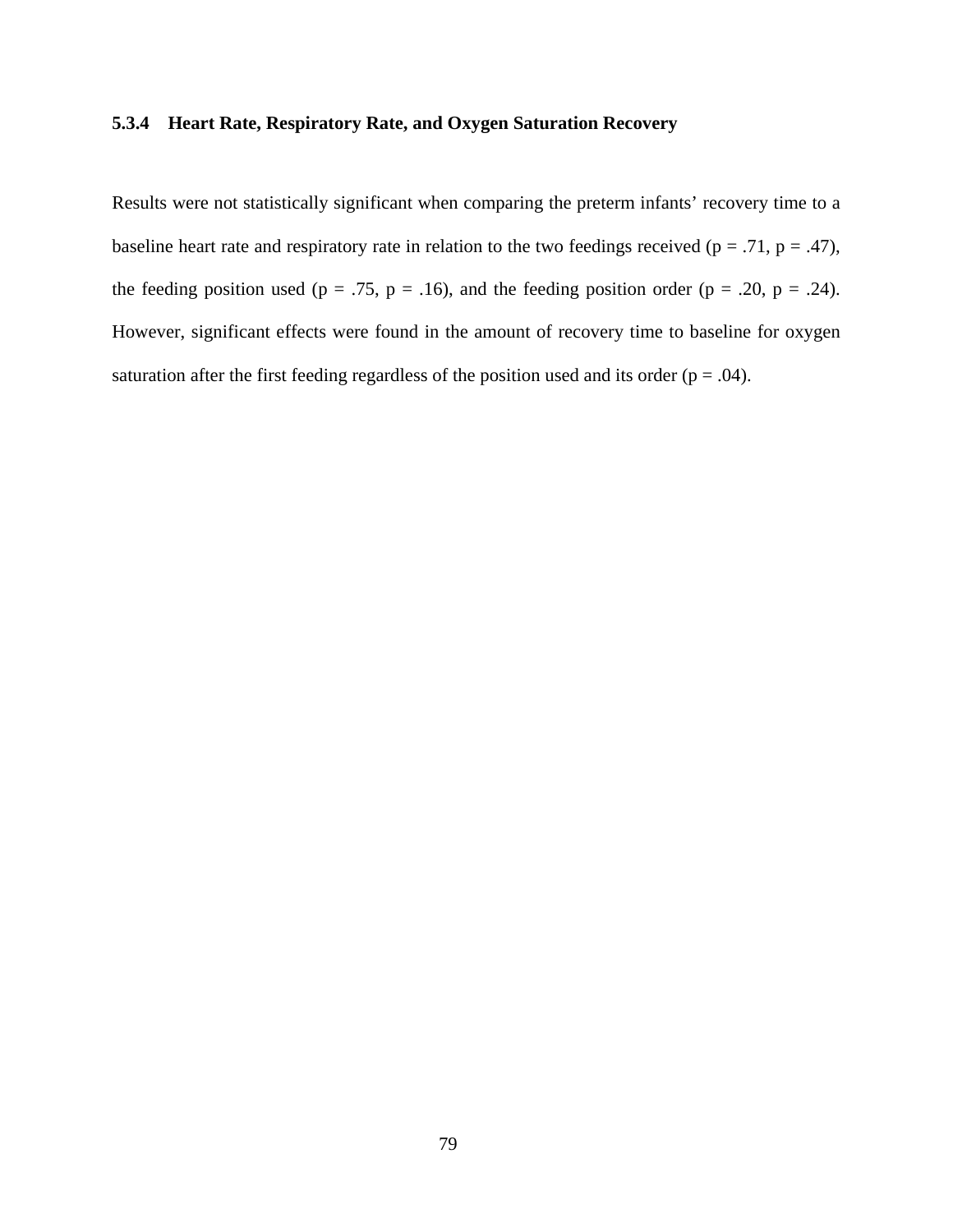

 *Figure 10*: Baseline Heart Rate First Feeding—Time 1



*Figure 11*: Recovery Heart Rate First Feeding—Time 3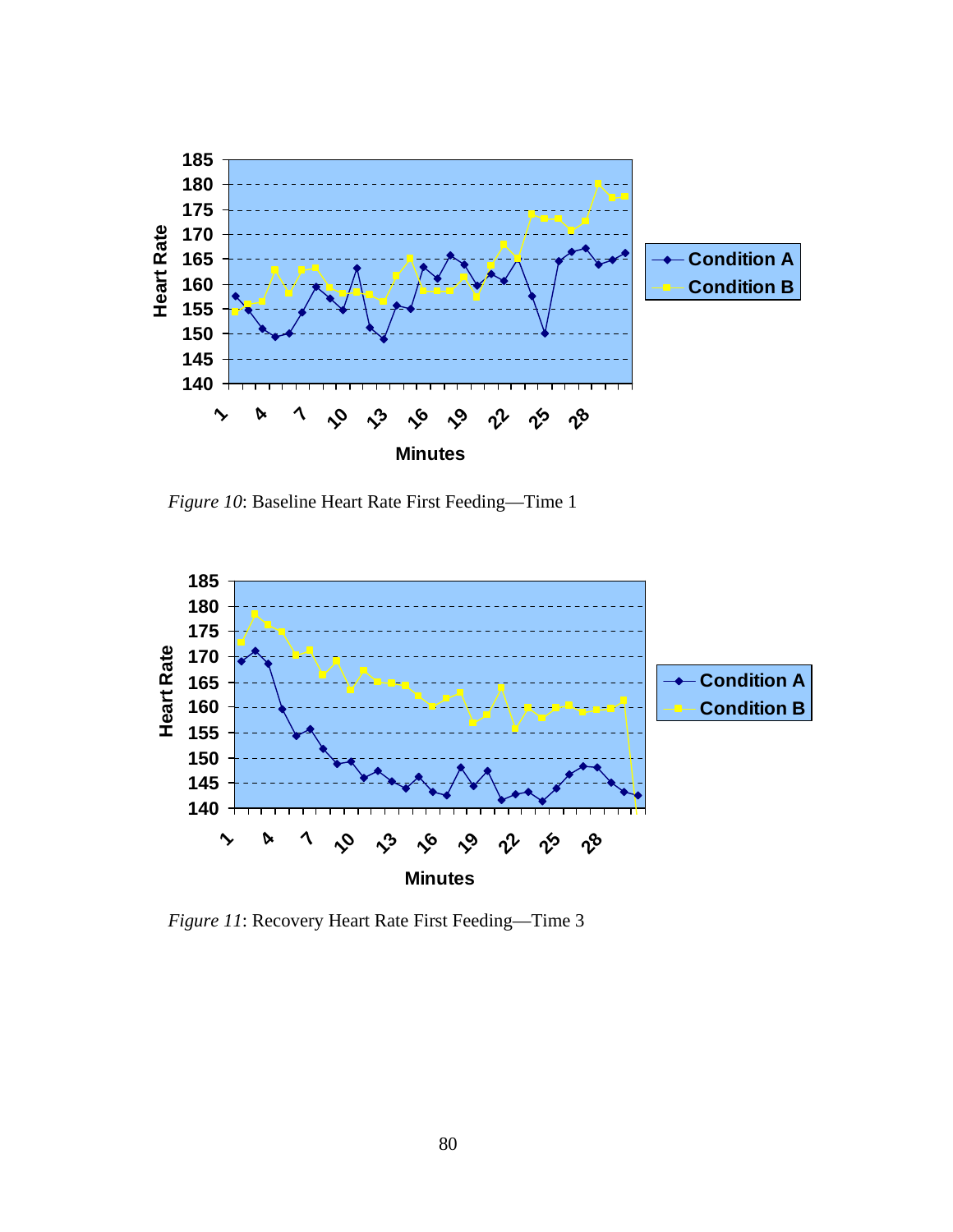

*Figure 12*: Baseline Heart Rate Second Feeding—Time 4



 *Figure 13*: Recovery Heart Rate Second Feeding—Time 6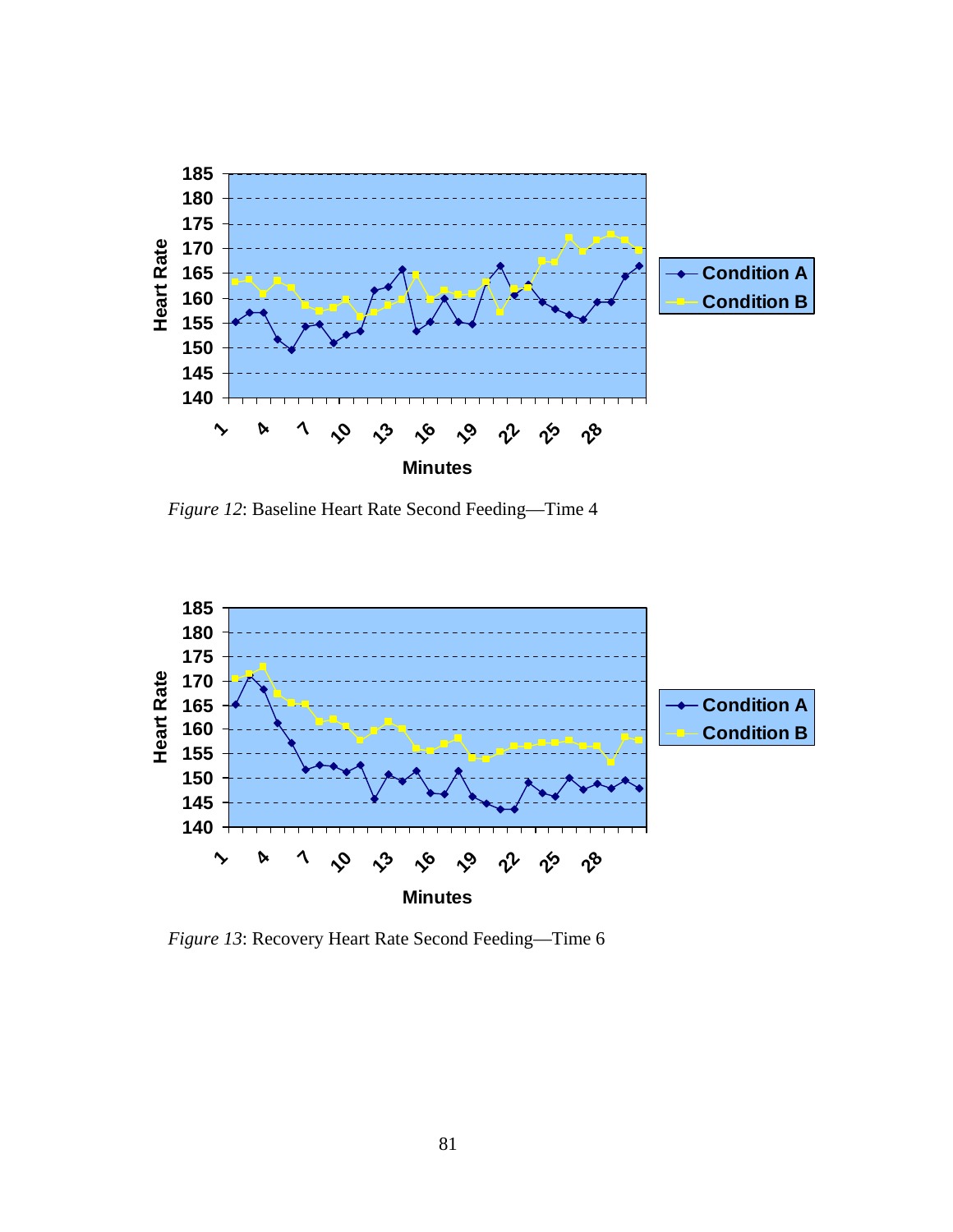

 *Figure 14*: Baseline Respiratory Rate First Feeding—Time 1



*Figure 15*: Recovery Respiratory Rate First Feeding—Time 3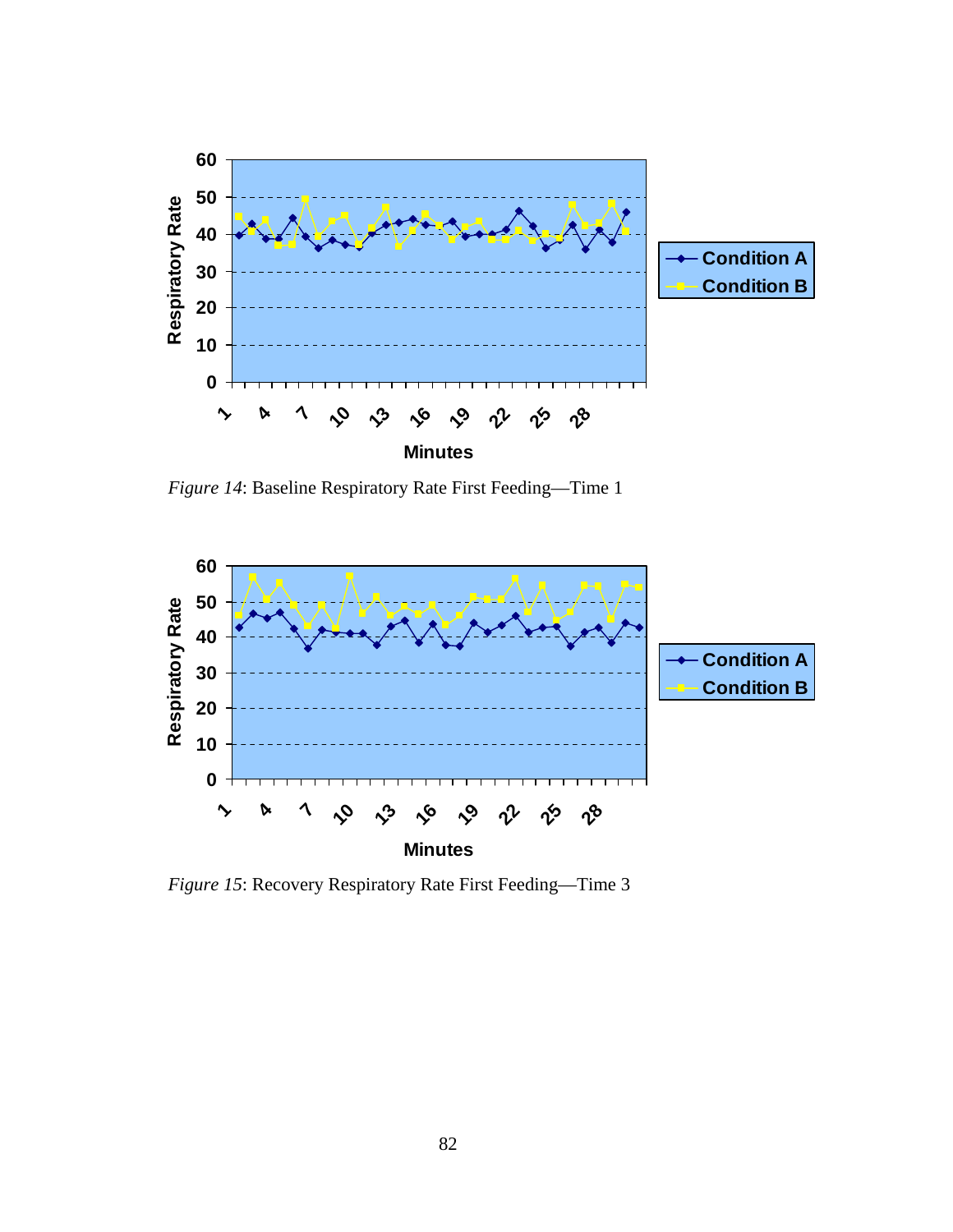

 *Figure 16:* Baseline Respiratory Rate Second Feeding—Time 4



*Figure 17*: Recovery Respiratory Rate Second Feeding—Time 6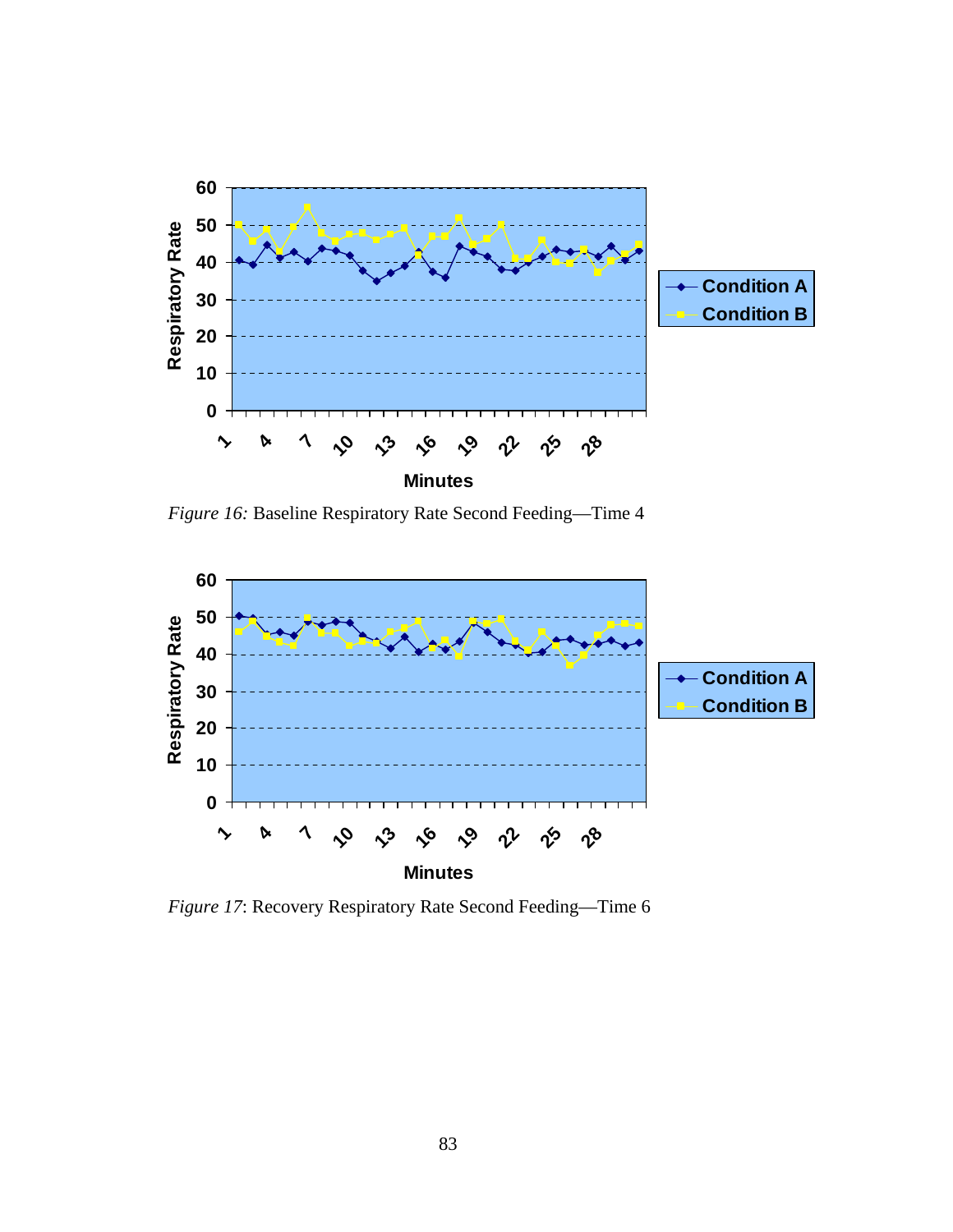

*Figure 18*: Baseline Oxygen Saturation First Feeding—Time 1



*Figure 19*: Recovery Oxygen Saturation First Feeding—Time 3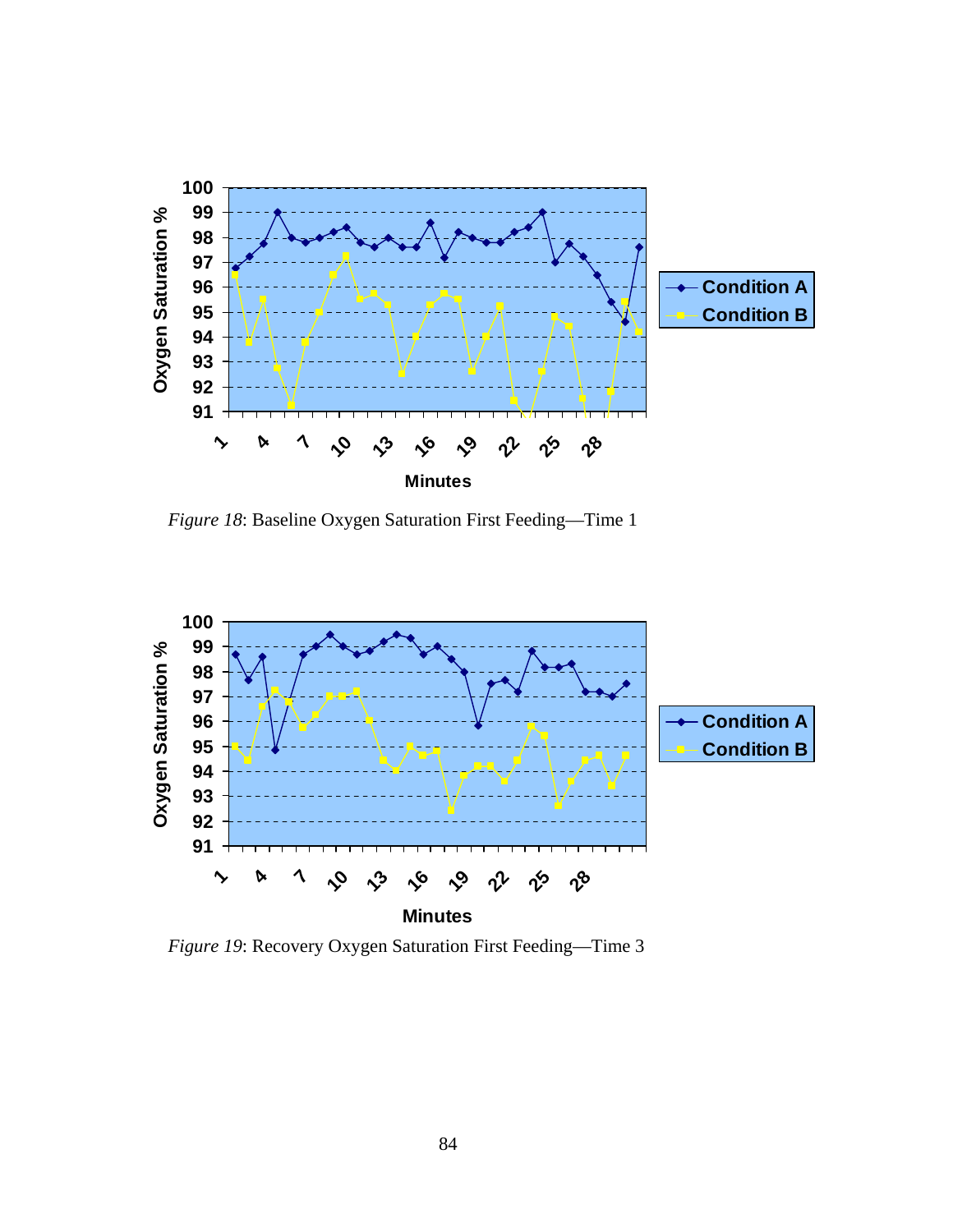

*Figure 20*: Baseline Oxygen Saturation Second Feeding—Time 4



*Figure 21*: Recovery Oxygen Saturation Second Feeding—Time 6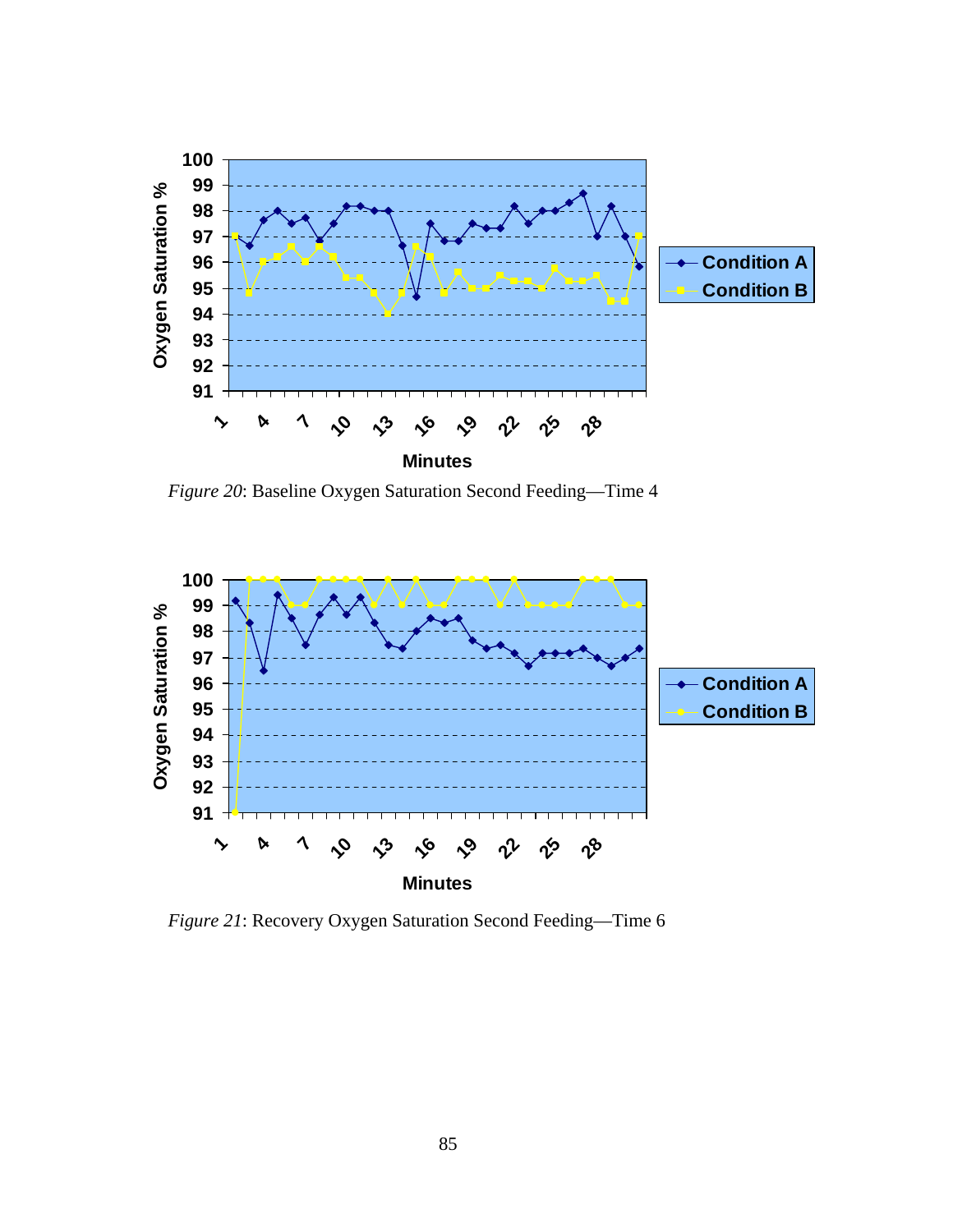#### **6.0 DISCUSSION**

The study findings are discussed in six sections. These sections are 1) Sample Characteristics, 2) Feeding Position and Cardiorespiratory Stability, 3) Feeding Position and Feeding Volume, 4) Feeding Position and Feeding Duration, 5) Feeding Position, GAO, DOL, and Cardiorespiratory Stability, and 6) Post Hoc Analyses.

# **6.1 SAMPLE CHARACTERISTICS**

Infant characteristics were relatively similar among subjects randomized to Conditions A and B. In addition, gender and race/ethnicity of the infant and nurse subject population were close to representing the demographics of MWH NICU. For preterm infants at MWH, the breakdown of gender is 57% male and 43% female, and the breakdown of race/ethnicity is 78.7% Caucasian, 17.7 % African American, 0.8% Asian, 0.1% Hispanic, 1.7% other, and 0.9% unknown. For nurses, the breakdown of gender is 2% male and 98% female, and the breakdown of race/ethnicity is 92% Caucasian and 8% African American. Therefore, the infant sample should have consisted of six males, five females, nine Caucasians, and two African Americans and the nurse sample should have consisted of zero males, 11 females, 10 Caucasians, and one African American.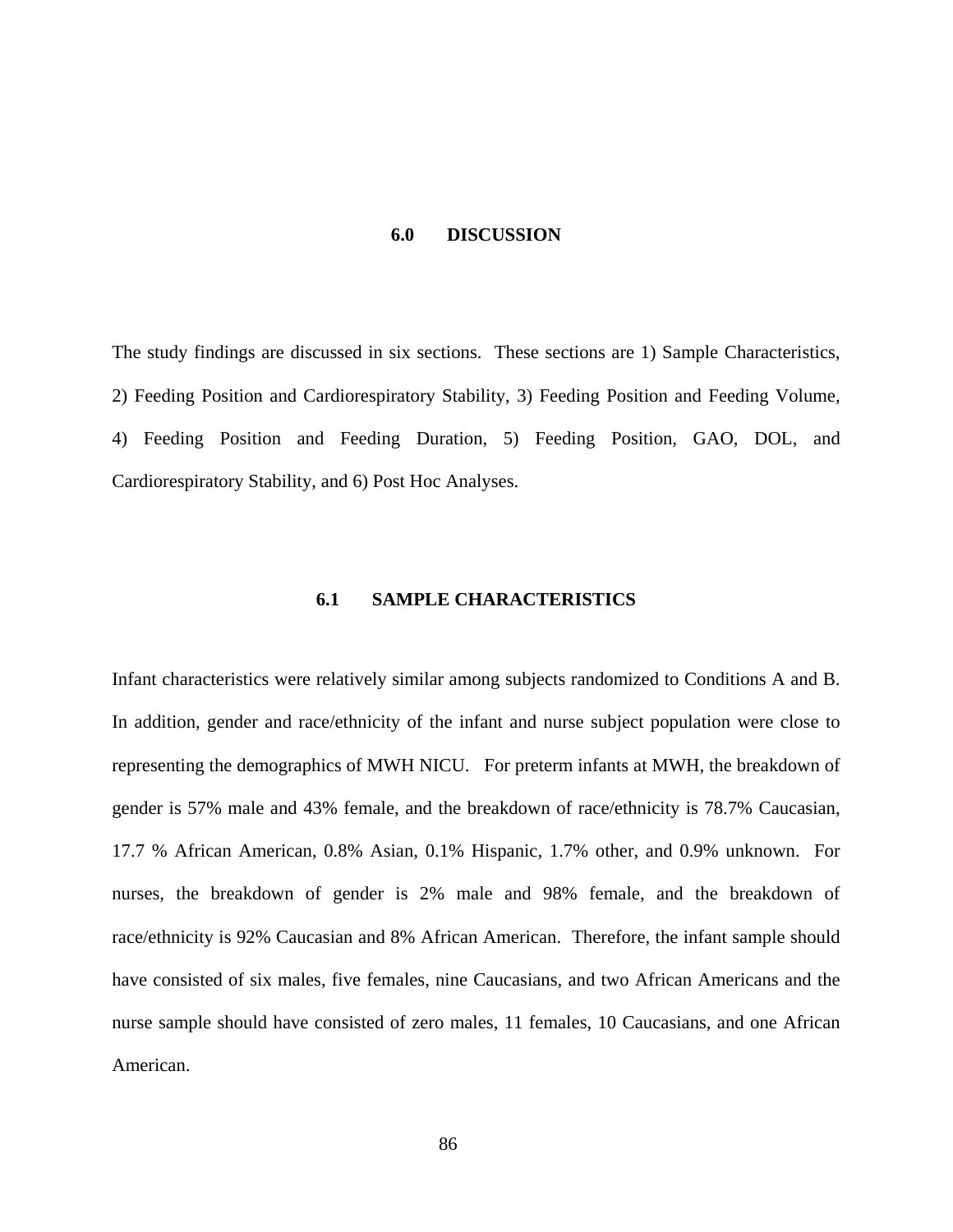All eligible preterm infant and NICU nurse subjects were approached for the study regardless of gender and race/ethnicity. Unfortunately, the female infants tended to mature faster than the males with regard to feeding causing a large portion of them to be ineligible. Furthermore, very few African Americans infants were admitted during the study and one which was enrolled matured quickly with respect to oral feeding---therefore, becoming ineligible. As for the nurses, only female Caucasians caring for enrolled preterm infants were encountered.

# **6.2 FEEDING POSITION AND CARDIORESPIRATORY STABILITY**

Achieving full oral feedings is an essential developmental task for a preterm infant. In order for this to occur, the infant must maintain cardiorespiratory stability while feeding. However, only one previous investigation has examined positional effects on cardiorespiratory stability among bottle feeding preterm infants (Daley, 2002). Daley's (2002) study, examined the effect of an ARM (infant up in nurse's arm and off of her lap with its head supported by the elbow at approximately 0 to 15 degrees) and a LAP (infant resting in nurses lap with its head and trunk supported in a semi-upright position of approximately 45 degrees with one hand) feeding position in relation to the number of distress signs exhibited by preterm infants while bottle feeding. For this investigation distress signs were defined as a presence of apnea, bradycardia, oxygen desaturation, color change, cough, gag, hiccough, and emesis. Results indicated that the number of distress signs were significant with fewer exhibited among infants 33 and 36 weeks gestation when fed in the ARM position. Furthermore, coughing was the most frequent type of distress sign exhibited followed by bradycardias and oxygen desaturations.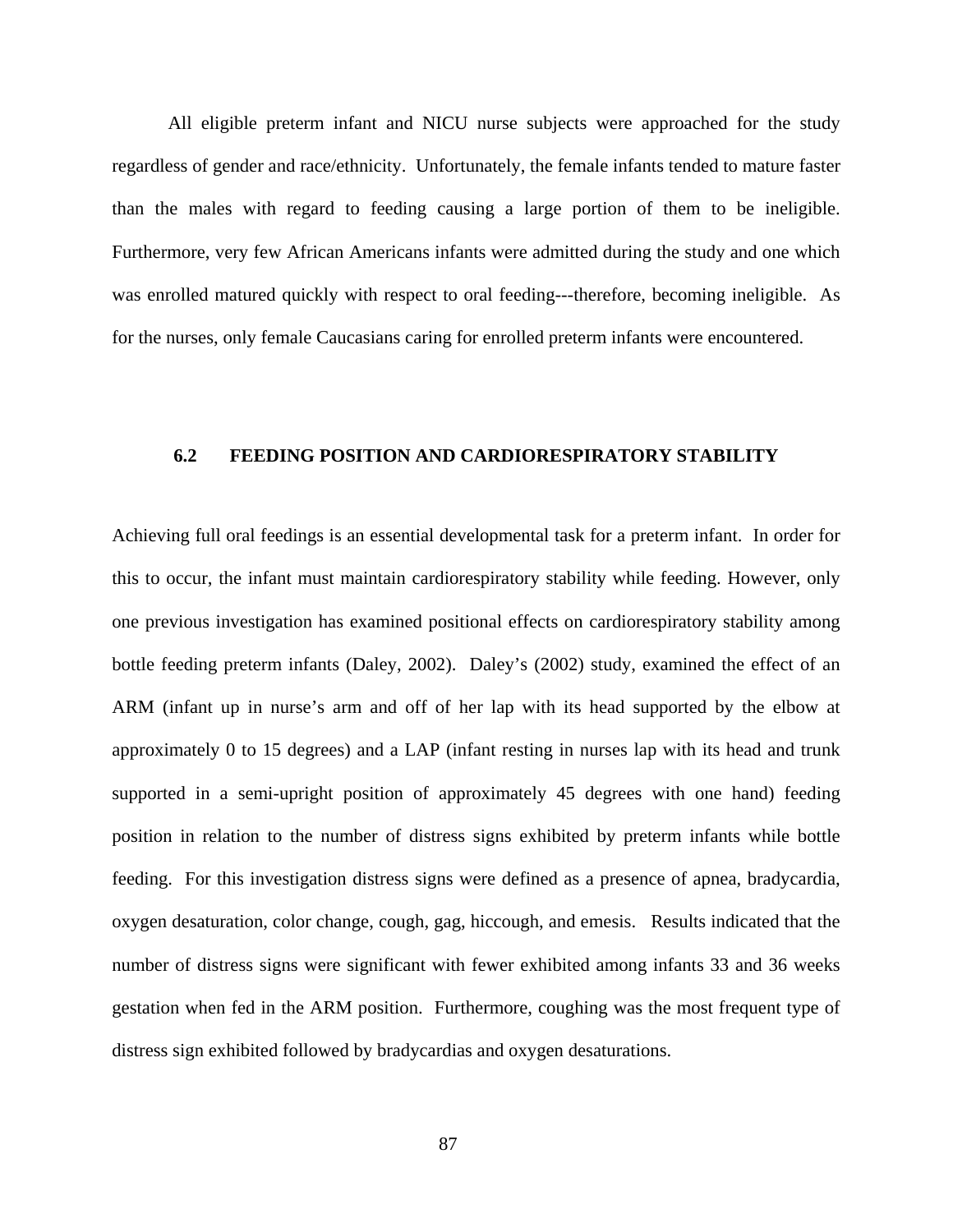In contrast to Daley's (2002) findings, other research evidence concluded that body position significantly impacts oxygenation in preterm infants when tilted in a more upright position. This is accomplished through lengthening of the abdomen which decreases abdominal organ pressure and permits the diaphragm to shift downward, resulting in an increased lung volume (Avery & O'Doherty, 1962; Colville, Ferris, & Shugg, 1956; Dellagrammaticas, Kapetanakis, Papadimitriou, & Kourakis, 1991; Stark et al., 1984; Thoresen, Cowan, & Whitelaw, 1988). Therefore, this suggests that a more upright feeding position would have resulted in fewer distress signs and bradycardic or oxygen desaturation episodes when feeding.

Findings from this study indicate that preterm infant feeding positions have no effect on cardiorespiratory stability. Therefore, these results are inconsistent with the aforementioned investigation of feeding position and signs of distress (Daley, 2002) and cannot be explained by differences in preterm infant sample characteristics among the studies. A possible explanation for the findings may be due to differences among the nurses who participated in the studies. For example, perhaps the MWH NICU nurses were more receptive in responding to the infant's feeding cues. If so, they may have paced the infant differently, resulting in less fatigue and fewer signs of distress, permitting cardiorespiratory stability. Furthermore, Daley's (2002) results may have not been significant if only the bradycardic and oxygen desaturation episodes had been compared between feeding positions.

With respect to the investigations on preterm infant tilting and improved oxygen saturation (Avery & O'Doherty, 1962; Colville, Ferris, & Shugg, 1956; Dellagrammaticas, Kapetanakis, Papadimitriou, & Kourakis, 1991; Stark et al., 1984; Thoresen, Cowan, & Whitelaw, 1988), perhaps the Cradle positional degree needed to be lower for an apneic, bradycardic, or oxygen desaturation event to occur. However, this position was based on the 0 to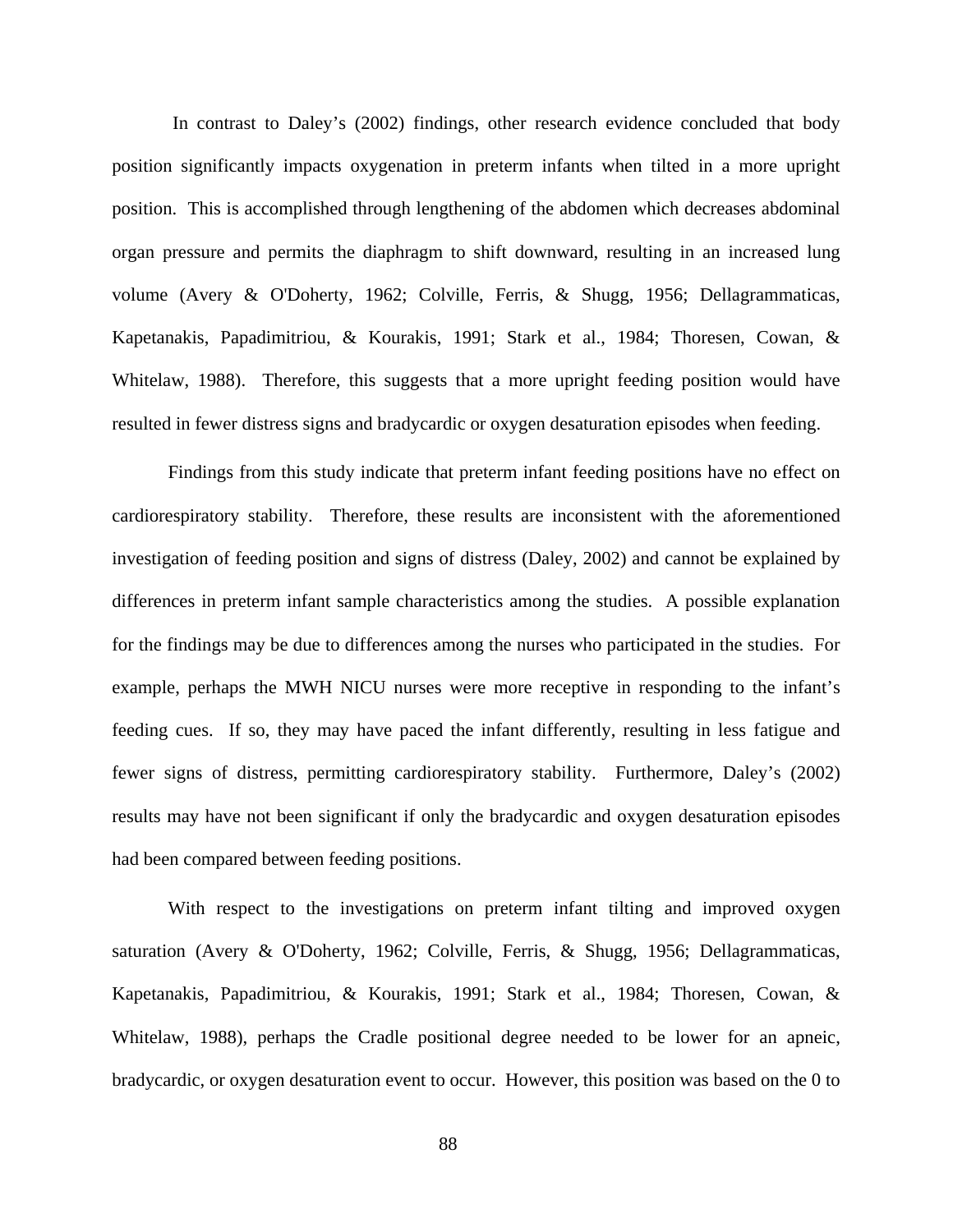15 degree appearance of Daley's (2002) ARM position. There was also concern that a position less than 15 degrees would not be safe for the subjects in terms of aspiration and choking and as such, it would not be received well by the nurses either. In addition, the pilot study results concluded that the nurses did not use a feeding position less than 15 degrees.

# **6.3 FEEDING POSITION AND FEEDING VOLUME**

A preterm infant's feeding volume is of the utmost importance since it ensures that the infant ingests enough nutrients to meet his/her increasing caloric demands for growth and physical activity. As a result, many investigations have explored the effects of different nipples, nasogastric tubes, gestational age, oral support and stimulation, and NNS (Daley & Kennedy, 2000) on advancement of feeding volume (McCain, Gartside, Greenberg, & Lott, 2001; Pridham et al., 2001). However, only one previous investigation has studied feeding volume in relation to feeding position (Daley, 2002)

 Findings from this investigation indicated that the amount of volume consumed was not affected by feeding positions and were consistent with those of Daley (2002). Possible explanations for this non-significant finding are that the infant had the appropriate amount of feeding prescribed according to their feeding ability, and that the nurse was able to pace the infant adequately in order to complete all of their feeding orally.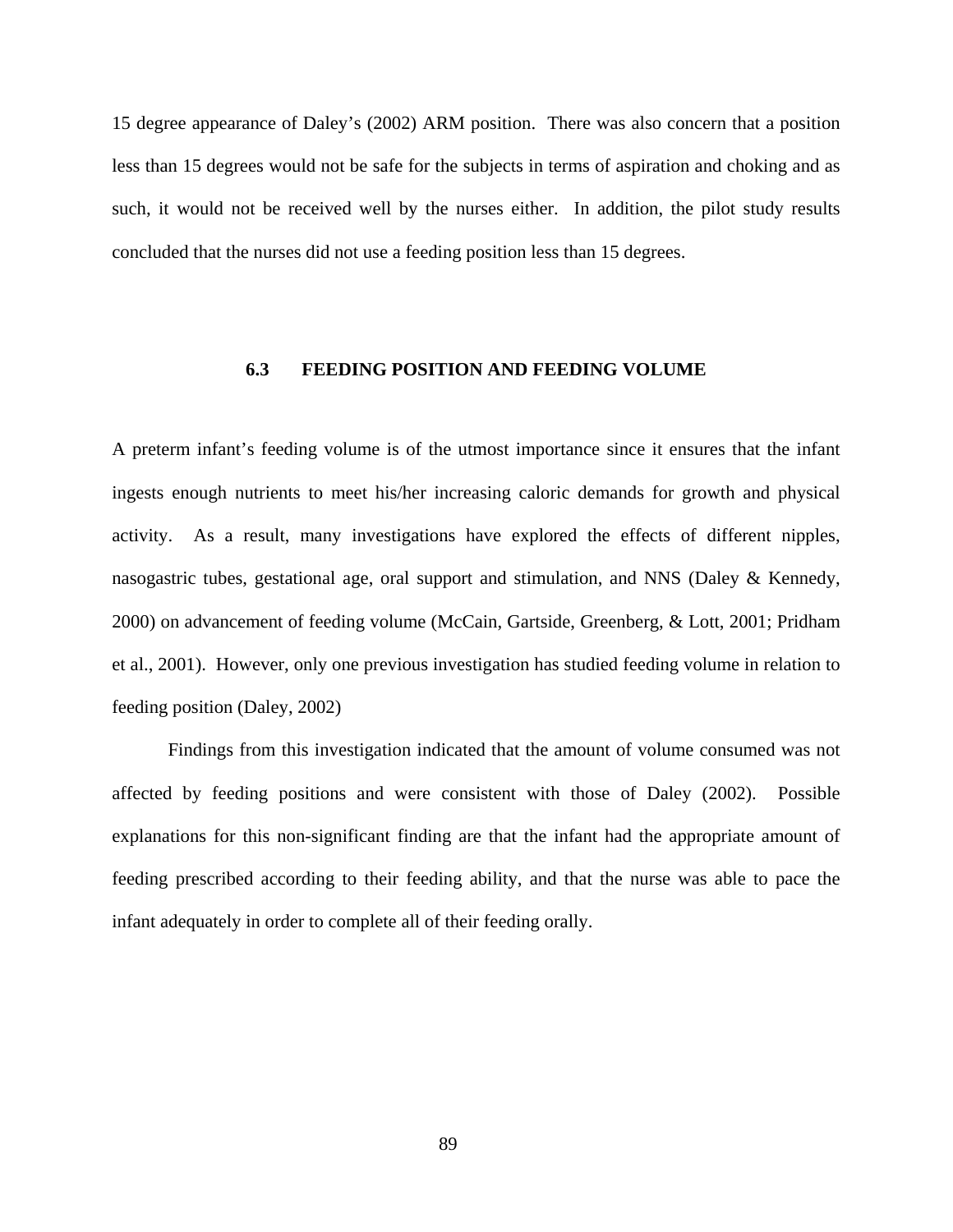#### **6.4 FEEDING POSITION AND FEEDING DURATION**

Oral feeding is an exhausting and risky exercise for a preterm infant. Their fragile and immature systems need every calorie and nutrient put toward weight gain, growth, and repair. Therefore, the energy expenditure used with oral feeding can be detrimental toward their health. Subsequently, an intervention that can decrease feeding duration is extremely valuable in the clinical setting. However, only one previous investigation has studied feeding duration in relation to feeding position (Daley, 2002).

The results for feeding duration in relation to feeding position in this study were not statistically significant. However, they did indicate that preterm infants completed their feeding 1.5 minutes faster when held in the Upright position. These findings were inconsistent with those of Daley (2002) who concluded that the ARM (0 to 15 degree) feeding position resulted in feedings being completed .35 to 4.10 minutes faster. A possible explanation for this difference may be that the feeding positions used in Daley's (2002) study were not consistently maintained during the feeding given that there was no instrument to measure consistency between them. Therefore, her results may be inaccurate.

# **6.5 FEEDING POSITION, GAO, DOL, AND CARDIORESPIRATORY STABILITY**

Accomplishment of oral feeding success requires the preterm infant to maintain cardiorespiratory while sucking, swallowing, and breathing in a 1:1:1 ratio. As such, cardiorespiratory stability can be related to the infant's physical maturity. Physical maturity relies on developmental milestones and is affected by the preterm infant's gestational age and their adaptation to the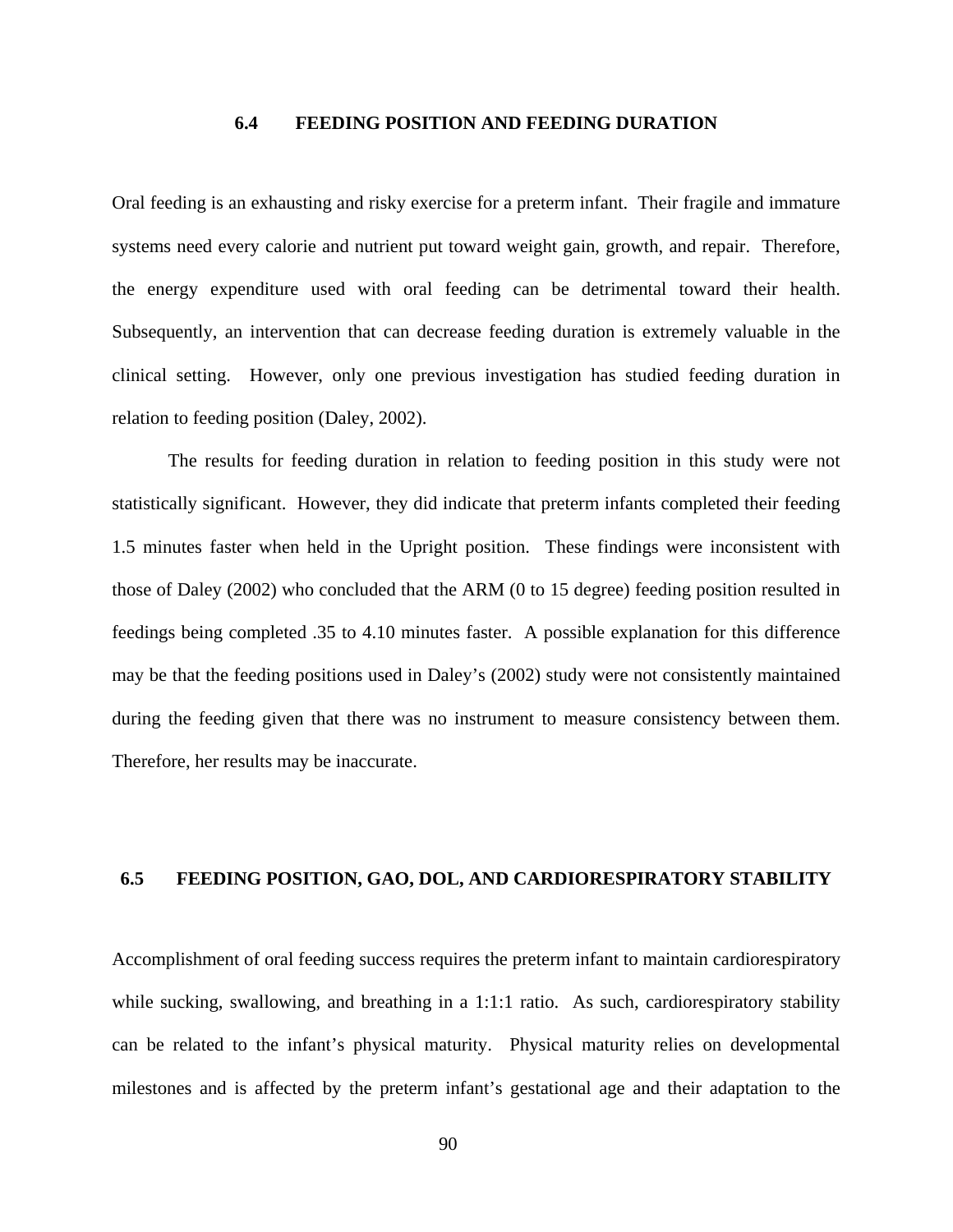external environment (McGrath & Braescu, 2004). For instance, those infants born at an earlier gestation no longer have a womb to mature within, making them extremely physically vulnerable and stressing their ability to obtain developmental milestones. Subsequently, it would have been interesting to examine if their GAO and DOL had an impact on cardiorespiratory stability according to feeding position.

 Unfortunately, the absence of apneic, bradycardic, and oxygen desaturation episodes made it impossible to test the moderating effects of GAO and DOL on cardiorespiratory stability in relation to feeding position. Daley (2002) also tried to investigate the effects of GAO on feeding position and distress signs. However, her sample size was too small to perform the necessary statistical analysis.

# **6.6 POST HOC ANALYSES**

While in the NICU, preterm infants receive continuous heart rate, respiratory rate, and oxygen saturation monitoring to assess their medical status and cardiorespiratory stability. If identified, changes in these monitored values can indicate additional stressors to the infant which should be minimized or avoided. By decreasing extraneous stimuli, the preterm infant's caloric expenditure may decrease allowing more energy for physical development.

## **6.6.1 Bottle Feeding Heart Rate, Feeding Position, and Order**

Daley (2002) found a non-significant difference between feeding positions and heart rate among preterm infants. Findings from this study were inconsistent in that a slightly slower heart rate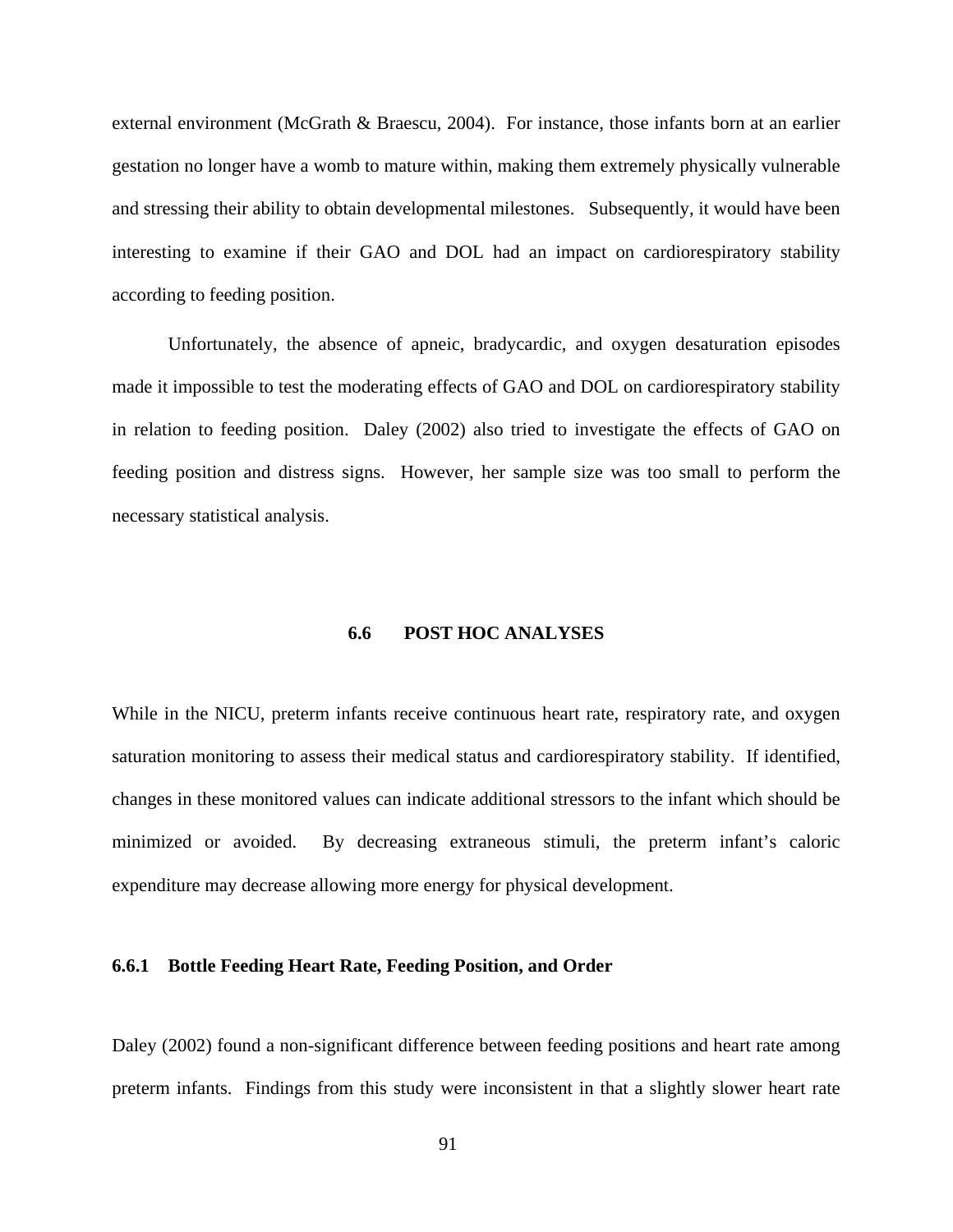was found among infants fed in the Upright position and when fed in the Upright position first. Possible explanations for the slightly slower heart rate when fed Upright are that there were more data points to measure than Daley (2002) who recorded heart rate every five minutes and that this position may be less physically demanding when bottle feeding. As for the ordering effect, it may be related to the nurse administering the feeding. Or, the Upright position may promote gastric emptying resulting in less stomach contents which could affect heart rate since the stomach and heart are both vagally mediated. Plus, there were also six subjects fed in the Upright position first versus five fed in the Cradle position first. Therefore, these results may be a reflection of more data points in one position order.

## **6.6.2 Bottle Feeding Respiratory Rate, Feeding Position, and Order**

Results for feeding position and respiratory rate were not statistically significant and consistent with Daley's (2002) findings. Respiratory rate during feeding is dependent on maturity of the infant's sucking pattern which affects when breaths are taken in and when they are held (McGrath & Braescu, 2004). Therefore, inferences from this study on respiratory rate would be very difficult to make given that sucking pattern was not evaluated. Additionally, the findings which indicated that preterm infants with a faster baseline respiratory rate had a faster feeding respiratory rate, are clinically irrelevant and demonstrated consistency of a physical trait among those subjects.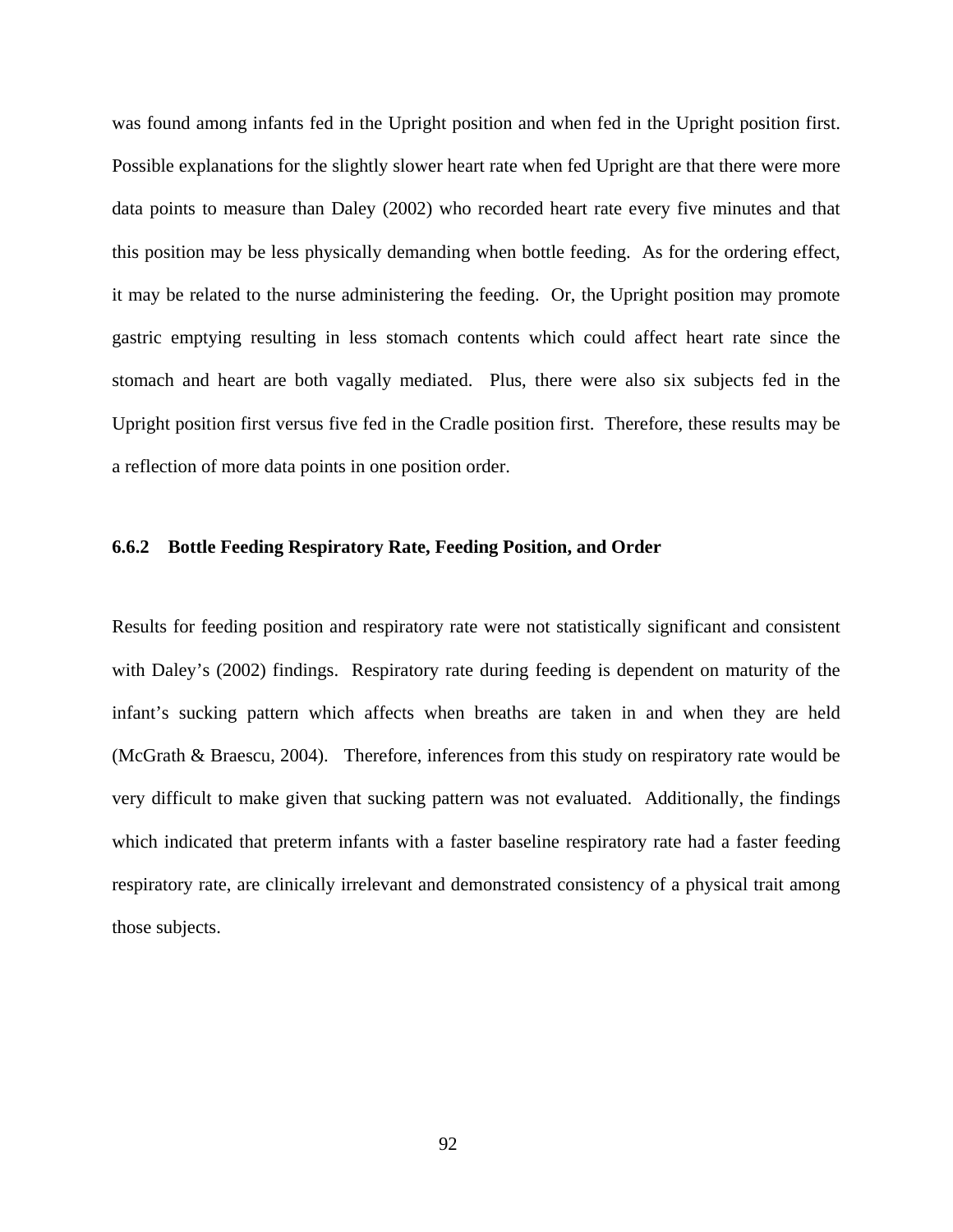#### **6.6.3 Bottle Feeding Oxygen Saturation, Feeding Position, and Order**

Daley (2002) found a non-significant difference between feeding positions and oxygen saturation among preterm infants. Results from this study were inconsistent and suggested a slight increase in oxygenation when fed in an Upright position. Possible explanations for this somewhat increased oxygen saturation level when fed Upright are there were more data points to measure since Daley (2002) recorded oxygen saturation level every five minutes, there was an instrument to accurately measure feeding position angle, and that this position may be less physically demanding when bottle feeding ---therefore, promoting increased oxygenation. Additionally, this finding may be explained by the previous research mentioned in section 2.2 which concluded that tilting the body in an upright position significantly influences oxygenation (Avery & O'Doherty, 1962; Colville, Ferris, & Shugg, 1956; Dellagrammaticas, Kapetanakis, Papadimitriou, & Kourakis, 1991; Stark et al., 1984; Thoresen, Cowan, & Whitelaw, 1988).

#### **6.6.4 Heart Rate, Respiratory Rate, and Oxygen Saturation Recovery**

To date, previous investigations have not examined recovery time to baseline values for heart rate, respiratory rate, and oxygen saturation in relation to preterm infant bottle feedings positions. With respect to the preterm infants' heart rate and respiratory rate, findings suggested that recovery time to baseline was not statistically significant. However, oxygen saturation recovery appeared to be significantly longer after the first feeding. This may be related to other effects such as the type and length of nursing care received after the feeding.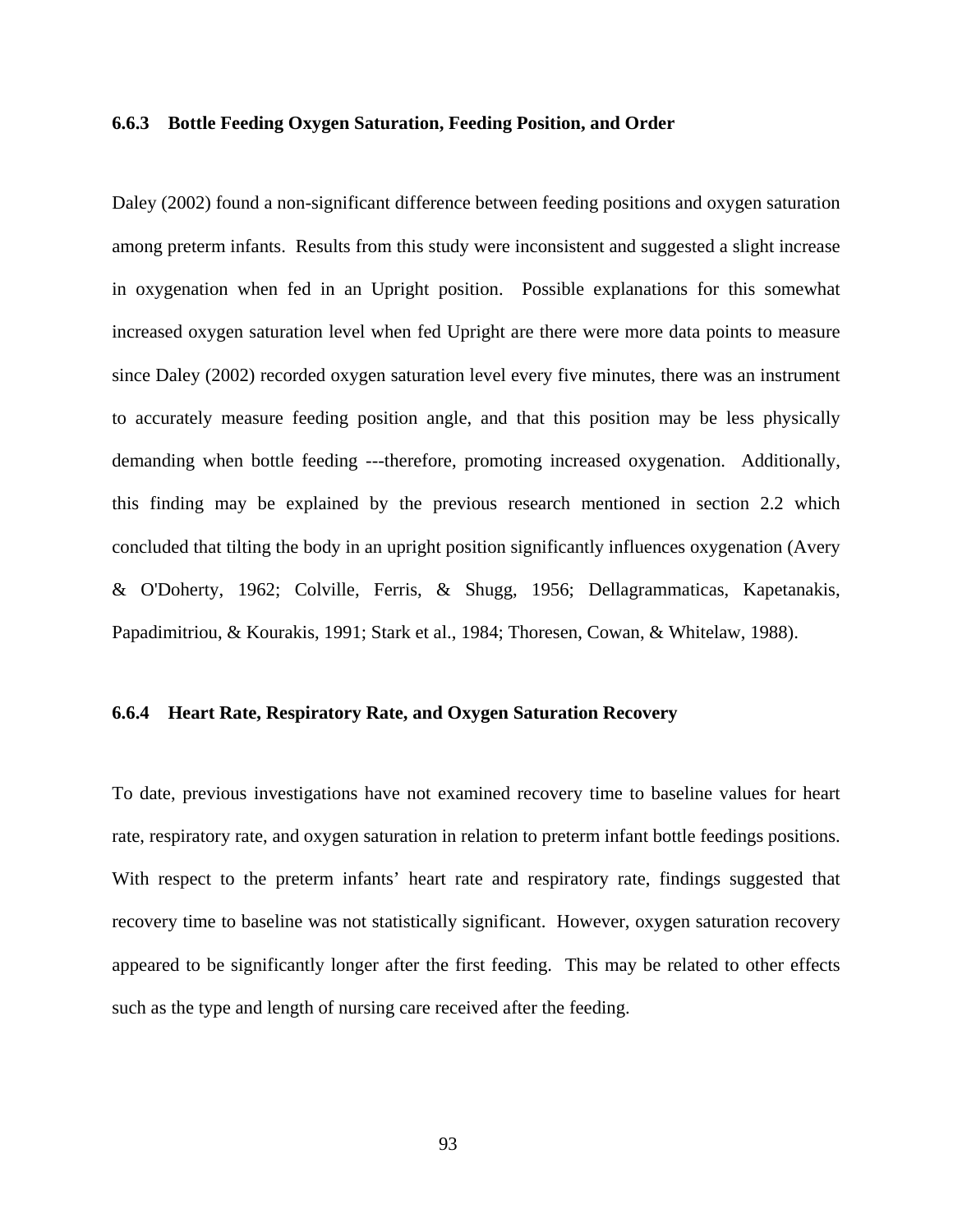#### **7.0 CONCLUSION**

The primary purpose of this dissertation was to investigate the effect of two different bottle feeding positions (Upright and Cradle) on a preterm infant's cardiorespiratory stability while feeding. Additional analyses were also performed to investigate the infant's feeding heart rate, respiratory rate, and oxygen saturation in relation to feeding position, order, and recovery time to baseline or pre-feeding values. Other factors such as feeding duration, volume of consumption, gestational age, and day of life were also examined in respect to the feeding positions used. All results were clinically insignificant. However, it is noted that an Upright feeding position resulted in a slightly slower heart rate and increased oxygen saturation level as well as a shorter feeding duration.

#### **7.1 IMPLICATIONS**

Although these findings suggest a somewhat improved heart rate, oxygen saturation, and feeding duration when the infant is fed upright, further investigation is warranted before implementing this feeding position in clinical practice. In addition, it is noted that the current NICU standards for feeding preterm infants do not affect cardiorespiratory stability and as such, feeding positions almost certainly have not hindered successful transition to full oral feedings.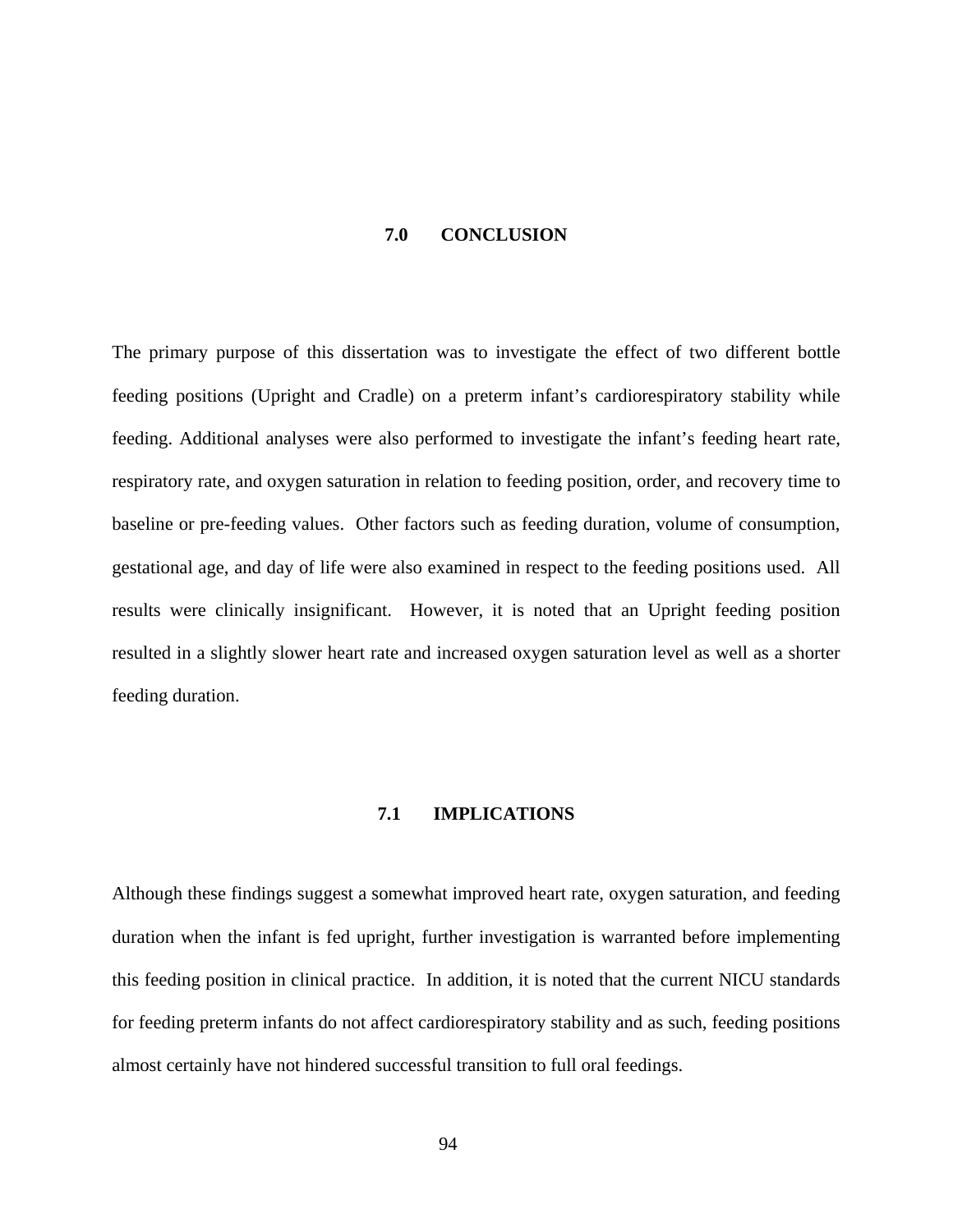#### **7.2 LIMITATIONS**

There are several limitations to this study. For instance, the estimated sample size based on Daley's (2002) dissertation findings was very small. Furthermore, her investigation focused on "distress signs" which included color change, cough, gag, hiccough, and emesis in addition to the presence of apneic, bradycardic, and oxygen desaturation episodes. Among the distress signs coughing was the most frequent sign exhibited, and bradycardias and oxygen desaturations were the second. Therefore, her results may not have been significant if only the bradycardic and oxygen desaturation episodes had been compared between feeding positions. As a result, this investigations sample size would be incorrect and a much larger sample size would be needed to achieve an apneic, bradycardic, and oxygen desaturation occurrence rate.

In addition, all feedings were performed by a NICU nurse who administers numerous preterm infant bottle feedings in a shift. Therefore, these nurses were well experienced in determining infant feeding cues. For instance, several nurses would stop the feeding to burp the infant when their seal on the nipple started to fail as evidenced by leaking breast milk or formula. As a result, their responses to infant feeding cues may have altered the feeding position effects by decreasing fatigue which would improve cardiorespiratory stability.

Lastly, for the purposes of this investigation all of the infants were medically stable and taking 50 to 75% of their feedings orally for no less than 48 hours and no longer than 72 hours. Therefore, these infants may have been less likely to have difficulties with cardiorespiratory stability. As such, perhaps feeding position would have a greater impact on those infants with medical complications and less feeding experience.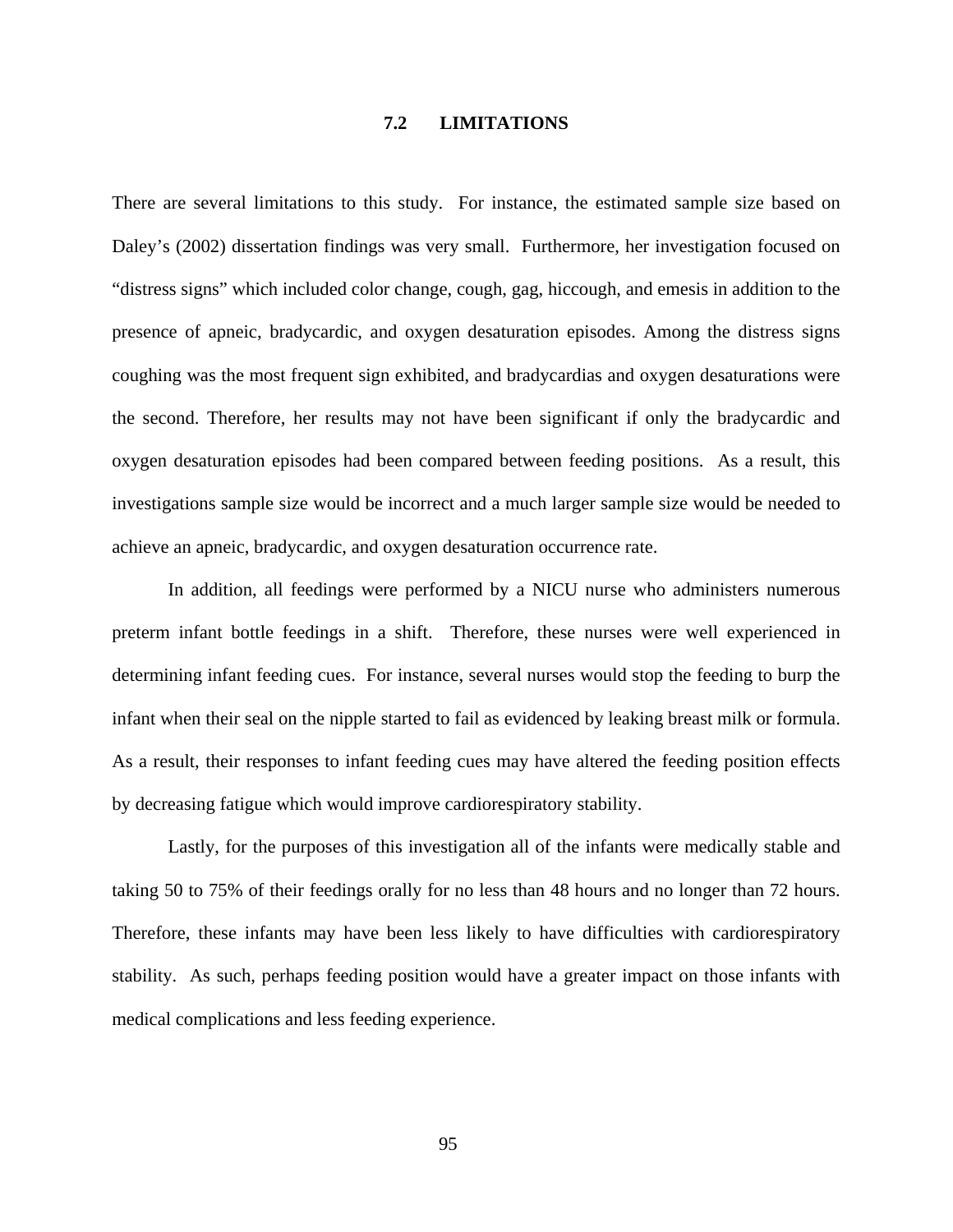#### **7.3 FUTURE RESEARCH**

Another study on the rate of occurrence for apnea, bradycardia, and oxygen desaturation episodes among preterm infants when feeding may help determine the sample size needed to investigate cardiorespiratory stability. Based on these results, this study could be revised and conducted accordingly. In addition, other feeding positions such as a flat side lying position may be incorporated to test its effects on cardiorespiratory stability as well.

It would also be beneficial to pursue further investigation on feeding positions and feeding duration. Although feeding time was not significantly reduced, it was still shorter in the Upright position. This small decrease in feeding time means saving the preterm infant extra caloric expenditure. Over time, this additional stored energy may assist in a preterm infant's physical development and weight gain.

Additionally, this investigation did not account for parent interactions while feeding the preterm infant. In order to accomplish this, a mixed methods study that quantifies the interactions and compares it to a parent's evaluation of the feeding would be useful. This would provide an idea of how accurately parents' are assessing their infant's feeding and could potentially identify errors in interaction.

Lastly, a study using qualitative research to identify parental emotional and educational needs would be extremely valuable. With the identification of parental needs, we could provide preterm infant feeding education and parental emotional support in order to decrease stress and improve feeding transition. As well as prepare the parent to appropriately assess and care for their infant's feeding needs when discharged.

96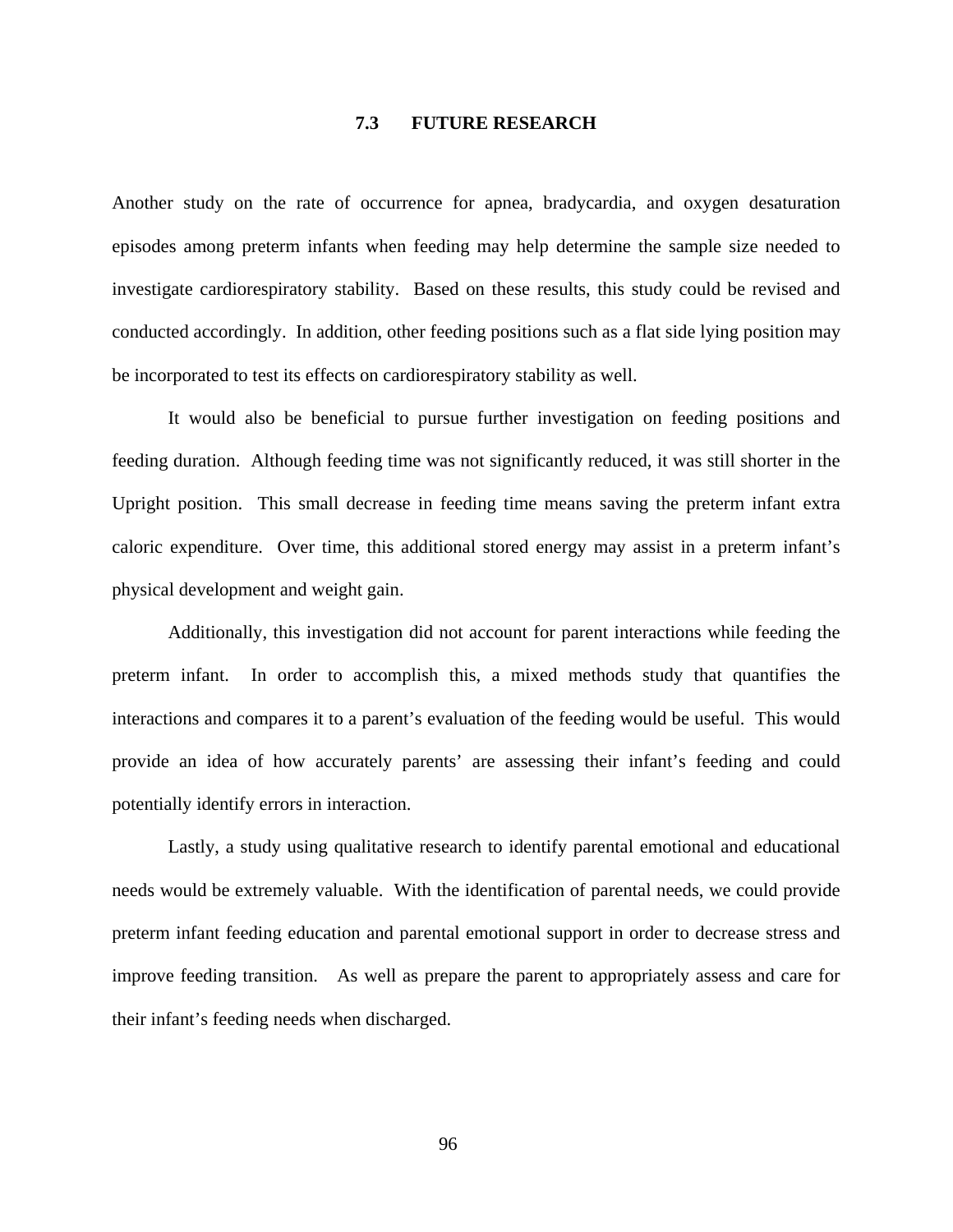#### **7.4 SUMMARY**

The basis of this study was that feeding positions affect lung compliance, oxygenation, and cardiorespiratory stability during preterm infant bottle feedings. Although the statistical results were clinically insignificant, this investigation has assisted in laying the foundation for future research pertaining to preterm infant feeding and cardiorespiratory stability.

Subsequently, the development of preterm infant feeding abilities is just starting to be explored and understood. As such, there are no preterm infant feeding protocols for health care professionals and families to follow. With the increasing numbers of preterm infant births, and growing demands for their care, research to improve outcomes is of utmost importance. Therefore, continued study of interventions for the improvement of preterm infant oral feeding is vital in order to improve feeding methods, create feeding protocols, and ultimately advance quality of care.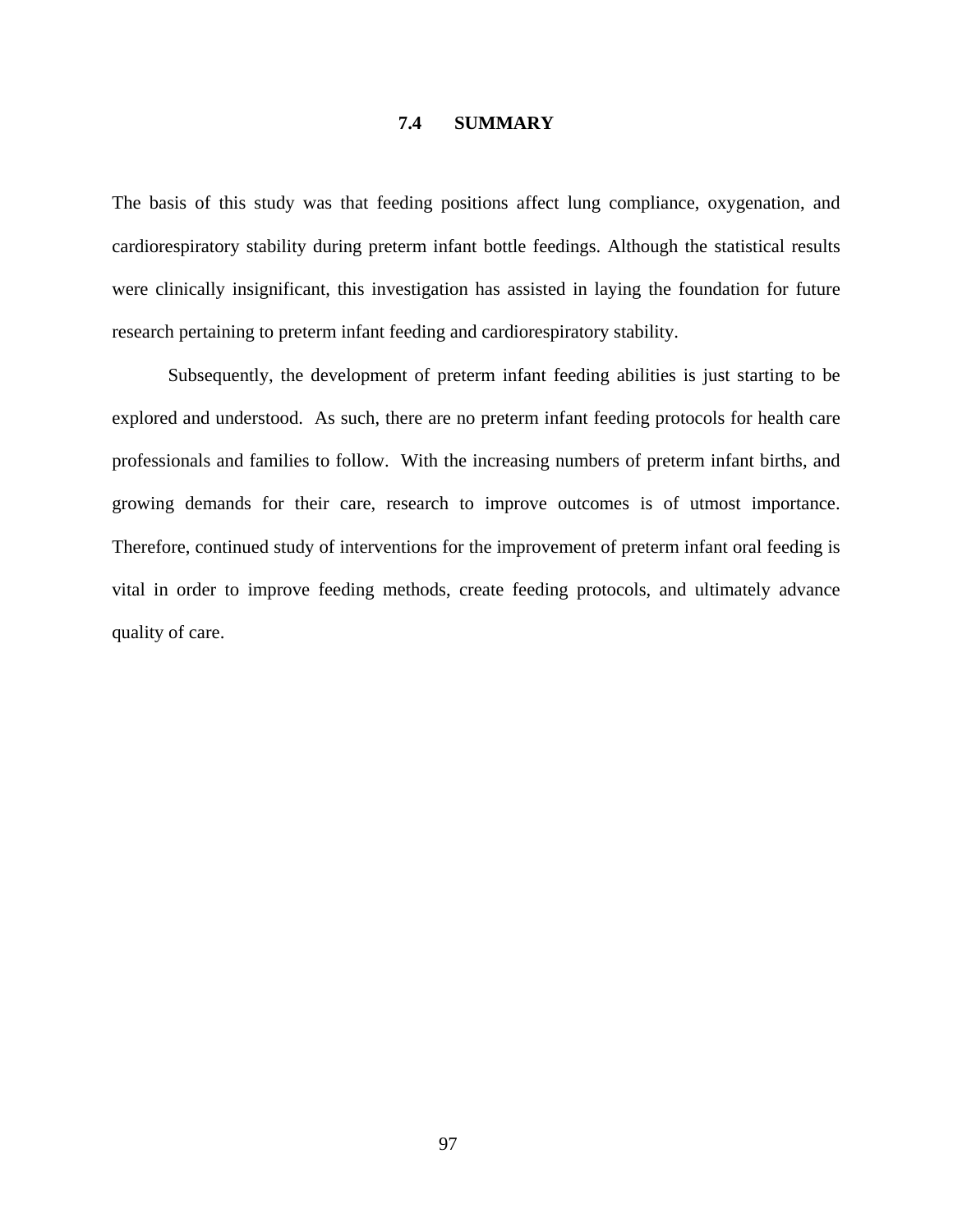# **APPENDIX A**

## **PILOT DEMOGRAPHIC FORM**

| Date       | GAB        | Apgar         | lmin.  |
|------------|------------|---------------|--------|
| Sex        | <b>MOD</b> | <b>Scores</b> | 5min.  |
| Race       | RWT        |               | liters |
| <b>DOB</b> | GAO        |               |        |

## **Supplements**

Vitamin

## **FeedingEnvironment\_\_\_\_\_\_\_\_\_\_\_\_\_\_\_\_\_\_\_\_\_\_\_\_\_\_\_\_\_\_\_\_\_\_\_\_\_\_\_\_\_\_\_\_\_\_\_\_\_\_\_\_\_\_\_\_\_\_\_**

Isolette Open Environment

## **Medical History\_\_\_\_\_\_\_\_\_\_\_\_\_\_\_\_\_\_\_\_\_\_\_\_\_\_\_\_\_\_\_\_\_\_\_\_\_\_\_\_\_\_\_\_\_\_\_\_\_\_\_\_\_\_\_\_\_\_\_\_\_\_\_\_**

 AOP RDS IVH BPD HB A's & B's Other\_\_\_\_\_\_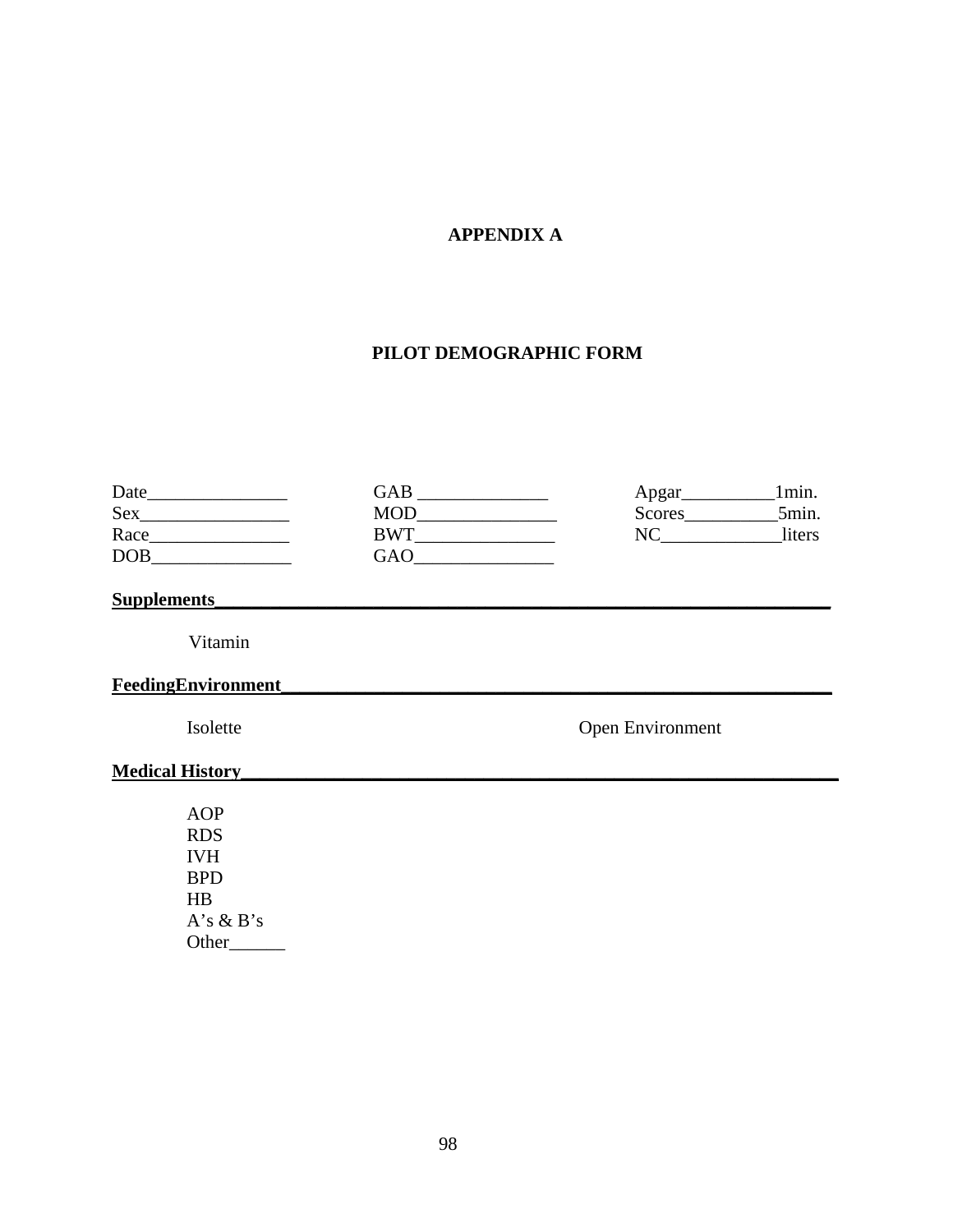## **APPENDIX B**

## **PILOT FEEDING POSITION OBSERVATION FORM**

| <b>Time Started</b>  | Caregiver     |
|----------------------|---------------|
| <b>Time Finished</b> | <b>Mother</b> |
| <b>Time Total</b>    | <b>Nurse</b>  |

**Caregiver Observed** 

**Feeding Type\_\_\_\_\_\_\_\_\_\_\_\_\_\_\_\_\_\_\_\_\_\_\_\_\_\_\_\_\_\_\_\_\_\_\_\_\_\_\_\_\_\_\_\_\_\_\_\_\_\_\_\_\_\_\_\_\_\_\_\_** 

Breast Milk

Formula

## **Feeding Position\_\_\_\_\_\_\_\_\_\_\_\_\_\_\_\_\_\_\_\_\_\_\_\_\_\_\_\_\_\_\_\_\_\_\_\_\_\_\_\_\_\_\_\_\_\_\_\_\_\_\_\_\_\_\_\_\_**

Upright Position (45 degrees)

Cradle Position (15 degrees)

Flat Lying Position (0 degrees)

| <b>Time</b>           |  |  |  |  |  | <b>Total</b> |
|-----------------------|--|--|--|--|--|--------------|
| Apnea                 |  |  |  |  |  |              |
| Bradycardia           |  |  |  |  |  |              |
| O <sub>2</sub> Desat. |  |  |  |  |  |              |

\_\_\_\_\_\_\_\_\_\_\_\_\_\_\_\_\_\_\_\_\_\_\_\_\_\_\_\_\_\_\_\_\_\_\_\_\_\_\_\_\_\_\_\_\_\_\_\_\_\_\_\_\_\_\_\_\_\_\_\_\_\_\_\_\_\_\_\_\_\_\_\_

\*Fill in time and check corresponding box of event

**Amount ordered \_\_\_\_\_\_\_cc/ Amount Fed\_\_\_\_\_\_\_cc**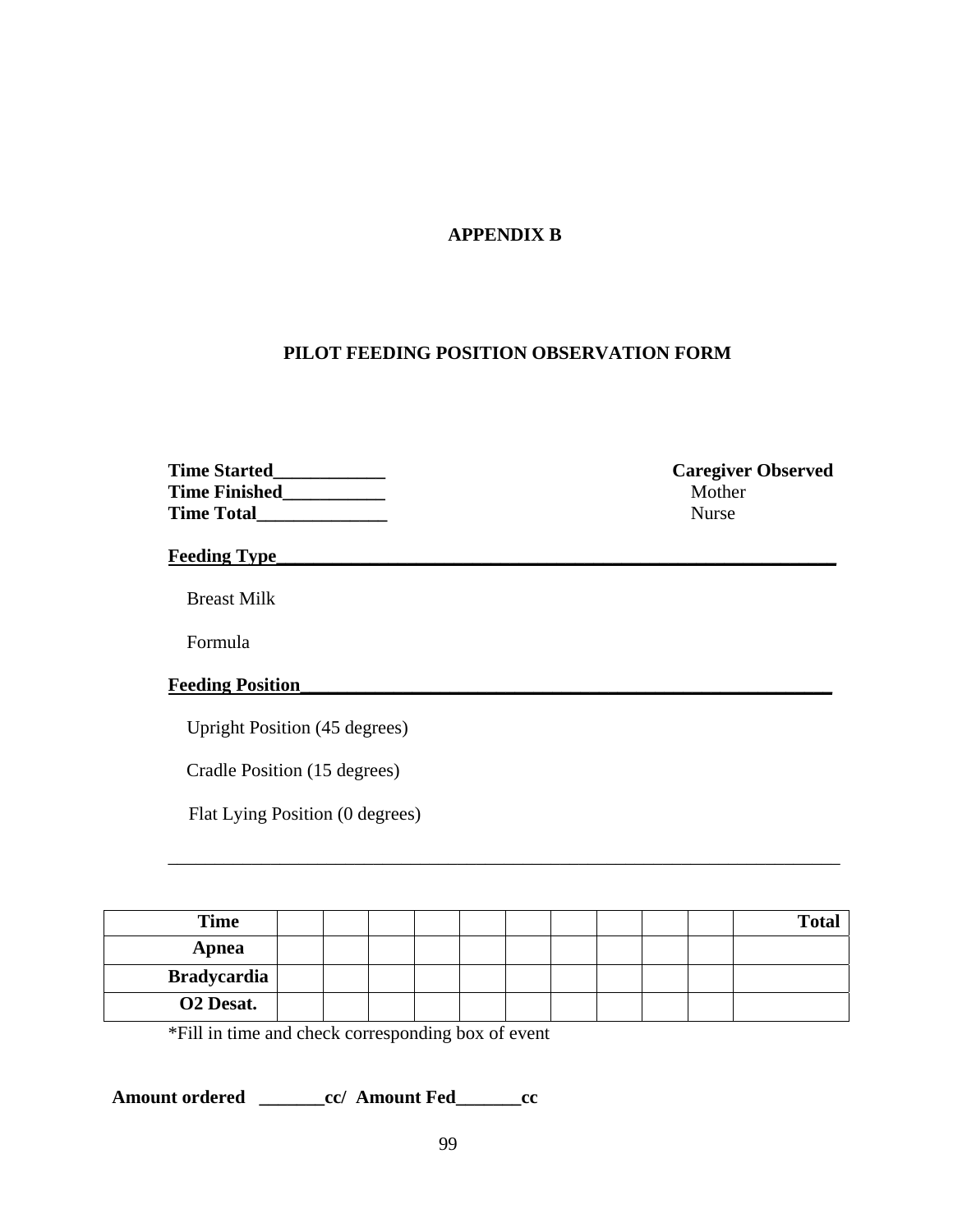# **APPENDIX C**

# **DEMOGRAPHIC FORM**

| Date       | <b>MOD</b>      | Apgar                         | 1min.  |
|------------|-----------------|-------------------------------|--------|
| Sex        | <b>BWT</b>      | <b>Scores</b>                 | 5min.  |
| Race       | GAO             |                               | liters |
| <b>DOB</b> | <b>DOL</b>      | <b>Ventilatory Assistance</b> |        |
| <b>GAB</b> | # Oral Feedings |                               | hrs.   |

# **Supplements**

Vitamin

# **Medical History\_\_\_\_\_\_\_\_\_\_\_\_\_\_\_\_\_\_\_\_\_\_\_\_\_\_\_\_\_\_\_\_\_\_\_\_\_\_\_\_\_\_\_\_\_\_\_\_\_\_\_\_\_\_\_\_\_\_\_\_\_\_\_\_**

 AOP RDS BPD IVH Grade I IVH Grade II HB  $A's \& B's$  Anemia Other\_\_\_\_\_\_\_\_\_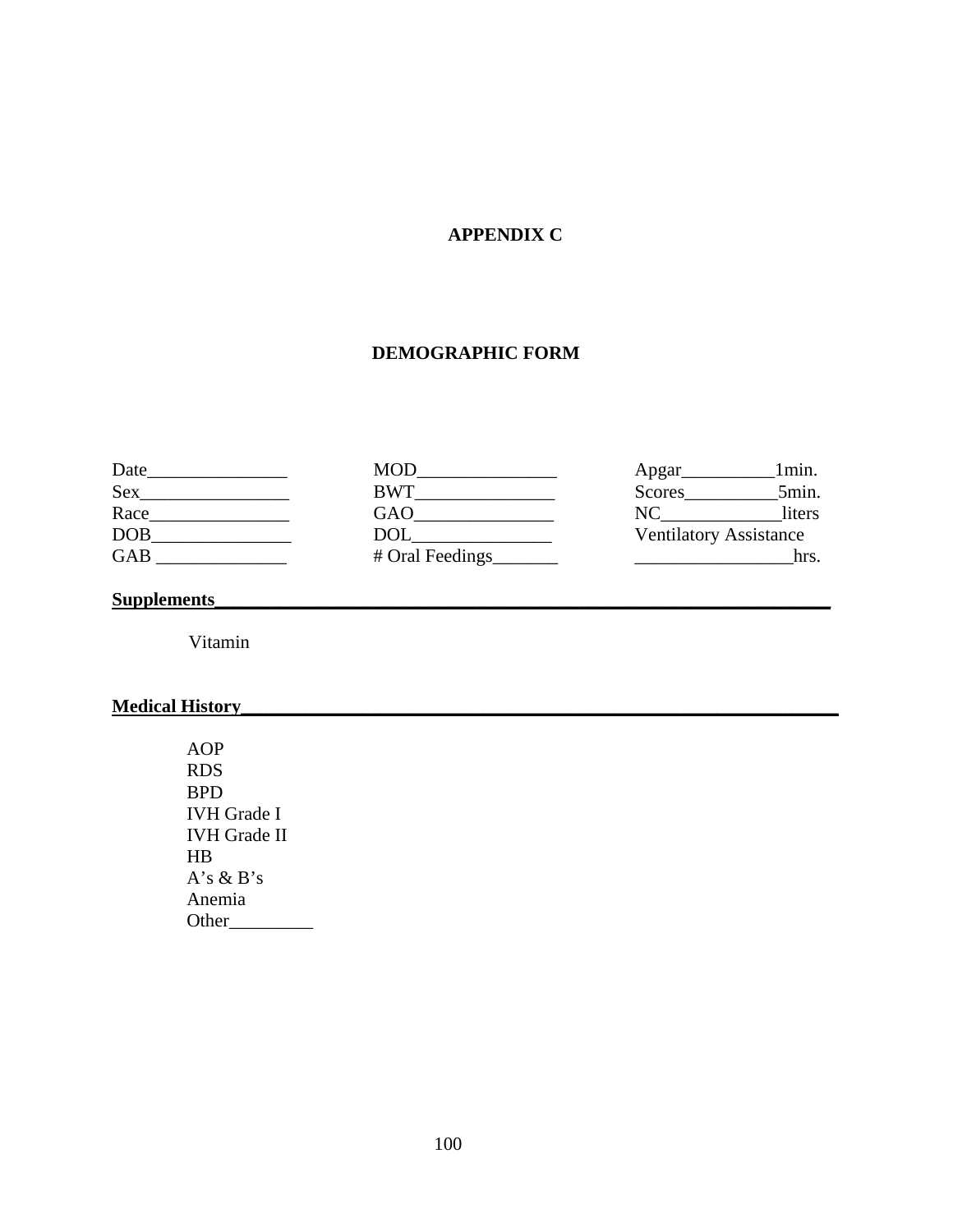## **APPENDIX D**

# **FEEDING POSITION OBSERVATION FORM**

**Time Started\_\_\_\_\_\_\_\_\_\_ Time Finished\_\_\_\_\_\_\_\_\_ Time Total\_\_\_\_\_\_\_\_\_\_\_\_ FeedingPosition\_\_\_\_\_\_\_\_\_\_\_\_\_\_\_\_\_\_\_\_\_\_\_\_\_\_\_\_\_\_\_\_\_\_\_\_\_\_\_\_\_\_\_\_\_\_\_\_\_\_\_\_\_\_\_\_\_\_\_\_\_\_\_\_\_\_\_\_\_\_\_\_\_\_\_\_\_\_\_** 

Upright Position (45 degrees)

Cradle Position (15 degrees)

| <b>Pre-feeding</b>                                 |  |  |  |  |              |
|----------------------------------------------------|--|--|--|--|--------------|
| <b>Time</b>                                        |  |  |  |  | <b>Total</b> |
| <b>Apnea</b>                                       |  |  |  |  |              |
| <b>Bradycardia</b>                                 |  |  |  |  |              |
| O <sub>2</sub> Desat.                              |  |  |  |  |              |
| *Fill in time and check corresponding box of event |  |  |  |  |              |
| <b>During Feeding</b>                              |  |  |  |  |              |
| <b>Time</b>                                        |  |  |  |  | <b>Total</b> |
| <b>Apnea</b>                                       |  |  |  |  |              |
| <b>Bradycardia</b>                                 |  |  |  |  |              |
| O2 Desat.                                          |  |  |  |  |              |
| *Fill in time and check corresponding box of event |  |  |  |  |              |
| <b>Post-feeding</b>                                |  |  |  |  |              |
| <b>Time</b>                                        |  |  |  |  | <b>Total</b> |
| <b>Apnea</b>                                       |  |  |  |  |              |
| <b>Bradycardia</b>                                 |  |  |  |  |              |
| O2 Desat.                                          |  |  |  |  |              |
| *Fill in time and check corresponding box of event |  |  |  |  |              |

\_\_\_\_\_\_\_\_\_\_\_\_\_\_\_\_\_\_\_\_\_\_\_\_\_\_\_\_\_\_\_\_\_\_\_\_\_\_\_\_\_\_\_\_\_\_\_\_\_\_\_\_\_\_\_\_\_\_\_\_\_\_\_\_\_\_\_\_\_\_\_\_\_\_\_\_\_\_

**Amount ordered \_\_\_\_\_\_\_cc/ Amount Fed\_\_\_\_\_\_\_cc**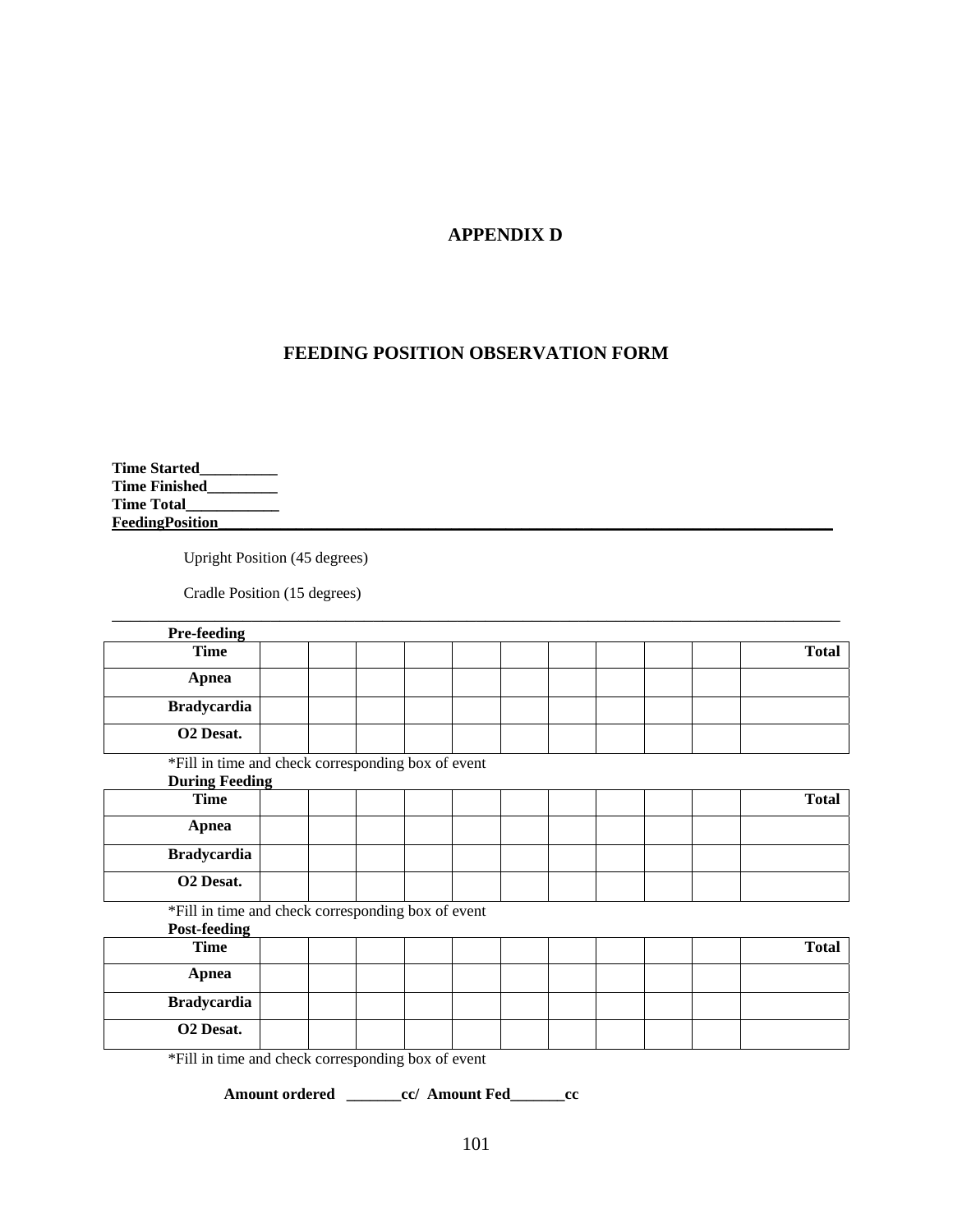#### **BIBLIOGRAPHY**

- Als, H., Gilkerson, L., Duffy, F. H., McAnulty, G. B., Buehler, D. M., Vandenberg, K., et al. (2003). A three-center, randomized, controlled trial of individualized developmental care for very low birth weight preterm infants: Medical, neurodevelopmental, parenting, and caregiving effects. *J Dev Behav Pediatr, 24*(6), 399-408.
- Anderson, G.C., Behnke, M., Gill, N., Conlon, M., Measel, C., & McDonie, T. (1990). Selfregulatory gavage-to-bottle feeding for preterm infants: Effects on behavioral state, energy expenditure, and weight gain. In S. Funk, E. Tornquist, M. Champagne, L. Copp, & R. Wiese (Eds.), *Key aspects of recovery: Improving nutrition, rest, and mobility* (pp. 83 - 97). New York: Springer.
- Avery, M. E., & O'Doherty, N. (1962). Effects of body-tilting on the resting end-expiratory position of newborn infants. *Pediatrics, 29*, 255-260.
- Bamford, O., Taciak, V., & Gewolb, I. H. (1992). The relationship between rhythmic swallowing and breathing during suckle feeding in term neonates. *Pediatr Res, 31*(6), 619-624.
- Brandon, D. H., Holditch-Davis, D., & Beylea, M. (1999). Nursing care and the development of sleeping and waking behaviors in preterm infants. *Res Nurs Health, 22*(3), 217-229.
- Browner, S., Newman, T., Cummings, S., & Hulley, S. (2001). Estimiating sample size and power: The nitty-gritty. In T. Hiscock (Ed.), *Designing clinical research* (pp. 65-91). Philadelphia: Lippincott, Williams, & Wilkins.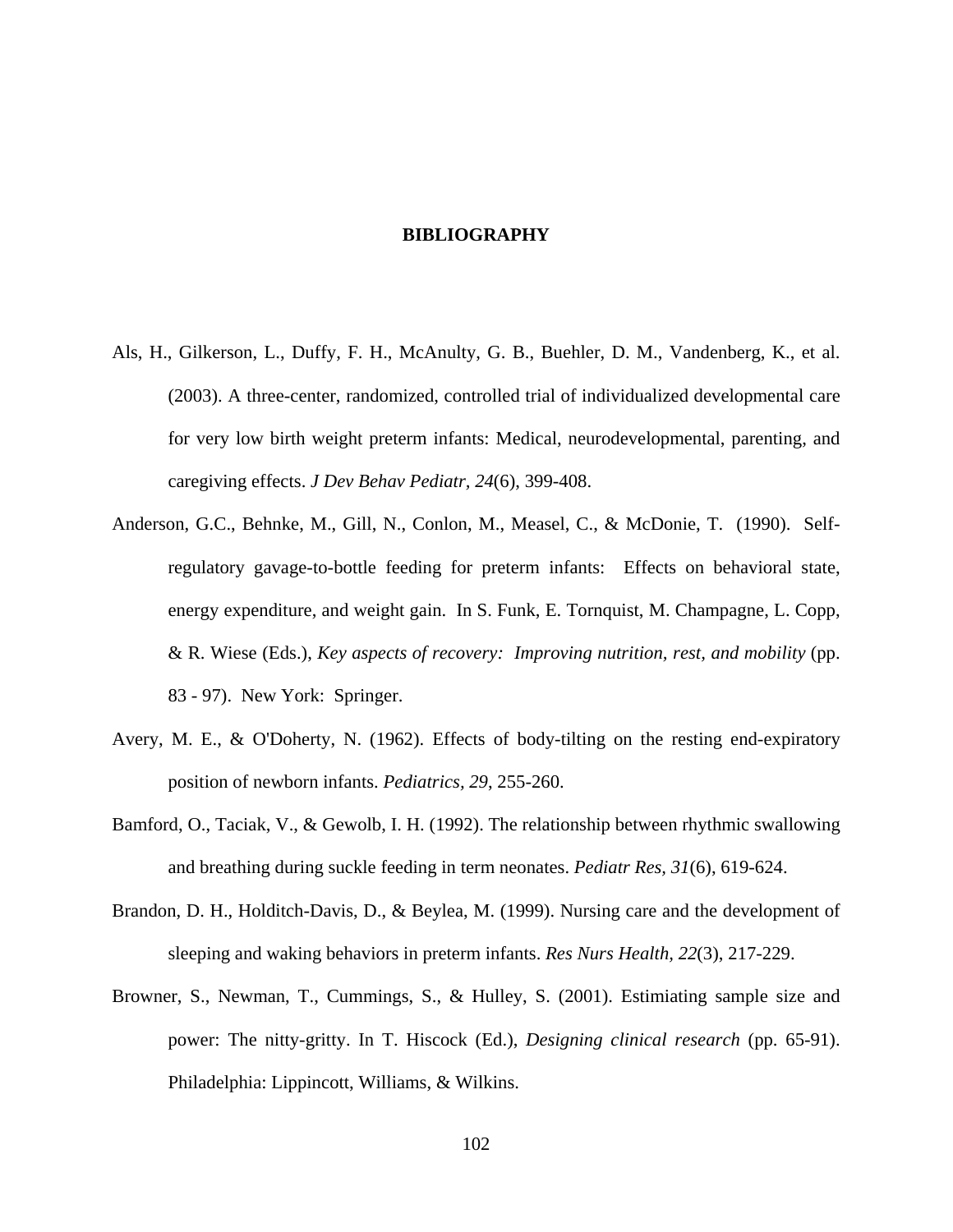- Bu'Lock, F., Woolridge, M. W., & Baum, J. D. (1990). Development of co-ordination of sucking, swallowing and breathing: Ultrasound study of term and preterm infants. *Dev Med Child Neurol, 32*(8), 669-678.
- Colville, P., Ferris, B. G., Jr., & Shugg, C. (1956). Effects of body tilting on respiratory mechanics. *J Appl Physiol, 9*(1), 19-24.
- Daley, H. K. (2002). *Is there a relationship between position and feeding performance in premature infants?* Unpublished Dissertation, University of California San Francisco, San Francisco.
- Daley, H. K., & Kennedy, C. M. (2000). Meta analysis: Effects of interventions on premature infants feeding. *J Perinat Neonatal Nurs, 14*(3), 62-77.
- Davis , F. A. (1993). *Taber's cyclopedic medical dictionary*. Philadelphia, PA: FA Davis Company.
- Dellagrammaticas, H. D., Kapetanakis, J., Papadimitriou, M., & Kourakis, G. (1991). Effect of body tilting on physiological functions in stable very low birthweight neonates. *Arch Dis Child, 66*(4 Spec No), 429-432.
- Field, T., Ignatoff, E., Stringer, S., Brennan, J., Greenberg, R., Widmayer, S., et al. (1982). Nonnutritive sucking during tube feedings: Effects on preterm neonates in an intensive care unit. *Pediatrics, 70*(3), 381-384.
- Gewolb, I. H., Vice, F. L., Schwietzer-Kenney, E. L., Taciak, V. L., & Bosma, J. F. (2001). Developmental patterns of rhythmic suck and swallow in preterm infants. *Dev Med Child Neurol, 43*(1), 22-27.
- Gill, N. E., Behnke, M., Conlon, M., & Anderson, G. C. (1992). Nonnutritive sucking modulates behavioral state for preterm infants before feeding. *Scand J Caring Sci, 6*(1), 3-7.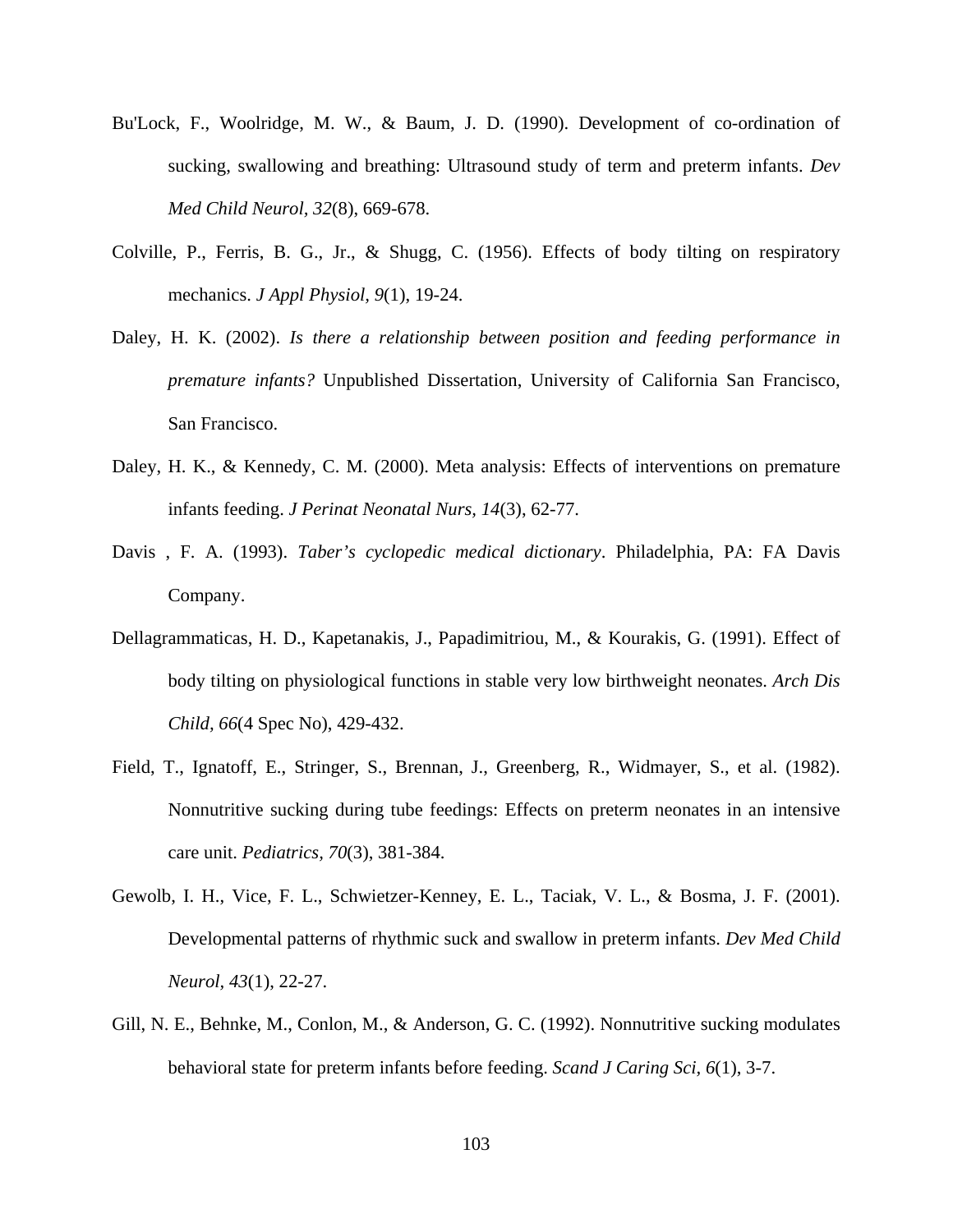- Hill, A. (2002). Toward a theory of feeding effficiency for the bottle fed preterm infants. *Journal of Theory Contruction and Testing, 6*(1), 75-81.
- Holditch-Davis, D., & Edwards, L. J. (1998a). Modeling development of sleep-wake behaviors: II. Results of two cohorts of preterms. *Physiol Behav, 63*(3), 319-328.
- Holditch-Davis, D., & Edwards, L. J. (1998b). Temporal organization of sleep-wake states in preterm infants. *Dev Psychobiol, 33*(3), 257-269.
- Johnston, L. (1999). Review: Non-nutritive sucking decreases length of hospital stay in premature infants [commentary on Pinelli J, Symington A. Non-nutritive sucking in premature infants. (Cochrane Review, latest version 12 Nov 1998). *Evidence-Based Nursing, 2*(3), 74.
- Kinneer, M. D., & Beachy, P. (1994). Nipple feeding premature infants in the neonatal intensivecare unit: factors and decisions. *J Obstet Gynecol Neonatal Nurs, 23*(2), 105-112.
- Koenig, J. S., Davies, A. M., & Thach, B. T. (1990). Coordination of breathing, sucking, and swallowing during bottle feedings in human infants. *J Appl Physiol, 69*(5), 1623-1629.
- Lau, C., Alagugurusamy, R., Schanler, R. J., Smith, E. O., & Shulman, R. J. (2000). Characterization of the developmental stages of sucking in preterm infants during bottle feeding. *Acta Paediatr, 89*(7), 846-852.
- Lau, C., & Kusnierczyk, I. (2001). Quantitative evaluation of infant's nonnutritive and nutritive sucking. *Dysphagia, 16*(1), 58-67.
- Lemons, P. K., & Lemons, J. A. (1996). Transition to breast/bottle feedings: the premature infant. *J Am Coll Nutr, 15*(2), 126-135.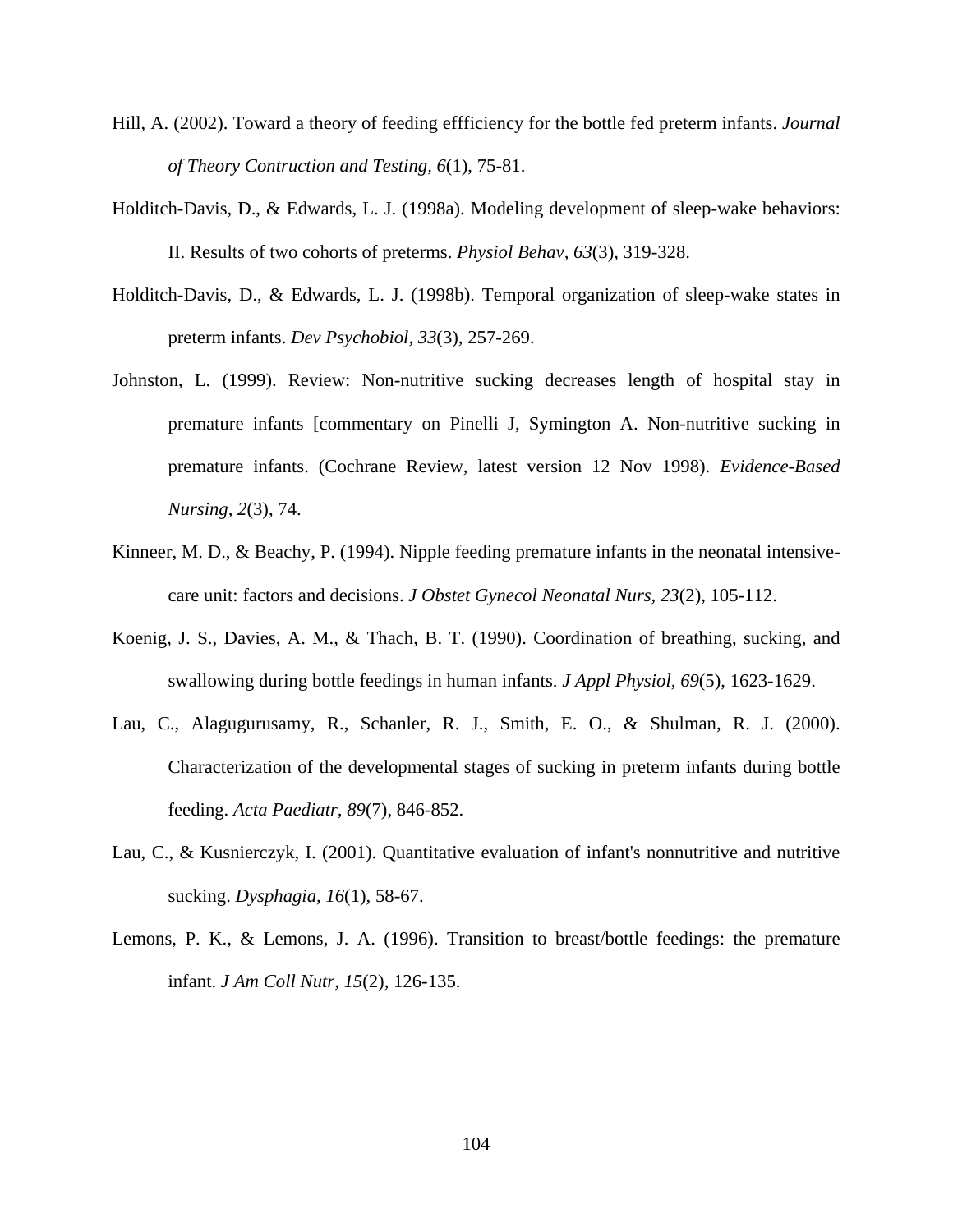- Mandich, M. B., Ritchie, S. K., & Mullett, M. (1996). Transition times to oral feeding in premature infants with and without apnea. *J Obstet Gynecol Neonatal Nurs, 25*(9), 771- 776.
- Mason, S. J., Harris, G., & Blissett, J. (2005). Tube feeding in infancy: Implications for the development of normal eating and drinking skills. *Dysphagia, 20*(1), 46-61.
- McCain, G. C. (1992). Facilitating inactive awake states in preterm infants: A study of three interventions. *Nurs Res, 41*(3), 157-160.
- McCain, G. C. (1995). Promotion of preterm infant nipple feeding with nonnutritive sucking. *J Pediatr Nurs, 10*(1), 3-8.
- McCain, G. C. (1997). Behavioral state activity during nipple feedings for preterm infants. *Neonatal Netw, 16*(5), 43-47.
- McCain, G. C., Gartside, P. S., Greenberg, J. M., & Lott, J. W. (2001). A feeding protocol for healthy preterm infants that shortens time to oral feeding. *J Pediatr, 139*(3), 374-379.
- McGrath, J. M. & Braescu, A. V. (2004). State of the science: Feeding readiness in the preterm infant. *J Perinat Neonatal Nurs, 18*(4), 353-368; quiz 369-370.
- McGrath, J. M. & Medoff-Cooper, B. (2002). Alertness and feeding competence in extremely early born preterm infants. *Newborn and Infant Nursing Reviews, 2*(3), 174-186.
- Medoff-Cooper, B., Delivoria-Papadopoulos, M., & Brooten, D. (1991). Serial neurobehavioral assessments in preterm infants. *Nurs Res, 40*(2), 94-97.
- Medoff-Cooper, B., & Gennaro, S. (1996). The correlation of sucking behaviors and Bayley Scales of Infant Development at six months of age in VLBW infants. *Nurs Res, 45*(5), 291-296.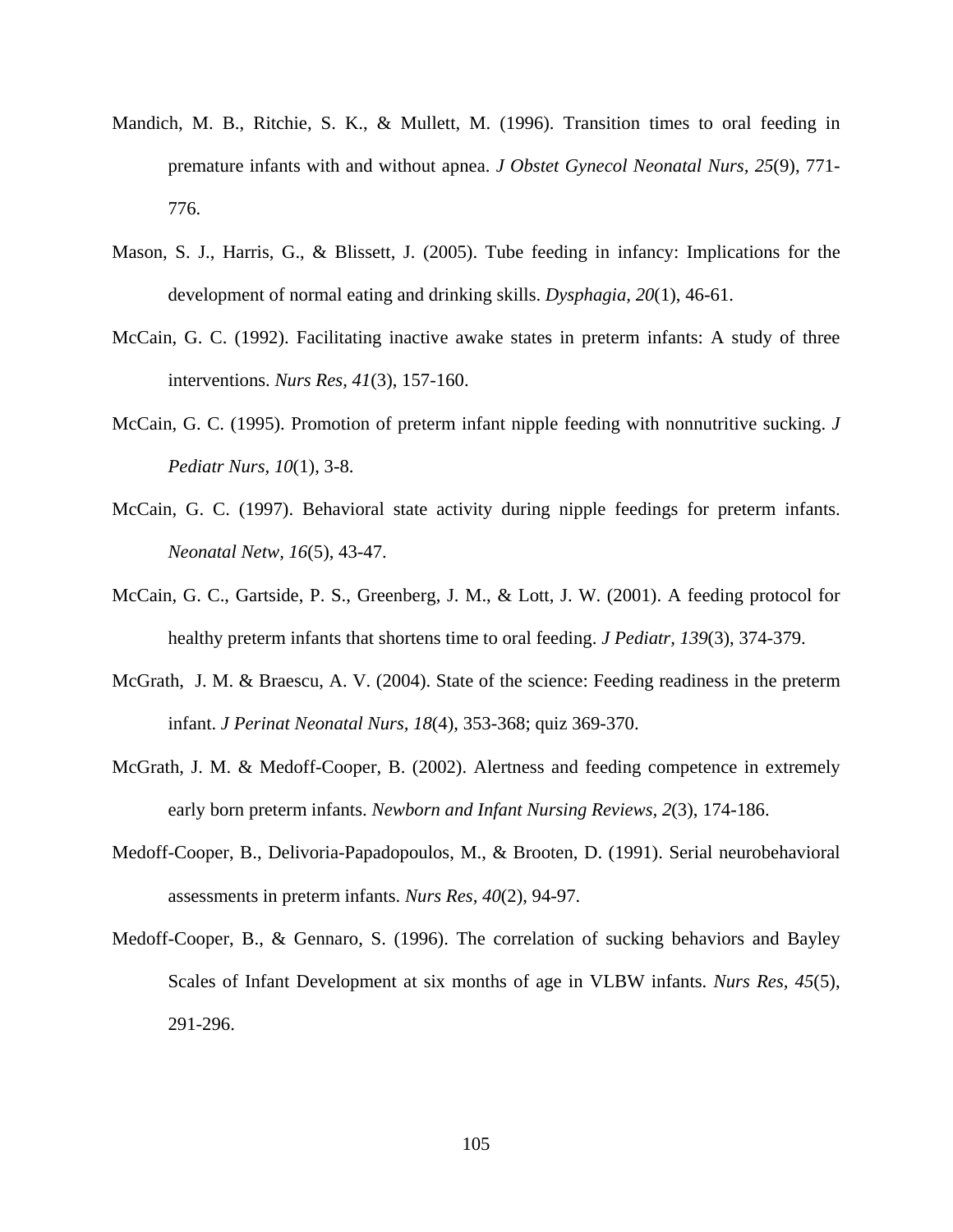- Medoff-Cooper, B., McGrath, J. M., & Bilker, W. (2000). Nutritive sucking and neurobehavioral development in preterm infants from 34 weeks PCA to term. *MCN Am J Matern Child Nurs, 25*(2), 64-70.
- Medoff-Cooper, B., & Ray, W. (1995). Neonatal sucking behaviors. *Image J Nurs Sch, 27*(3), 195-200.
- Medoff-Cooper, B., Verklan, T., & Carlson, S. (1993). The development of sucking patterns and physiologic correlates in very-low-birth-weight infants. *Nurs Res, 42*(2), 100-105.
- Mizuno, K., & Ueda, A. (2003). The maturation and coordination of sucking, swallowing, and respiration in preterm infants. *J Pediatr, 142*(1), 36-40.
- Nelson, R. (2004). Premature births on the rise: The March of Dimes and AWHONN educate providers and patients. *Am J Nurs, 104*(6), 23-25.
- Palmer, M. M. (1993). Identification and management of the transitional suck pattern in premature infants. *J Perinat Neonatal Nurs, 7*(1), 66-75.
- Pickler, R. H., Frankel, H. B., Walsh, K. M., & Thompson, N. M. (1996). Effects of nonnutritive sucking on behavioral organization and feeding performance in preterm infants. *Nurs Res, 45*(3), 132-135.
- Pickler, R. H., Higgins, K. E., & Crummette, B. D. (1993). The effect of nonnutritive sucking on bottle-feeding stress in preterm infants. *J Obstet Gynecol Neonatal Nurs, 22*(3), 230-234.
- Pickler, R. H., Mauck, A. G., & Geldmaker, B. (1997). Bottle-feeding histories of preterm infants. *J Obstet Gynecol Neonatal Nurs, 26*(4), 414-420.
- Pridham, K. F., Kosorok, M. R., Greer, F., Kayata, S., Bhattacharya, A., & Grunwald, P. (2001). Comparison of caloric intake and weight outcomes of an ad lib feeding regimen for preterm infants in two nurseries. *J Adv Nurs, 35*(5), 751-759.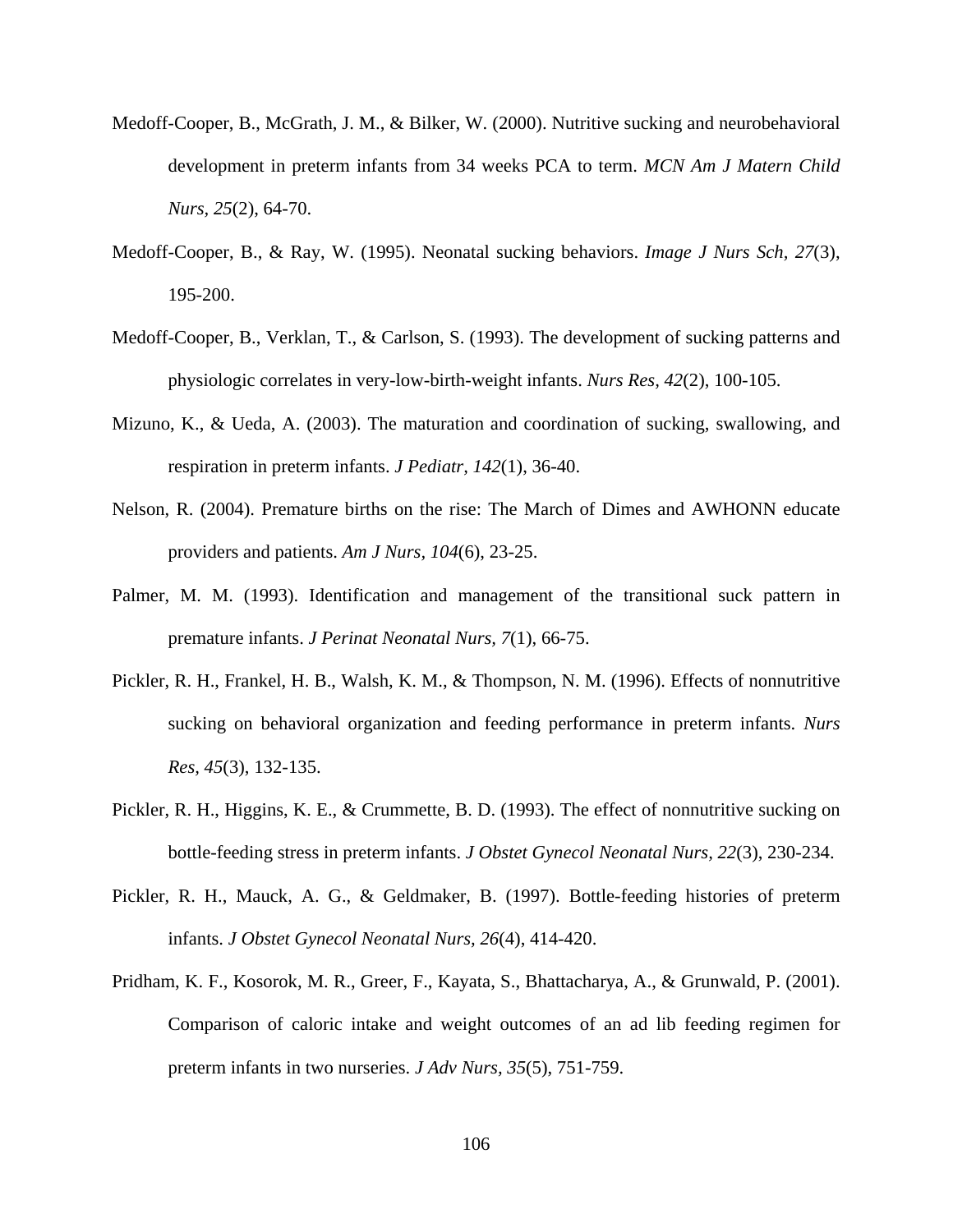- Pridham, K. F., Schroeder, M., & Brown, R. (1999). The adaptiveness of mothers' working models of caregiving through the first year: infant and mother contributions. *Res Nurs Health, 22*(6), 471-485.
- Pridham, K. F., Schroeder, M., Brown, R., & Clark, R. (2001). The relationship of a mother's working model of feeding to her feeding behaviour. *J Adv Nurs, 35*(5), 741-750.
- Sehgal, S. K., Prakash, O., Gupta, A., Mohan, M., & Anand, N. K. (1990). Evaluation of beneficial effects of nonnutritive sucking in preterm infants. *Indian Pediatr, 27*(3), 263- 266.
- Shiao, S. Y., Brooker, J., & DiFiore, T. (1996). Desaturation events during oral feedings with and without a nasogastric tube in very low birth weight infants. *Heart Lung, 25*(3), 236- 245.
- Shivpuri, C. R., Martin, R. J., Carlo, W. A., & Fanaroff, A. A. (1983). Decreased ventilation in preterm infants during oral feeding. *J Pediatr, 103*(2), 285-289.
- Siddell, E. P., & Froman, R. D. (1994). A national survey of neonatal intensive-care units: Criteria used to determine readiness for oral feedings. *J Obstet Gynecol Neonatal Nurs, 23*(9), 783-789.
- Stark, A. R., Waggener, T. B., Frantz, I. D., 3rd, Cohlan, B. A., Feldman, H. A., & Kosch, P. C. (1984). Effect on ventilation of change to the upright posture in newborn infants. *J Appl Physiol, 56*(1), 64-71.
- Sumner, G., & Spietz, A. (1994). *NCAST Caregiver/Parent-Child Interaction Feeding Manual*. Seattle, WA: NCAST Publications, University of Washington School of Nursing.

System, M.-W. H. o. t. U. H. (2005). Census and cost analysis.